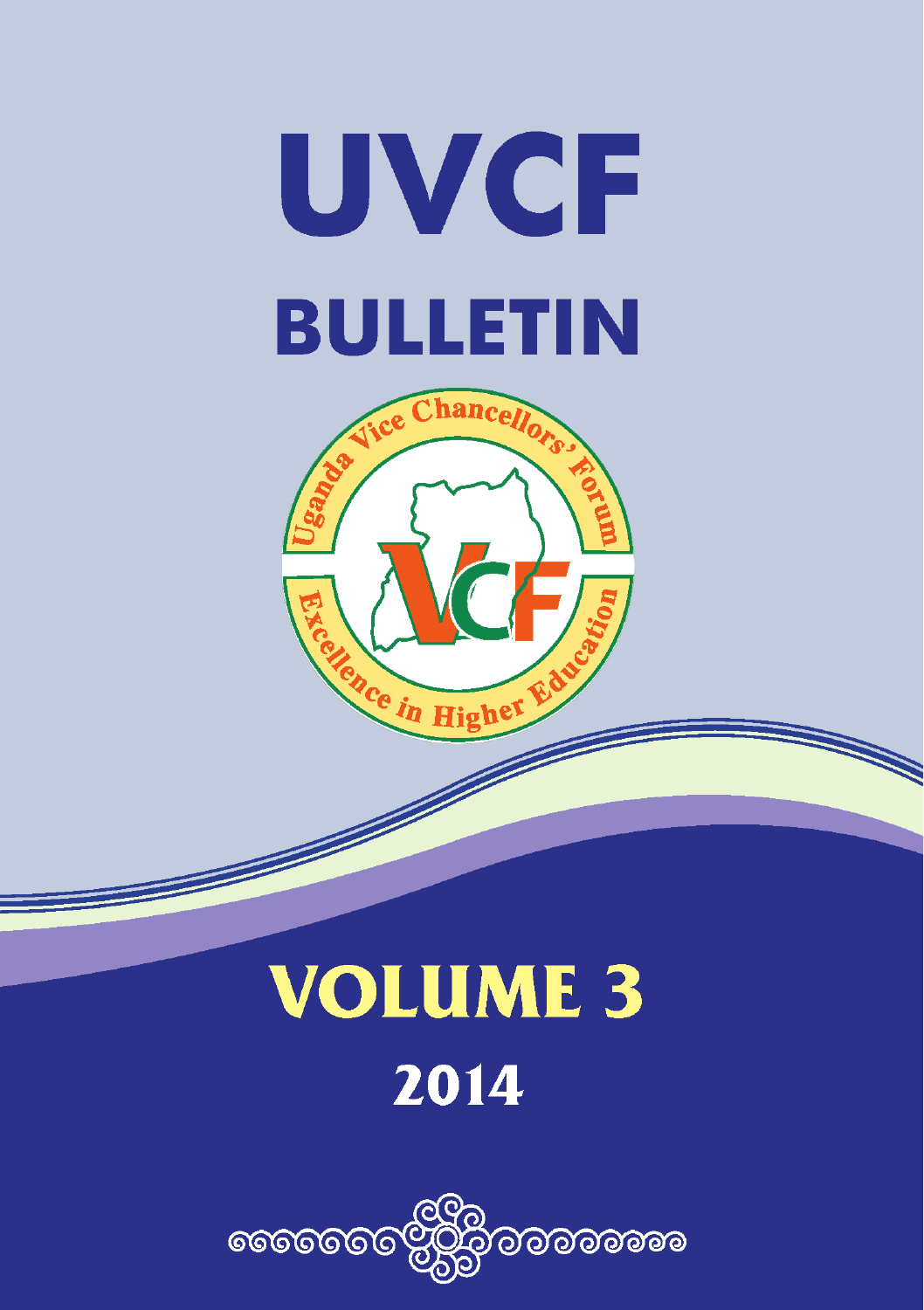

# **UVCF BULLETIN**

# **Volume 3**

# **ISSN 2306-6288**

# **2014**

*Edited by Wilson Muyinda Mande*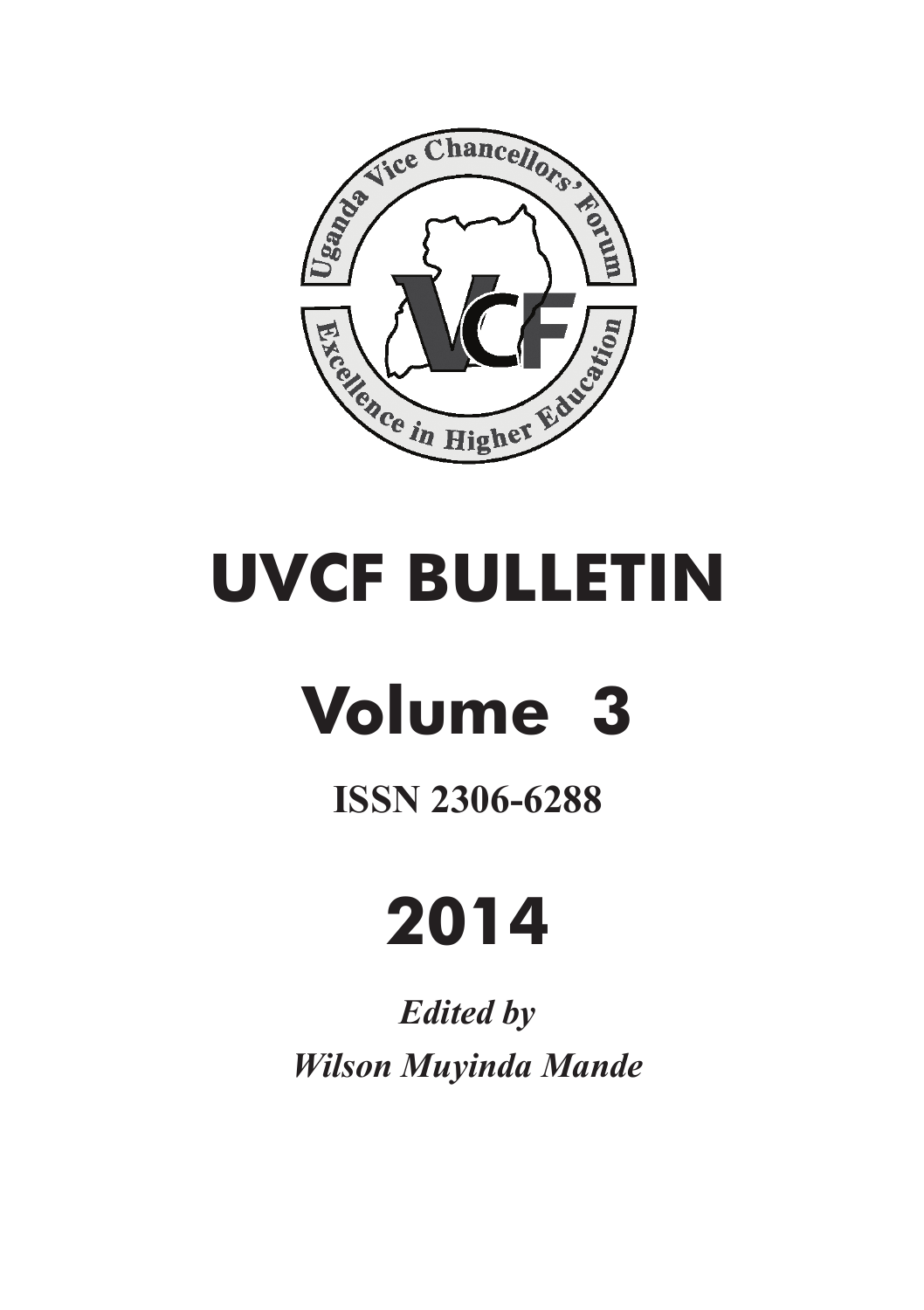# **UVCF BULLETIN is published BY THE UVCF**

P.O.BOX 23683

Tel:+256 772 361351

Email:mandewm@gmail.com

No article in this issue may be reprinted in whole or in part without the written permission of the **UVCF.**

**© UVCF 2014**

**ISSN 2306-6288**

#### **Acknowledgement**

The Editor is greatly indebted to all the people who contributed to the compilation of this issue of the UVCF Bulletin. The following people deserve mention: Hajat Amaal Kinene, Ms Catherine Nayonga, Mrs Dorothy Kabugo, and Mrs Christine Najjuma Nandala. Mr Mike Nandala did the typesetting & design of the Bulletin. The UVCF underwrote all the expenses.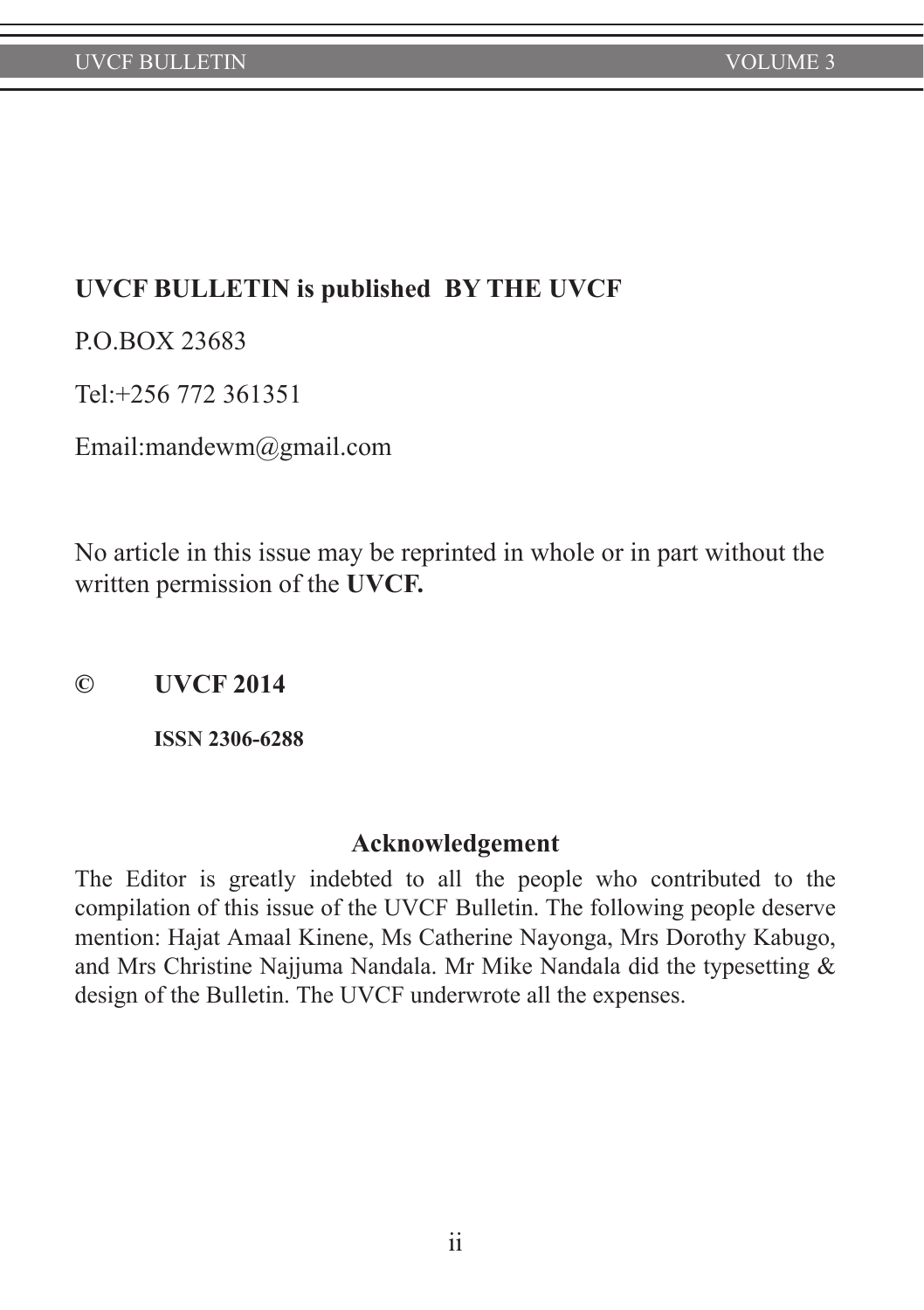# **EDITORIAL**

I am pleased to introduce the third volume of the *UVCF Bulletin*.

It has three parts. The first part carries papers of the theme of university education system. This was the central theme of the third vice chancellors' forum conference which took place at Hotel Africana on 4th October 2013.

The papers that included in this volume were written around the major sub-themes of that conference.

- a) Planning for Higher Education in Uganda
- b) Regulation of Higher education in Uganda
- c) The status University Education in Uganda
- d) Thoughts on the Philosophy behind Uganda Higher education

Gratitude is extended to all those who kindly accepted to write the papers for this volume of the UVCF Bulletin. The authors were Dr Kisamaba Mugerwa, Prof Moses Golola, Dr James Nkata, and Dr Muwagga Muggagga. Besides these there are papers which were presented as speeches at the conference which are also included in this volume.

The second part of the UVCF Bulletin presents some brief profiles of the institutions that have promoted higher education in Uganda. These are:

- a) British Council
- b) World Bank
- c) Church of Uganda
- d) The Seventh Day Adventist Church in Uganda
- e) Ministry of Education and Sports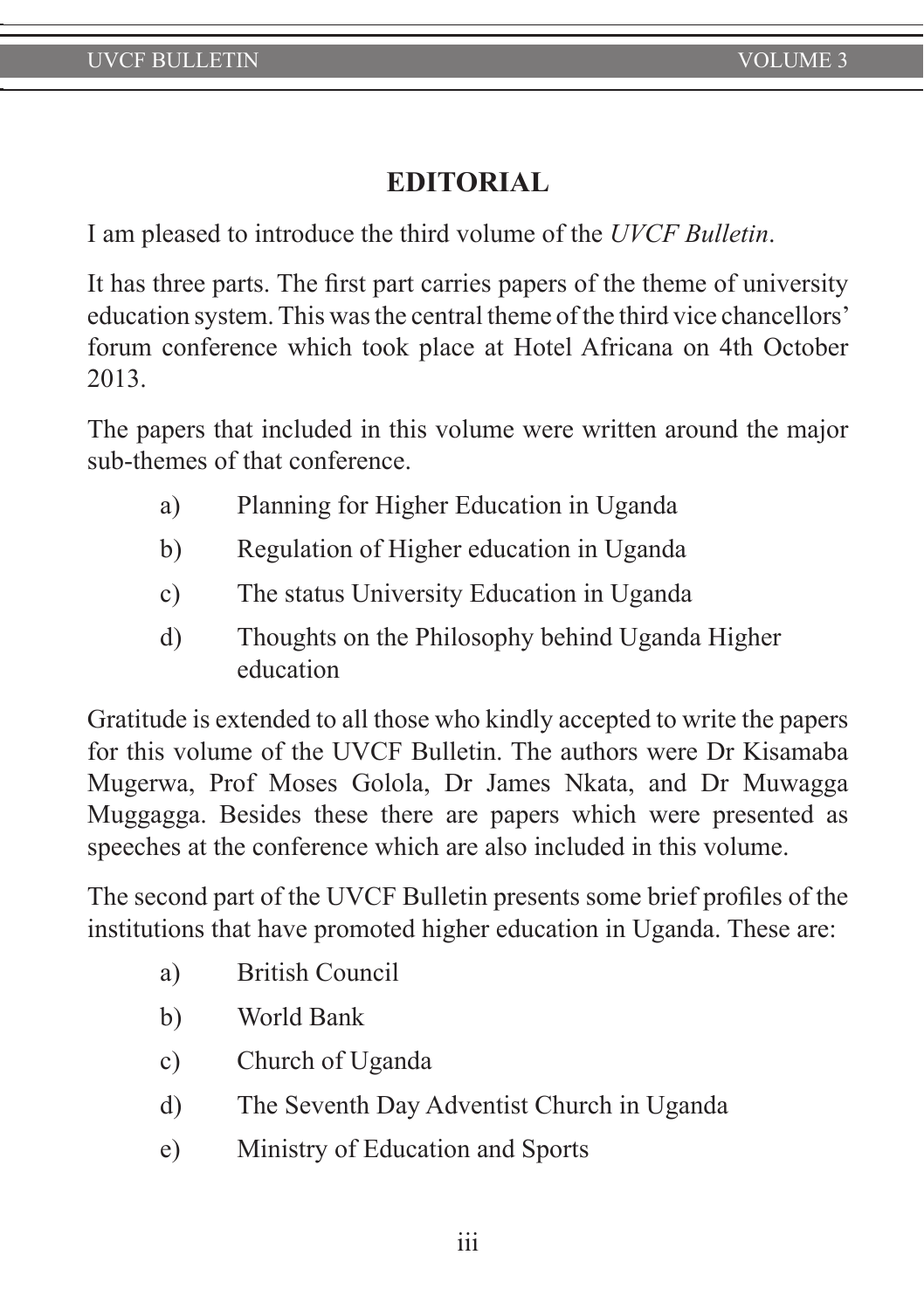- f) The Islamic Faith in Uganda
- g) Trust Africa
- h) The Catholic Church in Uganda The Pentecostal Church
- i) National Council for Higher Education

The third part of the current volume carries reports of the resolutions of the third conference.

Professor Wilson Muyinda Mande

# **Editor**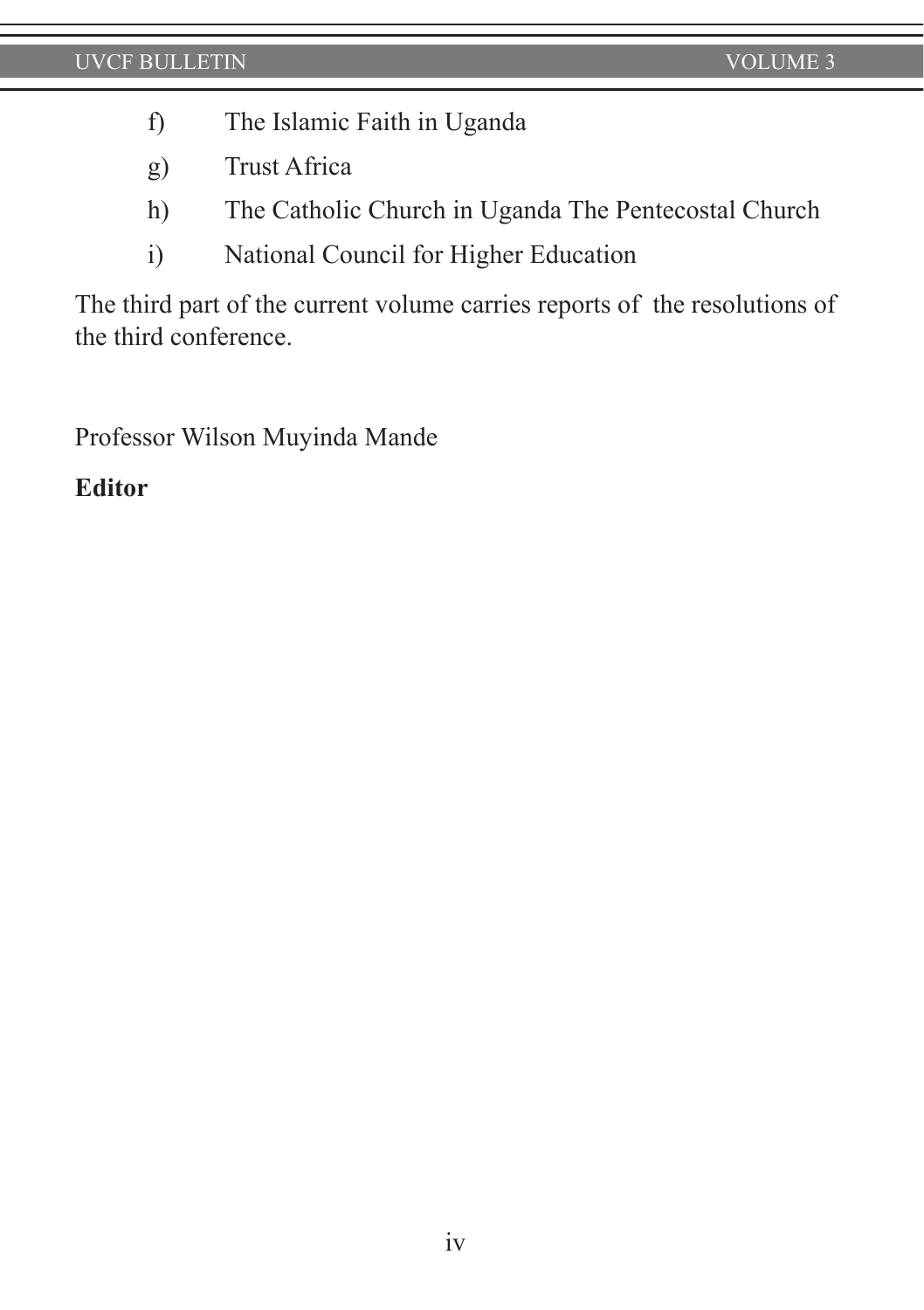# **TABLE OF CONTENTS**

| The Education System of Uganda Needs Urgent Overhauling: How and |
|------------------------------------------------------------------|
|                                                                  |
|                                                                  |
|                                                                  |
| Regulating Higher Education in Uganda Prospects and Challenges   |
|                                                                  |
|                                                                  |
|                                                                  |
| The Role of Vice Chancellors, in Uganda's Education Policy       |
|                                                                  |
|                                                                  |
|                                                                  |
| Thoughts on the Philosophy behind Uganda's Higher education      |
|                                                                  |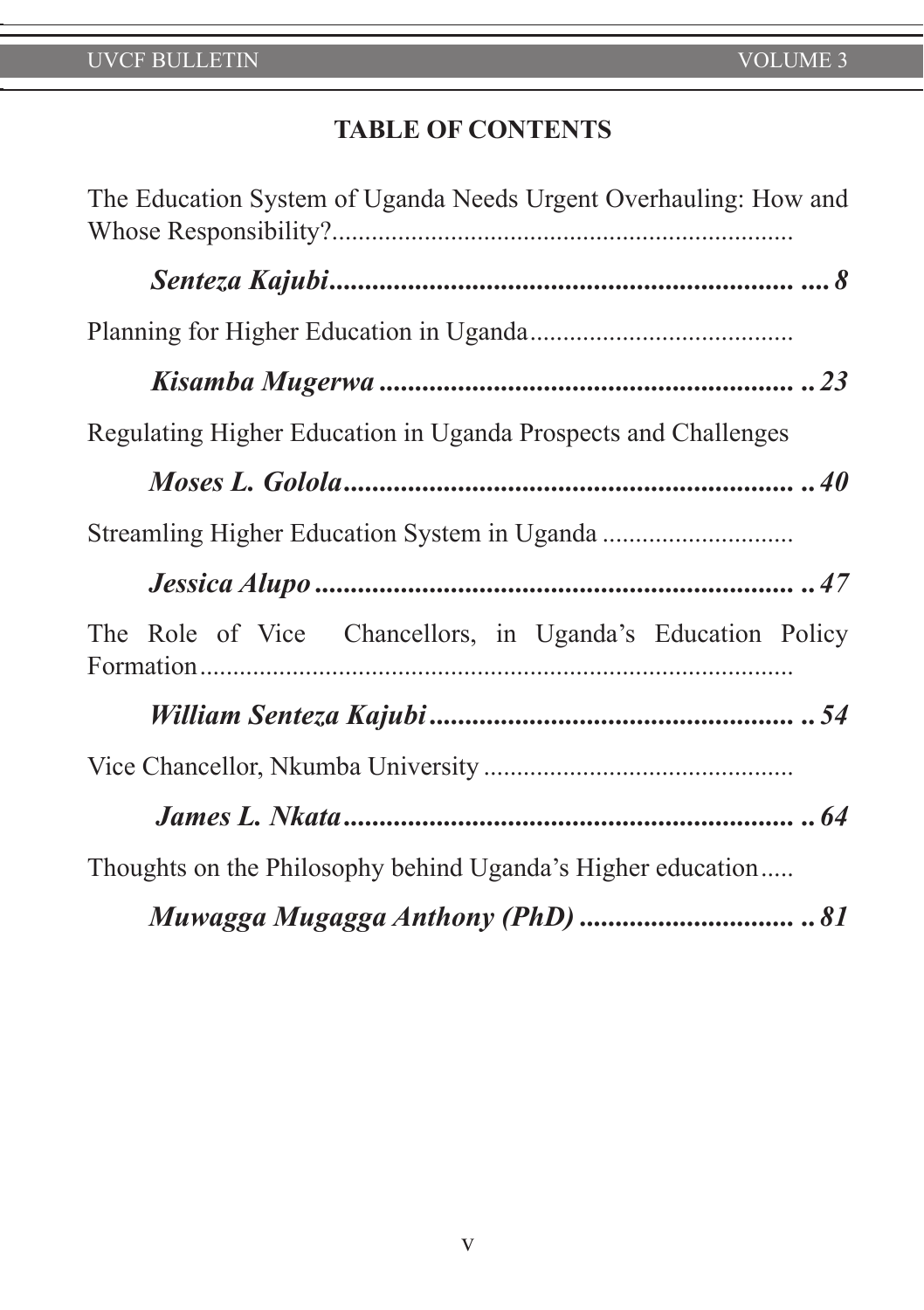# **THE EDUCATION SYSTEM OF UGANDA NEEDS URGENT OVERHAULING: HOW AND WHOSE RESPONSIBILITY?**

*A TALK by Professor W. Senteza kajubi1*

*Vice Chancellor, Nkumba University*

# **INTRODUCTION**

The greatest and most difficult problem to which man can apply himself, according to the German philosopher, Emmanuel Kant, is the problem of education.

The problem of education to which Emmanuel Kant refers is contained in four little words:

Why? What? How? And Who?

Why? – refers to the purposes of education and why one should be educated.

What? – raise the important question of the Curriculum and what is worth learning.

How? – addresses the methods of teaching and learning and the quality of education and

Who? – deals with the problem of equity and access to education.

<sup>1</sup> Sponsored by The Forum For Education Ngo's in Uganda (Fenu) at Kampala International University on Thursday, 16Th May 2002.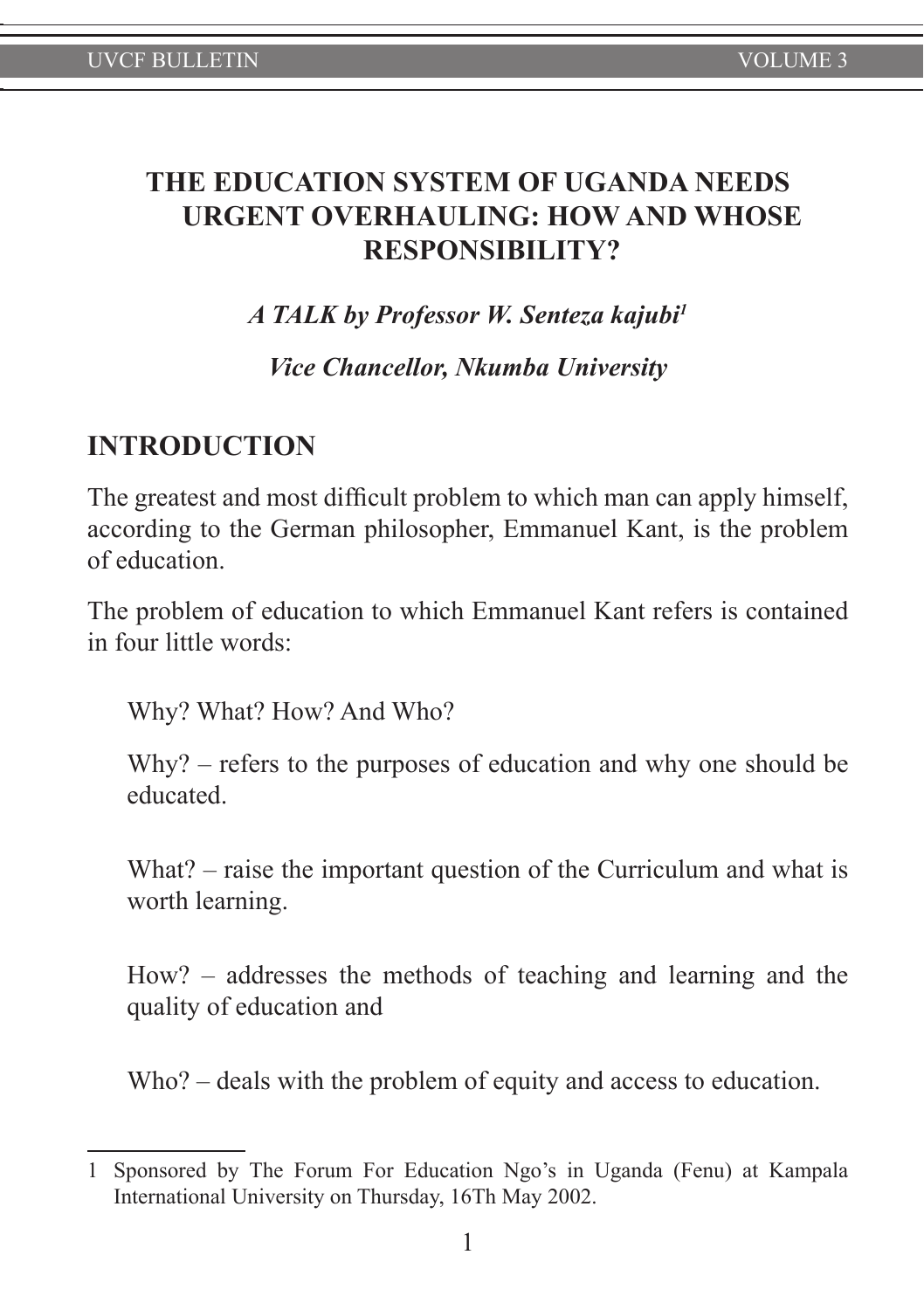In describing the problem of education, which faced the nation at the rime of independence forty years ago, the Castle Commission posed the following question:

"When over half of the nation is illiterate and the people rightly clamour for education, when teachers are in short supply and inadequately trained, when government and industry demand trained recruits, but unemployment is widespread and increasing, when the nation is poor – what policy should the government pursue?"

Here is the real dilemma and the most difficult question, which faces all those who have the task of planning educational development in Uganda and developing nations. In spite of considerable expansion of the formal education system at all levels, and constant criticism of the inherited colonial system as anachronistic and irrelevant, no real fundamental transformation has occurred over the years of independence in relating education to the economic, social and cultural needs of Uganda.

Education has not succeeded, for example, in promoting a sense of national unity, economic development, democracy and social justice and equity to a degree that society would like to see, particularly among the educated class. On the contrary, formal schooling has focused mainly on academic learning for passing examinations per se to the neglect of knowledge, skills, values and attitudes needed to function efficiently in the real world of work.

Competition to gain access to the covered secondary schools such as Budo, gayaza, Namagunga, Kisubi, ect and eventually to the Campus is oppressively very high. The result is that throughout the education system teaching methods are formal, emphasizing acquisition and recall of information for passing examinations and acquiring certificates for their sake. Consequently, examination malpractices repeater and drop out rates are very high.

There is such a dearth of reading/learning materials of all types that a large proportion of the children who complete the primary cycle merely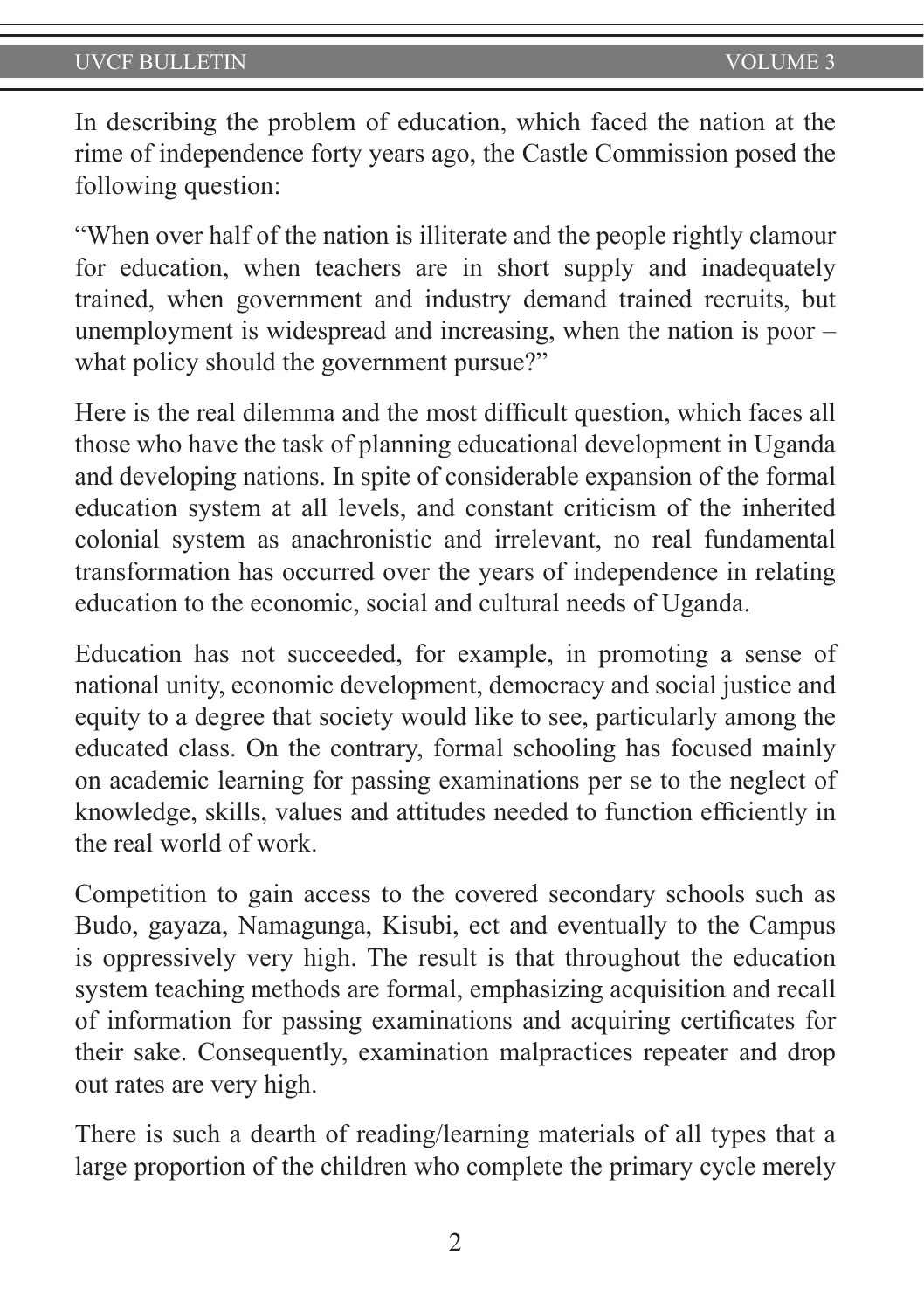learn by heart the contents of one or two textbooks available to them, and acquire a temporary mechanical skill in recognizing words; but not the ability to read with understanding,. Very few reach the stage of reading for information let alone for pleasure in their own languages or English. For practical purpose, they are illiterate.

Despite the exceptional scenic beauty, tremendous land, water and wildlife resources of our nation,

- 55 per cent of the population of Uganda lives on the equivalent of less than one dollar (\$ 1.00) a day.
- 38 per cent of the children under the age of four years are stunted because of undernourishment.
- 38.4 per cent of Ugandans are illiterate.
- 1. 56 per cent of the rural population lack access to basic health services.
- 2. Fraud and corruption are rampant.

The question of why, what, how, and whom, to educate has been of particular concern to society since times immemorial. Plato in his treatise on education – The Republic, argues that in order to talk about the good life, we have to talk about the good society, and in order to talk about the good society; we have to talk about the kind of education that will bring that society into existence and sustain it.

The Education System of Uganda needs urgent overhauling: How? And Whose responsibility?

The purpose of this meeting is to evaluate to take a second and hard look at our education system. It is expected that the meeting, short as it is, will provide an opportunity for exchanging information, sharing experiences and stimulating new ideas that can help to relate the education to the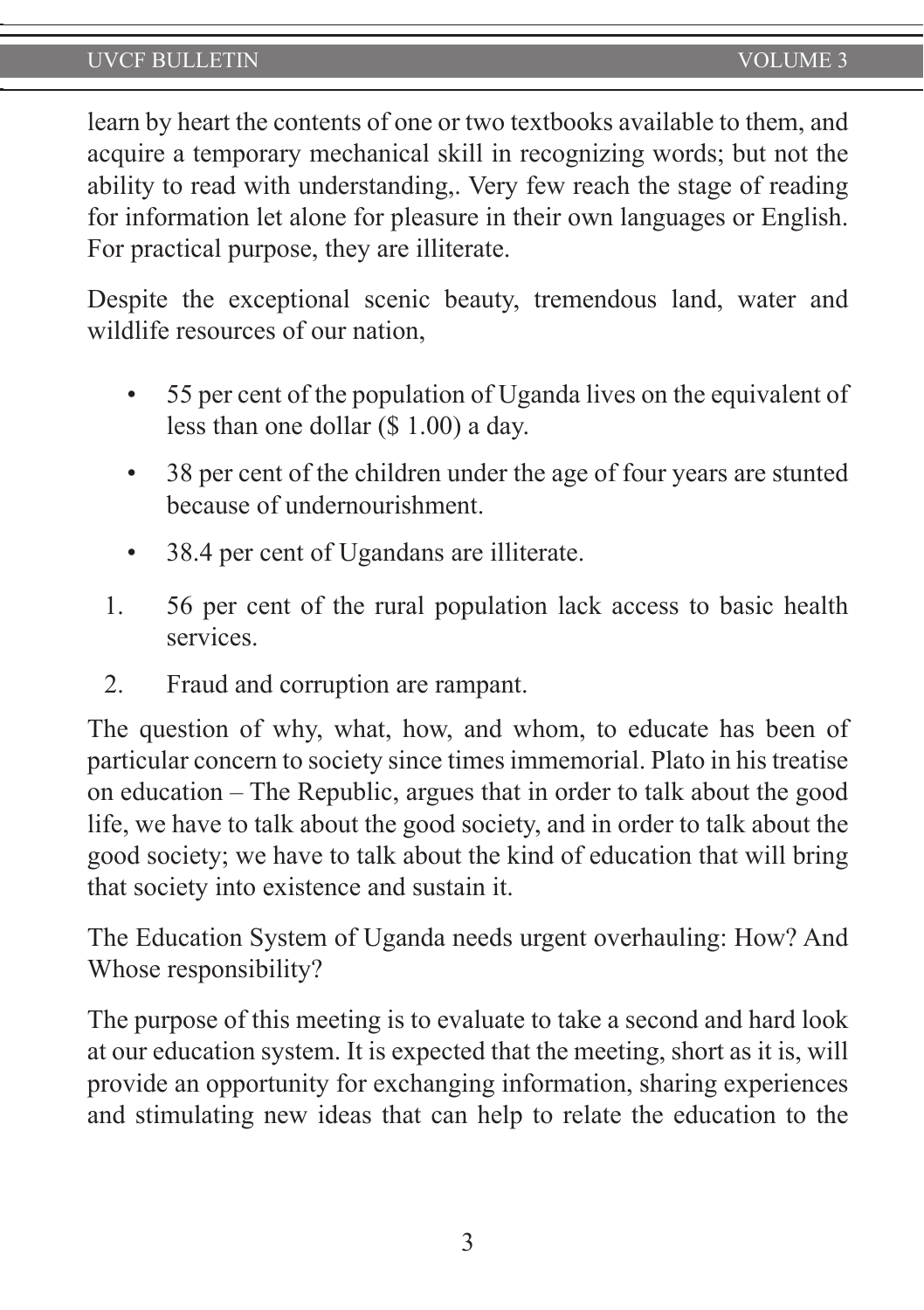good life, and the good society that we would like to see in Uganda.

This meeting has been sponsored by The Forum For Education NGOS In Uganda (FENU) in realization of the great but currently inadequately tapped potential of the NGOs and the civil society in teaching that clientele which the formal structures and processes of government are not able to serve well. There is no doubt that the quality of education can be boosted but mobilizing the efforts of all stakeholders: teachers, parents, educational institutions, religious and voluntary organisations, the mass media, the business community and the concern of the civil society.

# **Needed Reforms**

Let me now state in broad outline, what I consider to be the most urgently needed reforms.

# **1. Importance d Goals and Aims of Education**

The importance of goals, and setting targets and regularly monitoring progress towards their achievement cannot be over – emphasized.

Setting realistic and attainable targets for each level of education is a necessary condition in the improvement of education.

The Uganda Education policy Review Commission set many laudable goals for primary education, among which were;

The delegates at the Jomtien World Conference on Education For All (1990) also agreed that emphasis in basic education ought to be put on access to and achievements of learning that is relevant to the needs of the individual and the community.

There is need, therefore, for us to be clear as to **what** the learners should be able know and do at various levels of the education system. Hence, the focus on achievement and measurement of the minimum common level of learning that must be achieved by all learners must be a central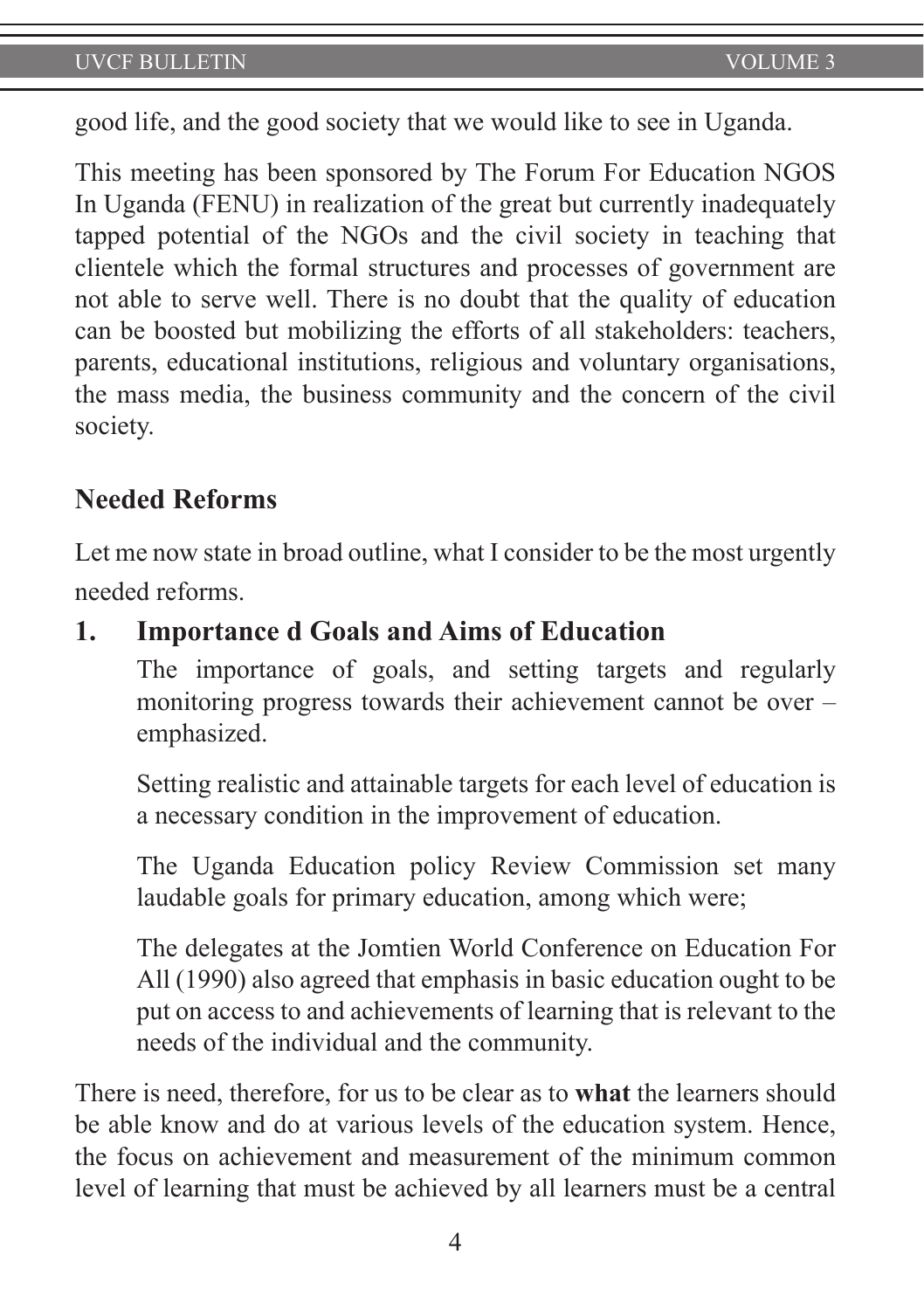factor in basic education.

# **2. Need to overhaul the Examination System**

It is a well known principle that the examinations should **follow the curriculum** and **not determine** it. In practice, however, the opposite happens in our schools. It is the UNEB Examinations that determine what is taught and how it is taught. In other words it is case of the tail wagging the education DUG in Uganda, instead of the wagging its tail.

No education system can be better than the quality of examinations.

For an effective implementation of the education reforms proposed by the EPRC (1987), the system of evaluation also needs to be overhauled. There is need for continuous assessment, and to move away from testing factual knowledge to indicate reasoning power, problem – solving skills, practical skills, indigenous languages entrepreneurship, and EFFORT.

# **3. Education Must Be Inclusive**

The intention of the EPRC in recommending UPE was nothing less than the inclusion of all the nations' children and all types of children, including those with special needs in the education system, and to reform the schools to make this possible. But this is far from happening. The public policy is to include only four, instead of all the children from each family. And although the establishment of UNISE is appreciated, much needs to be done to make provision for learners with special learning needs, and physical impairment in mainstream education institutions, including Makerere University.

The education of people with special needs has been in large measure left to voluntary agencies, whose efforts are often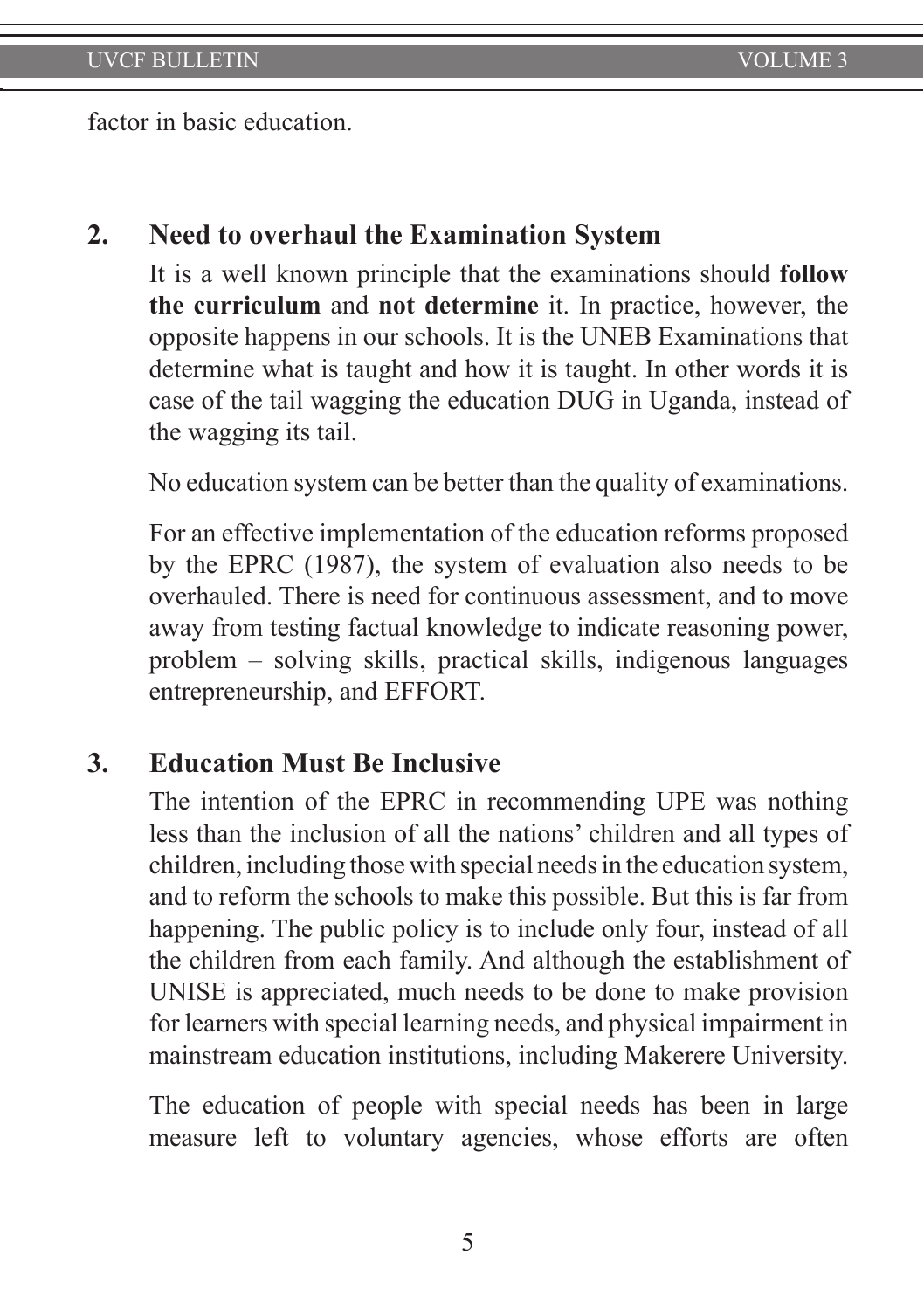frustrated because of societal attitudes and shortage of funds.

Another form of exclusion is that mainstream schools follow a rigid formant of instruction without taking into account the talents of different children. Some secondary schools admit only pupils with Aggregate 4 in P.L.E, and Aggregate 6 in the best subjects in  $O$ level exams – all emphasizing the mastery of theoretical subject matter and the development of abstract knowledge, to the disregard of other equally important qualities such as imagination, creativity, oracy, leadership, manual dexterity and physical education.

There is need to move away from an elitist examination wagged education system – organized according to academic and test – taking ability alone, towards schools that are inclusive and can accommodate and recognize many different talents. No longer must ability or cleverness judged only in terms of verbal and mathematical reasoning only, but also in terms of practical terms, imagination and entrepreneurship.

# **And Whose Responsibility is it**

Importance of Community ownership and Participation

The promotion of quality education is not the responsibility of the government and professional educators alone, but a responsibility in which the entire society has a role to play. For example, the success of schooling does to a great extent depend upon the value that communities attach to education. Where education is highly valued and actively sought, and the mission and goals of the schools are shared and supported by the community there is likely to be the greatest success.

Carasco and others (1996) found that the better schools were those where the communities provided material support and valued formal education. Another researcher – Cohen 1995 also found that the performance of teachers varied according to their perception as to how much community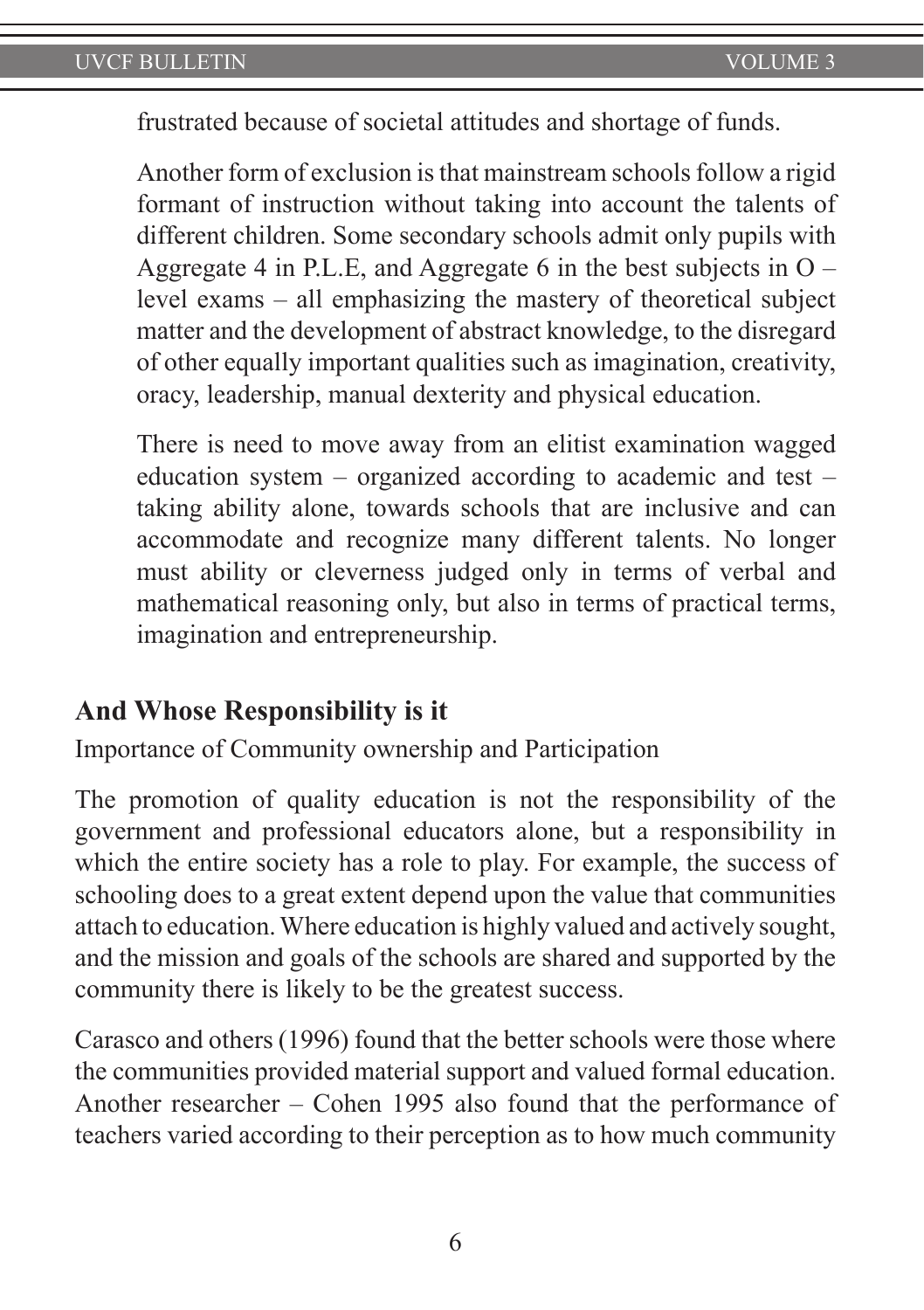valued the efforts they put into proving instructional practice.

There is therefore need for schools and indeed all – educational institutions to maintain closer relationships with their communities. Since children benefit a lot from supportive parent/child relationships and realistic family expectations, educational institutions in Uganda should initiate Parent Education programmes on how best to provide supportive education home environments for the children.

# **Role of the NGOS and the Civil Society**

The NGOs such as The Forum for Education NGOS, the public medical and the civil society in general have a big role to play in overhauling the education system, and widening access to quality education by;

- promoting awareness and empowering the communities to Own education especially UPE, rather than regard it as the sole responsibility of Government and teachers;
- helping to produce inexpensive teaching/learning materials which can be put in the hands of teachers who have limited experience;

### **Conclusion**

In conclusion, owing to the current crisis that Uganda is facing in the shadow of globalization, our education system needs to have a second and hard look at itself. Uganda's education system must be overhauled, not to make it less academic but more practical and more inclusive in the knowledge, skills and values that we consider to be important and worth learning. There must be community ownership of the schools, and Government should recognize in real terms the role that NGOs, the Civil Society and the private sector in general are playing and can play in the promotion of quality education.

For God and Our Country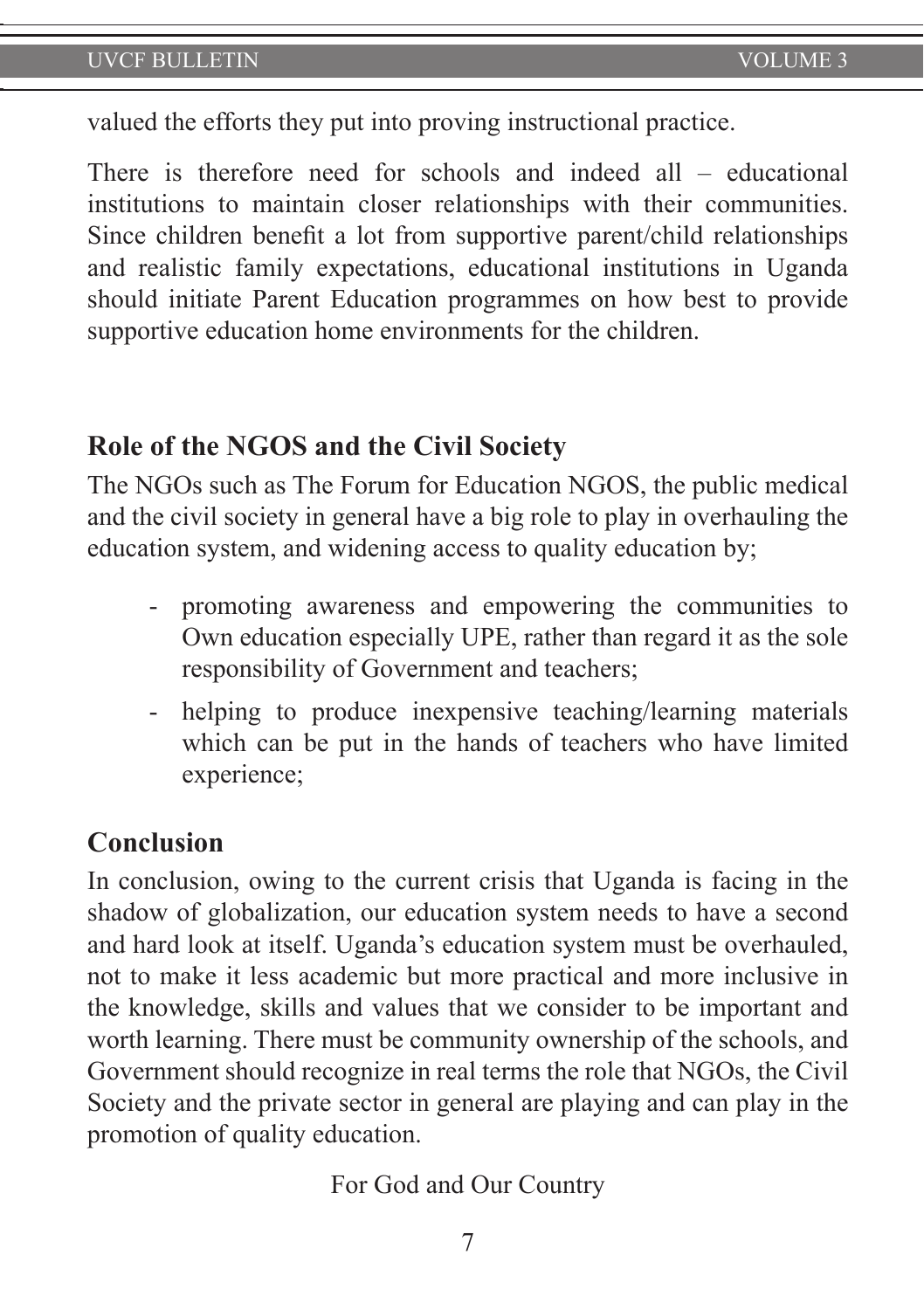# **PROGRESS AND FUTURE DIRECTIONS OF HIGHER EDUCATION IN UGANDA**

# *Senteza Kajubi*

Formerly Vice chancellor of Nkumba university, 31 June 2002

# **INTRODUCTION**

The importance of education today cannot be overemphasized. Education is the key to addressing some, if not all the major problems confronting the developing world today. Challenges such as abject poverty, democracy, respect for human rights, promotion of peace, combating corruption, ethnicity, genocide and all forms of violence against society are intimately linked to the problem of education.

Increased investment in education, even basic education can stimulate national development in many ways. Since the 1980s, however, many national governments and international organizations such as the World Bank and IMF have assigned a lower priority to higher education vis a vis primary education.

It was believed that investment in universities and colleges yields much lower social returns than primary education. Apart from yielding lower social returns, higher education was regarded as being unduly expensive, elitist and exclusive and produced unemployed and unemployable graduates. Although public expenditure on higher education as a proportion of total public spending on education, Uganda is small (13.2%) compared to 19.1% for Sub-Saharan Africa, tertiary expenditure per student is more than 500 per cent of per capita GNP, compared to 39% - 26% for the high-income countries for 1880, 1995 respectively. The tendency has been to invest more in primary education in order to prime the pump of development at the basic level.

The tide has now turned. There is a new world order in which information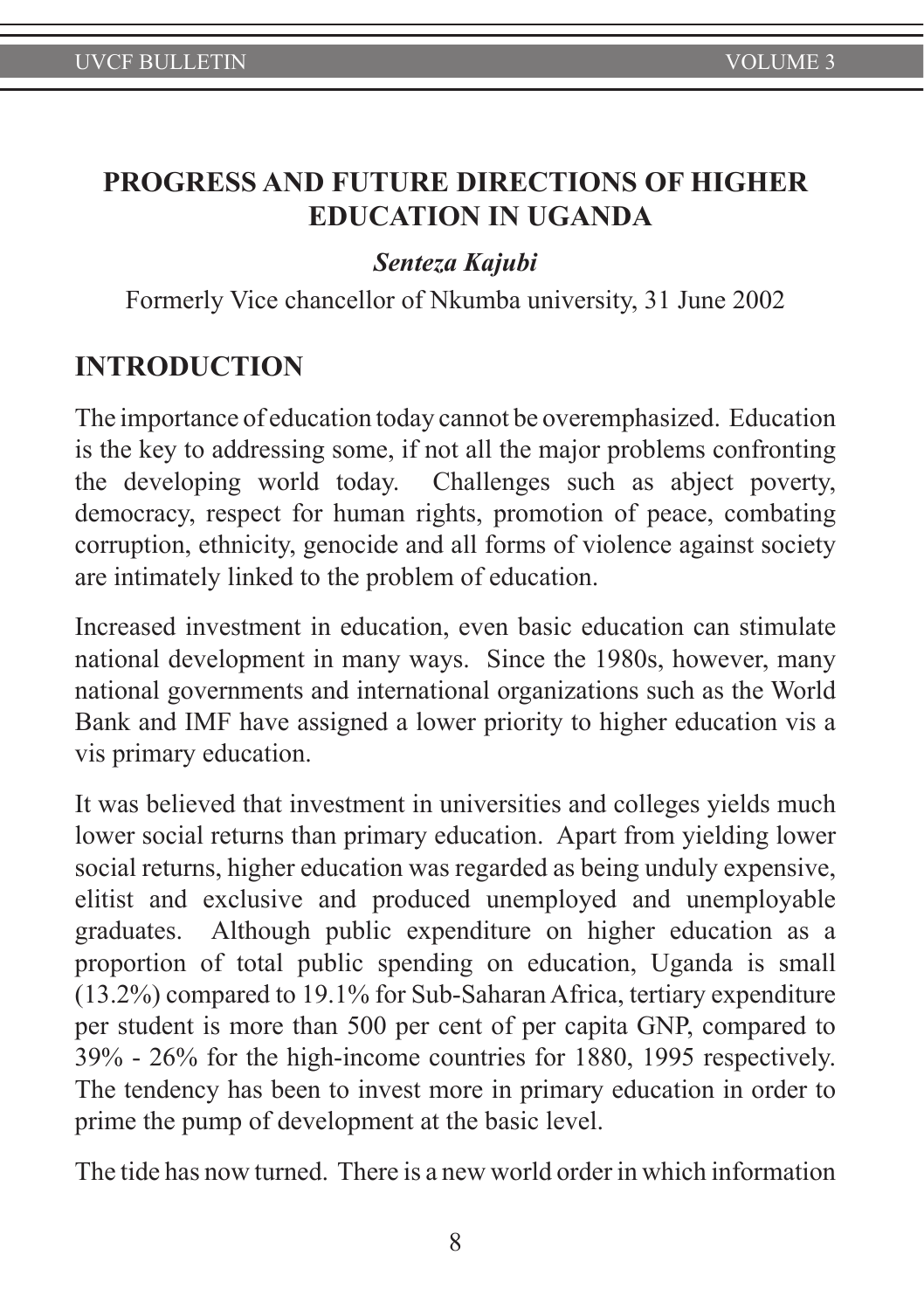technology, and all forms of scientific and specialized knowledge and higher order skills have a higher economic premium than physical capital such as land and machinery. The growing economic importance and proliferation of knowledge, the cut-throat competition in the global economy, and the flood of secondary school leavers seeking admission to universities, have combined to make higher education more important today than it has ever been before. The old adage that knowledge is power has never been truer than it is today.

Managing the social demand for access to higher education is perhaps the single most difficult task faced by the tertiary sector in Africa today, (Saint 1992 p. xx). As knowledge becomes more important, so does higher education, and the socio demand for it. We also face a deepening population and generation divide not only between the rich and poor nations, but also within the developing countries themselves. About a billion people will be born over the next decade, and most of this population growth will take place in Africa and other developing countries, where young people are already growing up with limited access to health care, education and employment facilities or hope (IYF, Annual Report 2000 p.4). Herein lies the persistent World Education crisis described by Phillip Coombs in 1967 – the "worldwide disparity between the hopes of individuals and the needs of society on the one hand, and on the other, the capabilities of the educational system". (Coombs 1968 p.175). There is just not enough money set aside for education even in the developed countries. Thus human history becomes more and more a race between education and catastrophe (H.G. Wells: The Outline of History).

Uganda is no exception to those generalizations. Uganda like the rest of Africa needs to educate more of its people to higher and higher levels in order to be able to compete effectively in the global market place. Better education must be provided faster with fewer resources. The quality of knowledge, therefore, generated within higher education institutions, and its availability to a larger proportion of the population has become increasingly critical to national competitiveness. (The Internal Bank for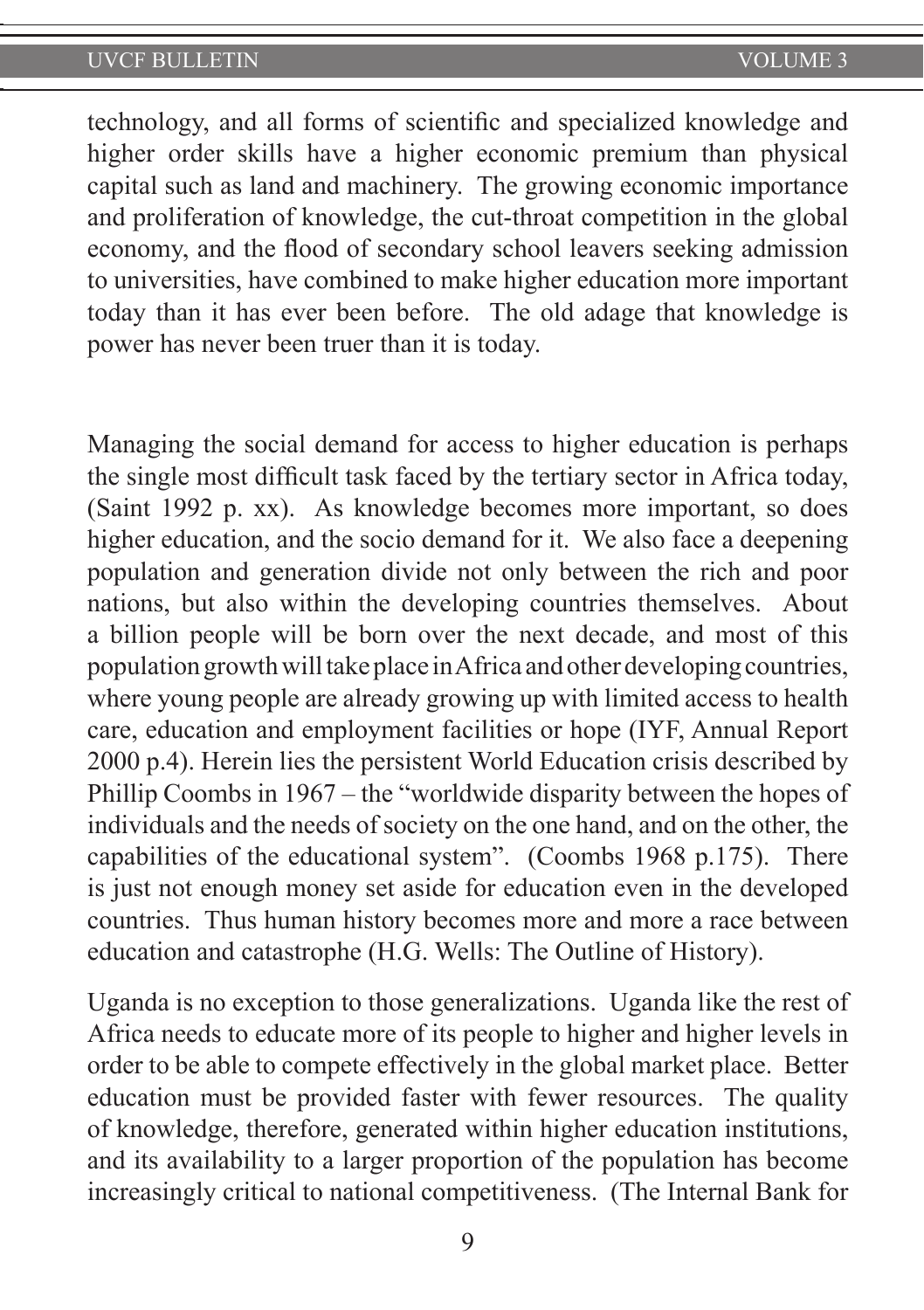Reconstruction op cit).

The purpose of this paper is to address the implication of the new world order and some of the challenges they pose for higher education in Africa, with particular reference to Uganda. Can higher education help to improve the quality of life in our countries and to narrow the North-South gap? What are the major obstacles in its way, and how can they be overcome, or at least ameliorated? An attempt is made to suggest some coping strategies for universities.

# **Historical Background**

Access to higher education in Uganda has until recently, been highly restricted and elitist. Makerere was established in 1921 as a small technical school, and was transformed into a college of general education and professional studies in 1922 and until 1963 remained as the only institution of higher learning in Eastern Africa. The mission of Makerere, as Governor, Sir Philip Mitchell described it, was to create "an aristocracy of culture which must necessarily be very small. (Mitchell, 1938).

Although other universities wee opened in Kenya and Tanzania, until 1988 Uganda had only Makerere University and it could admit only about 25 per cent of the candidates with the minimum qualification to enter the university. As the number of qualified candidates increased, entrance qualifications were raised and made more restrictive.

Although tertiary enrolment has relatively grown more rapidly since the 1980s, Uganda is still behind other African countries, as well as the rest of the world in higher education enrolments. In 1995 Uganda had a gross tertiary enrolment ratio of only 2 per cent compared with 3.9 per cent for sub-Saharan Africa, 3.2 per cent for the least developed countries, 17.4 per cent for the world average and 61.1 per cent for developed countries.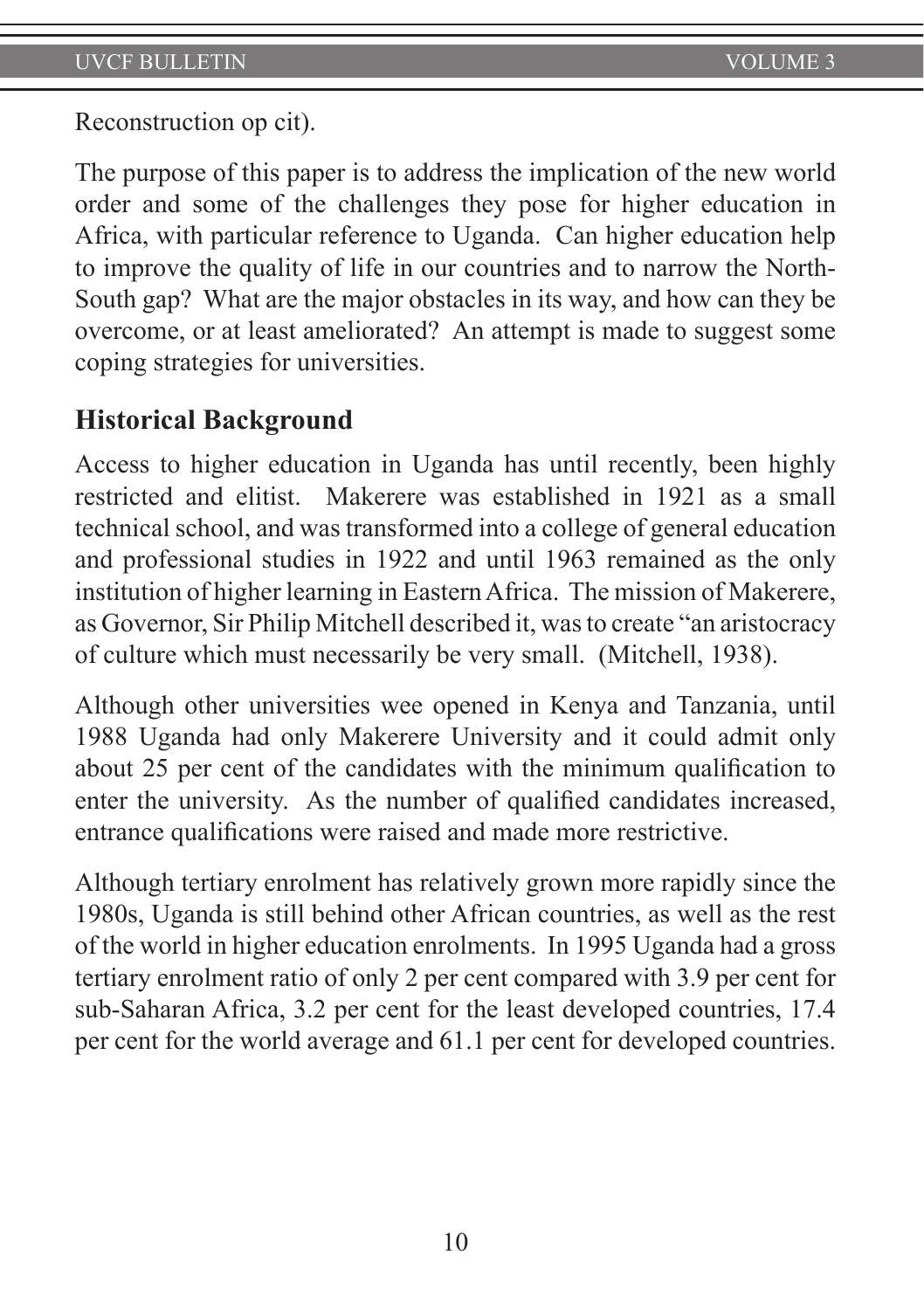| Gross Enrolment Ration (1997)                                                                                                                                                           | MF                   | M                    | F                    |
|-----------------------------------------------------------------------------------------------------------------------------------------------------------------------------------------|----------------------|----------------------|----------------------|
| <b>WORLD TOTAL</b>                                                                                                                                                                      | 17.4                 | 18.1                 | 16.7                 |
| More developed regions of which:                                                                                                                                                        | 61.1                 | 56.8                 | 65.6                 |
| Northern America<br>Asia/Oceania<br>Europe                                                                                                                                              | 80.7<br>42.1<br>50.7 | 70.8<br>43.3<br>47.9 | 91.0<br>40.9<br>53.6 |
|                                                                                                                                                                                         |                      |                      |                      |
| Countries in transition                                                                                                                                                                 | 34.0                 | 30.6                 | 37.6                 |
|                                                                                                                                                                                         |                      |                      |                      |
| Less developed regions of which :<br>Sub-Saharan Africa<br><b>Arab States</b><br>Latin America/Caribbean<br>Eastern Asia/Oceania<br>Of which: China<br>Southern Asia<br>Of which: India | 10.3                 | 12.0                 | 8.5                  |
|                                                                                                                                                                                         | 3.9                  | 5.1                  | 2.8                  |
|                                                                                                                                                                                         | 14.9                 | 17.3                 | 12.4                 |
|                                                                                                                                                                                         | 19.4                 | 20.1                 | 18.7                 |
|                                                                                                                                                                                         | 10.8                 | 12.5                 | 9.0                  |
|                                                                                                                                                                                         | 6.1                  | 7.8                  | 4.2                  |
|                                                                                                                                                                                         | 7.2                  | 9.1                  | 5.1                  |
|                                                                                                                                                                                         | 7.2                  | 8.8                  | 5.5                  |
|                                                                                                                                                                                         |                      |                      |                      |
| Least developed countries                                                                                                                                                               | 3.2                  | 4.6                  | 1.7                  |

*Table I: World Tertiary Gross Enrolment Ratio (1997)*

Source: Xiaoyan Liang (20010. Cited by A.B.K. Kasozi, 2001.

Uganda's number of tertiary level student per 100,000 head of population as well as those of the East African region as a whole are also still very low compared to other developing countries. Uganda had in 1995 only 154 tertiary students per 100,000 head of population, compared to 320 for Nigeria, 297 Senegal, 339 for Sub-Saharan Africa, 1524 for South Africa, 4.071 for High Income Countries and 1.531 for the World as a whole.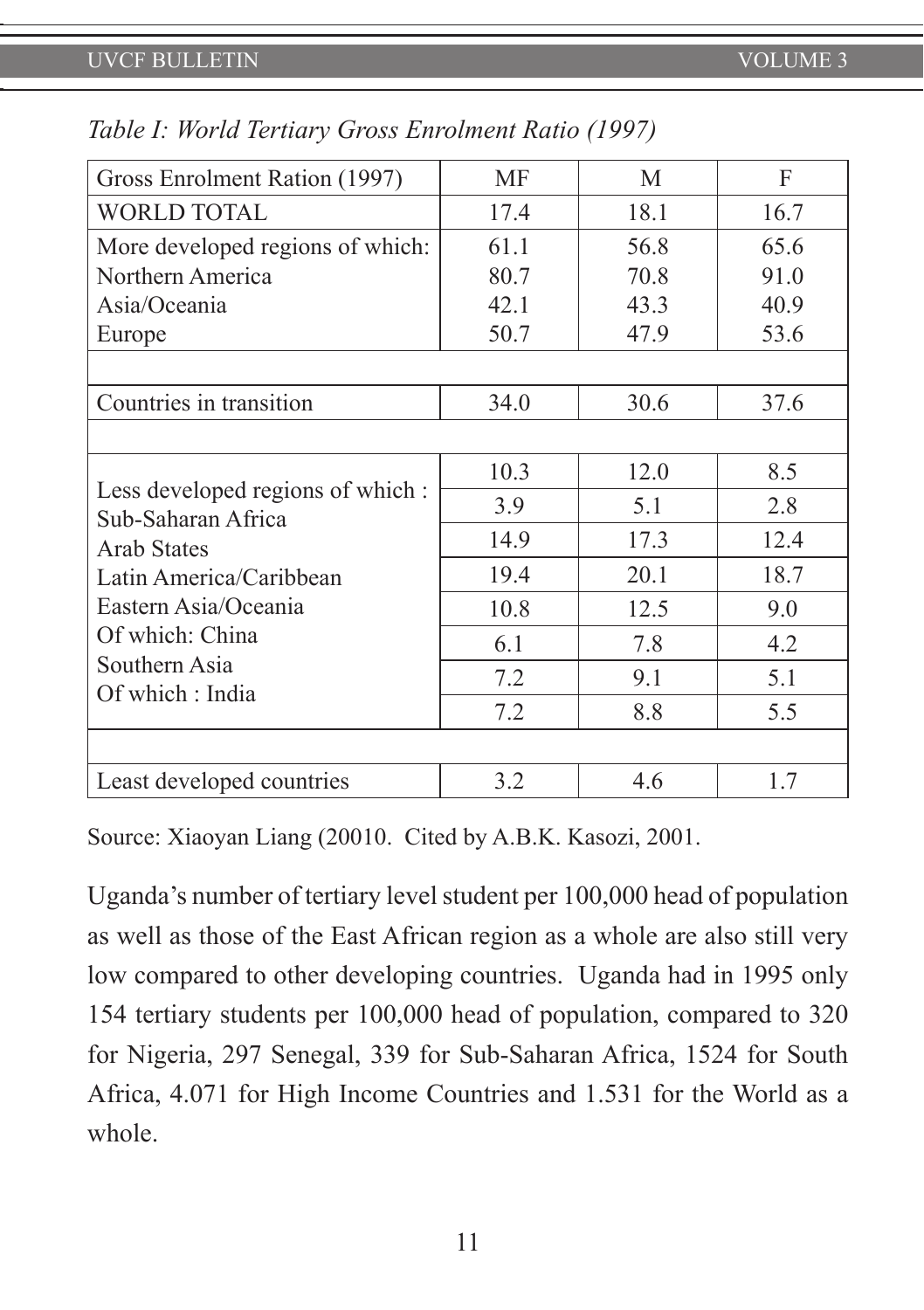|                    | 1980 | 11985 | 1990 | 1995 |
|--------------------|------|-------|------|------|
| Uganda             | 45   | 68    | 100  | 154  |
| Kenya              | 78   |       | 140  |      |
| Tanzania           | 22   | 22    | 21   | 43   |
| Nigeria            | 191  |       | 320  | -    |
| Senegal            | 246  | 209   | 253  | 297  |
| Sub-Saharan Africa | 117  | 124   | 181  | 339  |
| World              | 1021 | 1335  | 1318 | 1531 |
| High Income        | 3033 | 3197  | 3701 | 4071 |

*Table II: Number of Tertiary Students per 10000 inhabitants in some countries 1980 – 1995*

Source: *Higher Education in Developing Countries*: Peril or Promise 2000.

# **The Need to Expand Tertiary Coverage**

There is a great need, therefore to expand the supply of higher education places so as to meet the increasing demand, and to lessen the widening gap between Uganda and the rest of the world.

In the information and knowledge based economy into which Uganda and the rest of Africa has been drawn, the wealth of nations is being concentrated less and less in physical goods, and more and more in human resources. The knowledge skills, values and the resourcefulness and ingenuity of the people are the bedrock on which the foundation of national development and competitiveness in the global workplace are based. There is, therefore great need to move away from elitist to mass higher education systems in Africa.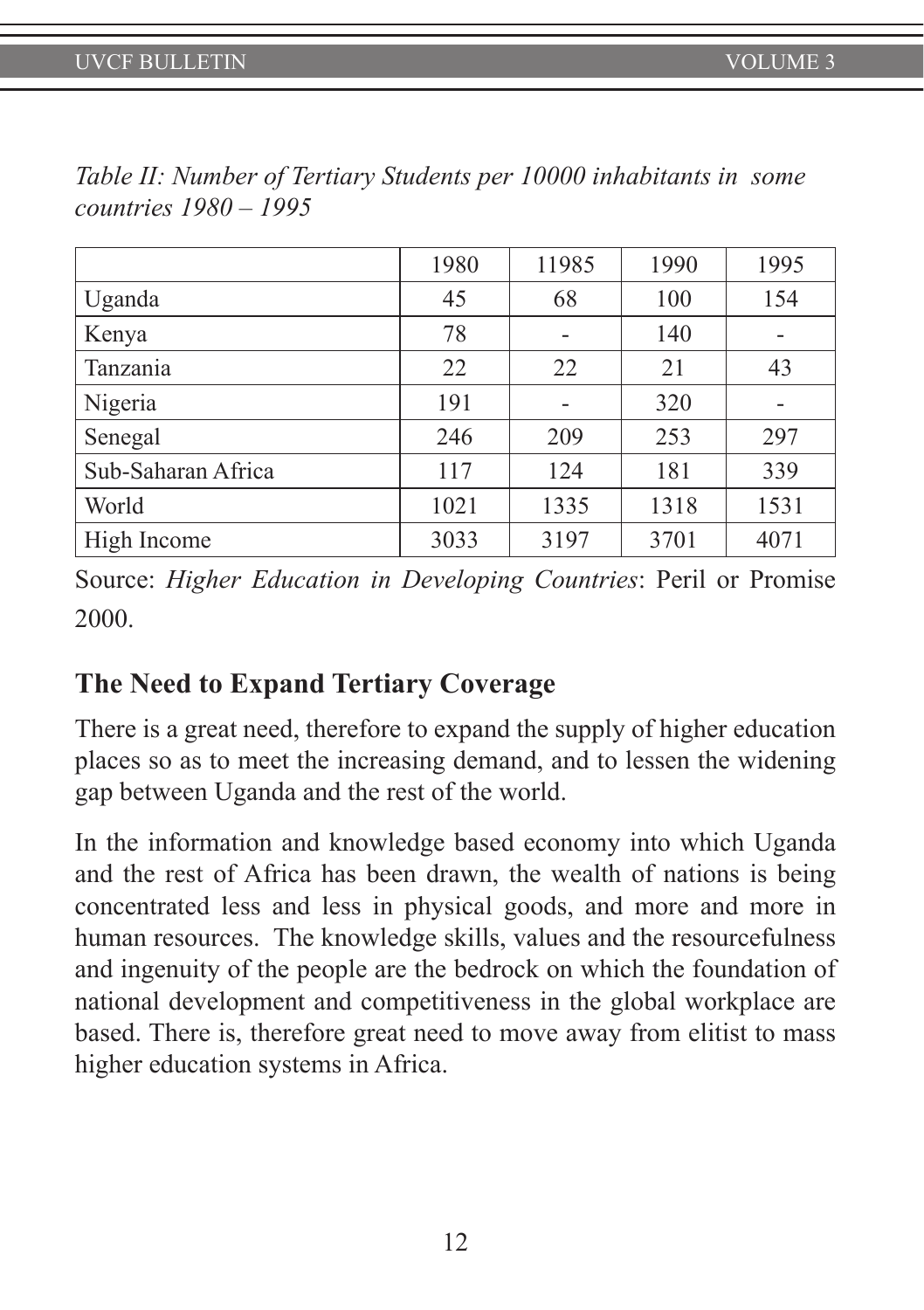# **The Role of Private Universities and Private Sector Higher**

### **Education**

Private Universities and other institutions of higher learning, as well as privately sponsored students in public universities, are potentially important ways of widening access to higher education, without significantly increasing the financial burden of governments. (Saints op cit). in year 2002, there are 12 private universities in Uganda, which have been founded since 1988. The enrolment of these private universities is still small, amounting to a total of only 15,000 students, but it is not insignificant. The growth of these institutions is in line with developments elsewhere in Africa. Between 1960 and 1988, the number of universities in Africa grew from six to ninety seven. The emergence of private universities in East Africa is not limited to Uganda. Kenya has more than ten and Tanzania, about the same number (Kasozi 2002 p. 16). Public Universities, like Makerere University, have also opened their hitherto closed gates, to private candidates. If this trend continues, private universities and private students in public universities are bound to play a very important role in widening access to higher education. For example, private universities enrolled more students than public universities in the following countries: 80 per cent in the Philippines and 60 per cent in Bangladesh, Brazil, Columbia and Indonesia (World Bank 1994: 34 cited by Kasozi op cit). Even more important than mere numbers, is the fact that in Uganda these universities constitute part of the transformation of the country's political and economic system from a highly centralized, regulated and dictatorial one to one that is decentralized, inclusive and partly market driven. To quote Kasozi: "These Universities are one educational manifestation of the enterprise, interests, and ideologies of the various groups and individuals that have founded them. As such they can make important contributions to the development of the civil society … if their efforts are appropriately coordinated through planning". (Ibid).

The proliferation of institutions and programmes of higher education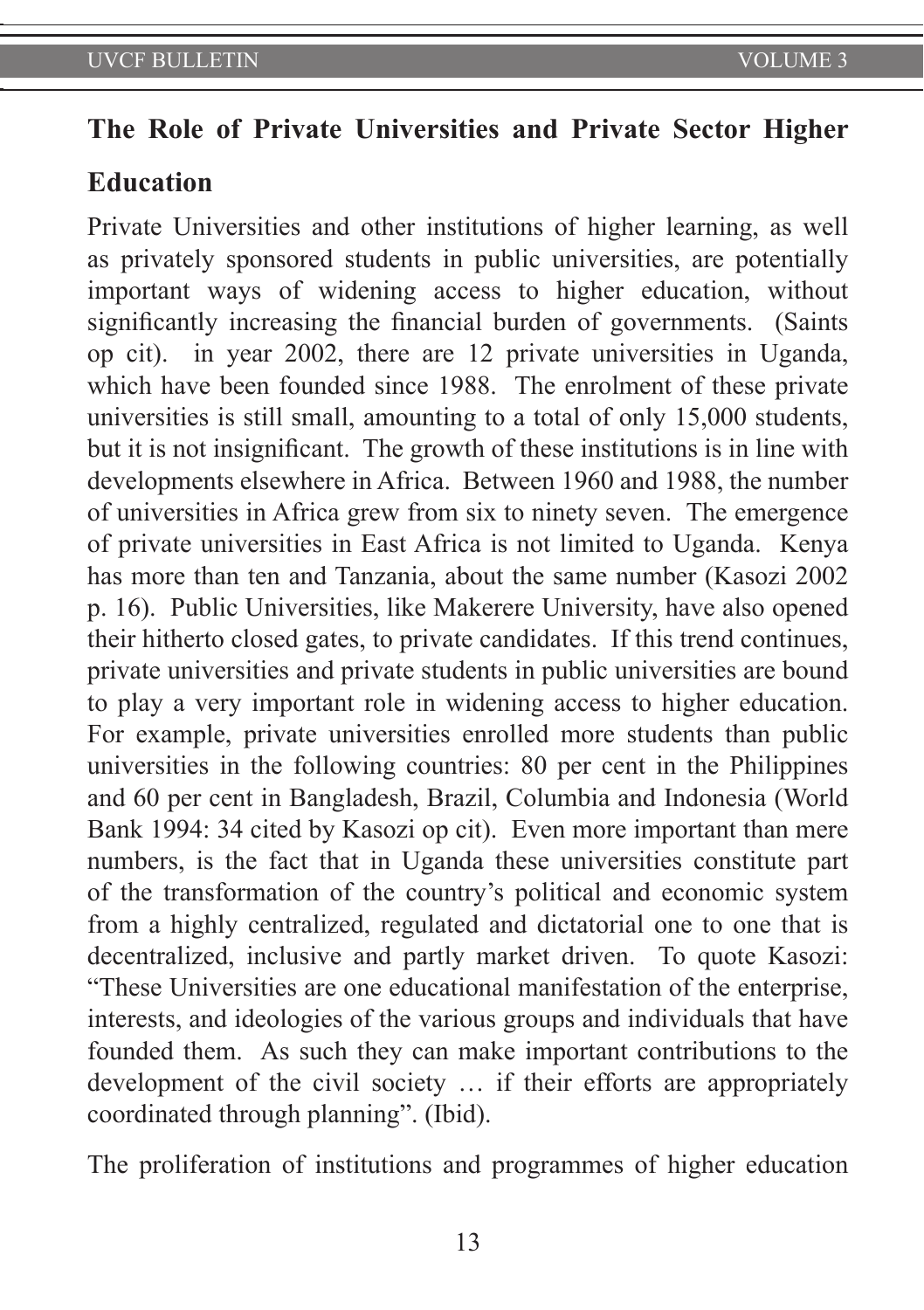is stimulating competition between and among tertiary institutions in response to the requirements and demands of the market. This competition is natural and healthy. But it is not enough just to engage in cut-throat competition. Public and private universities can and should work together to improve higher education in the following areas:

- (i) Help Governments to establish sound educational policies.
- (ii) Avoid thoughtless and expensive duplication of effort in research teaching and community service.
- (iii) Through diversification of programmes extend higher education to more and more people, particularly those who missed opportunities in the past, as well as encourage and make it possible for highly talented students to climb higher and higher on the educational ladder.

Above all, universities can work together to generate better understanding of the nature and importance of higher education so as to gain more general support for it, from Government, the private sector, NGOs and the civil society.

# **Needed Curricular Reforms**

The curricula of universities have a great influence on, and indeed, they control the curricula, teaching methods and examination systems of secondary, primary and even kindergarten schools.

In Uganda toddlers take examinations, euphemistically referred to as interviews, in order to enter a "good" nursery school. Primary School children go to school from 8 or 7 a.m. until 5 or 6 p.m. In some cases from Monday to Saturday with few if any holidays throughout the year. They do all this in order to obtain good examination results to enable them to gain admission to the select secondary schools that can prepare them better to compete successfully for entrance to the University. The entire education system is thus fraught with and clogged by over concern with passing examinations to the neglect of "skills, competencies, creative and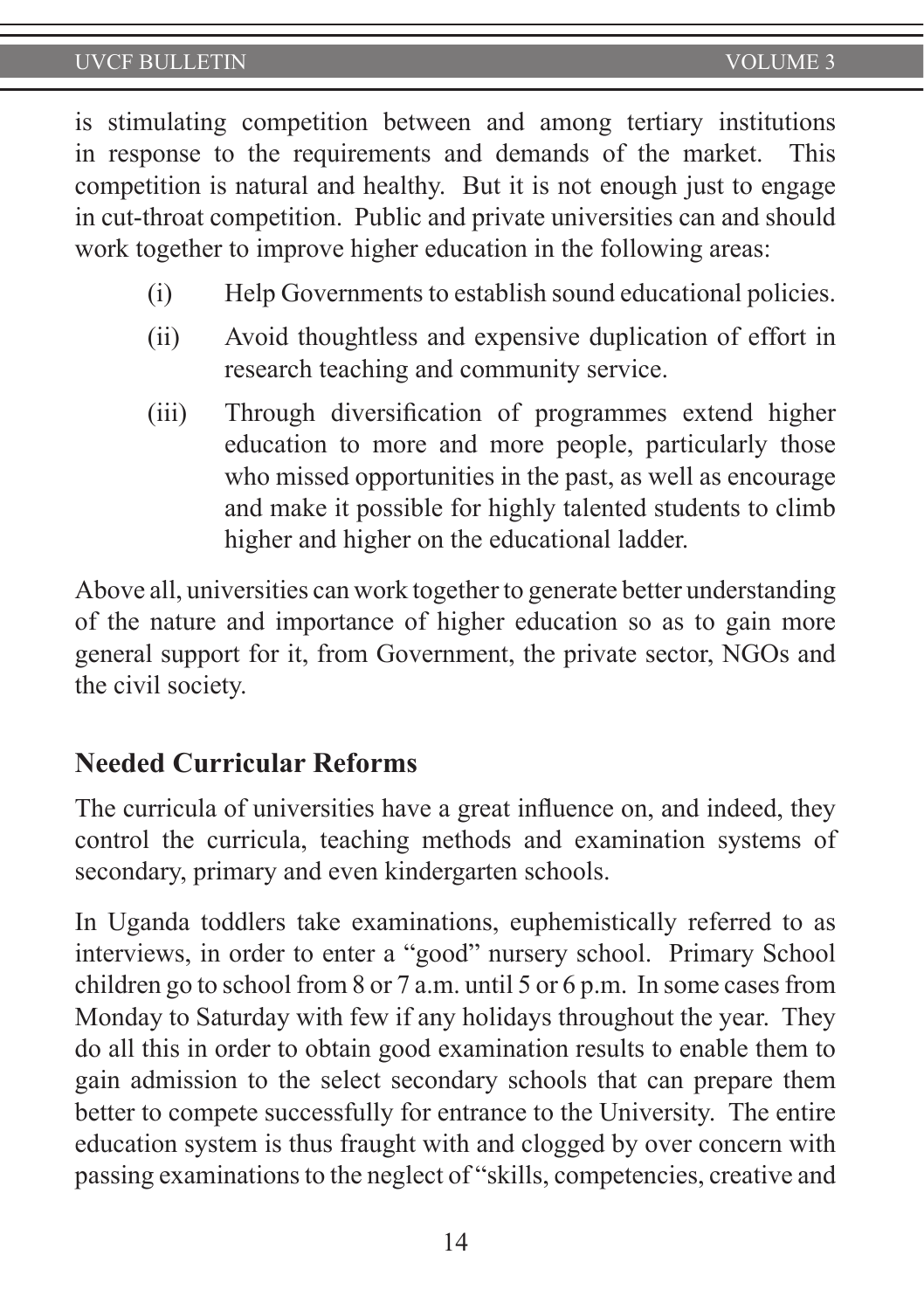critical analysis, independent thinking and team work in multicultural contexts". (UNESCO: World Declaration on Higher Education p.p. 24  $-25$ ).

Fishmongers say that fish usually rots from the head. If university curricula require mostly simple cognitive mastery of subject matter in the various disciplines, primary and secondary school curricula and examinations will correspondingly do the same, and thereby a vicious circle is created. But, as it says in Psalm 11: 4: "If the foundations be destroyed, what can the righteous do?"

Uganda's higher education needs drastic reforms not only in the content or subject matter, but also in teaching methods to make it more relevant to the needs of the learners and of the national and global market. Among the needed reforms are the following:

# **1. Increasing the content of, and the number of people taking science and technology subjects.**

At the Tananarive Conference on the Development of Higher Education in Africa (Sept  $3 - 12$ ) 1962 the expansion of science and technology received special emphasis, and it was recommended that the proportion of all African students admitted to universities in scientific and technological subjects including enrolled medicine and agriculture should reach not less than 60 per cent by 1980 compared to 40 per cent for humanities and social sciences. The number of university students enrolled in science subjects particularly in Education is still far below these stipulations. The result is that the universities cannot turn out enough and better teachers for science subjects in the secondary schools. There is at the same time no liberal education courses in our universities, so that those who enrol for humanities and social sciences can also be exposed to scientific ideas including mathematics and vice versa. This impasse needs to be broken so that university curricula provide for a liberal education, which bridges science with humanities and theory with practice. For as Whitehead states, "There can be no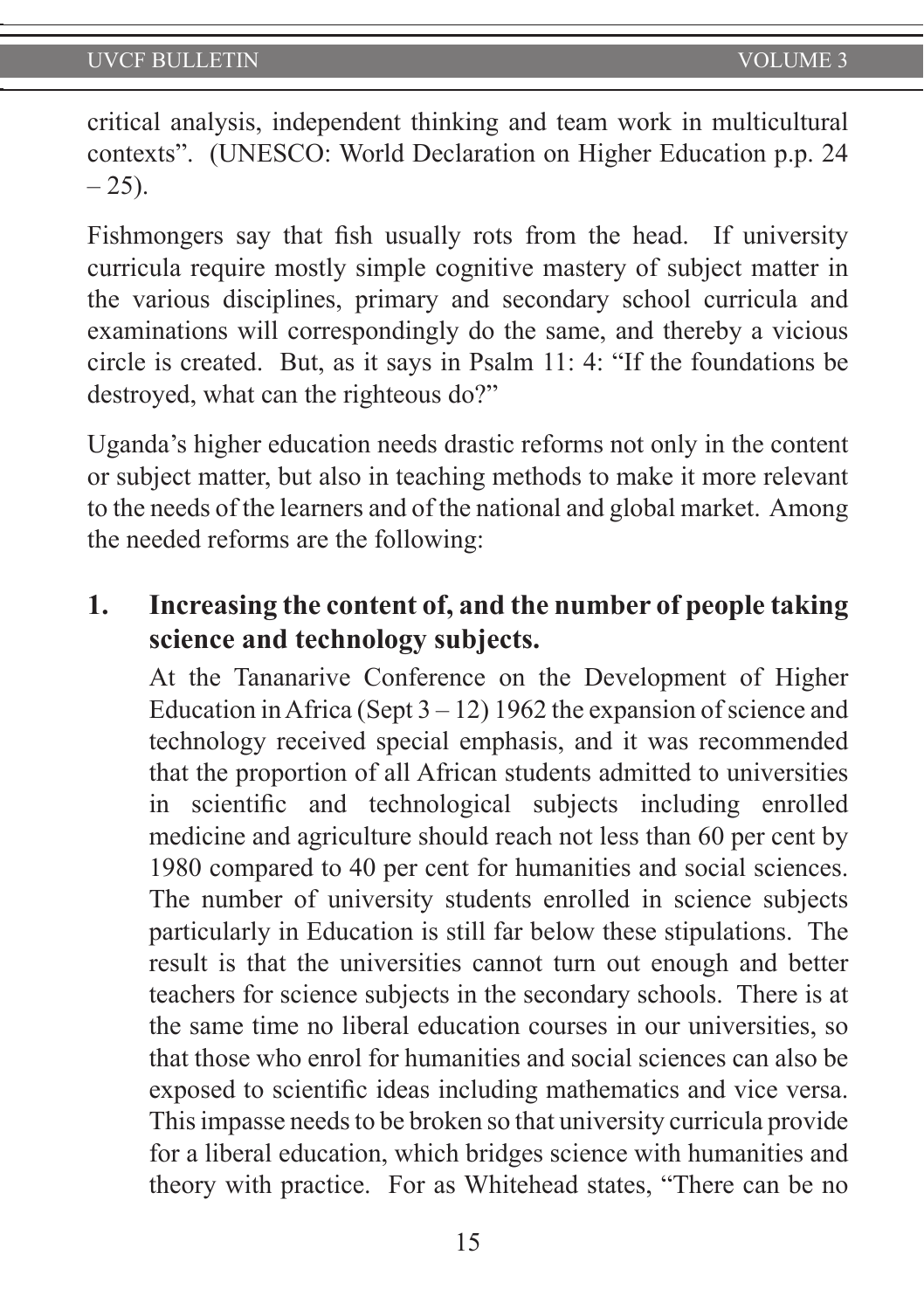technical education which is not liberal, and no liberal education which is not technical". Education must impart both technique and intellectual vision.

**2. Putting More Emphasis on ICT, Research and Development** Because humanities and social sciences are much easier and cheaper to teach in large classes, there has been more emphasis on teaching and lecturing in university expansion strategies, than in those areas such as science and research, which require large investments in equipment and physical space such as laboratories. Research even in the public universities has been relegated to and greatly depended on the benevolence and generosity of external Foundations, rather than on budgetary provisions of Government. The situation is worse in private universities, which are severely constrained by shortage of funds and have not yet begun to attract any significant external Foundation funding.

There will be little, if any significant progress made in the contribution of higher education to African development until adequate investments are made in scientific equipment for experimentation and research as well as in new Information and Communication Technologies.

**3. Need to Establish Closer Links between Universities and Elementary and Early Childhood Education.**

At the moment primary and early childhood education does not seem to be the concern of many African universities. Makerere University, for example, has no programmes of research, and training related to primary and early childhood education. This situation results into the drilling, grilling, micro-wave and pressure cooker methods of teaching to which primary and even kindergarten children are subject in Uganda. Children who are subjected to these pressures are not likely to develop creative, and critical thinking which are required for upper levels of education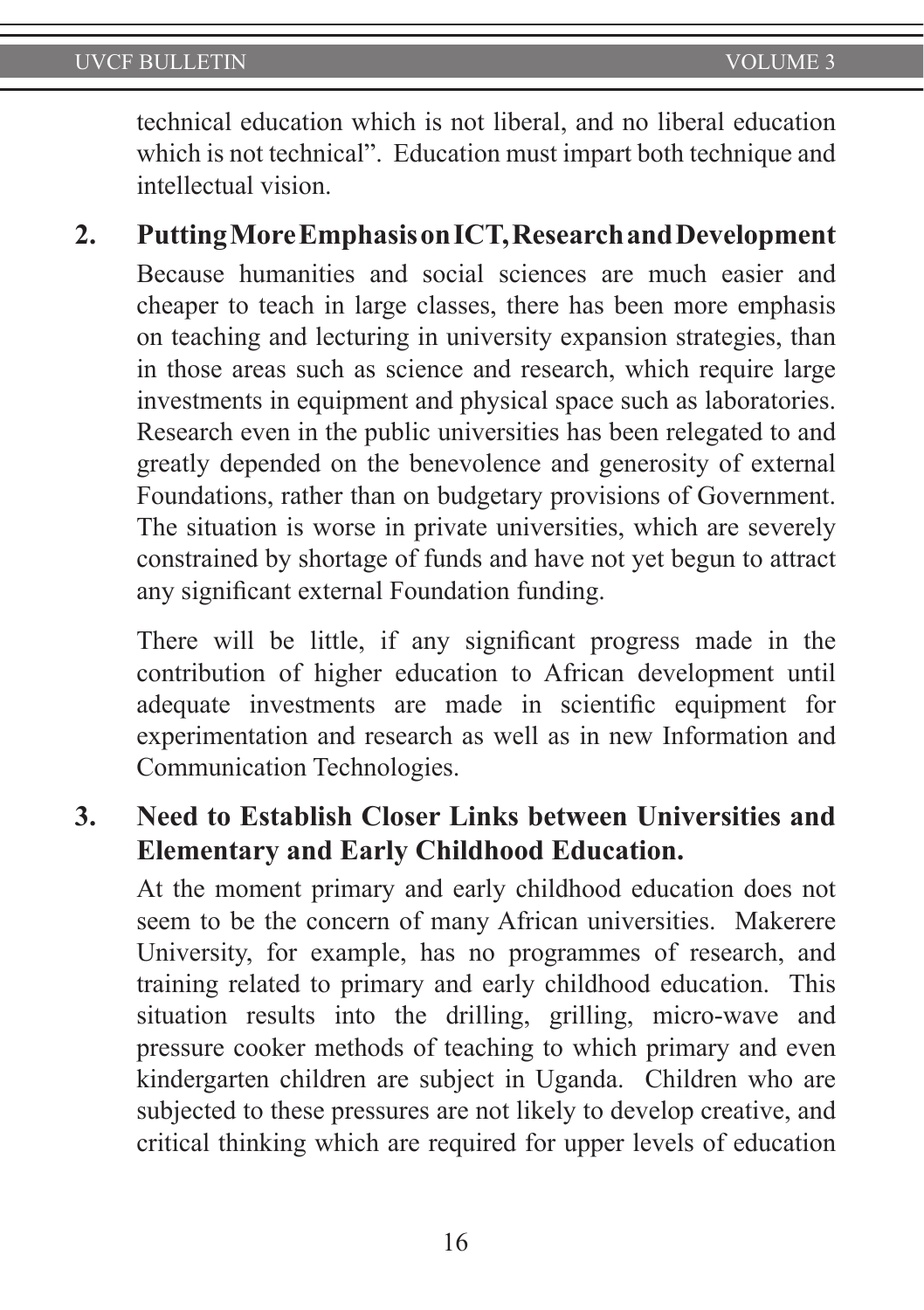and national development.

Fortunately the Government of Uganda agreed in 1986 to the proposal to transform Kyambogo National Teachers College into an Institute of Teacher Education t be a centre of teaching and research for improving the education of teachers. The Institute of Teacher Education (ITEK), the Uganda Polytechnic, Kyambogo (UPK), and the Uganda National Institute for Special Education (UNISE) have now been amalgamated and chartered as Kyambogo University. It is hoped that this move will stimulate research into teacher education and help to strengthen the link between higher education and lower levels of the system, so as to produce effective teachers who inspire as well as instruct the children.

# **Need for Staff Development and Induction of University Academics into Teaching Methods**

Traditionally academics have believed that university teaching, unlike school pedagogy, is like swimming: one just jumps into the pool and tries to keep one's head above the water, without any prior training.

The World Declaration on Higher Education for the Twenty-first Century calls, among other things, for innovative educational approaches: critical thinking and creativity, in order to educate students to become well informed and deeply motivated citizens, who can think critically, analyse problems of society, look for solutions to the problems of society, apply them and accept social responsibilities.

We can no longer, therefore, depend on trial and error methods of university teaching. To achieve the above-mentioned goals, it is necessary to access and receive induction into new pedagogical approaches. Even university teachers need to have:

- $\checkmark$  a clear concept of how young students ad adults learn best;
- $\checkmark$  some basic classroom skills concerning students and the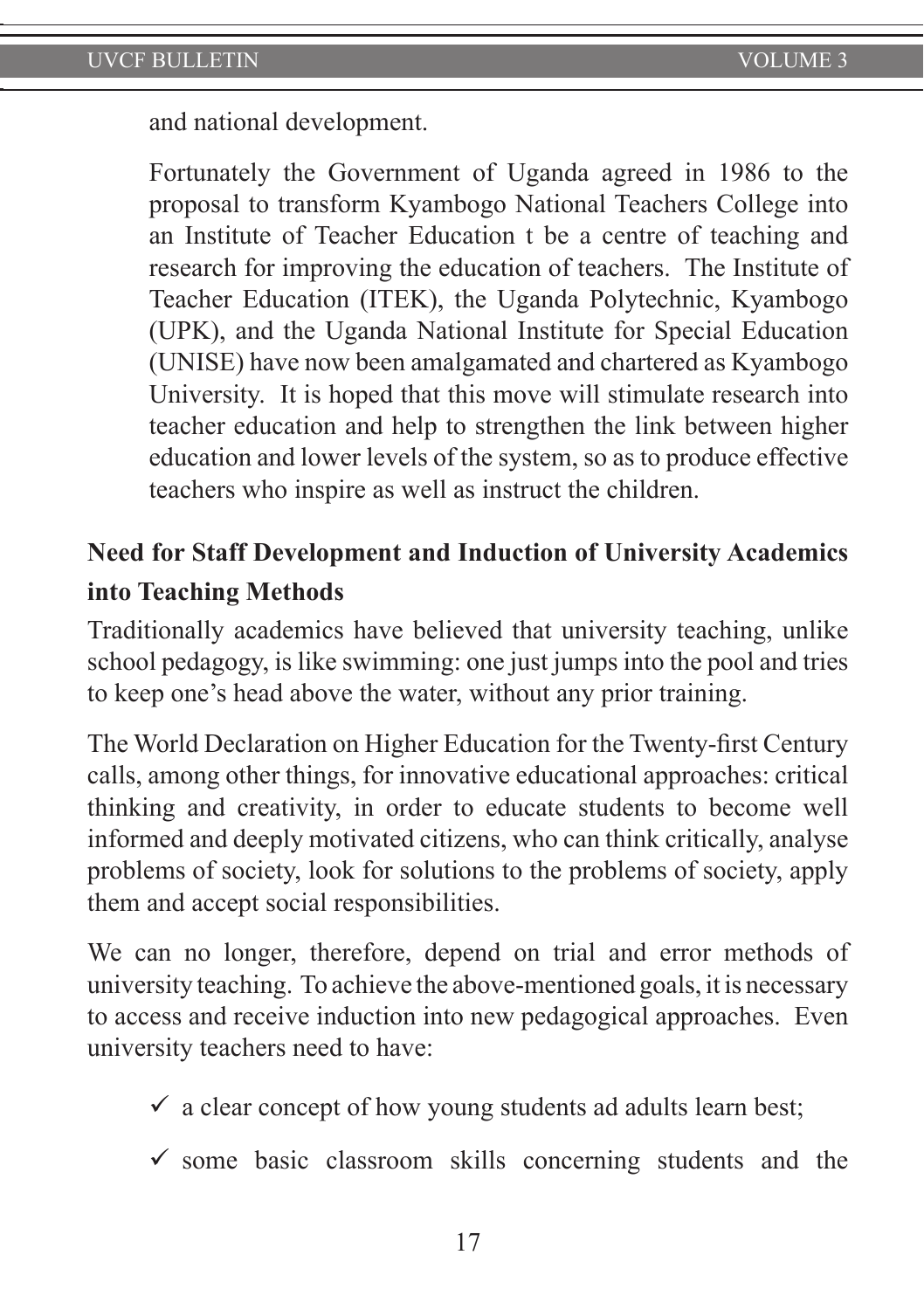learning environment;

- $\checkmark$  verbal competence in an appropriate language of instruction so as to be able to communicate effectively;
- $\checkmark$  basic skills in observation and reflection on their methods and the purpose of their work;
- $\checkmark$  professional ethics and a code of behaviour to guide their work.

An effective teacher, whether at School or University, ought to constantly bear, among other things, the following questions in mind:

# **As an Effective Teacher**

| What am I teaching?:       | ideas     | To do       | Ideals           |
|----------------------------|-----------|-------------|------------------|
| Why am I teaching?:        | To inform | To instruct | To inspire       |
| What results do I expect?: | Knowledge | Skill       | Values           |
|                            | Concepts  |             | Certain          |
|                            |           |             | <b>Behaviour</b> |
|                            |           |             | Character        |

Efforts at Promoting Effective Teaching in Ugandan Universities

Representatives from all universities in Uganda met at Nkumba University for a three-day UNESCO-sported workshop to discuss strategies for promoting effective teaching in Higher Education. The proceedings of the workshop were published in a book entitled

# **EFFECTIVE TEACHING IN HIGHER EDUCATION edited by Wilson Muyinda Mande (2001).**

An Association of University Teachers in Uganda was also formed to take follow-up action on the professional development of university teachers. In May 2002, Makerere University School of Education held a national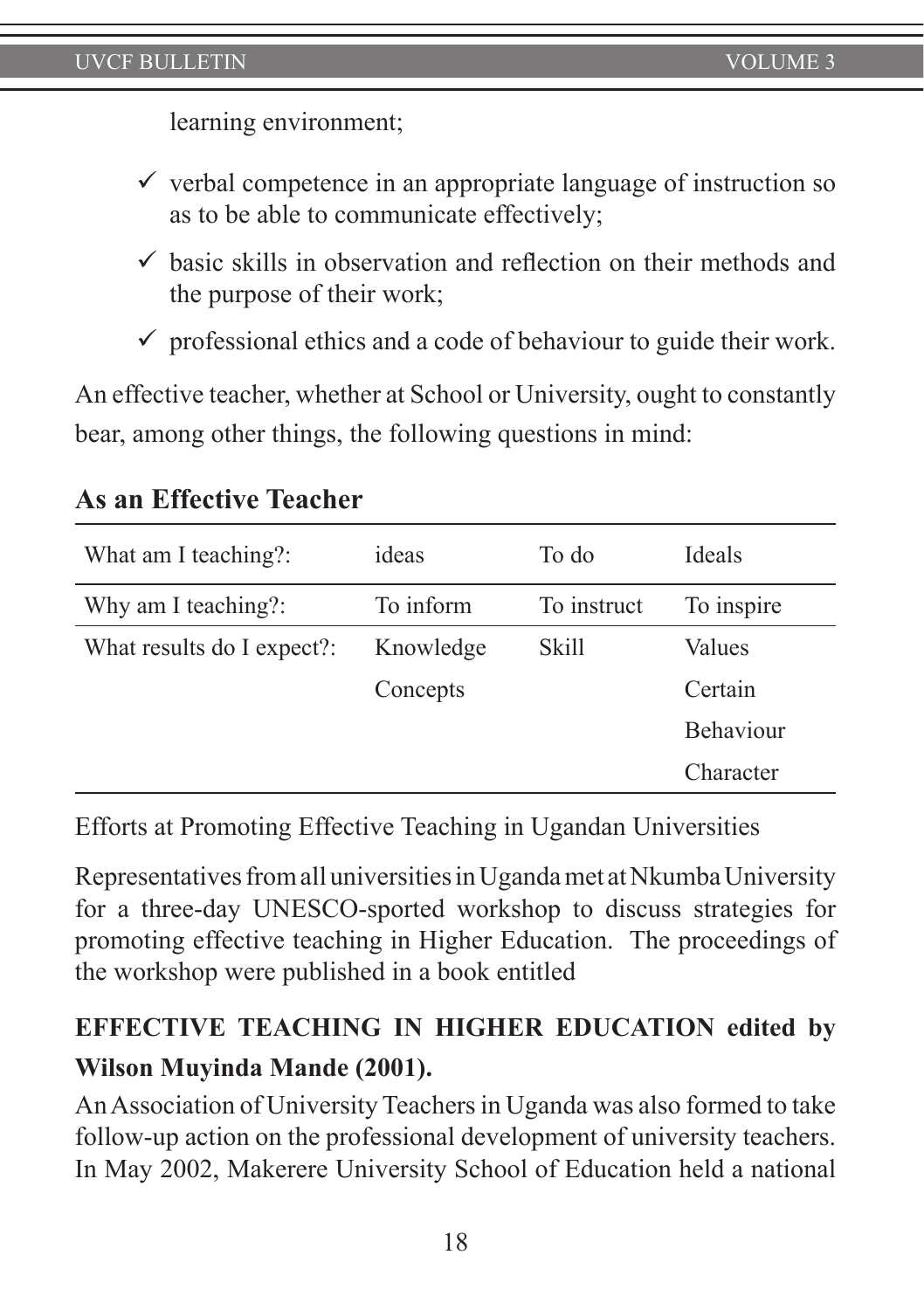stakeholders conference, the purpose of which was to recommend a new holistic integrated teacher education curriculum in which academic subject area courses can be taught within a pedagogical milieu.

But evaluation is an important and essential part of teaching learning process. No education system can be better than its system of examinations. The Uganda National Examinations Board called an International Conference in Feb/March 2002 on Assessment in Primary Schools with a view to developing strategies that would focus on meaningful learning in schools rather than pre-occupation with passing examinations. The Inter-University Council for East Africa (IUCEA) has been resuscitated in order to promote cooperation in research, teaching, community service and exchange of staff and students among all public and private universities. It has committees whose responsibility is to organize workshops and seminars for teachers and researchers in various academic fields. It is hoped that these small initiatives will help to stimulate innovative educational approaches, which go beyond mere **"cognitive mastery of disciplines"**, and focus on meaningful learning, independent critical thinking, imagination and creativity.

# **The Challenges of HIV/AIDS**

It has sadly been observed that an increasing number of university students die in the first or second year of university, while others receive their degrees posthumously as a result of HIV/AIDS related causes. AIDS has emerged as the single greatest threat to development in Africa today. Unfortunately the question of HIV/AIDS has not been given enough attention in our universities. It was not addressed by the World Conference in 1998, nor was it raised by the Dakar Declaration and Action Plan on Higher Education in Africa. Few, if any African University incorporate AIDS education in their courses, nor do they have institutional policies towards the pandemic. But how can we ignore the cost and effect of HIV/AIDS to investment in higher education when a student receives a B. Sc or PhD degree posthumously or when a school is closed because teachers have died, when a lecturer or professor dies? We cannot afford to continue taking a laissez-faire attitude, and to play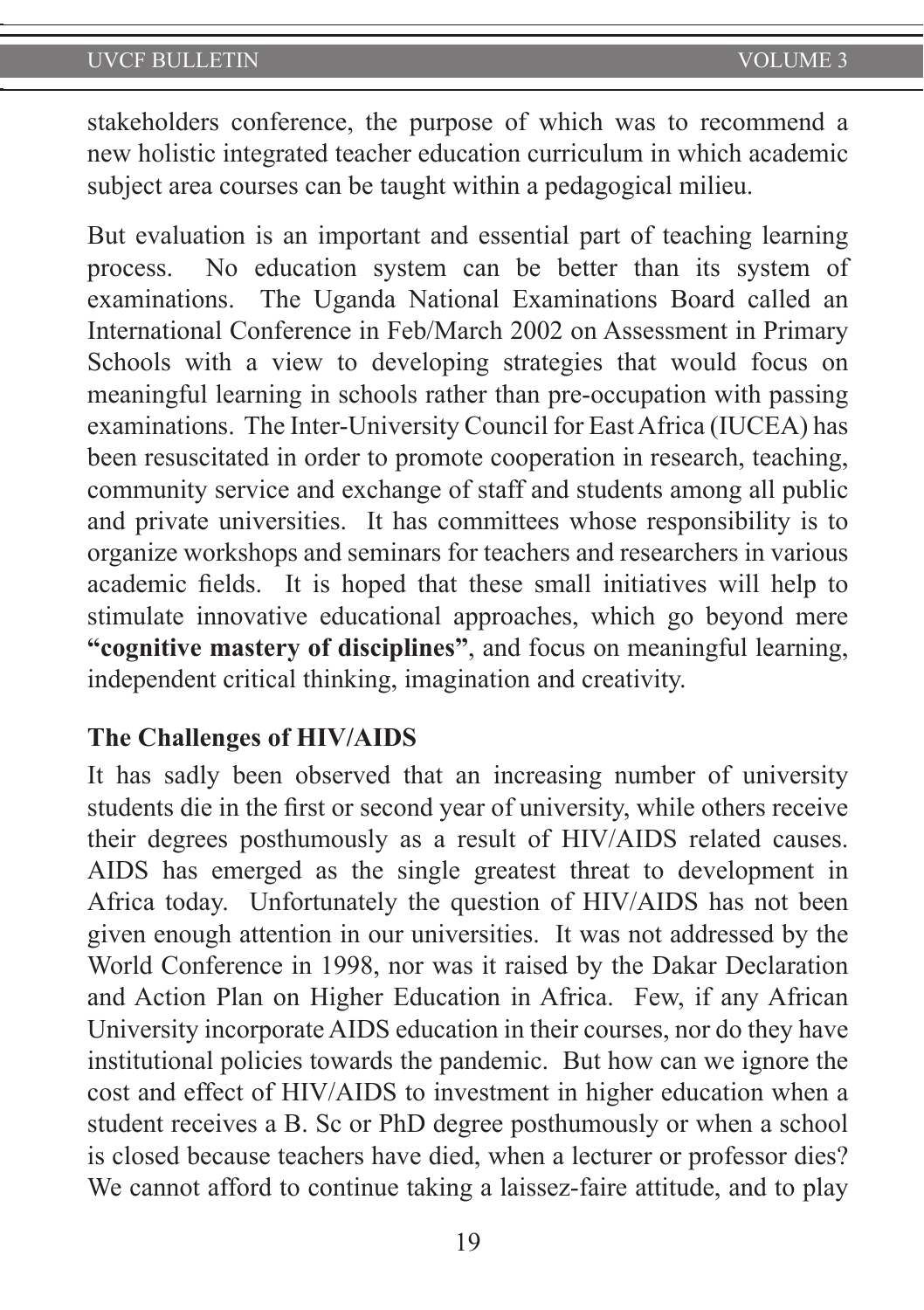ostrich on this matter by regarding HIV/AIDS merely as a health or moral question without any economic or development implications.

There is need for each African University to formulate and implement an institutional policy on HIV/AIDS, and to include AIDS education among its courses. The University of Namibia has led the way in this endeavour through the formulation and publication of its institutional policy on HIV/AIDS. The policy involves, among other things, the integration of HIV/AIDS into teaching, research and service activities of all university faculties, centres and units (UNAM HIV/AIDS Policy 2002 p.9), and Nkumba University has also developed an institutionwide policy on HIV/AIDS, and has incorporated AIDS Education into some of its Courses. It has also instituted peer counselling among the students. But more needs to be done.

### **Conclusion**

In Conclusion let us reiterate the view that knowledge, the ingenuity and creativity of the citizens are the bedrock on which to build a nation's competitiveness and development in the global economy. The quality of knowledge, therefore, generated and disseminated within higher education institutions, and its avalibability to a larger proportion of the population is of paramount importance. Our education systems, on the other hand from top to bottom, still put stress on amassing and regurgitation of information for examination purposes, and little emphasis on learning and creativity. University on amassing and regurgitation of information for examination purposes, and little emphasis on learning and creativity. University academics address their research findings to other academics and scholars in a form and language ordinary people cannot understand. The result is that what is taught and learned in our universities and schools is not becoming part of the scientific and cultural literacy of the communities from which the students come.

There is need for the systems of education to be overhauled so as to make them more relevant to the needs of learners and the communities they serve. Relevance in higher education requires closer contact between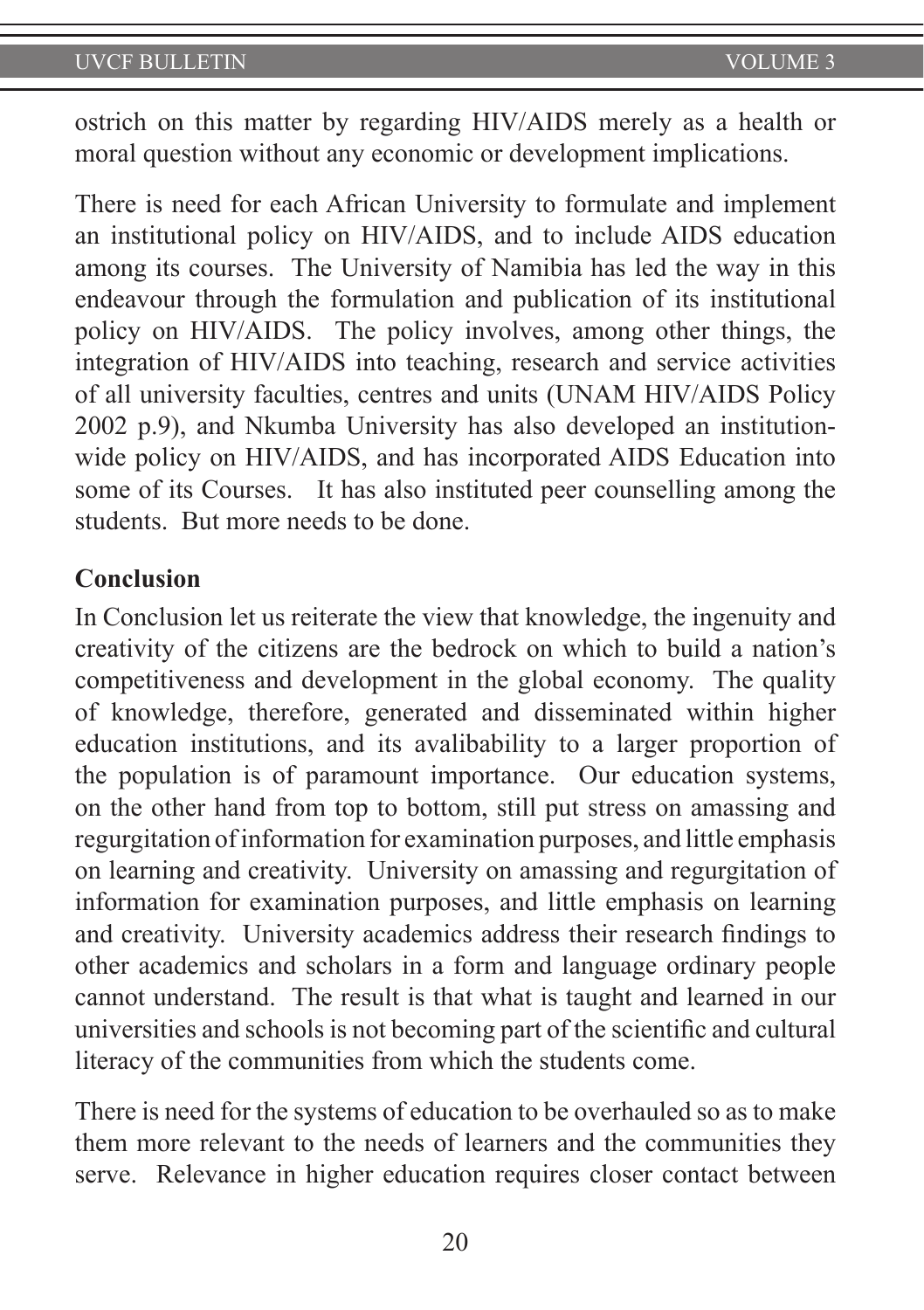universities and the world of work. For example, it requires involving the private sector, the civil society and key community stakeholders in curriculum design and renewal. Universities should, therefore hold periodic conferences, seminars and other for a both within and among themselves and other stakeholders, for the purpose of examining their missions, policies, programmes and methods and what the community expect of them so that they can be more responsive to the needs of society. Society should also have opportunities to know what the universities expect of it. (Kajubi 2001).

The quality of an education system very much depends on the quantity and quality of its teachers. A major problem facing African universities, especially the new private universities, is the difficulty of recruiting, motivating and retaining qualified academics. For African higher education globalization is both peril and promise. It is peril because masses of badly needed African academics emigrate each year to the richer Northern countries. Loss of senior academic staff through emigration is one of the biggest factors hindering progress in higher education in Africa. The reasons generally given for emigration include: lack of human rights and academic freedom; low salaries, and shortage of funds for equipment and resource, and hence lack of job satisfaction. Some political leaders regard the emigration of academics as a hidden advantage, because, the latter earn and remit home badly needed foreign exchange, and also because of the irritation of independent criticism which would come from academics. There is need to arrest the staff exodus.

The promise will come when our universities are able to generate knowledge and products, and The best in our cultures, which can compete favourable in the global market.

If we are to ameliorate, even to make a small dent into the problems mentioned in this paper, there is need for our universities to have clear goals, missions and objectives, which are evaluated from time to time.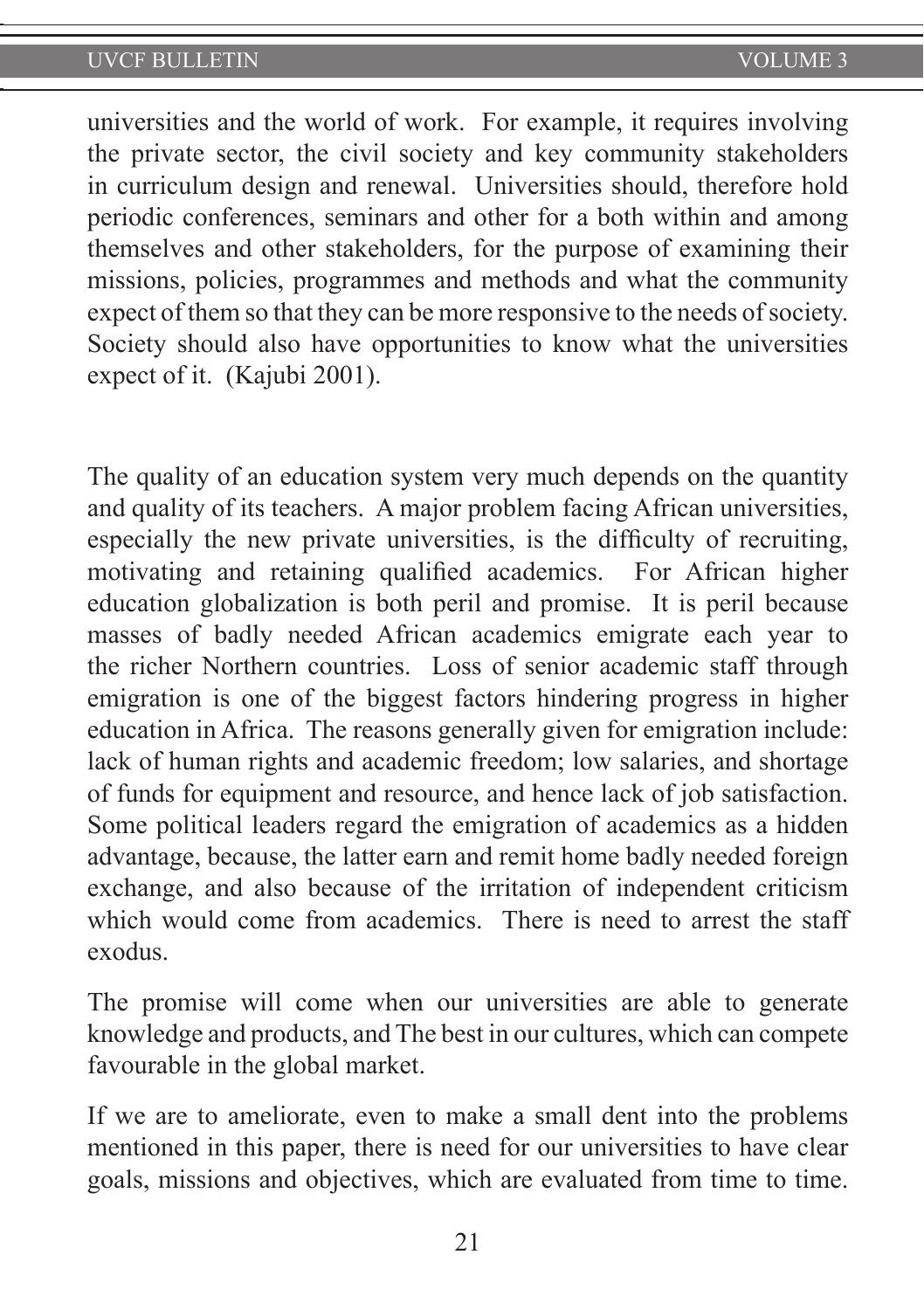Universities must abandon the ivory towers inherited from the past, and come down to the communities and articulate with lower levels of the education system with aim of contributing to the renovation of general education and the quality of life.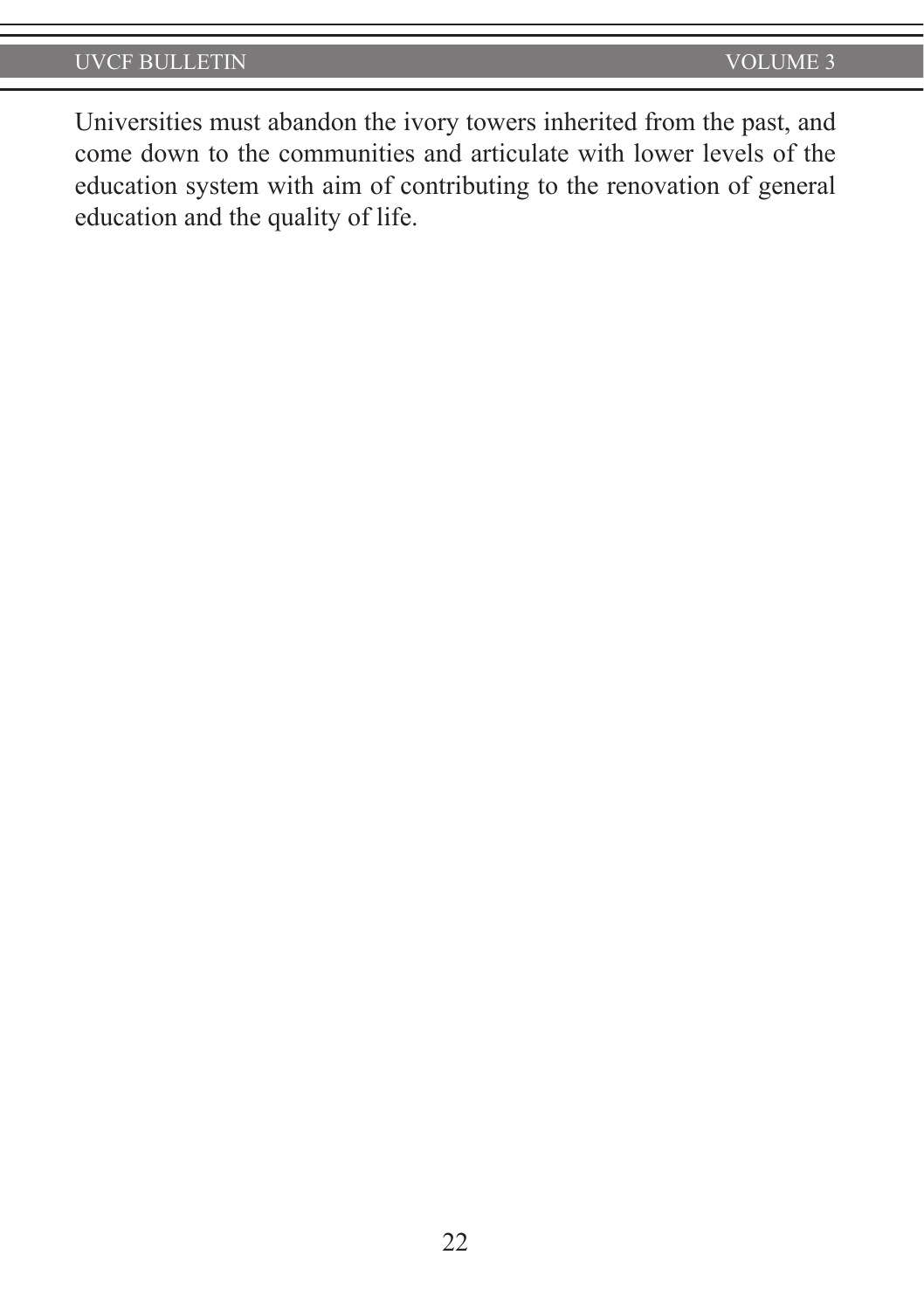# **PLANNING FOR HIGHER EDUCATION IN UGANDA**

#### *Kisamba Mugerwa*

#### **1.0: Introduction and Background**

By definition, Educational planning, in its broadest sense, is the application of rational and systematic analysis to the process of educational development with the aim of making education more effective and efficient in responding to the needs and goals of its students and society. Seen this light, educational planning is ideologically neutral. Its methodologies are sufficiently flexible and adaptable to fit situations that differ widely in ideology, level of development, and governmental form. Its basic logic, concepts, and principles are universally applicable, but the practical methods for applying them may range from the crude and simple to the highly sophisticated, depending on the circumstances. It is equally wrong to conceive of educational planning as being exclusively concerned with the quantitative expansion of education, with making things bigger but not different.

Educational planning deals with the future, drawing enlightenment from the past. It is the springboard for future decisions and actions, but it is more than a mere blueprint. Planning is a continuous process, an initial characterization concerned not only with where to go but with how to get there and by what best route. It can help the decision-makers at all levels-from classroom teachers to national ministers and parliaments-to make better-informed decisions. One of the central tasks of educational planning is to determine how best to keep these intricate internal and external relationships of the educational system in reasonable balance under dynamically changing circumstances, and to bend them constantly in the required direction. (**Philip H. Coombs, 1970).**

Planning for higher education gives effect to the vision for the higher education system in the Country, provides an implementation framework and identifies the strategic interventions and levers necessary for the transformation of the higher education system. It establishes indicative targets for the size and shape of the higher education system, including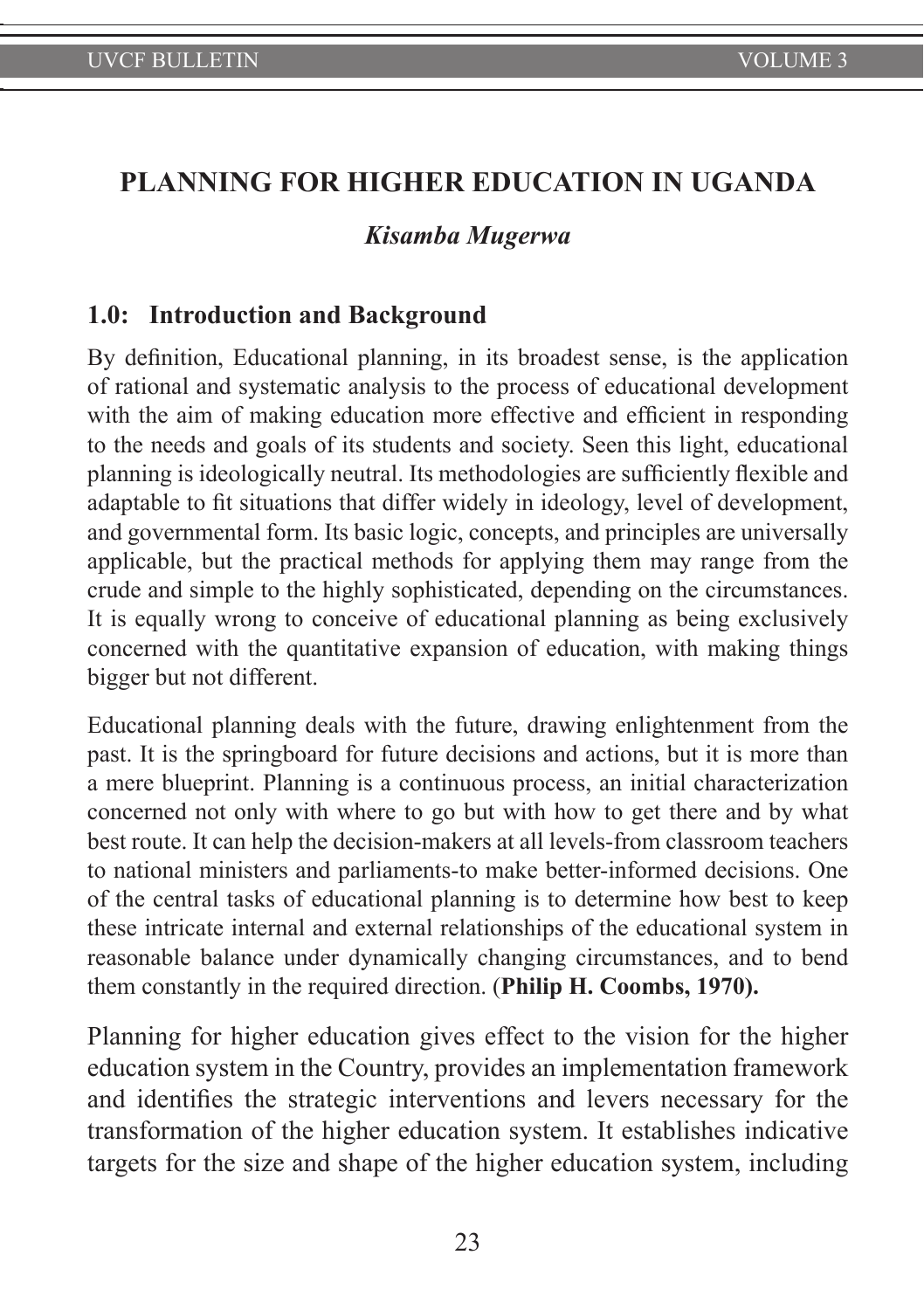overall growth and participation rates, institutional and programme mixes and equity and efficiency goals. It provides a framework and outlines the process for the restructuring of the institutional landscape of the higher education system, while providing the signposts for the development of institutional plans. It further, provides an opportunity and challenge to chart a path that locates the higher education system as a key engine driving and contributing to the socio-economic transformation of the Country.

Higher education and public higher education especially, has immense potential to contribute to the consolidation of growth and development of the economy as well as enhancing democracy and social justice. Higher education enhances higher levels of employment and work contributing to political and social stability and the capacity of citizens to exercise and enforce democratic rights and participate effectively in decision-making. The overall wellbeing of nations is vitally dependent on the contribution of Higher education to the social, cultural, political and economic development of its citizens **(CHE 2000: 25-26)** 

In the Uganda Context, Higher Education is an educational level that follows completion of high secondary school level. It is normally taken to include undergraduate and postgraduate education as well as vocational education and training. Aware that higher education is neither a means nor an end in itself; we cannot therefore, discus "Planning for Higher Education in Uganda" in isolation of primary and secondary education and without linking it to the human resource needs of the country.

Prior to the Second World War, educational systems everywhere were less complex in structure and content, smaller in size and less intricately tied to the total life of nations. Moreover, educational institutions and the world around them were growing and changing at a considerably slower pace. Thus there was minimal risk that serious imbalances and maladjustments might suddenly erupt amongst the constituent parts of an educational system or between the system and its client environment. None the less, even in these simpler times there had to be some sort of planning, as part of the normal care and feeding of educational institutions.

A need for new kind of planning emerged, from 1945 to 1970, during which educational systems and their environments the world over were subjected to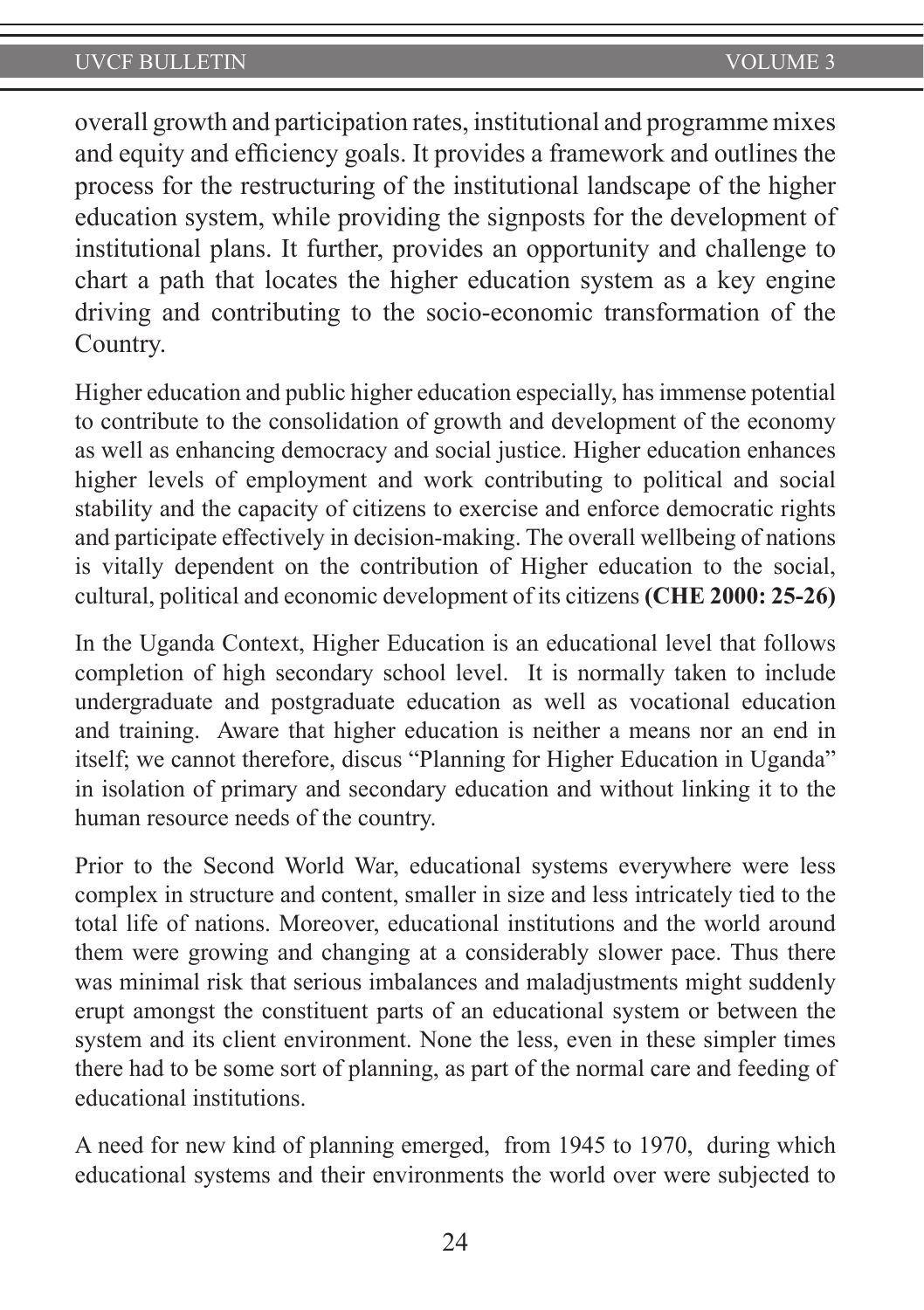a barrage of scientific and technical, economic and demographic, political and cultural changes that shook everything in sight. By examining a few of the highlights of this extraordinary experience we can gain a clearer understanding of why a new kind of planning became imperative and what some of its major features would have to be.

In the industrialized nations, speaking very roughly, they have passed through three educational phases from 1945 to 1970 and now find themselves in a perplexing fourth phase: (1) the Reconstruction Phase; (2) the Manpower Shortage Phase; (3) the Rampant Expansion Phase; and (4) the Innovation Phase. Each yielded a new crop of planning problems. The battle-scarred nations of Europe emerged from the Second World War with their educational systems seriously disrupted and facing a heavy backlog of educational needs. Most nations quickly set about trying to return education to something like 'normalcy', by launching crash programmes of school construction, teacher recruitment, emergency training and the like. It was soon evident that conventional pre-war educational planning would not suffice for these reconstruction tasks. Massive programmes, that deeply affected many communities and imposed a heavy burden on severely damaged and strained economies, required broader and more complex programming and scheduling, a longer view ahead, and more careful checking of their economic feasibility and impacts. Though the planning methods that were improvised to meet this situation had many shortcomings, they did do some good and they also conditioned educational authorities for still greater planning problems yet to come.

In the developing nations like Uganda, much of what was said above applies with even greater force to developing nations during the 1950s and 1960s. Their educational needs were even larger and more urgent, and their educational systems despite heroic efforts to enlarge them-even less relevant and less adequate to their needs. Starting in the 1950s the developing nations responded similarly to their new circumstances, with an educational strategy of linear expansion. At a series of UNESCO conferences early in the 1960s education ministers of Asia, Africa and Latin America set ambitious regional targets for educational expansion in their respective regions to be achieved by 1980 (1975 in the case of Latin America). These targets were widely adopted by individual nations. They called for 100 per cent participation in primary education by the end of the target period, and sharply increased participation rates in secondary and higher education. Rough estimates of costs and revenues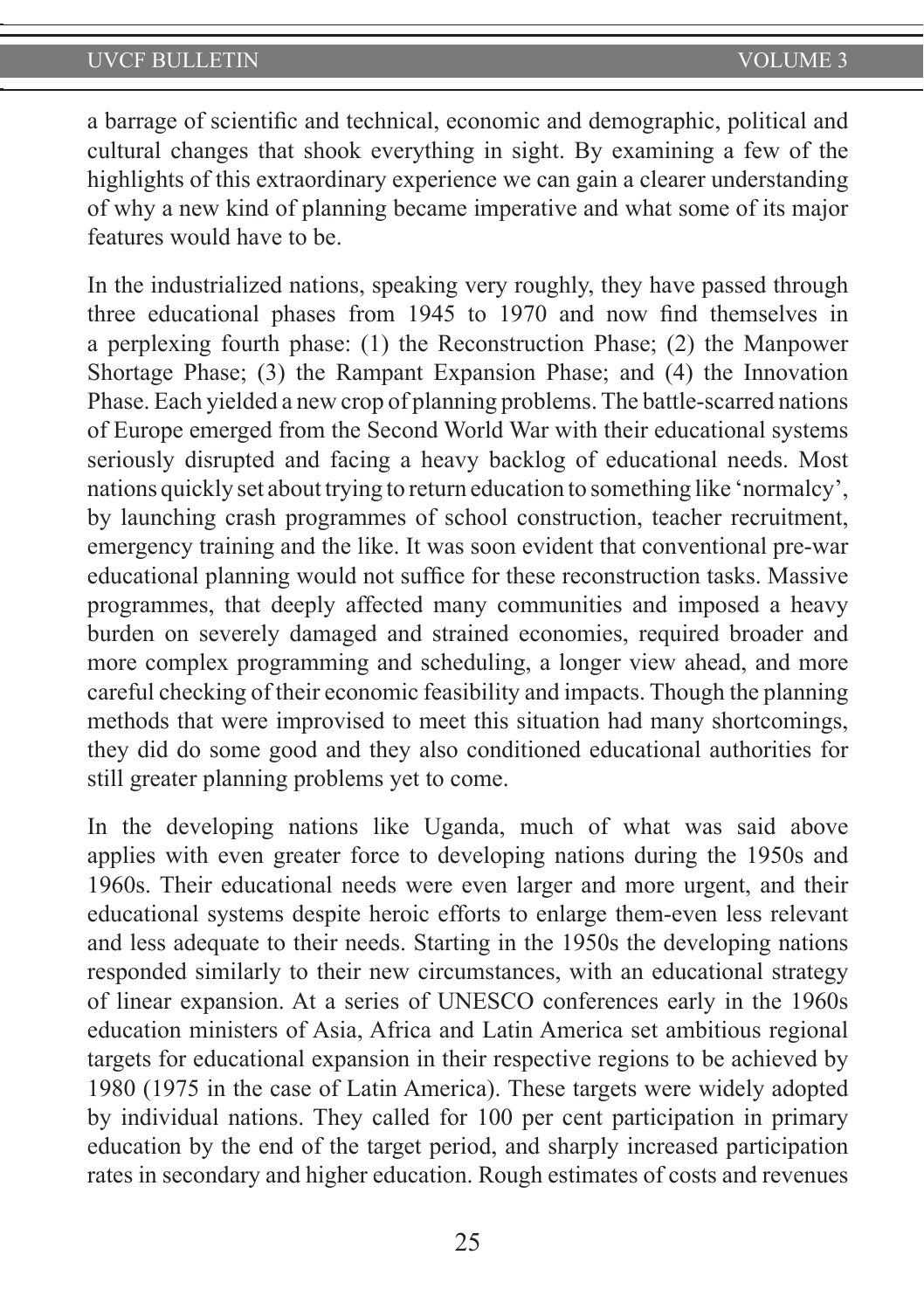were made, which, even though tending on the optimistic side, showed that the attainment of these targets would require a large increase in the proportion of the GNP devoted to education plus a large expansion of aid from the outside. With this as their frame of reference, the developing nations moved enthusiastically into campaigns of rapid educational expansion. The case for a 'manpower approach' was particularly strong in developing nations because their overall development was conspicuously handicapped by shortages of all kinds of specialized manpower. Thus it made sense to give initial priority to educating the most needed types of manpower for economic growth, for without such growth the desired long-run expansion of education and other major social objectives would simply not be possible. The trouble was, however, that these nations were not equipped to do the kind of educational and manpower planning that the situation required.

# **2.0 Education Planning in Uganda: Historical perspective and current status**

The Education sector polices that guide planning and implementation have been evolving since Pre-Independence to date, thus a quick review of these policies is critical in understanding the planning context of education and specifically higher education in Uganda.

# **2.1 Pre-Independence (Colonialist) Education Policies.**

During the pre- independent period, Uganda's education policy was controlled by the British Government and so was the curriculum. The objectives of the curriculum did not reflect the aspirations of ordinary Ugandans since they were mainly designed to serve the interests of the British Governments. The curriculum consisted of religion, reading, writing, arithmetic, English grammar, geography, mathematics, music and games.

In the period 1924 to 1962 a number of groups were commissioned by the Protectorate Government to review the education situation in Uganda and make recommendations.

#### **The following were the five commissions;**

**The Phelps-Stocks commission (1924):** The commission found out that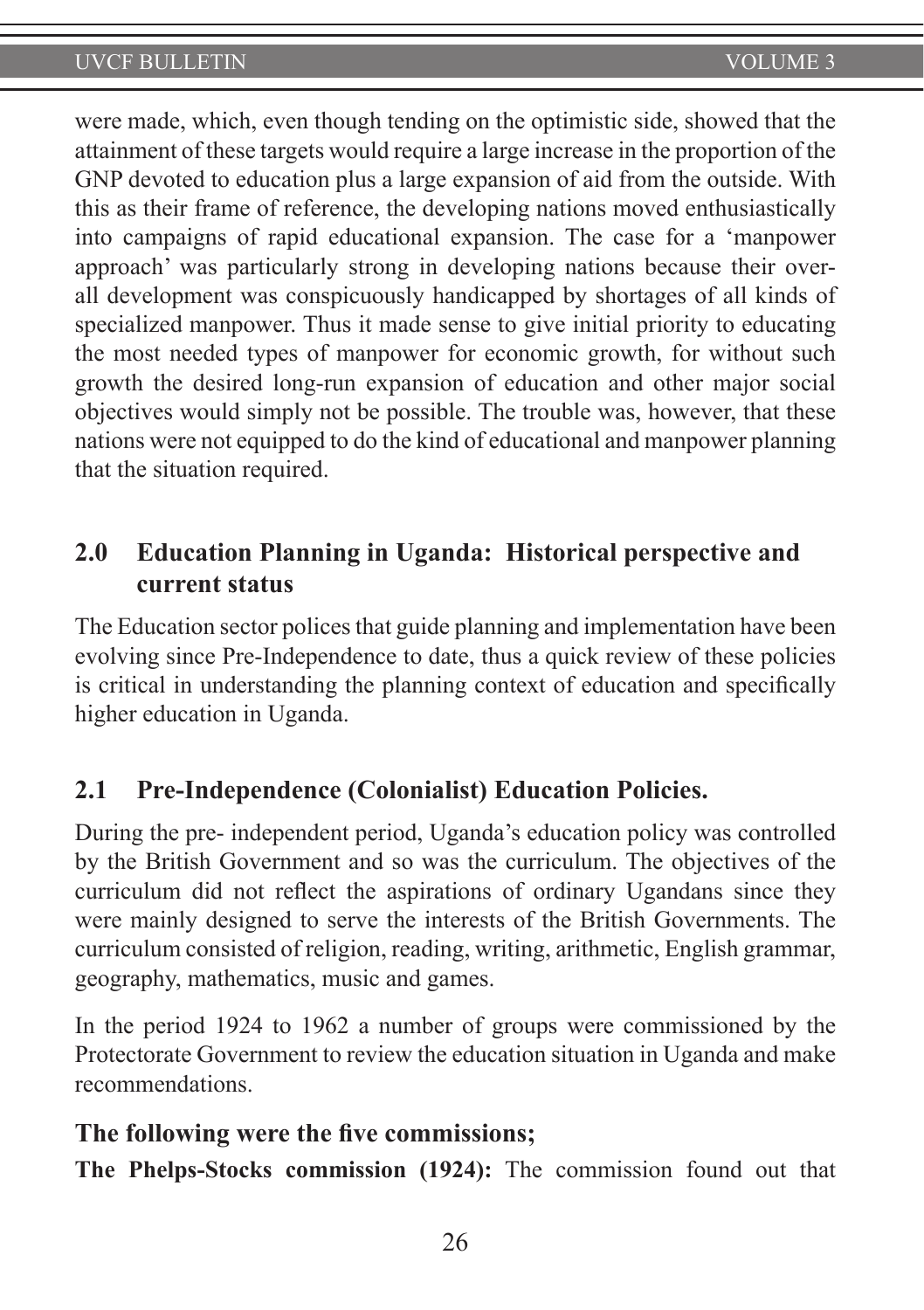education offered in Uganda by the missionaries was too literary. The education activities in schools were not related to the community needs of the people and that among the essential components missing from the curriculum were agriculture, health, care for women and hygiene. It led to the policy on vocational studies, whereby in 1926, there was a strong view that the educational system for Ugandans should, in addition to academic subjects provide vocational education and prepare the majority of the pupils to live well in their villages.

#### **Others included:**

**The Ear lde la Warr committee (1935)** which examined the state of Makerere College; **the Thomas Education Committee (1940)** which dwelt on the administration and financing of education; **the de Bunsen Commission (1952),**  which looked into teacher education and the education structure.

### **2.2 Post Independent, Pre-NRM Education**

After Uganda gained independence in 1962, the first step the new government took was to formulate post independent Education policy that would address the needs of a free Uganda. In 1963, the then Prime Minister, Dr. Milton Obote instituted **the Prof Edgar Castle 1963 Uganda Education commission** to examine the extent and structure of education in Uganda and consider how it could be improved and adopted to the needs of Uganda. Since I963, education policy and planning in Uganda was mainly guided by the Castle commission report up to the inception of the **1922 Government White Paper**; which laid a strong emphasis on the quality of education for all people, argued for raising standards of agriculture, technical education, expansion of girls' education, provision of adult education, training teachers for especially primary education, and africanisation of content of education curriculum.

### **2.3 NRM-era Education Policies**

In 1986, in the post-conflict government, the physical infrastructure had deteriorated with nearly twenty years of civil strife. A large percentage of the primary classes met in temporary structures, permanent structures had received little or no maintenance for nearly two decades, text books, instructional materials were almost non-existent in most schools, making teaching and learning extremely difficult. There were few trained teachers, most having fled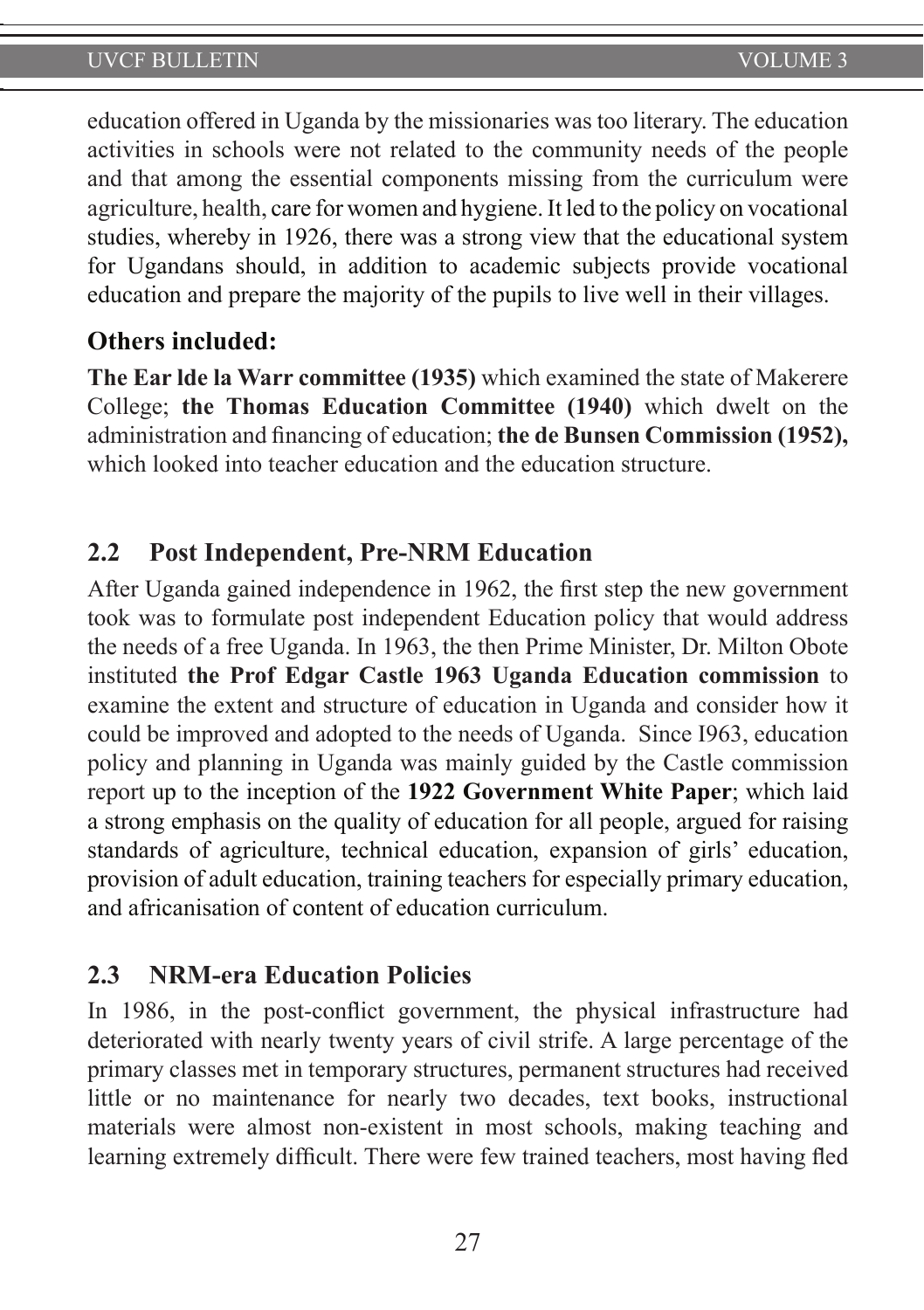the country and the curriculum content needed to be changed drastically.

The NRM's first bold move to enhance education was to establish an education commission chaired by the re-known educationalist, **Prof. William Senteza Kajubi**, to provide solutions to the education sector. The findings led to the **1992 White Paper on Education** which was the basis of UPE, USE and Education for All Policy which encompasses higher education. The commission also recommended the inclusion of civic studies, vocational skills and financial management practice among other courses in the school curriculum. **The 1992 Government White Paper on Education i**s the basis of official policy and planning for education programmes in Uganda. Its aims are to promote; **citizenship, moral, ethical and spiritual values, promote scientific, technical and cultural knowledge, skills and attitudes, eradicate illiteracy and equip individuals with basic skills and knowledge with ability to "contribute to the building of an integrated, self sustaining and independent national economy**".

As a product of the White Paper, education is a constitutional right .The 1995 Constitution of the Republic of Uganda (as amended), specifically under Article (30), provides for education of Ugandan children as a human right. The Constitution posits education as a right specifying that each child is entitled to basic education, which is a shared responsibility of the State and the child's parents. Government operationalized these constitutional provisions in education policies such as; the **Equitable Access to Education Policy and the Affirmative Action Policy;** which provide for equitable access to quality and affordable education to all Ugandans and supporting more women enrolment, by reducing cut off points for entry to university for women, disabled and challenged persons, including students from hardship-laden areas, mainly northern Uganda.

In order to implement the constitutional provisions of education as a right for all Ugandans, Government in 1997 passed the Universal Primary Education Policy (UPE) and later the Universal Secondary Education Policy, the Community and adult education policy, the Policy of decentralization of education service under the LG Act 1997, the Policy of vocationalisation of education and Policy of liberalization of education.

Therefore, education policy and planning at large in Uganda is guided by the Constitution directive principles and Statutes including Education Act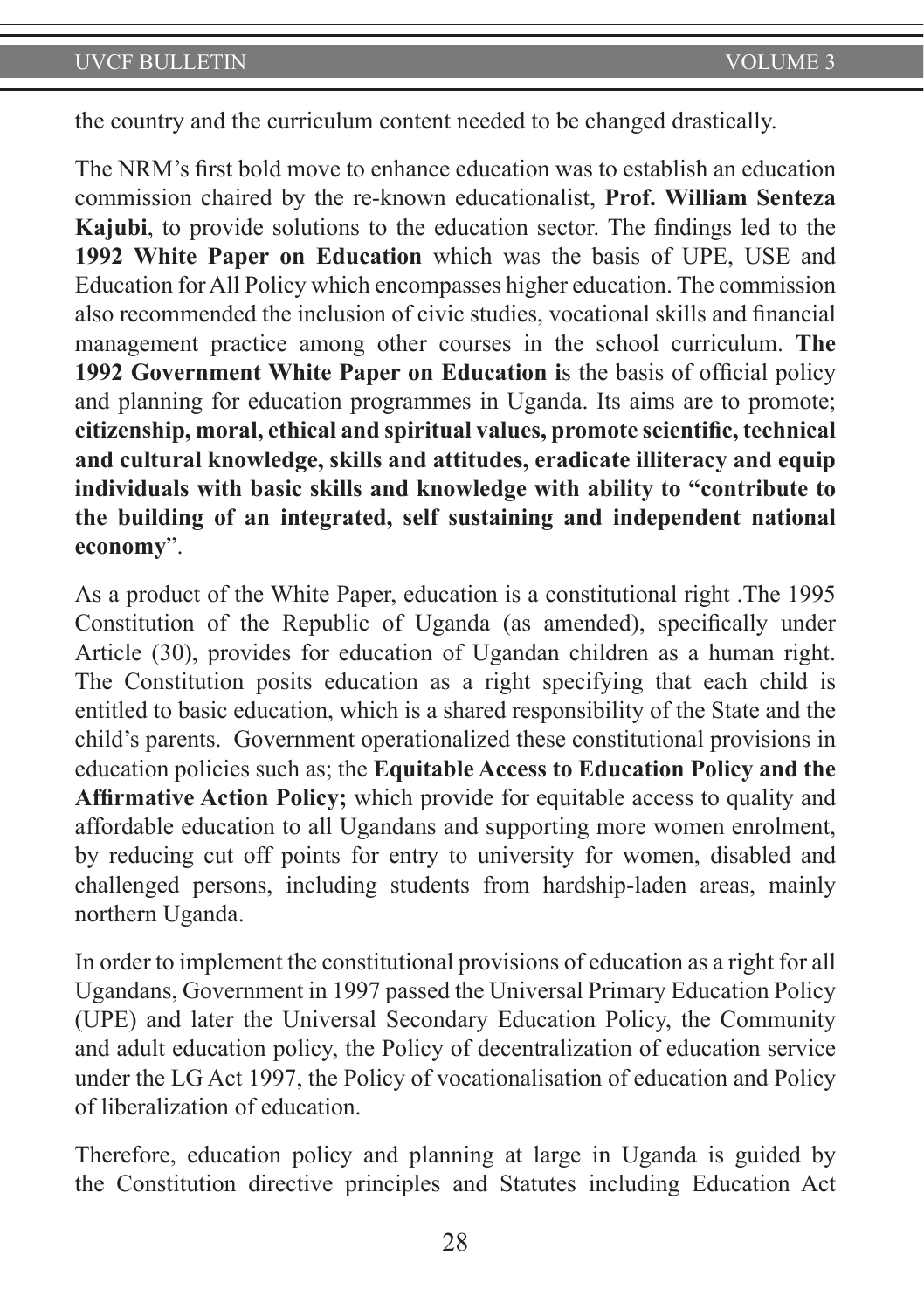and other Acts and Charters for universities. Within the framework of the Constitution, Education sector planning has been guided by various planning instruments including; the Education Sector strategic Plan (2004-2015), the MDGs Declaration 2000, the PEAP, the Uganda Vision 2040 and the National Development Plan (2010/11-2014/15) among others.

The current Education Sector Strategic Plan is the basis for implementation of education commitments in the NDP and the Uganda Vision 2040. The plan is based on the 1992 Government's White Paper for Education, its long-term commitments to the international community, and on the medium-term goals and plans and current undertakings of the Ministry of Education and Sports. The Plan aims to accommodate dramatic increases in the rates of transition between the primary and post-primary sub-sectors and the post-primary and tertiary subsectors. The transition rate between Primary 7 (P7) and Secondary 1 (S1) is expected to rise from about 45 per cent to 80 per cent over the timeframe of the Plan. The rate of transition from S4 to S5 is expected to rise to about 40 per cent. S5 and S6 will be preparatory for entrance into universities and other tertiarylevel institutes. Many of those students who do not go on to S5 will take one or more Business, Technical and Vocational Educational and Training (BTVET) courses, either immediately after S4 or at some time after they have entered the workforce. The transition rate from S6 to tertiary education is anticipated to be about 90 per cent.

Uganda has two sets of commitments to the international community that have an impact on its long-term education plans. These are the Millennium Development Goals (MDGs) and the Education for All goals (EFA). The Millennium Development Goal that is relevant to the Education sector is MDG 2, which is to ensure that by 2015, boys and girls will be able to complete a full course of primary schooling and that gender disparities will be eliminated at the primary level by 2005 and at all levels by 2015. The Education for All goals include: completion of free and compulsory primary education of good quality; equitable access by all children; elimination of gender disparities; and achievement of measurable learning outcomes, especially in literacy, numeracy, and essential life skills.

#### **2.4 Higher Education in the Uganda Vision 2040**

The Uganda Vision 2040 identifies Human resource as one of the key fundamentals that must be strengthened to harness the country's opportunities.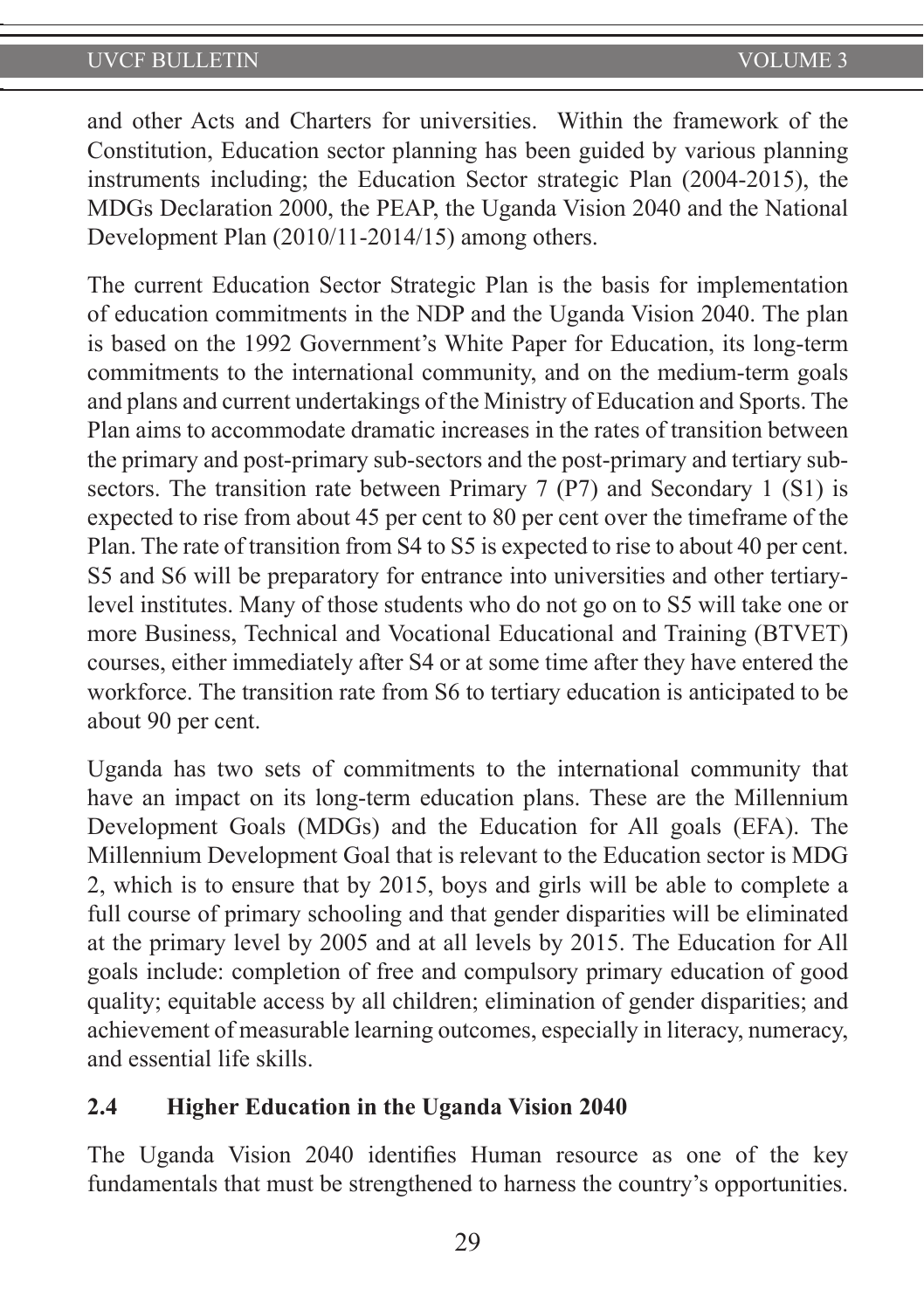Other fundamentals include; Transport infrastructure and services, Energy, Science, Technology, Engineering and Innovation, Urban Development, Land and Peace, Security and Defence and the opportunities are; oil and gas, tourism, minerals, ICT, Business, abundant labour force, geographical location and trade, water resources, industrialization and agriculture among others.

# **Human Resource as a fundamental in Uganda's development.**

In the Uganda Vision, Uganda's human resource development strategy is anchored on the premise of maximizing the benefits of the demographic dividend. The Vision calls for strategic leadership in preparation for the arrival of the dividend in terms of proper policies and skilling and tooling of potential workers. In line with this, a national human resource planning programme will be developed and regularly operationalized to take stock of the skills needs within the economy and therefore feed and guide the higher institutions of training.

In the Uganda Vision 2040, we note that Countries like the Asian Tigers that have had phenomenal growth over the last decades have strategically used their human resource to transform. They acquired and applied the latest skills, technology, and training as was used in America, Japan and Western Europe to foster economic growth as well as positive attitudes and cultural strengths to facilitate their own social transformation. They also adopted and adapted systems and structures that supported continuous learning and development while keeping pace with trending global technological and scientific development.

Uganda will thus adopt a similar approach for it to take off and reach an upper middle income country level by 2040. This will help to address the critical skills gap, technology deficiency, lack of creativity and innovativeness, low productivity and negative attitudes towards work, to spur faster development. In order to harness the expected potential of abundant labour force, Uganda will build a modern world class education system that provides students with globally competitive education and skills, compared to that offered by developed and emerging economies. The Government will therefore need to attract top rated universities in specialized fields from advanced countries such as United States of America and United Kingdom to set up their campuses in Uganda in those fields' especially engineering, human medicine, geo sciences, management, space exploration, Nano and bio technology, ICT. Students will attend modules from each of the university to allow cross fertilization.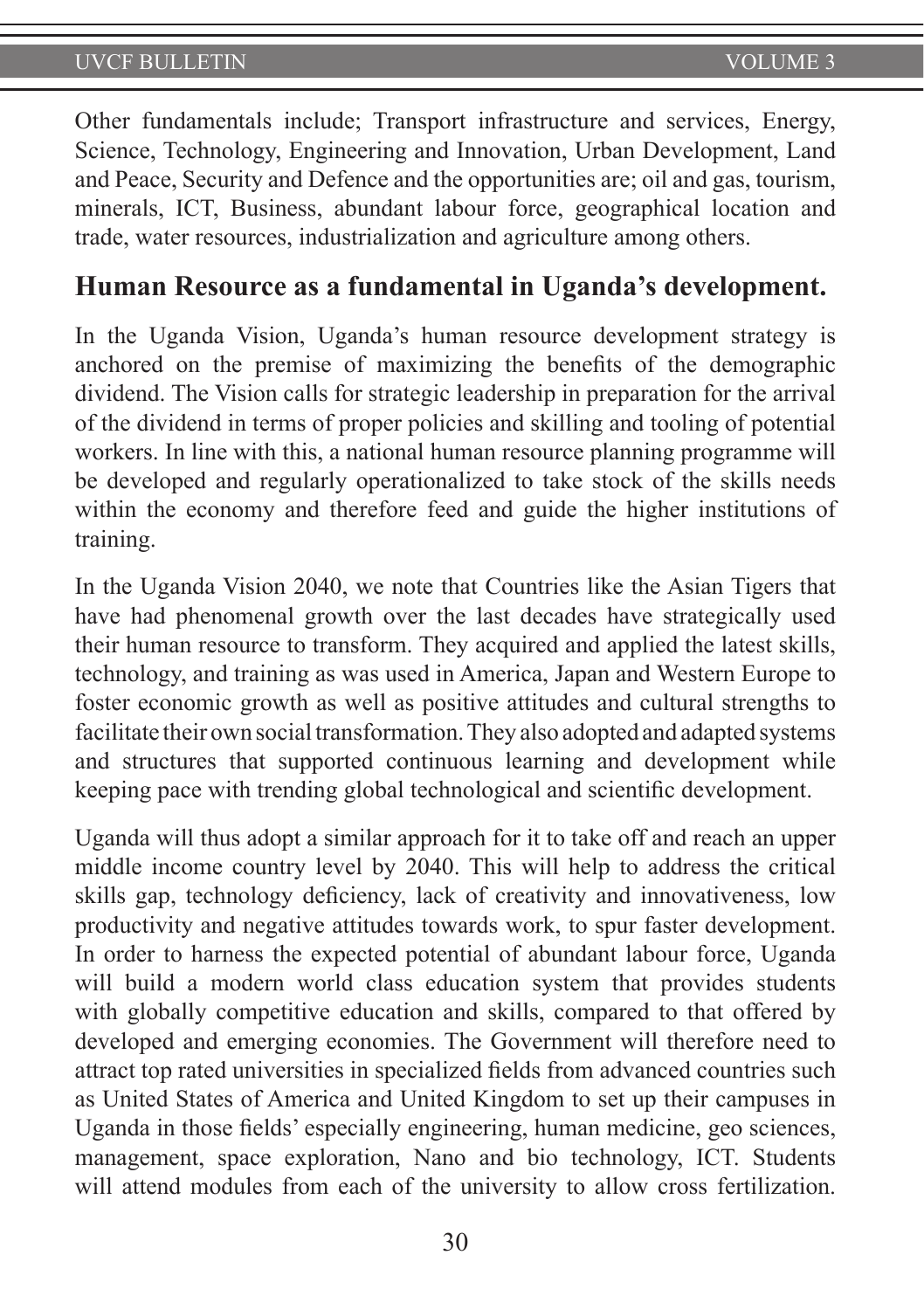In addition, exchange programmes will be emphasized for students from the mother universities. Government will set up virtual replicas of these foreign universities in various parts of the country. In addition, Government will institute and support a national training programme for promoting Ugandan students to train in leading Universities and other training institutions abroad. Priority will be given to strategic and emerging fields which will leverage leapfrogging in industries.

To promote international and relevant research, top private companies such as Shell, Exxon-Mobil, Siemens, Microsoft, and Intel will be invited and facilitated to set up research and development centres within those university premises. These companies will carry out research in these university premises using students and other researchers. Government will also review the policy, legal, institutional and regulatory framework to support the development of skilled human resources at all levels. Policies and programmes such as BTVET and other skills development programmes will be enhanced to equip this young population with life and hands-on skills which are not only globally competitive but are also local in nature and customized.

Partnerships with renowned training institutions in leading countries like Japan, Israel and Germany in the area of BTVET will be established to enable the country acquire the relevant state-of-the-art skills for faster development and transformation. Government will promote and support the development of sports and creative arts through public-private partnerships. This will be done through strengthening the institutional and regulatory frameworks, construction of sports facilities across the country, development of sports academies for effective tracking and nurturing of talents. Government will also support externalization of surplus labour by putting in place relevant legal and institutional frameworks and sign cooperation agreements with other countries where our people would work.

## **2.5 Higher Education in The National Development Plan (NDP) (2010/11-2014/15)**

The NDP notes that delivery of education and sports services in the past decade has been shaped by four critical contextual factors that include: the macroeconomic context, sectoral policies, demography and international long term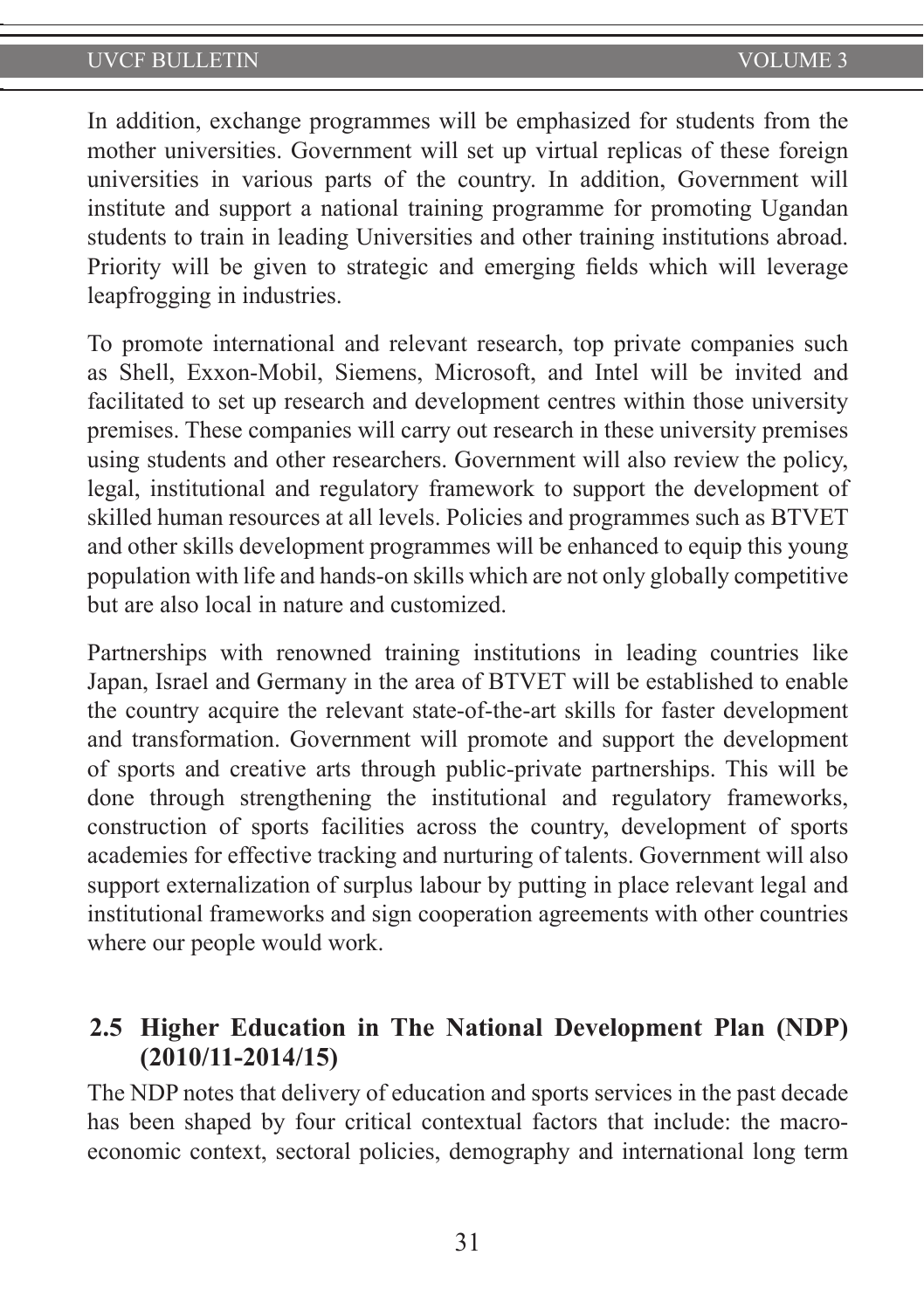commitments as already alluded to.

The Plan notes that Higher Education is the heart of education as well as the core of national innovation and development systems. It is also the place where teachers are trained and curricula developed. Without research in higher education to develop curricula for the entire education system, all curricula will be of little relevance to national development. Universities are the core of any national development system because they produce not only the knowledge needed to drive economies but also the skilled human resources required to do the job.

During the plan period, the higher education gross enrolment ratio is expected to be raised from the current 4.97 per cent to at least 15 per cent (of relevant age). To economically take off, a country should have a tertiary gross enrolment ratio of at least 40 per cent in relevant disciplines. As the country's ratio is still very low, the contribution of the state to public universities should be increased from 0.30 per cent as a percentage of the GDP (where it has been since 1999) to 1.0 per cent to match what Kenya and Tanzania spend on this item. This is the strategy to keep Uganda's edge as a supplier/exporter of education in the region.

The higher education subsector should be prepared to receive the graduates of UPE and USE. Attention should be paid to both public and private institutions in terms of providing the requisite resources and incentives to expand and maintain the required standards.

The NDP notes that, due to increased emphasis on primary and post primary education, higher education is continuing to face major challenges particularly with the subventions from Government. Most public universities are characterized by over-crowded lecture rooms, dilapidated old infrastructures, meagre education facilities, inability to attract the best academic and administrative staff and inadequate research or artistic productions. Although the total enrolment in higher institutions of learning has drastically increase from 10,000 in 2000 to about 155,000 students in 2007 and 180,000 in 2009, enrolment growth still remains low at 14 per cent, slightly lower than the Sub-Saharan average growth of 15 per cent.

The NDP thus puts emphasis on improving the higher education subsector because all educational levels dovetail into the higher education sub-sector.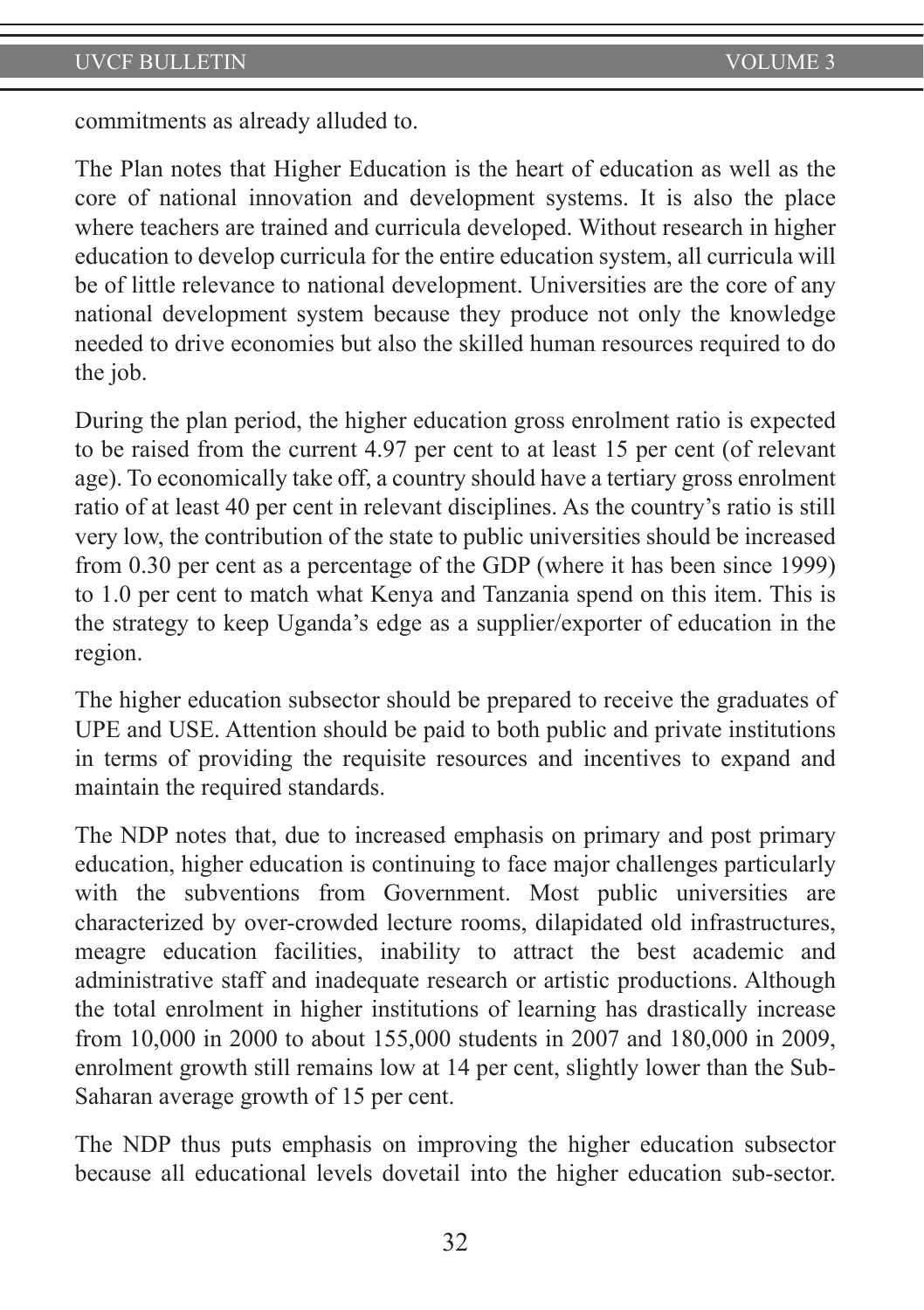Despite the rush to attain university education, student enrolment in science and technology in both private and public universities lags behind at less than 27 per cent (2006) of the total enrolment. This is below the international minimum standard of 40 per cent registration in science and Technology in order for a country to economically take off and participate in the global knowledge based economy.

## **2.6 Higher Education In the Education Sector Strategic Plan (ESSP) 2004-2015**

The ESSP recognises that the lack of enough men and women with the competencies needed to achieve its development goals is a critical problem facing Uganda. Yet the anticipated rate of economic growth (GDP) is not enough to expand the education system over the next ten years to meet the demands of a rapidly growing school-age population.

### **Medium-term goals and plans under the ESSP**

- An education system relevant to Uganda's national development goals. Thus, one objective of the Plan is to build an education system that contributes to Uganda's national development goals in the context of globalization. This also envisages an Expanded and equitable participation in a coordinated, flexible, and diversified tertiary system
- **Students achieving education goals;** It is not enough that children enrol in school. Uganda needs citizens who can actively participate in their democracy, families that care for the health and welfare of their members and communities, and a workforce comprised of competent professionals, technicians, and labourers who can modernize the economy in the context of globalization. At the Tertiary level, the plan focus on graduates prepared to be innovative, creative, and entrepreneurial in the private and public sectors.

### **3.0 Rationale for Higher Education Planning**

**Well planned Human resource development:** Higher Education has a key role to play in the mobilisation of human talent and potential through lifelong learning to contribute to the social, economic, cultural and intellectual life of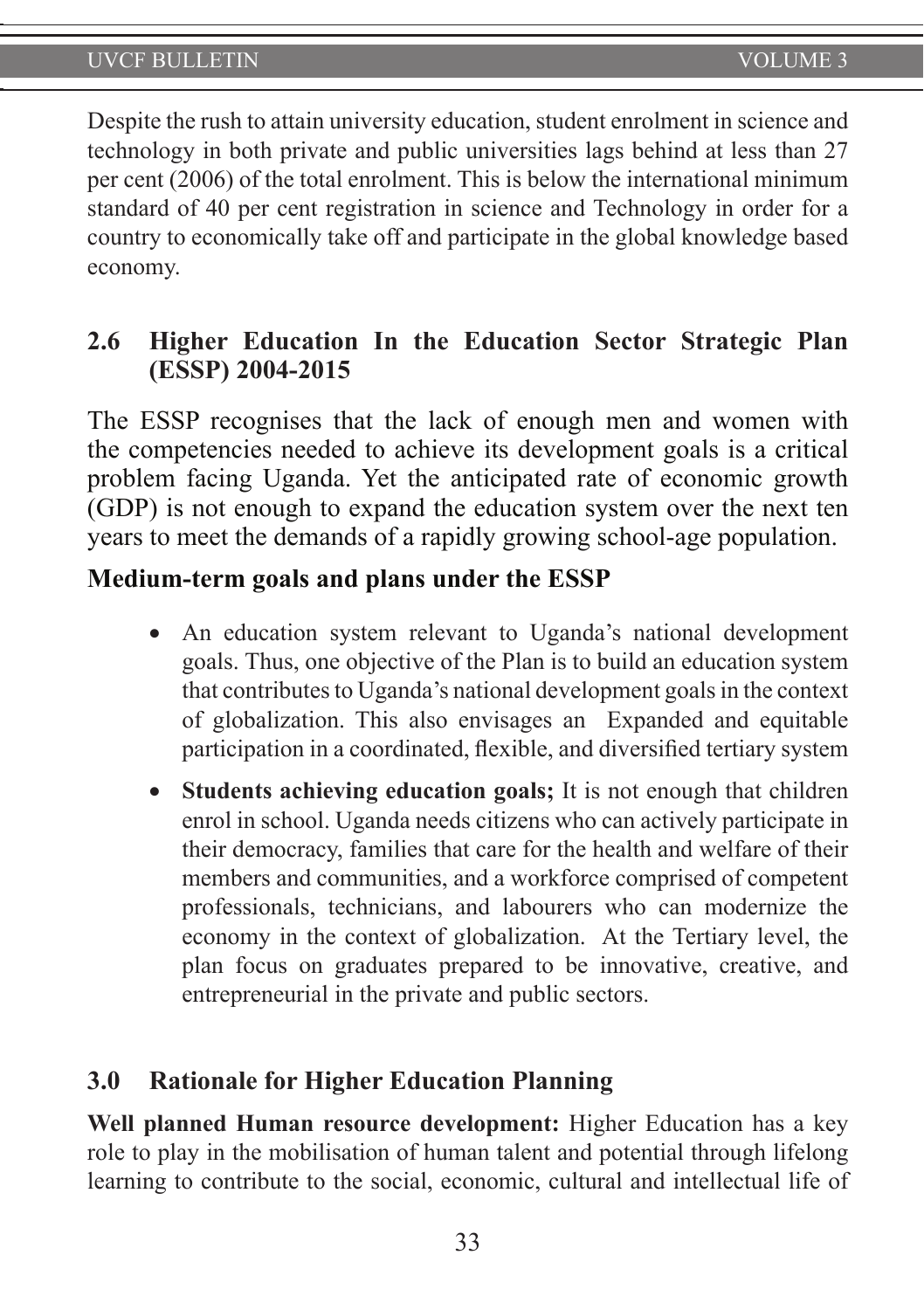a rapidly changing society. The need to plan for Higher Education is drawn from the fact that higher education prepares peoples participation in the country's economic growth. It is at this level of education that human capital for employment and productivity is generated in terms of various professional fields and in pertinent skills needed for the economy and society. In light of the high population growth rate at about 3.2 percent per annum, the Uganda population has rapidly grown necessitating to give much more attention to the type of higher education offered in Uganda in relation to the emerging employment opportunities in the country, the region and also globally.

**Accelerating attainment of high standards of living:** Higher Education enables people to enjoy high standards of living in terms of health and productivity. According to the World Bank (1994), investment in higher education alone is estimated to have social rates of return of 10 percent contributing to increases of labour productivity and higher long-term economic activity. It is also vital in improving the livelihoods of women and their families through reduced population, enhanced agricultural productivity and democratisation.

**High-level skills training:** The training and provision of person power to strengthen the country's enterprises, services and infrastructure. This requires the development of professionals and knowledge workers with globally competitive skills, but who are socially responsible and conscious of their role in contributing to the national development effort and social transformation.

**Production, acquisition and application of new knowledge:** National growth and competitiveness is dependent on continuous technological improvement and innovation, driven by a well-organised, vibrant research and development system which integrates the research and training capacity of higher education with the needs of industry and of social reconstruction.

**Planning and competition:** The most important consequence of the absence of a national plan for higher education has been the development of a competitive climate between higher education institutions. This competitive climate has, furthermore, been fuelled by the emergence of a market in higher education as a result of a growing private higher education sector. The increased competition between higher education institutions has further fragmented and exacerbated the inequalities within the higher education system. In this context, the increased competition between institutions is neither surprising nor unexpected. It is consistent with institutions as rational actors taking action to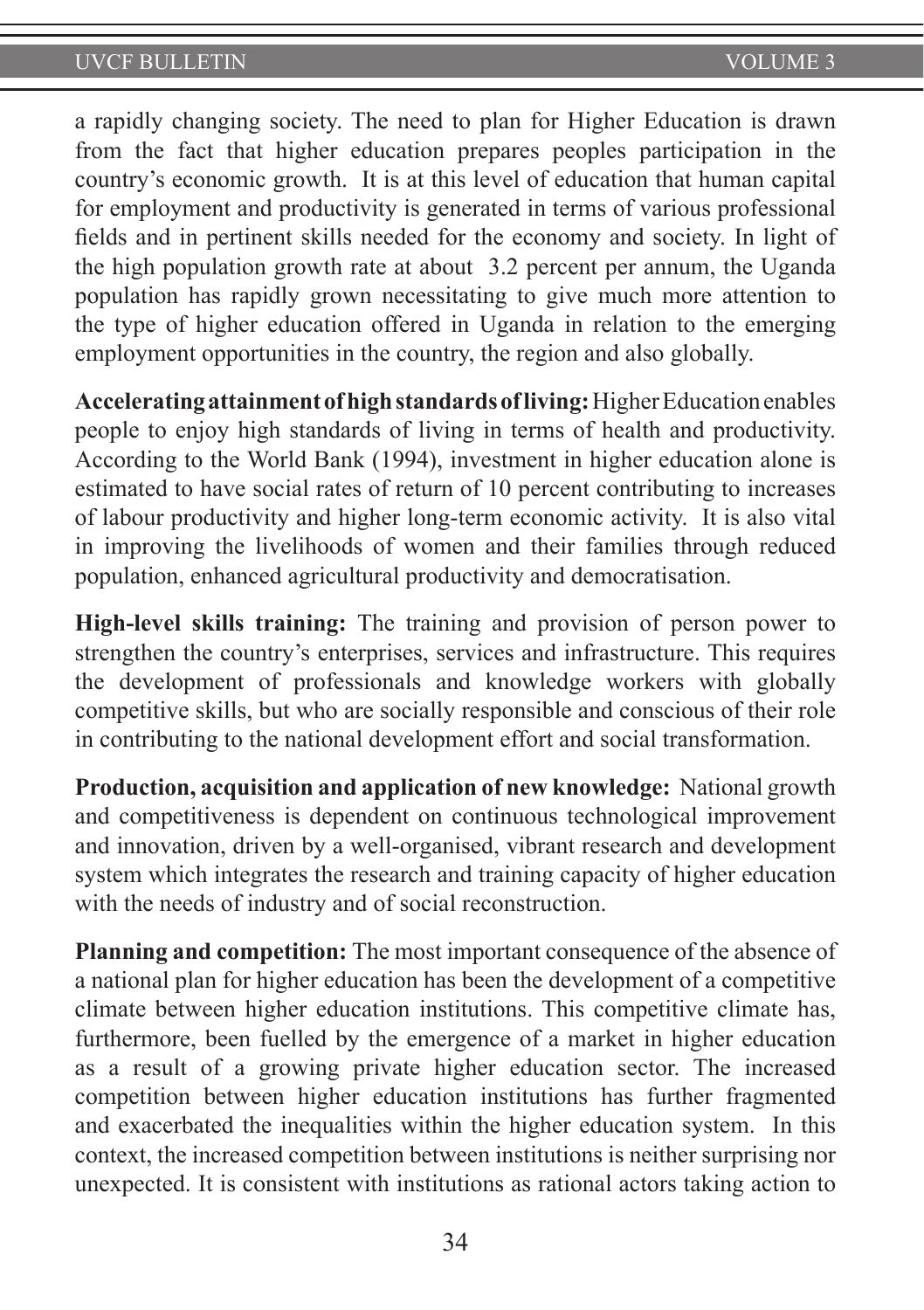maximise their welfare. It also highlights the limits of linking funding narrowly to student enrolments. This is inherently competitive, except when enrolments are growing, and/or unless mitigated by other policy and planning mechanisms linked to national goals.

**The need for equity and redress:** The principle of equity requires fair opportunities both to enter higher education programmes and to succeed in them. Applying the principle of equity implies, on the one hand, a critical identification of existing inequalities which are the product of policies, structures and practices based on racial, gender, disability and other forms of discrimination or disadvantage, and on the other a programme of transformation with a view to redress. Such transformation involves not only abolishing all existing forms of unjust differentiation, but also measures of empowerment, including financial support to bring about equal opportunity for individuals and institutions"

**The need for quality assurance:** Quality assurance plays a large role in ensuring that all higher education institutions either public or private are able to follow agreed standards and that students from diverse and non-traditional backgrounds have the capacity to excel in education.

## **4.0 Uganda's advantages and limitations for higher education**

**Elaborate Policy and Planning Framework;** While the policy and planning framework is elaborate, maximizing synergies and coordination remain a missing link in the delivery of higher education in Uganda. The education system and curriculum are still not talking to the human resource needs of the country, thus graduates end up largely unemployed.

**Weak regulation:** As much as the Ministry of Education and Sports has a viable quality and relevance framework it has a weak inspectorate. This is even made worse where in some instances the Central Government relies on reports from the Local Authorities. Worse still, while Uganda has relevant units in the educational system, they work independently causing conflict and sometimes wasting resources.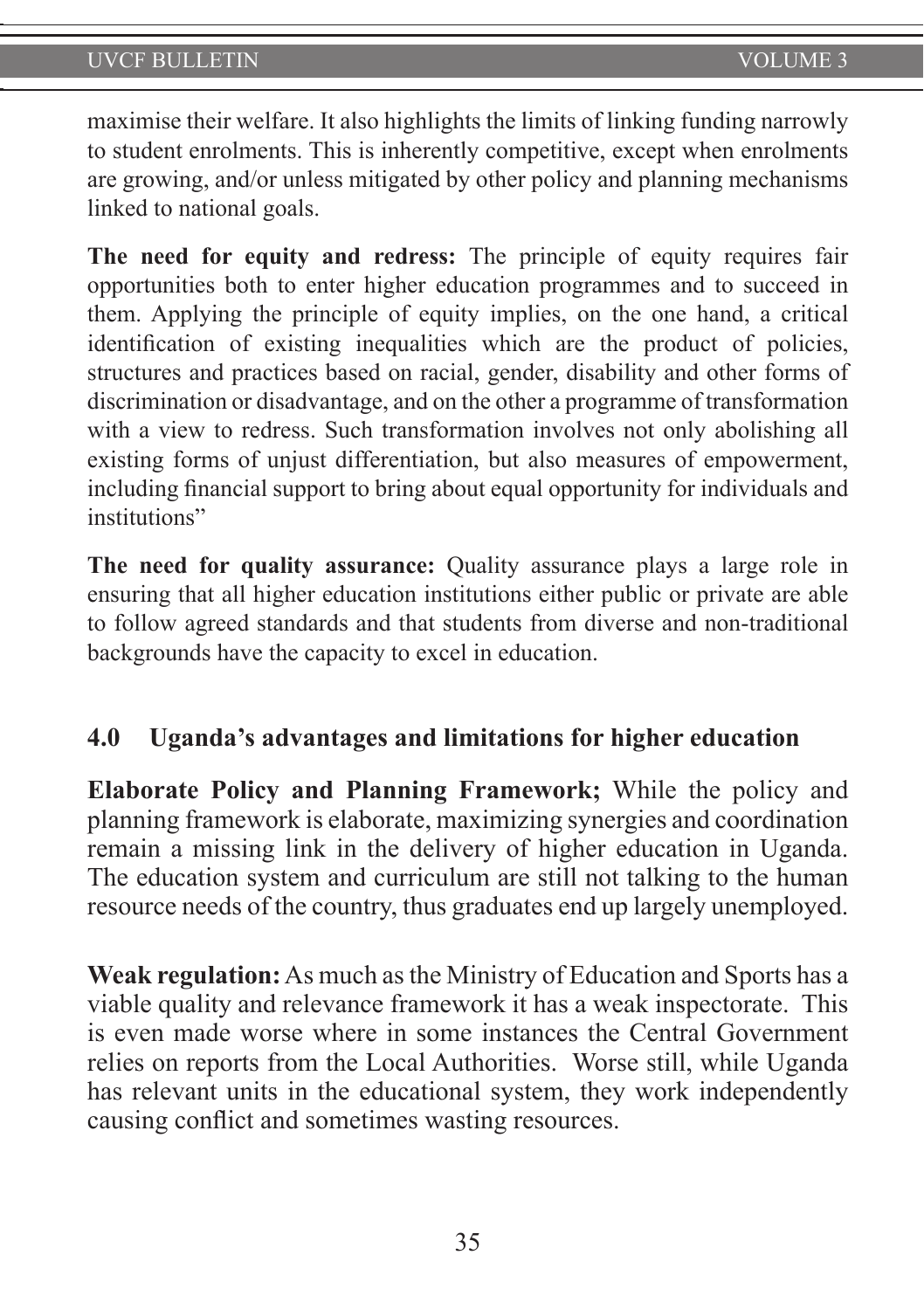**Inconsistencies in policy:** Is a very tasking challenge, this is true in respect of the level at which to locate tertiary institutions.

**The emergence of the Private Sector:** in the higher education system is a driving force but without much guidance and supervision from the Line Ministry. While in many respects the Private Sector runs the institutions as a business, there is an outcry to the Government to recognise the need to provide incentives, subsidies and tax benefits.

**Low Government funding:** The level of government funding for higher education remains very low, with government funding priorities in the education sector being placed on implementing the UPE and USE policies.

### **5.0 Issues that may need attention**

**Strengthening Higher Education Planning:** Ideally the Ministry of Education & Sports should develop a Strategic Plan for higher education based on medium and long-term national goals in line with the Uganda Vision 2040.

**Urbanisation:** The influx of people to emerging urban centres across the country is a clear indication that urban centres are mushrooming. These should be planned, taking into account education and recreation facilities. Through spatial planning, there is need to guide the distribution of higher education institutions to facilitate equitable access across the country.

**Meeting the high demand for higher education:** With the implementation of UPE and USE policies, the number of pupils graduating has increased demand for higher education .Therefore, planning for the increasing number of students is critical thus requiring commensurable resource allocation.

**The urgent need for national human resource planning**: without any reliable projections of human resources required in the various sectors of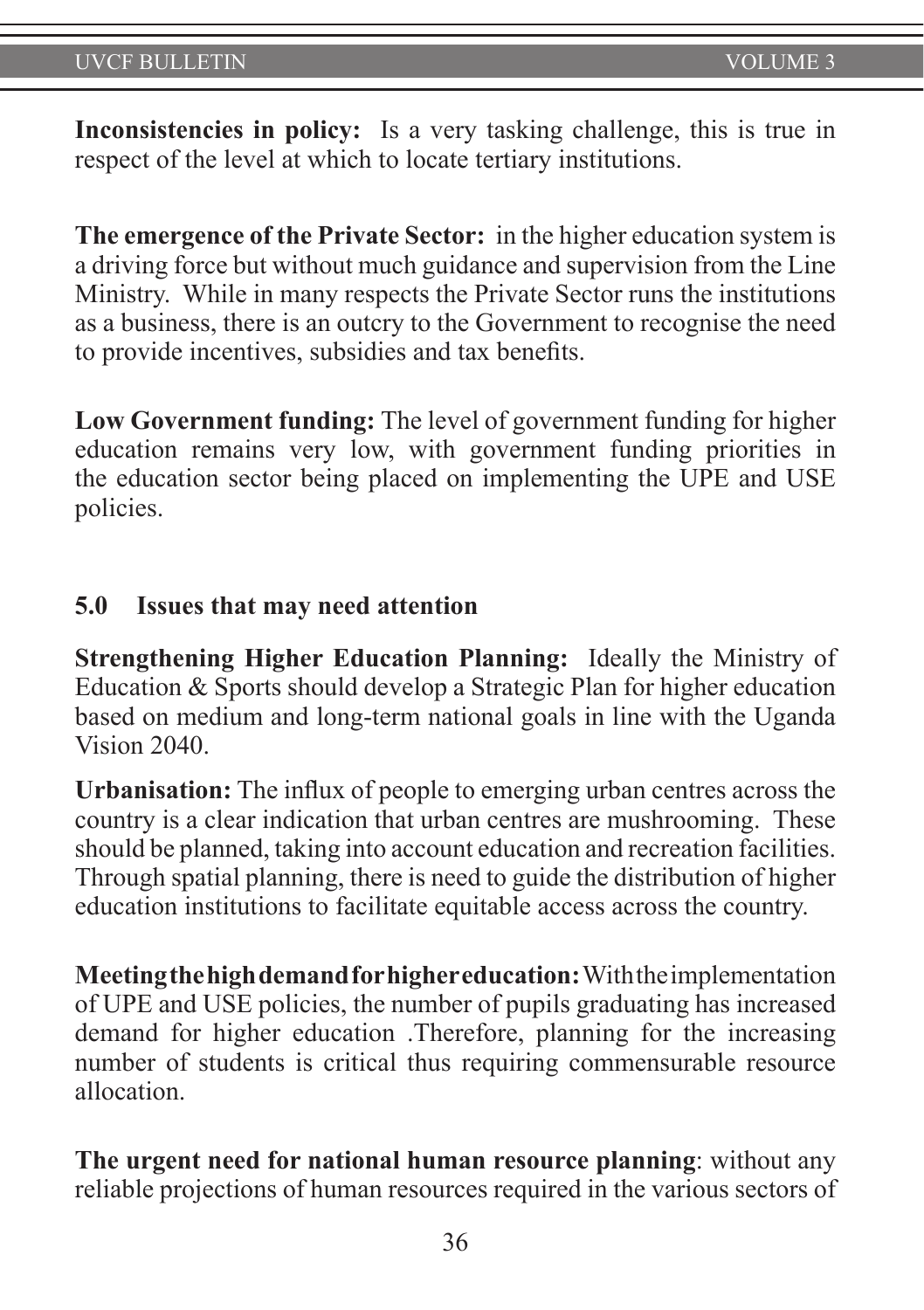the economy, planning remains a challenge. Therefore the urgent need for a human resource survey to guide national human resource planning and subsequently guide the Higher Education Institutions.

**Disadvantaged Groups:** The Constitution of Uganda recognises that persons with disabilities have special needs. While in the governance they are equally recognised, their education facilities at higher education have not been developed.

**Science and Technology focus:** To capture the emerging opportunities in services and industries, it is necessary to focus on those areas of studies that may benefit the population. This needs curriculum reforms.

### **6.0 The Way Forward**

As stated in the Uganda Vision 2040, Uganda's human resource development strategy is anchored on the premise of maximising the benefits of the demographic dividend. The way forward is to provide proper policies and skilling and tooling of potential workers. A national human resource planning programme should be operationalised to take stock of the skills needs. In this undertaking higher education must be taken into account.

The Private Sector has proved that it has a key role to play in Higher Education, therefore future planning processes, should not only consult the Private Sector but fully bring them on board as key players in the delivery of higher education.

Equally important is for Uganda to pull out of the doldrums and participate in the technological revolution. In the face of globalization in all its respects, rapid technological changes, increased dependence on knowledge economy, and changes in economic and social structures, states, especially the developing states, are increasingly finding it difficult to survive. They are seeking for ways and means of survival. The World Bank (2003) outlined four basic factors in which the states development survival is anchored. These are: The economic incentives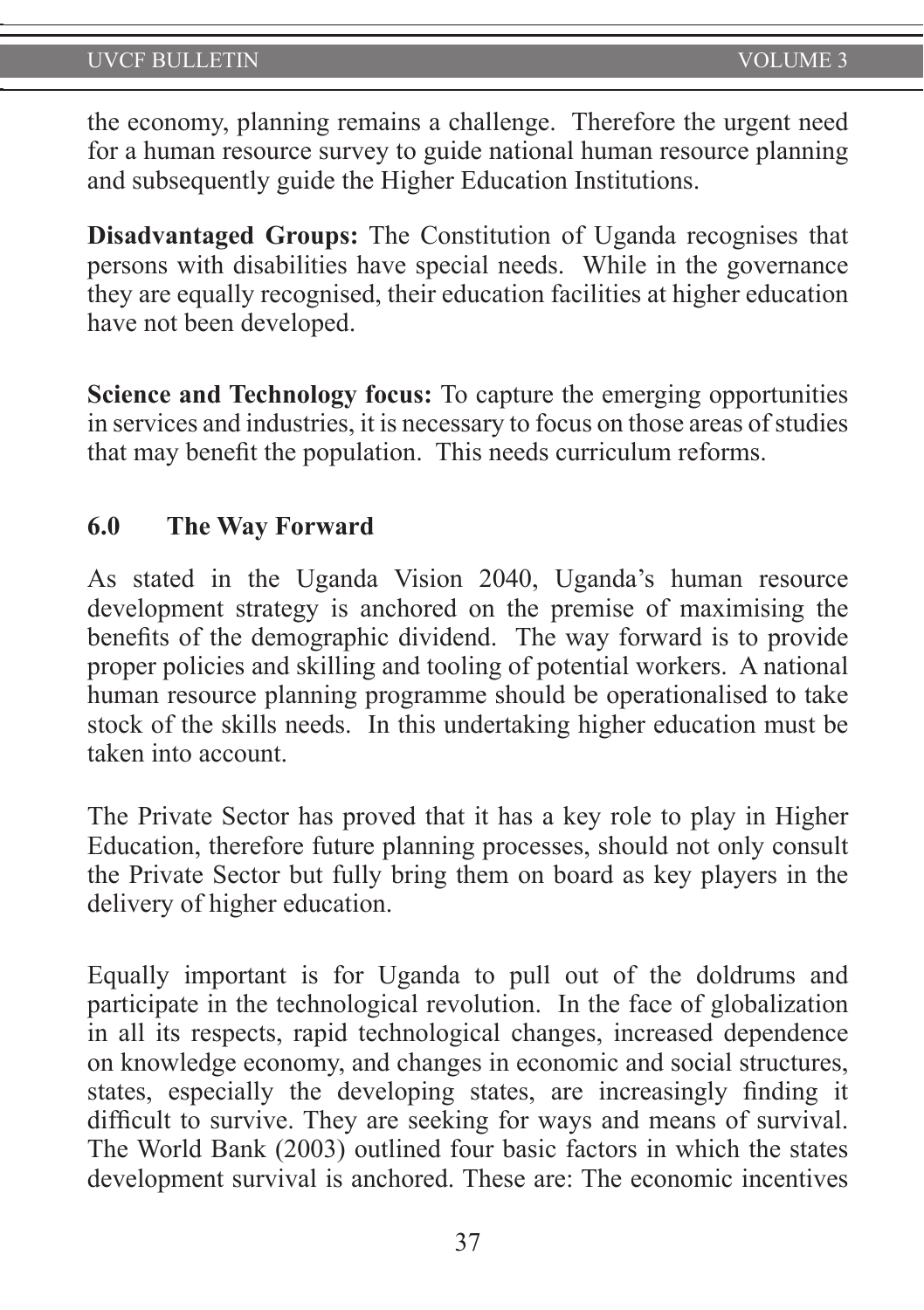and institutional regime; the ICT infrastructure and the innovation system. Planning for higher education will play a crucial role in this undertaking. The Government will invest heavily in its education system with a focus to Science, Technology, Engineering and Innovations.

Higher education is currently perceived as the mechanism by which states can achieve those development drivers. Thus the need to expand the higher education sector in Uganda. However, higher education institutions need to survive in the rapidly changing and competitive environment in which they operate. They have to acquire and develop compliant survival instincts to the changing world. Among such instincts is the ability to respond to the general problems facing humanity and the needs of economic and cultural life, and to be more relevant in the context of specific problem. In the face of globalization of the economy, rapid technological advances, deteriorating economic situations, unstable political situations, and various scourges such as AIDS, many states and people are finding it difficult to survive and protect their identity.

**Globalization**: The role of higher education as a key factor and major driving force for sustainable development in knowledge-intensive and information societies is fast growing in this country. To generate a functionally literate work force that can support the economy is one of the principle functions of higher education. Higher education has to contribute to the solution of major national and international problems. These include removing inequalities, alleviating poverty and environmental degradation, improving health etc.

The implications for higher education are that there is need for in-depth change in the nature and character of higher education so that it becomes more qualitative and relevant to societies and also provide solutions to challenges of Ugandans. Due to the weak social economic base, access to higher education is largely by people from well to do families. Most institutions are around urban areas and rural areas are starved of the influence and impact of these institutions. One of the challenges government has is to interest private investors to set such institutions in a better evenly distributed manner. Private institutions also need to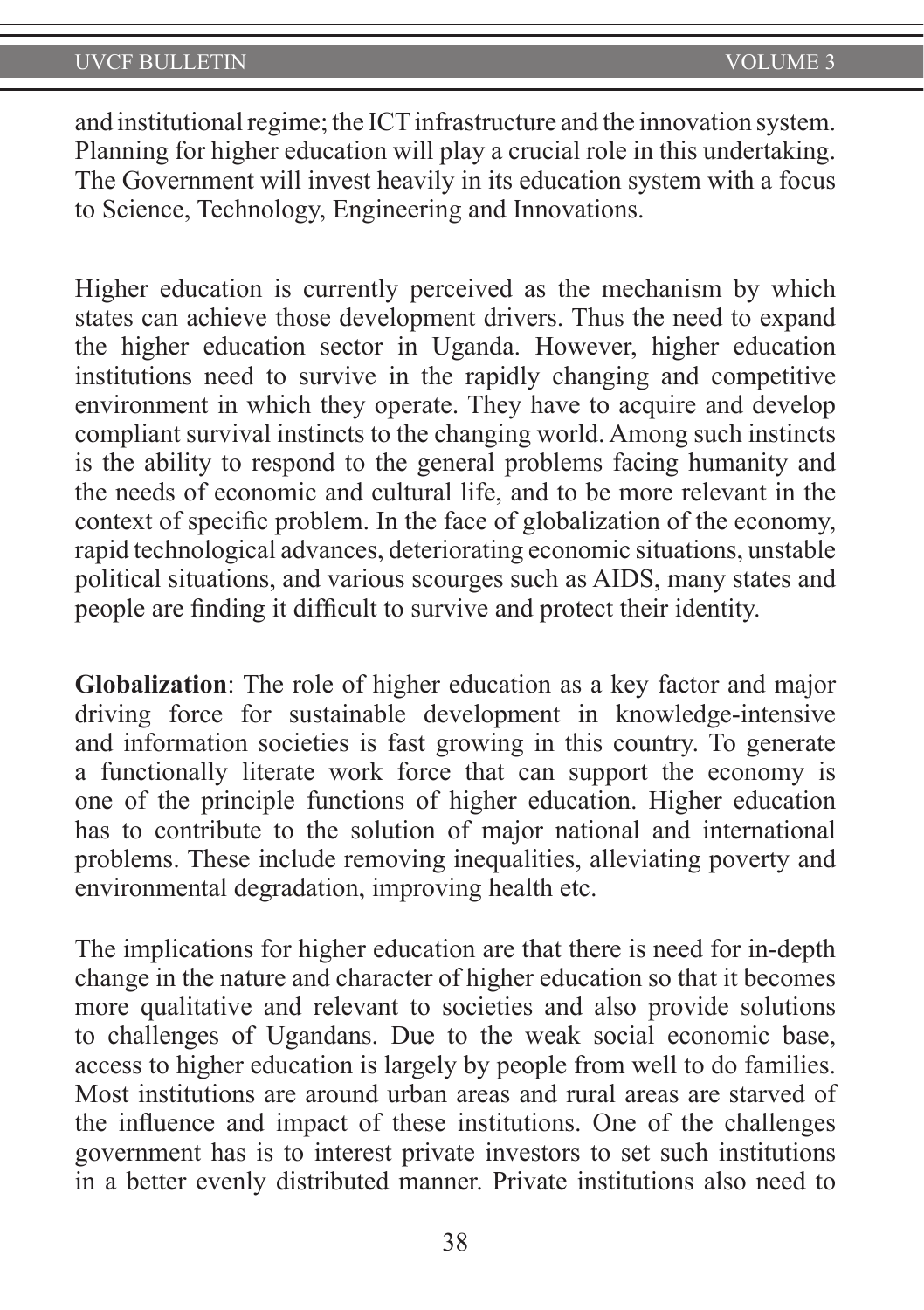diversify access mechanisms so as to accommodate diverse categories of students. Among such mechanisms include distance education programmes, weekend programmes, summer courses, e-learning driven programmes etc.

Strengthening the Teaching Profession: through recruiting top talent to the profession, increasing accountability of teacher preparation programs, supporting the rethinking of traditional compensation and advancement models, promoting educator collaboration, and re-engaging communities in their schools.

#### **References:**

- 1. The World Bank Report,1994
- 2. Government of Uganda , 2013; *The Uganda Vision 2040*
- 3. Government of Uganda, 2010; *The National Development Plan* (2010/11-2014/15)
- 4. Government of Uganda, 1995; *The Uganda Constitution* (1995)
- 5. Ministry of Education and Sports, 2004; *The Education Sector Strategic Plan* (2004-2015)
- 6. The 25th European Students' Convention Dublin (7 to 11 March); social dimension and equality of higher education in times of immense economic pressures.
- 7. Ministry of Education and Sports, February 2001; *draft national plan for higher education in south Africa*
- 8. Ojijo Pascal Al Amin; Feb, 16, 2012; review of education policy in Uganda
- 9. Dr. James l. Nkata, 2004; Private higher education in Uganda: the case of its distribution, contribution to access and costs
- 10. Philip H. Coombs, 1970; *UNESCO International Institute for Educational Planning*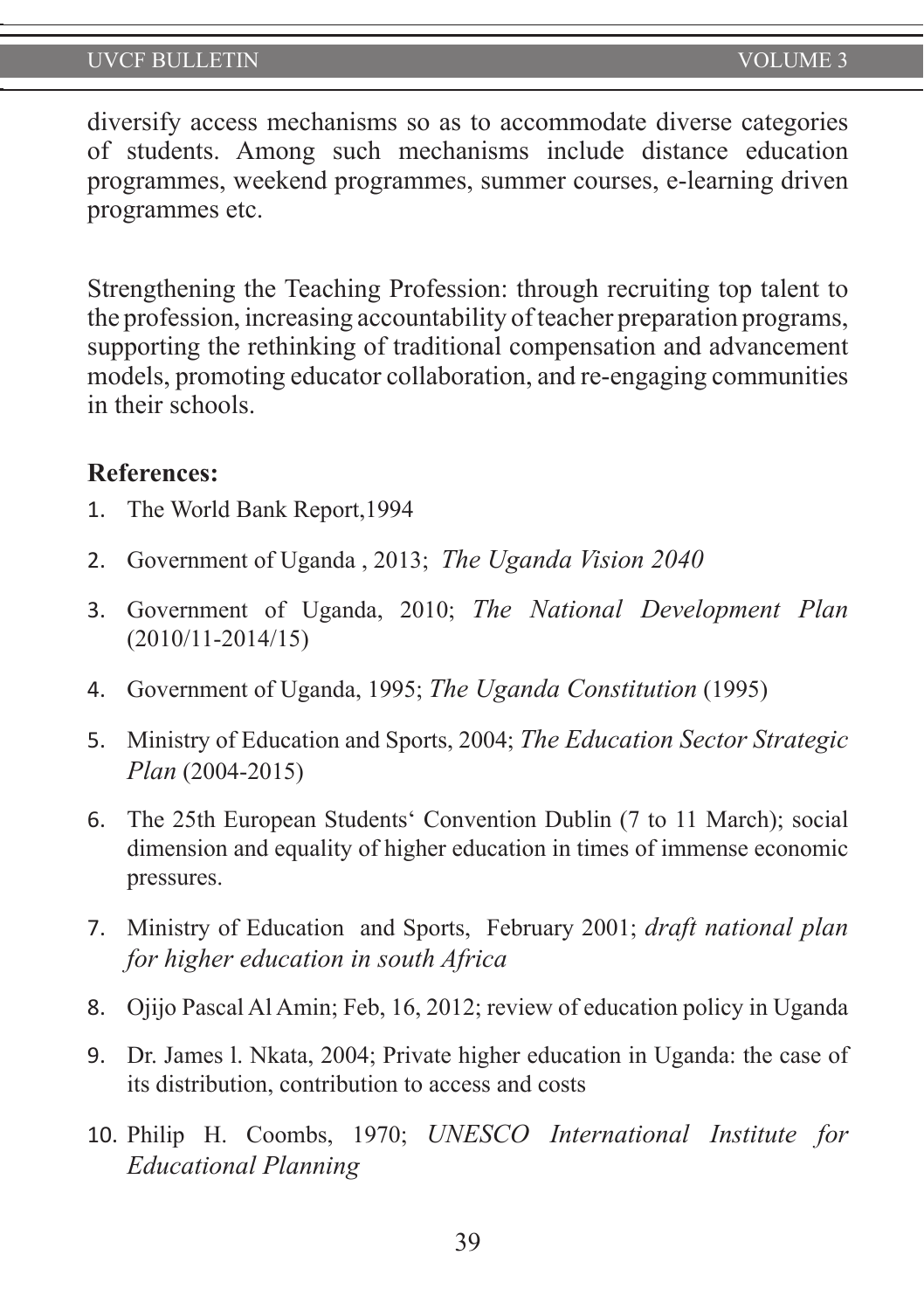## **REGULATING HIGHER EDUCATION IN UGANDA PROSPECTS AND CHALLENGES**

#### *Moses L. Golola*

#### *Deputy Executive Director*

#### *National Council for Higher Education*

While higher education in Uganda is traditionally traced to 1922 when Makerere College was first established, there existed no umbrella institution in the country to regulate or guide tertiary or University institutions on the quality of the education they provided until 2001 when National Council for Higher Education (NCHE) was established by an Act of Parliament.

The NCHE was established under the Universities and other Tertiary Institutions Act 2001 to, among other things, regulate and guide the establishment and management of institutions of higher learning and to regulate the quality of higher education, equate qualifications and advise government on higher education issues. The creation of the National Council was very timely given the fact that at the beginning of the twenty first century, education in Uganda and through out East Africa was being transformed from the monopoly of the elite to the right of the masses even as global forces were transforming the way higher education was being delivered.

The mandate of NCHE is very broad indeed as described under Section 5 of the Act. **(2)**The functions of the NCHE include:

> To advise the Minister on the establishment and accreditation of public and private institutions of Higher Education.

> To receive, consider and process applications of public and private tertiary institutions, private other degree awarding institutions and private Universities; and the accreditation of the academic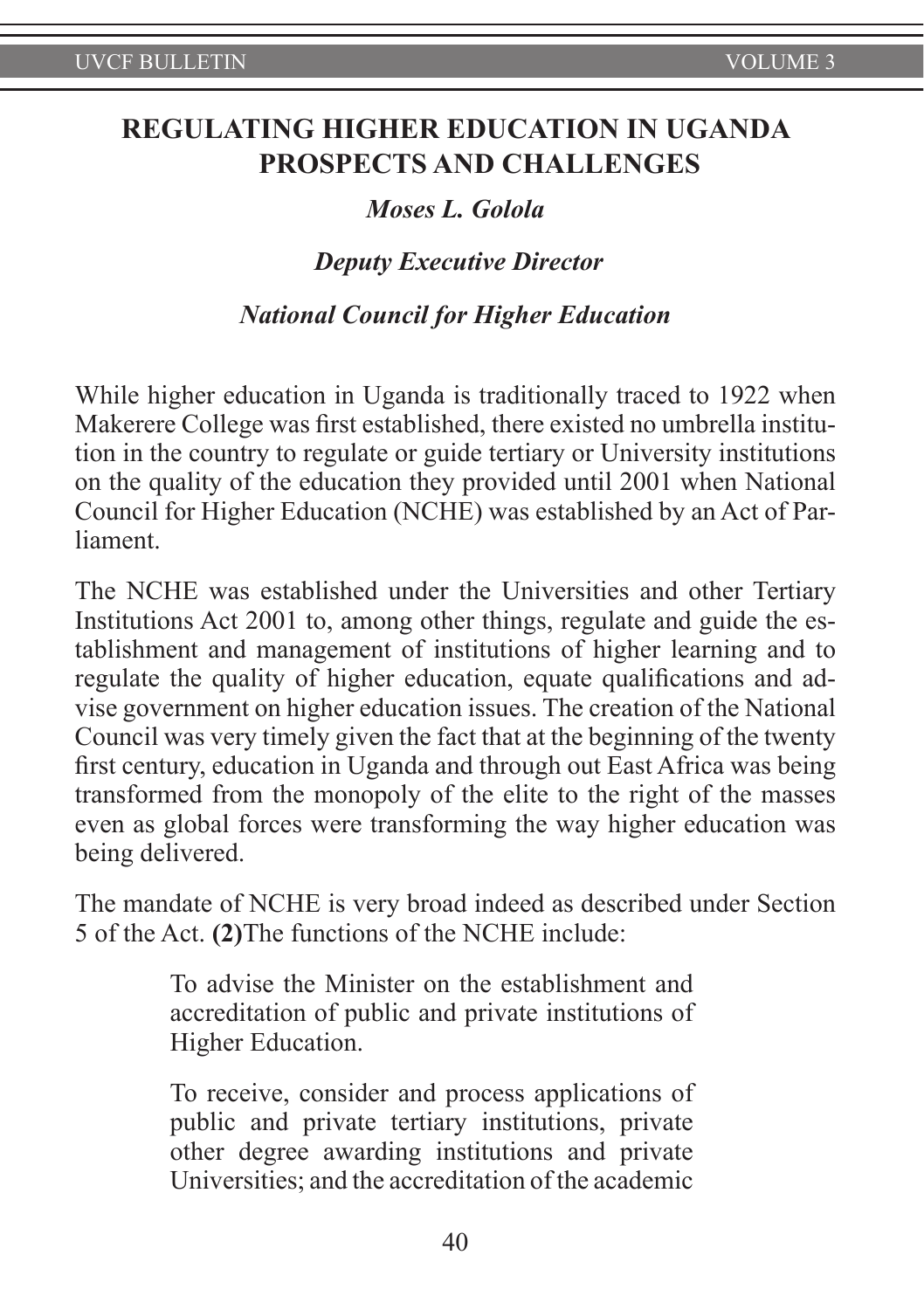and professional programmes of those institutions in consultation with professional associations and regulatory bodies.

To determine the equivalence of all types of academic and professional qualifications of degrees, diplomas and certificates obtained elsewhere with those awarded by Uganda's institutions of higher education for recognition in Uganda.

It may be pertinent to state that the regulatory component of the NCHE quality assurance framework consists of institutional accreditation, accreditation of individual academic or professional programmes, meritbased admissions into institutions of higher education, the quality of teaching staff, examination regulations and, standardization of academic awards, students' assessment academic staff, institutional infrastructure, collaboration with professional bodies and regulating cross-border higher education.

### **Institutional Accreditation (3)**

Institutional accreditation or permitting institutions to exist or deliver higher education is a key tool to quality assurance. It is a process through which institutions are assessed at various stages before they are licensed. It covers all aspects of institutions, including land, staffing, educational facilities, governance, financial resources and physical facilities. Programme accreditation is a process by which NCHE determines, after careful scrutiny, whether a given programme (or course of study) meets the minimum standards. In case of professional programmes such as architecture, medicine or law necessary consultations are done with Architects and Registration Board and Uganda Society of Architects (for architectural programmes), Uganda Medical and Dental Practitioners Council (for medical programmes) and Uganda Law Council (for law programmes).

Since its establishment, NCHE has supervised the establishment of many institutions. These are licensed Universities and six chartered Universities, namely, Bugema University, Kampala International University, Ndejje University, Nkumba University, Uganda Christian University and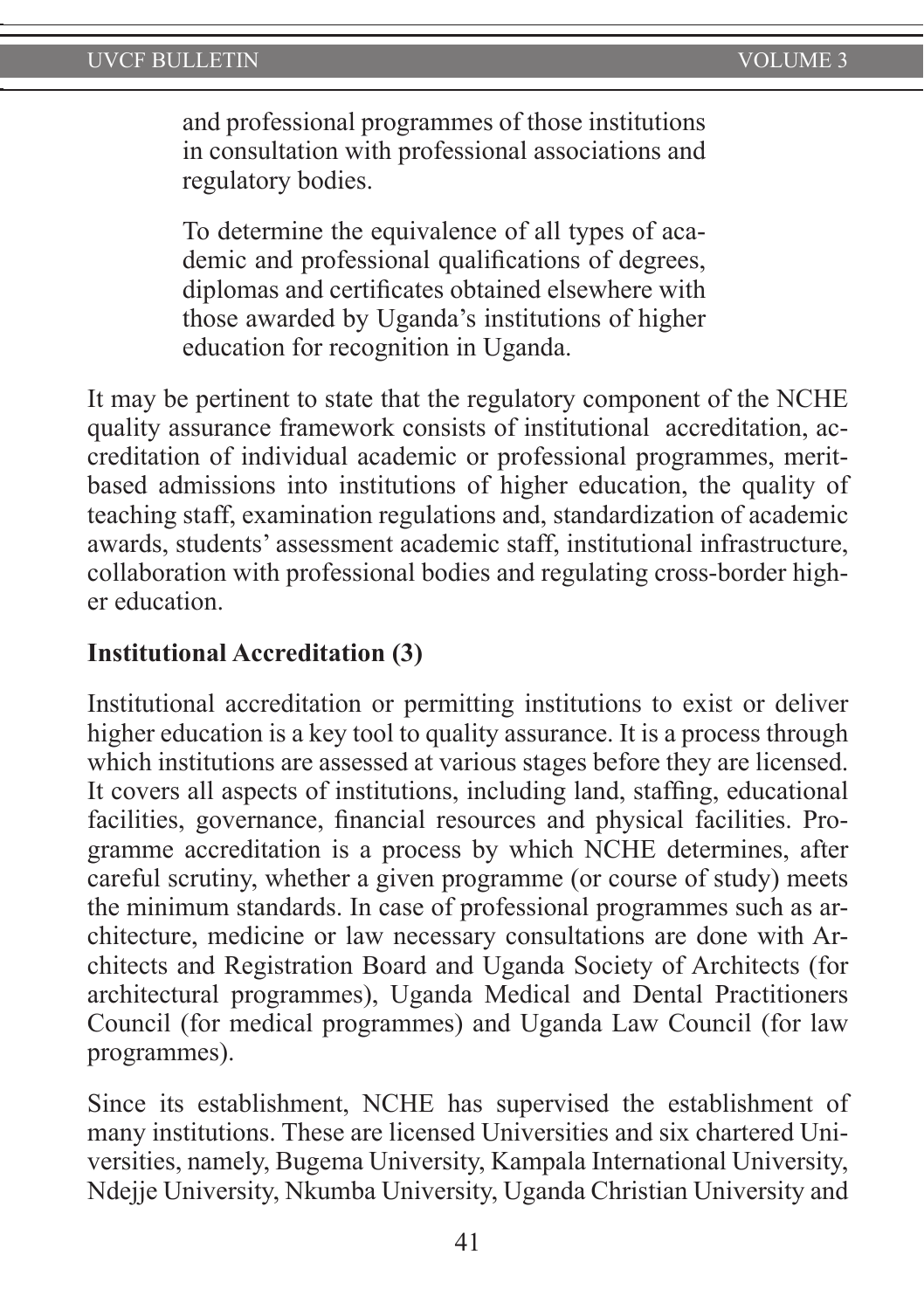Uganda Martyrs University. In addition to the Universities which existed before the establishment of NCHE (Makerere University, Islamic University in Uganda and Mbarara University of Science and Technology) NCHE has played an important role in the establishment of the public (Government –owned and State-sponsored Universities of Gulu, Busitema and Muni)

### **Composition of National Council**

The council is the supreme governing body provided under Section 7 of the Act. It consists of twenty (20) members, headed by the Chairperson (appointed by the President). The majority of the membershipare representatives of various social constituencies including public and private Universities, religious organizations, commerce, industry, agriculture, the general public, Ministry of Education and people with disabilities. The Executive Director of NCHE is Secretary and voting member of the Council. Section 20 of the Act requires the National Council to set up committees, which execute the work on behalf of the Council. To date the working committees are Accreditation and Quality Assurance, Research and Development, Finance and Administration, Disciplinary and Audit and Risk Management. Of these five, perhaps the most strategic is the Accreditation and Quality Assurance Committee which handles institutional accreditation, programme accreditation, licensing and inspections, student admissions as well as qualifications of academic and professional staff.

### **Challenges facing NCHE and Uganda Higher Education Sector**

In recent times, the majority of Universities, especially public Universities, have been embroiled in some kind of governance and management crisis. This is largely due to lack of institutional autonomy and lack of sufficient trained managers of higher education. The Education Sector Strategic Plan 2007-2015 acknowledges that one of the critical problems facing Uganda is that the country does not have enough people with competencies to achieve its development goals. Yet the education sector continues to receive inadequate allocation from the national budget. Allocations to the educations sector have reduced from 24% to 17.3% over the past few years. NCHE receives only two billion shillings (or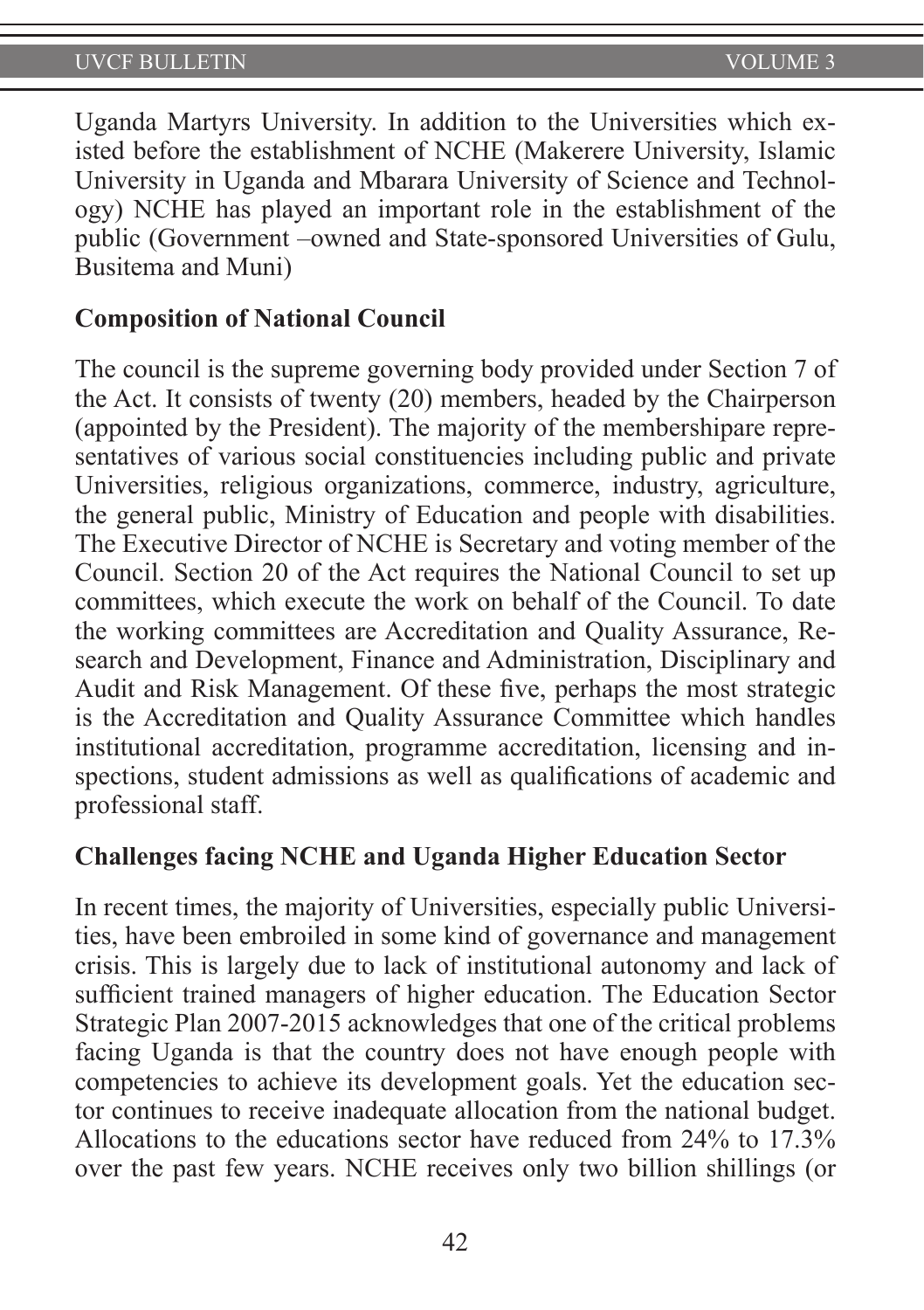U.S. \$800,000) from the Treasury per year. The provision for a similar body in Kenya (Kenya Commission for Universities) was Kenya Shs 273,000,000 (2012/2013) approximately \$3,400,000 and projected Kenya Shs 481,000,000 (2013/2014)(approximatelyUS\$ 6,000,000).**(4)** In Tanzania, the Tanzanian Commission for Universities planned to spend \$1,200,000 in the year 2010. **(5)** The point is that NCHE receives only a drop in the ocean considering its immense funding needs.

In executing its licensing and monitoring activities, NCHE has with great satisfaction received support and compliance from managers of institutions and members of academic and support staff. However, it has still confronted a number of problems. For example, many lecturers who prepare academic programmes for accreditation have not received training in curriculum design. As a result many programmes that are presented for vetting by the NCHE lack originality and usually are an exercise in cut, copy and paste. However, with assistance from Carnegie Foundation, NCHE has been able to traina good number leaders from Uganda Universities in management of institutions of higher learning as well as curriculum design.

Thanks to shortage of funds, NCHE staff are often unable to visit all the institutions that need to start new academic programmes to establish whether indeed they have adequate library and laboratory facilities to meet the needs of the students. Often academic and professional programmes are recommended for accreditation on the mere basis of how they had been written. This state of affairs will have to change.

Staffing at Universities is a perpetual problem. New universities are given licenses on a regular basis without establishing definitely that there will be qualified academic staff to mount the needed academic programmes. Qualified PhD lecturers are few and far between and teach in two or three institutions in any given semester. This definitely compromises the quality of teaching. A vigorous staff development in public and private universities with massive government and development partner financial assistance may be a partial answer to this problem.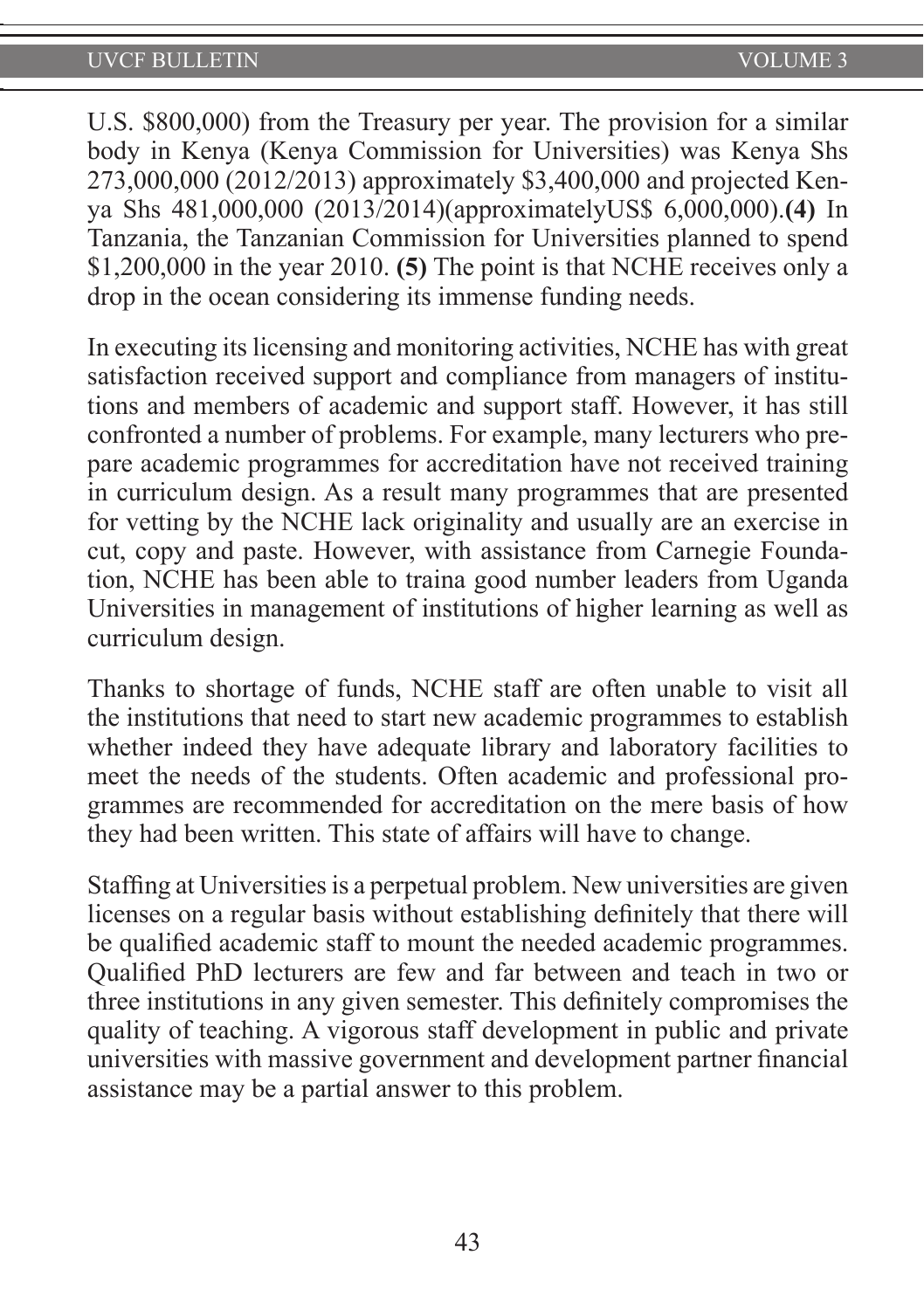### **The Legal framework(6)**

There are gaps in the legal framework. These gaps include financing strategies, principles for allocating public funds, institutional autonomy, incentives for private institutions to contribute to the funding of higher education, accountability and operationalizing quality assurance mechanisms particularly for compliance by institutions of higher education. There is need for amendments to provide legal basis in these important areas.

Further, the law needs to clearly articulate the role of NCHE vis-a-vis the Department of Business, Technical and Vocational Education and Training in the Ministry of Education and Sports. The latter is catered for in a different law, the BTVET ACT 2008.

The Universities and Other InstitutionsAct is clear on the powers of the Council in the process of chartering private Universities. However, the law is vague on the subject of chartering public Universities. The Republic of Kenya and the United Republic of Tanzania are ahead of the government of the Republic of Uganda in this regard. In both Kenya and Tanzania, the regulatory academic bodies in those countries, Kenya Commission for Universities and Tanzania Commission for Universities have equal say on both the public and private Universities.

### **Way Forward**

National Council for Higher Education and its staff are committed to implement the objectives for which the institution was created. It plans in the next five years to intensify its monitoring of institutions of higher learning and to spend more time in the field than has been the case hitherto.

NCHE plans further to foster identification of key partners in the country, region and globally to establish and strengthen coordination, linkages, partnerships and collaboration for improving the quality of higher education. Existing collaborations will be strengthened and new ones sought. These partners include government ministries, parliament, funding bodies, professional bodies, the private sector and sister institutions in the region and elsewhere.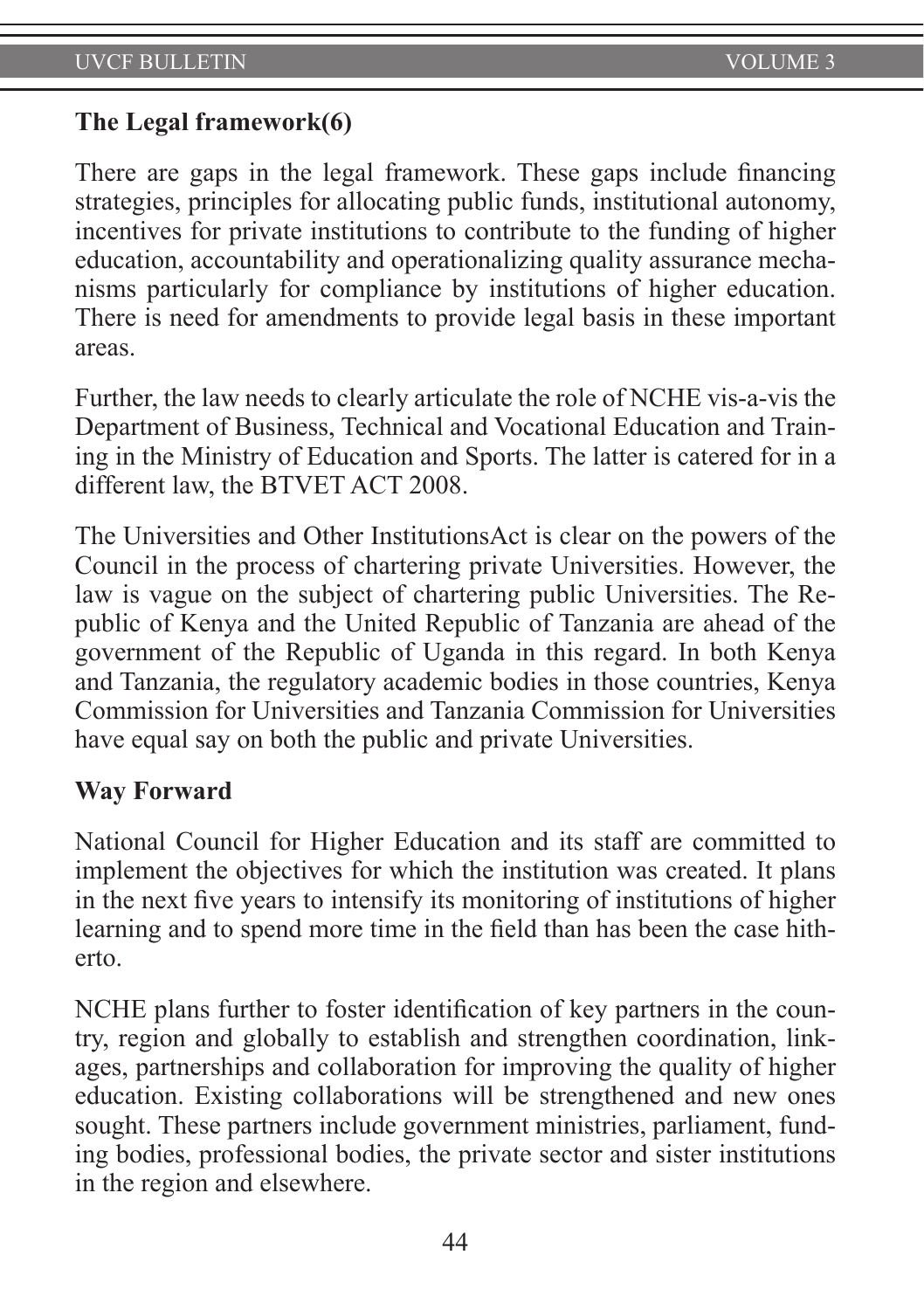Further, NCHE plans to strengthen its enforcement of law without disadvantaging compliant institutions. One missing link in the implementation of NCHE programmes is the capacity in carrying out enforcement / compliance with regard to sanctioning non compliant institutions with actions such as closure or revocations of licenses. It is important in the near future for NCHE to strengthen these efforts in a bid to polish the image of Council and increase its respect among the institutions it seeks to regulate.**(7)**

The National Council for Higher Education is now more than 10 years old. However, it does not have a permanent home of its own. It will be important that a new home is constructed and inhabited as soon as possible.

The culture of higher education regulation has caught on well in Uganda and East Africa during the last decade and is expected that with adequate funding, professional commitment and exemplary leadership NCHE shall be able to satisfactorily implement its objectives in the foreseeable future.

## **Notes:**

- 1. This paper was first delivered to the Uganda Vice Chancellors' Conference in Kampala, October 4, 2013.
- 2. See Universities and Other Tertiary Institutions Act 2001.
- 3. Details of the Accreditation processes may be found in NCHE (2011) Quality Assurance Framework for Universities and the Licensing Process for Higher Education Institutions.
- 4. Executive Secretary, Kenya Commission for Universities. Personal Communication. October, 2012
- 5. Tanzania Commission for Universities, Strategic Plan 2005 2010.
- 6. NCHE (2013) Strategic Plan 2012/2013 2016/2017
- 7. Ibid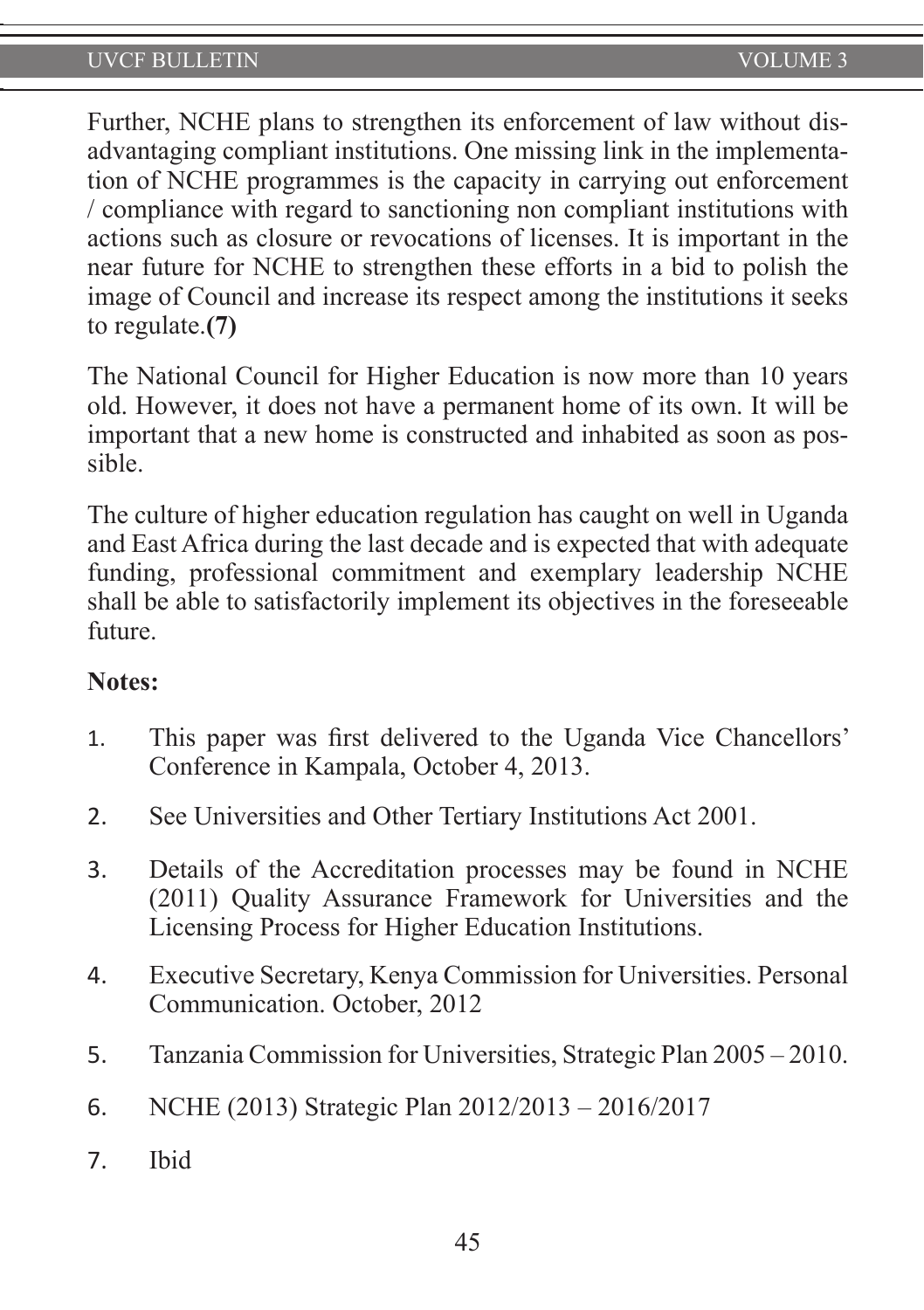### **References:**

- 1. NCHE (2007) Strategic Plan 2007 2011
- 2. NCHE (2010) The State of Higher Education and Training in Uganda
- 3. NCHE (2011) Quality Assurance Framework for Universities and the Licensing Proces for Higher Education Institutions
- 4. NCHE (2013) Strategic Plan 2012/2013 2016/2017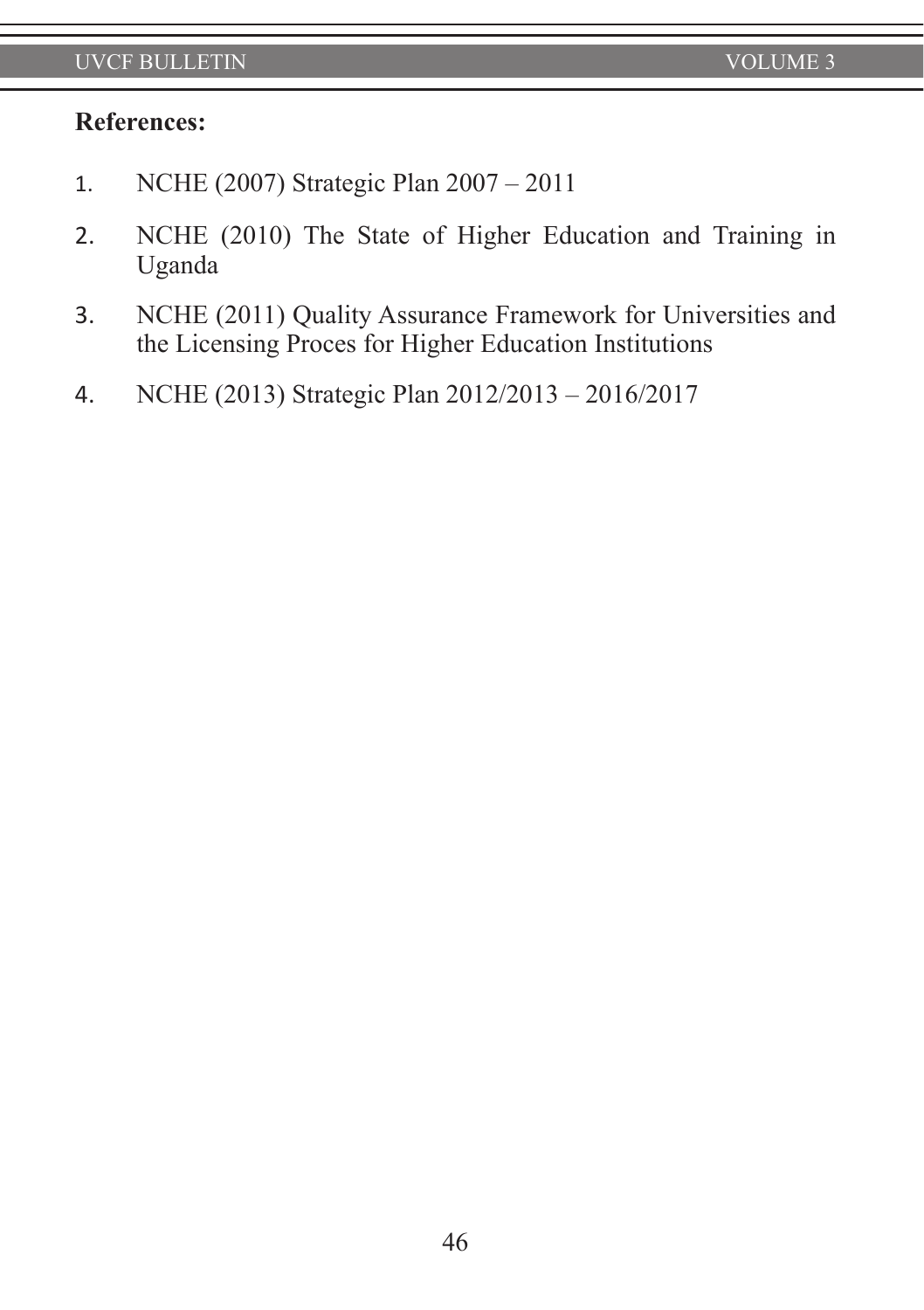# **STREAMLING HIGHER EDUCATION SYSTEM IN UGANDA**

## *Jessica Alupo*

The speech by the Hon Jessica Alupo, the Minister of Education And Sports at the 3rd UVCF conference held at hotel Africana on 4th October 2013.

Salutation

The chair of the Uganda Vice Chancellors Forum

Vice Chancellors of public and private universities

The invited strategic partners in provision of higher education

Deputy Vice Chancellors

Academic Registrars

Quality Assurance Officers

Ladies and gentlemen

Good afternoon!

Introduction

The problem of education in this country is contained in four seemingly little question: (1) Why? (2) What? (3) How? and (4) Who?

1. Why? – refers to the purpose of education and why one should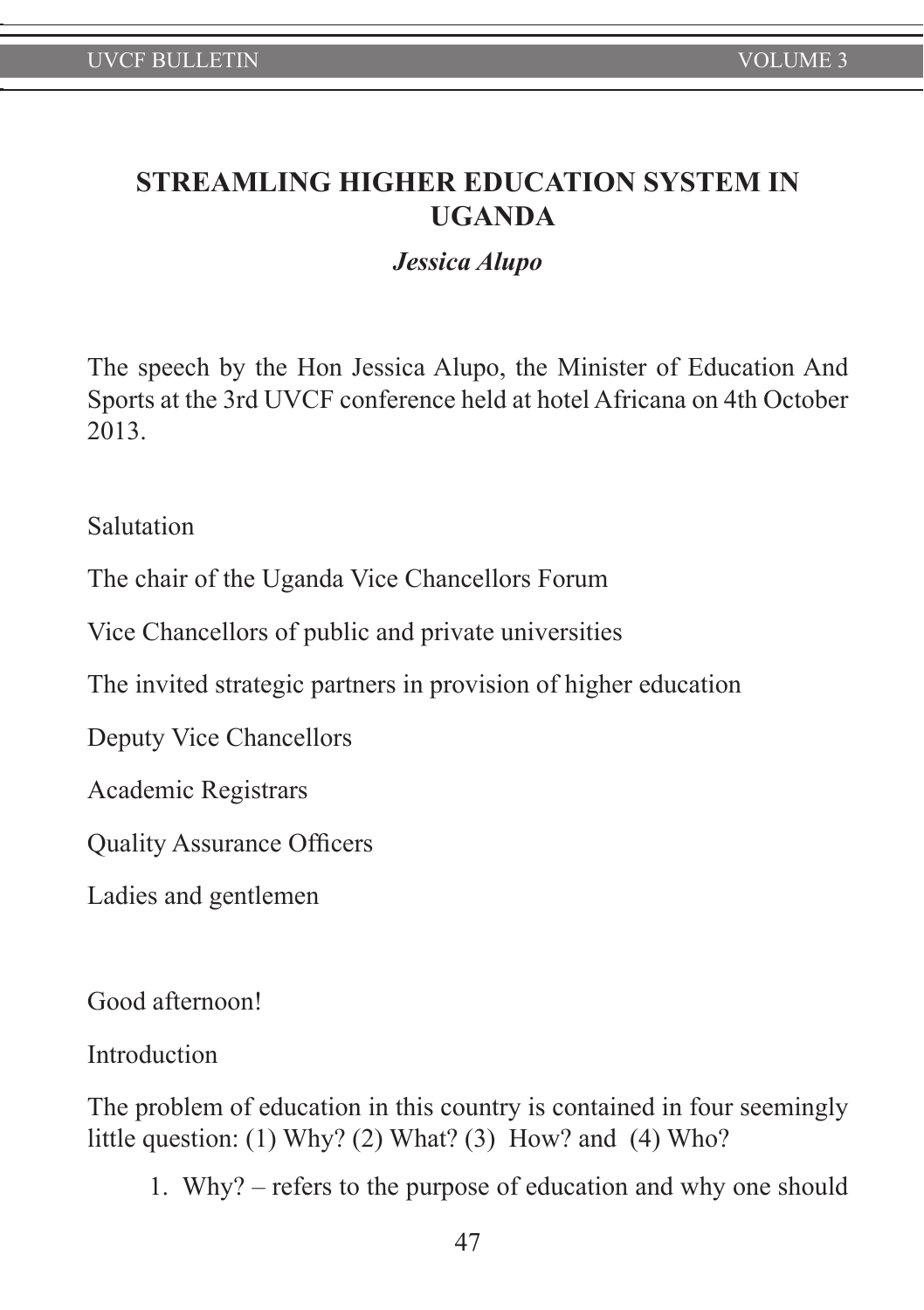be educated;

- 2. What? raises the important question of the curriculum and what is worth learning;
- 3. How? addresses the methods of teaching and learning and the quality of education; and
- 4. Who? deals with the problem of equity and access to education.

The above questions of why, what, how and whom to educate have been of particular concern to human society since times immemorial. Plato in his treatise on education – The Republic, argues that in order to talk about the good life, we have to talk about the kind of education that will bring that society into existence and sustain it.

## *The Education System of Uganda needs streamlining*

*I have been informed that the theme of this years UVCF conference is to address the question of the Higher Education System in this country. I cannot thank you more for coming up with such pertinent theme. Given the fact that tertiary institutions and universities have increase in number from there is need to streamline the Higher Education System so that all players in the higher education sector contribute meaningfully to the relevancy and quality of the products of higher education. These products are mainly two: graduates and research.*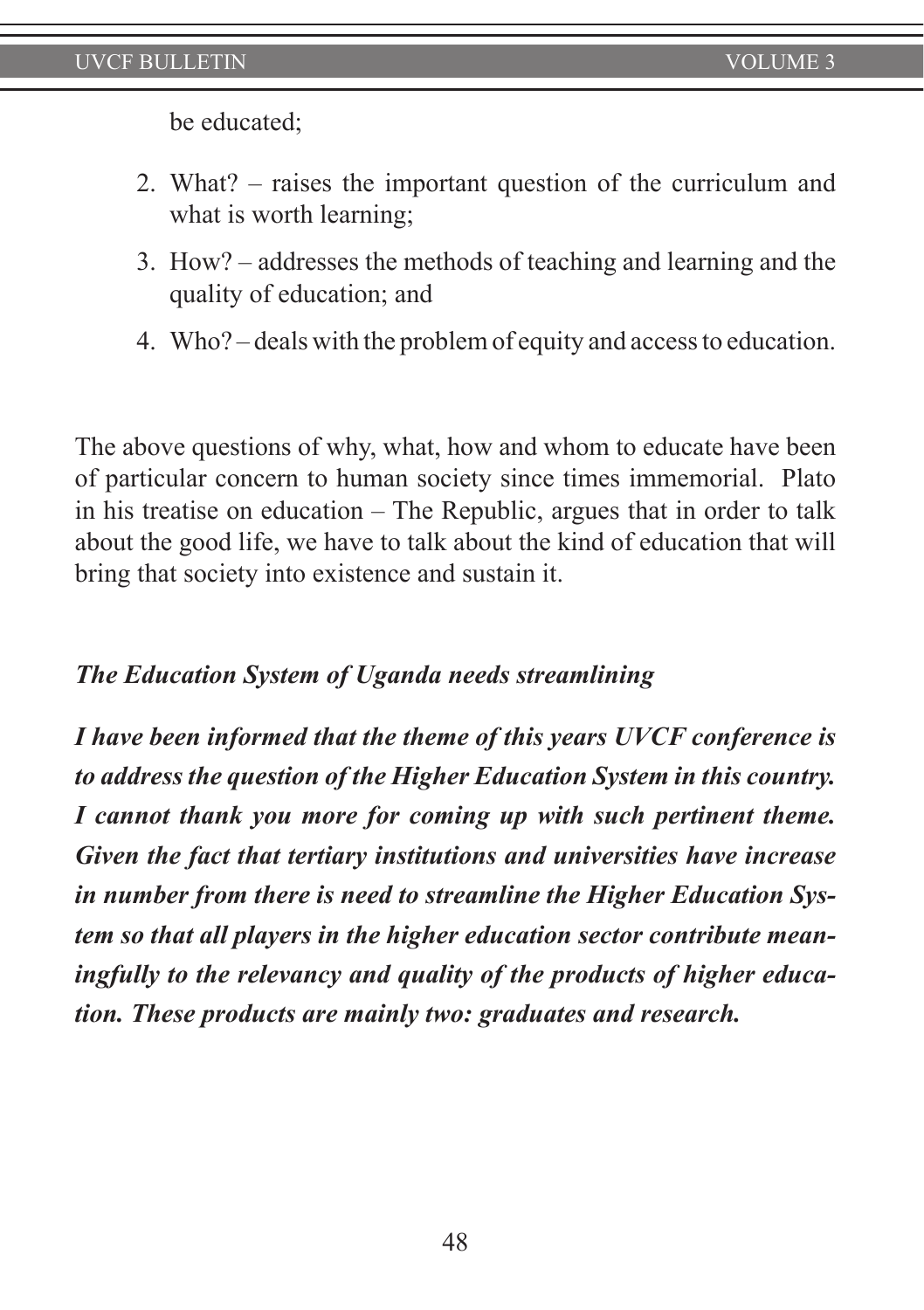## *What is a system?*

*For most lay people, a system refers to an interaction of three main things (i) input, (ii) process, and (iii) output. As far as higher education is concerned the system is two pronged. One prong is where inputs are the learners, when they join the universities the processing takes place, and then we get the output who are the graduates. The second prong is where input is funding for research given by government, donors, and others. The processing is the actual carrying out of research. Thereafter we get the output which is the research findings and recommendations.* 

*So the higher education system must be able to streamline how prospective learners enter the higher education, how they are educated, and how they become graduates. All these are important because they have to feed back into the society. It is the graduates who contribute to the country's social, scientific and economic development. Uganda can only be as developed and as good as the quality of its higher education system. For that reason, the theme of higher education system is of cardinal importance.* 

### *The contents of higher education system*

#### *I note that you have had four sub-themes which you have discussed.*

| (1) | The philosophy of higher education<br>question "why?" | answers the |
|-----|-------------------------------------------------------|-------------|
| (2) | The policy of higher education<br>question "how?"     | answers the |
| (3) | The regulation of higher education                    | answers the |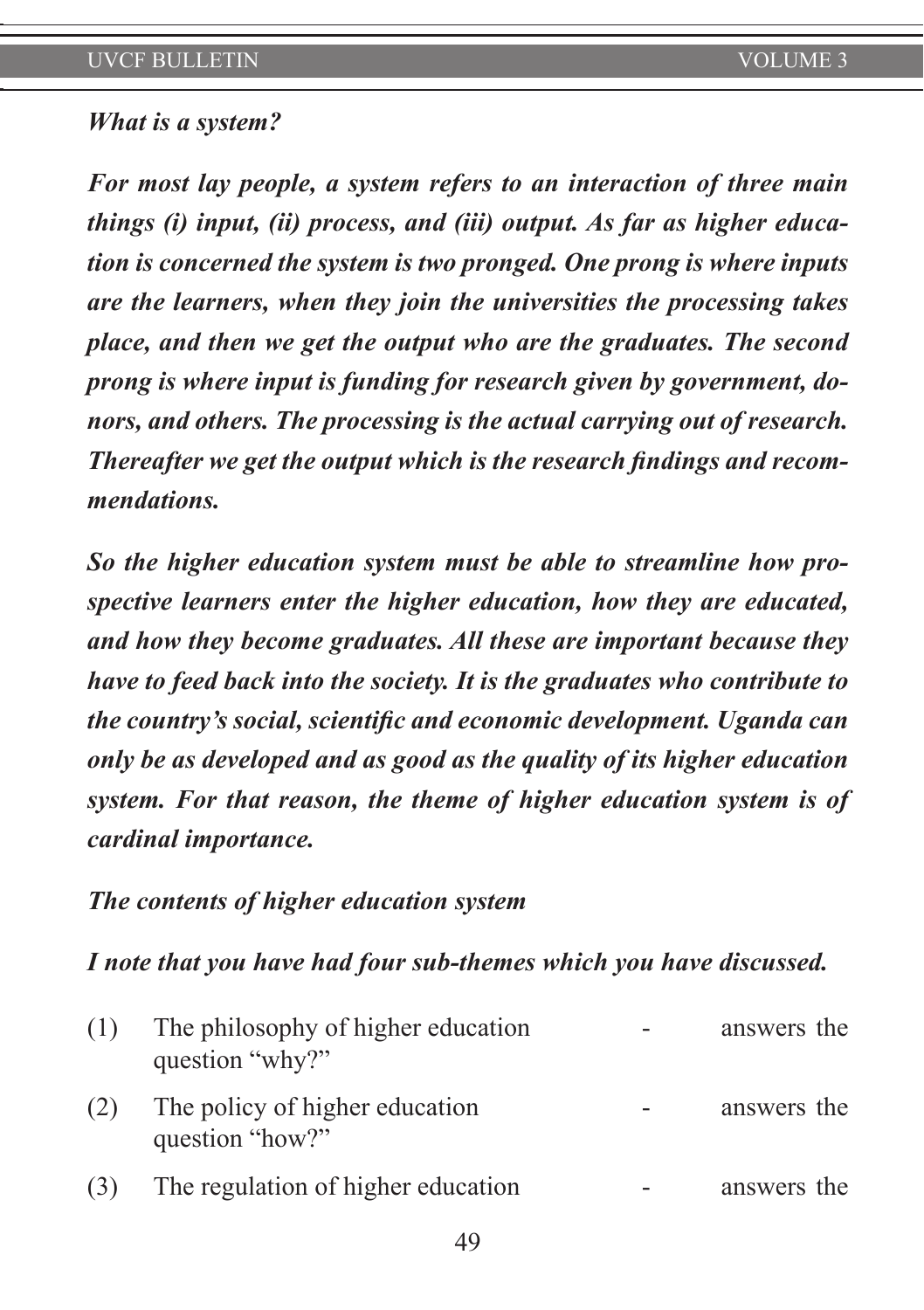question "what?"

(4) Planning of higher education - answers the question "who?"

I would like to express my gratitude to all papers presenters at this conference for giving us the answers to all the four questions mentioned above. According to the programme, the people who have taken the lead to think about the answers are: Dr Anthony Muwagga Mugagga; Dr James Nkata; Prof. James Golola; and Dr Kisamba Mugerwa. The UVCF and the paper presenters, thank you for organising a conference with such an important theme. After here no one should play ignorance of Uganda's Higher Education System. This is because you have discussed the why, the how, the what, the who and resolved.

The theme of today's UVCF conference has asked us the participants and stakeholders in the business of higher education in this country to take a hard look at our education system. I am persuaded to believe that though short, this conference has provided an opportunity for exchanging information, sharing experiences and stimulating new ideas that can help to relate the education to the good life, and the good society that we would like to see in Uganda.

### *Higher Education system and its challenges*

*Uganda's higher education system is faced with numerous challenges. I make a mention of some of these here below.* 

# **1. Funding**

The funding of higher education is one of the foremost challenges this country is facing. The higher education in this country is not well funded. This is because the economy is not strong enough to pay for every need. Government is tries to fund higher education as much as possible. This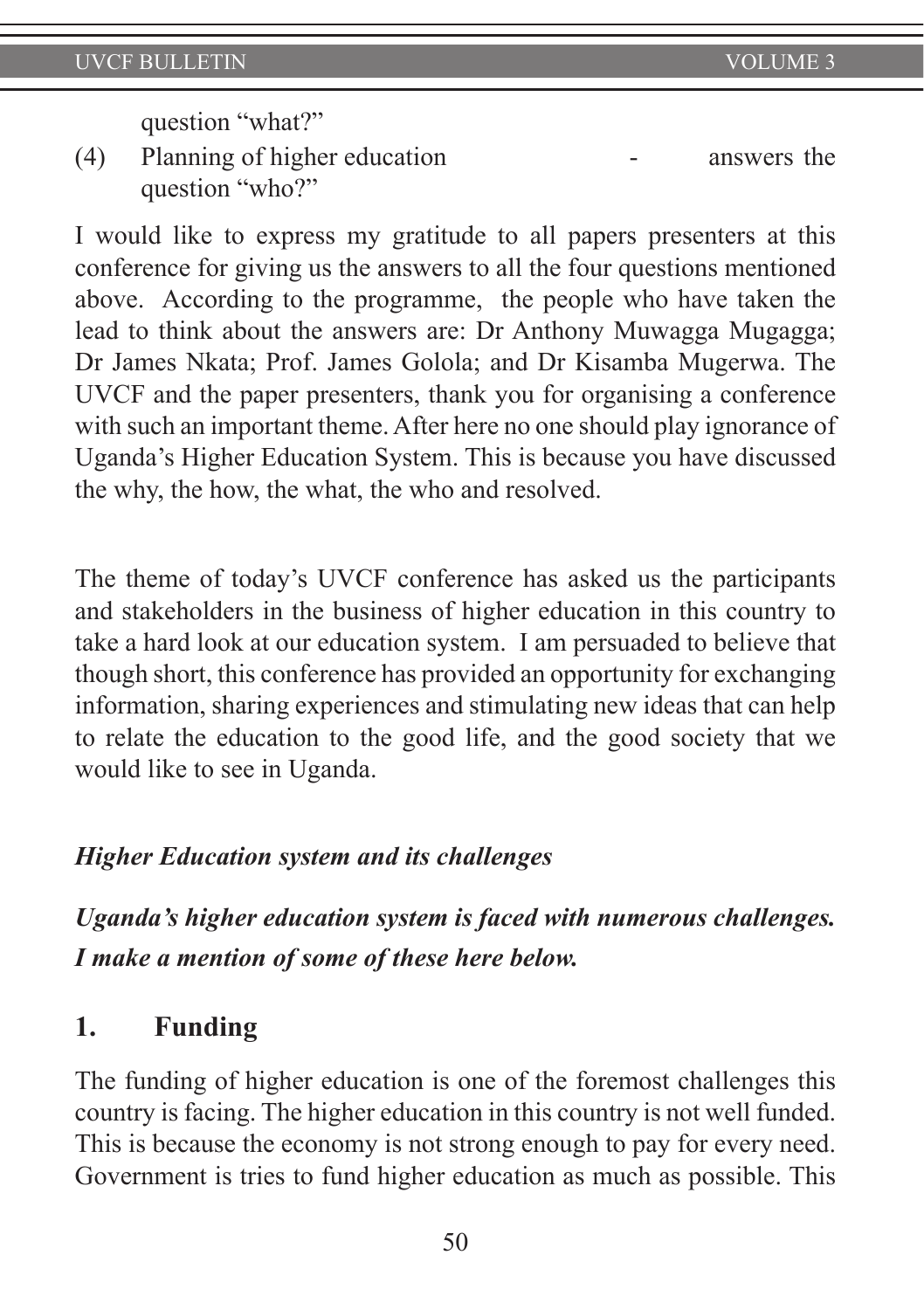is done in face of many competing national demands. So your discussion of the "hows" of higher education, I hope has included the innovative ideas on funding higher education in this country. Note that both public and private universities need funding if they are to provide relevant and quality education.

# **2. Honesty**

Honesty is an important virtue. It marks out the character of the individual. The country needs students and employees and citizens who are honest in all their interactions. Questions are always raised about dishonesty among some few learners in the institutions of higher learning. When young people leave universities and start working, some few of them become engulfed in corruption. Although a few of them fall prey to corrupt propensities, they tarnish the good image and character of others. Note also that government spends a lot of money on fighting corruption. That money could go into funding more research in health, agriculture, and technology. So higher education system has to address the issue of "character". This is important because acquisition of science or other knowledge without good character will take our nation anywhere.

## **3. Examinations**

It has been said that "no education system can be better than the quality of its examinations". So,

It is true to argue that examinations are important. This one area of challenge for the higher education system in this country. We often read of stories of examination malpractices in higher education. With modern ICT access to information is quite easy. However, how honestly learners use that information is another story. I urge that our higher education system, should be able to address challenges associated with examinations. A good higher education system should be one that is credible. With credibility, international students will come to study here. In that Uganda as a country will stand to benefit.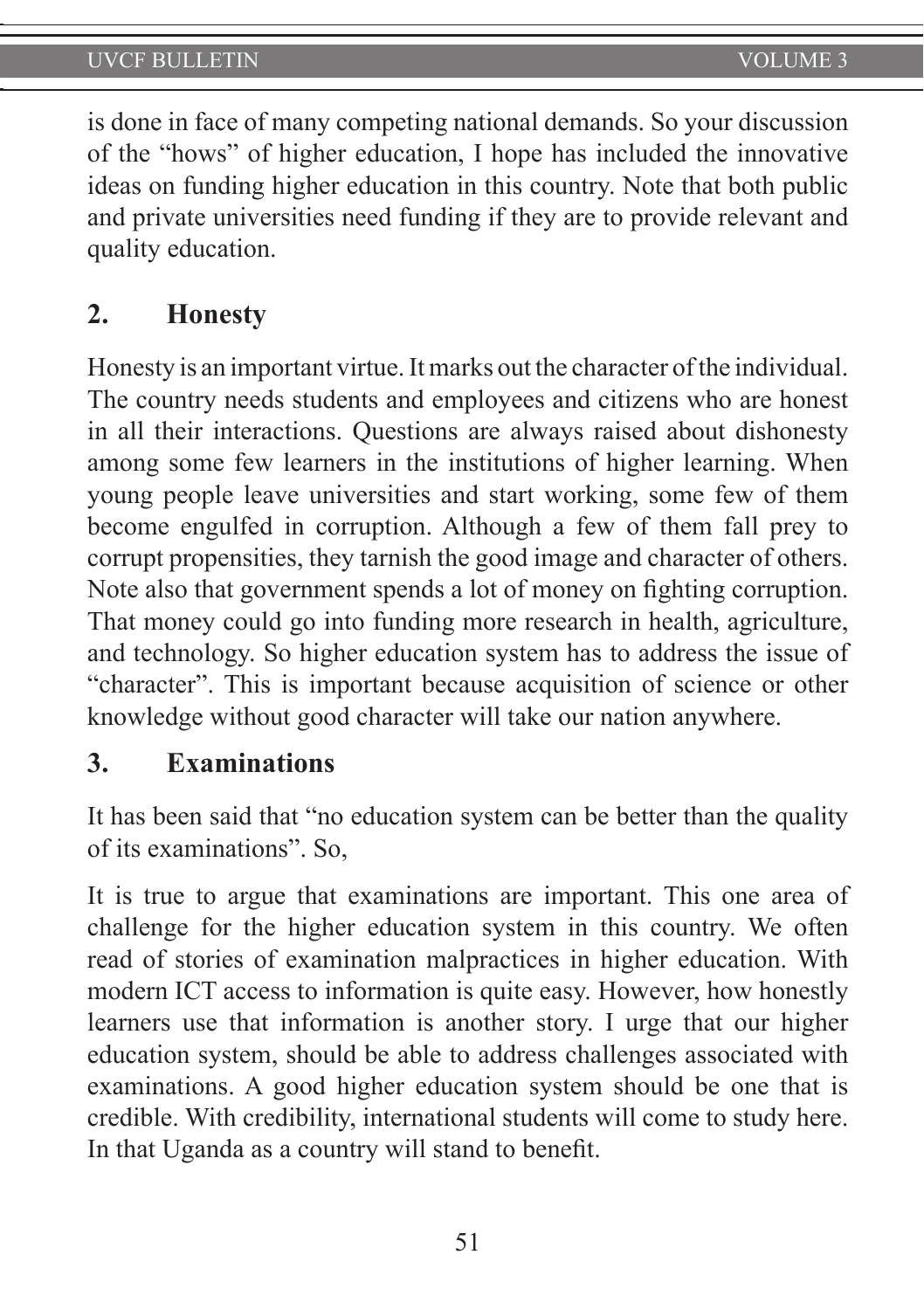### **4. Paucity of research**

Both basic and applied research is very much yearned for because it produces new knowledge which leads to new methods, new products, and solutions to problems in society. So the higher education system you have discussed should address the how best research can be carried out in this country. Every country is like a home, each has its own challenges and problems. So it is responsibility of every country to find solutions to its problems and challenges. The solutions can only be found if there is serious research that is carried out in universities. It is Ugandan universities to carry out research and address Ugandan needs and challenges. So the higher education system should emphasise basic and applied research. In that way the relevancy of higher education system will be heightened.

# **5. Overwhelming demand**

Our higher education system has found itself in a context of ever increasing demand for higher education. The demand has become overwhelming in last few decades. With 35 universities in the country, there still students who have not been admitted to university education. Lecturers in many universities overflow with students. The challenge in this situation is that it is hard to enforce continuous assessment and promote reasoning power, problem-solving skills, practical skills, language skills and the like. Higher education system in Uganda needs to face this challenge squarely. Students need to leave the universities when they can think critically and reason logically.

## **Conclusion**

Once again I am happy that universities have come together and formed their Uganda Vice Chancellors Forum. This has many implications. (1) the fact that university have a forum it means that they can come together to share and harmonise ideas about higher education. (2) the annual conferences are good in that universities take stock of what they know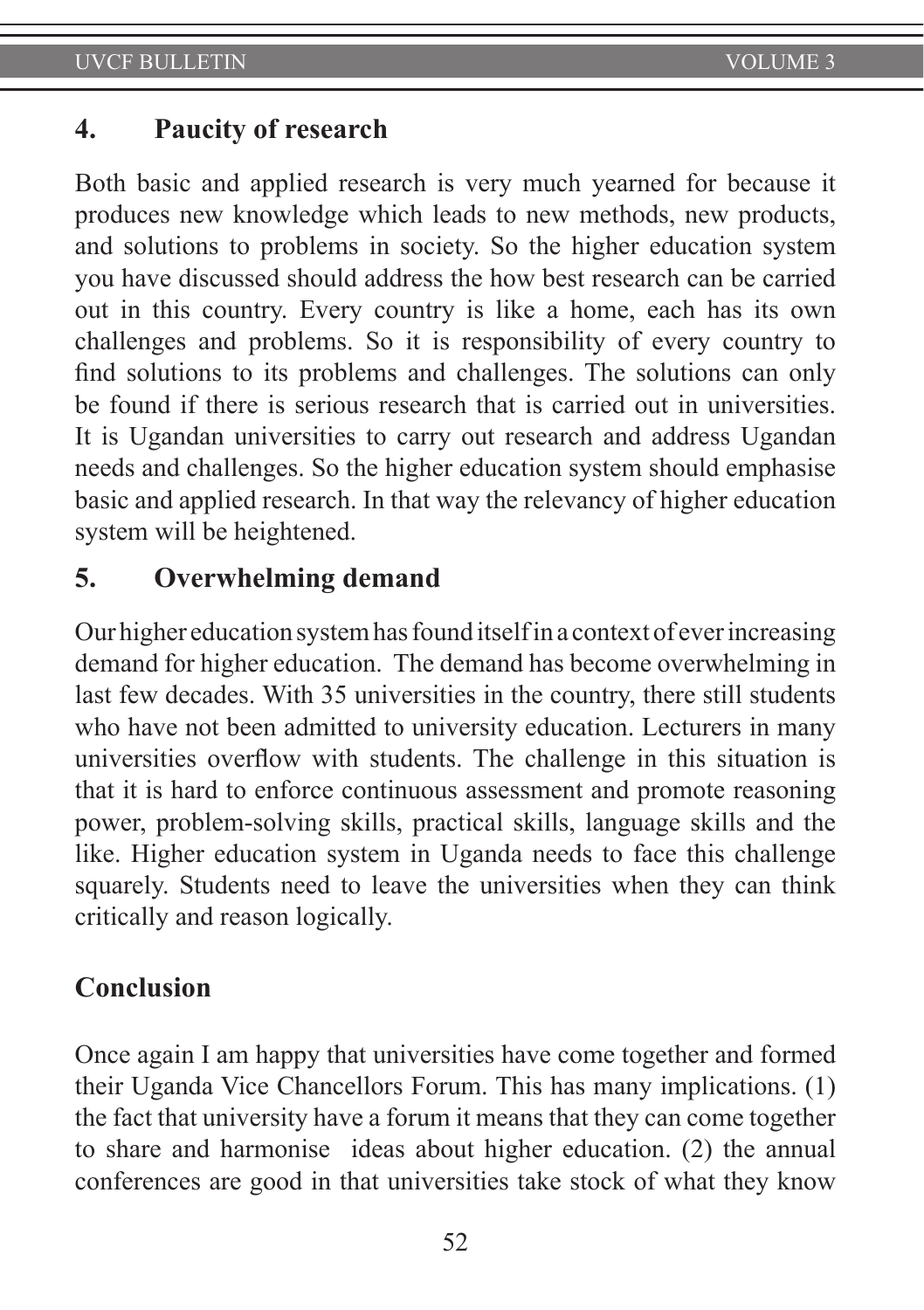and propose new perspectives. This approach will strengthen the higher education system in this country.

I thank all you for the good work you are rendering for the wellbeing and development of this country. Please continue to improve the on the way higher education is offered in this country. The country relies on universities for the guide into the future. When the higher education system then we begin to be sure that the route to the future is becoming clearer.

It is now my honour to declare the 3rd Uganda Vice Chancellors' conference on the theme "Higher Education System in Uganda" closed.

For God and my country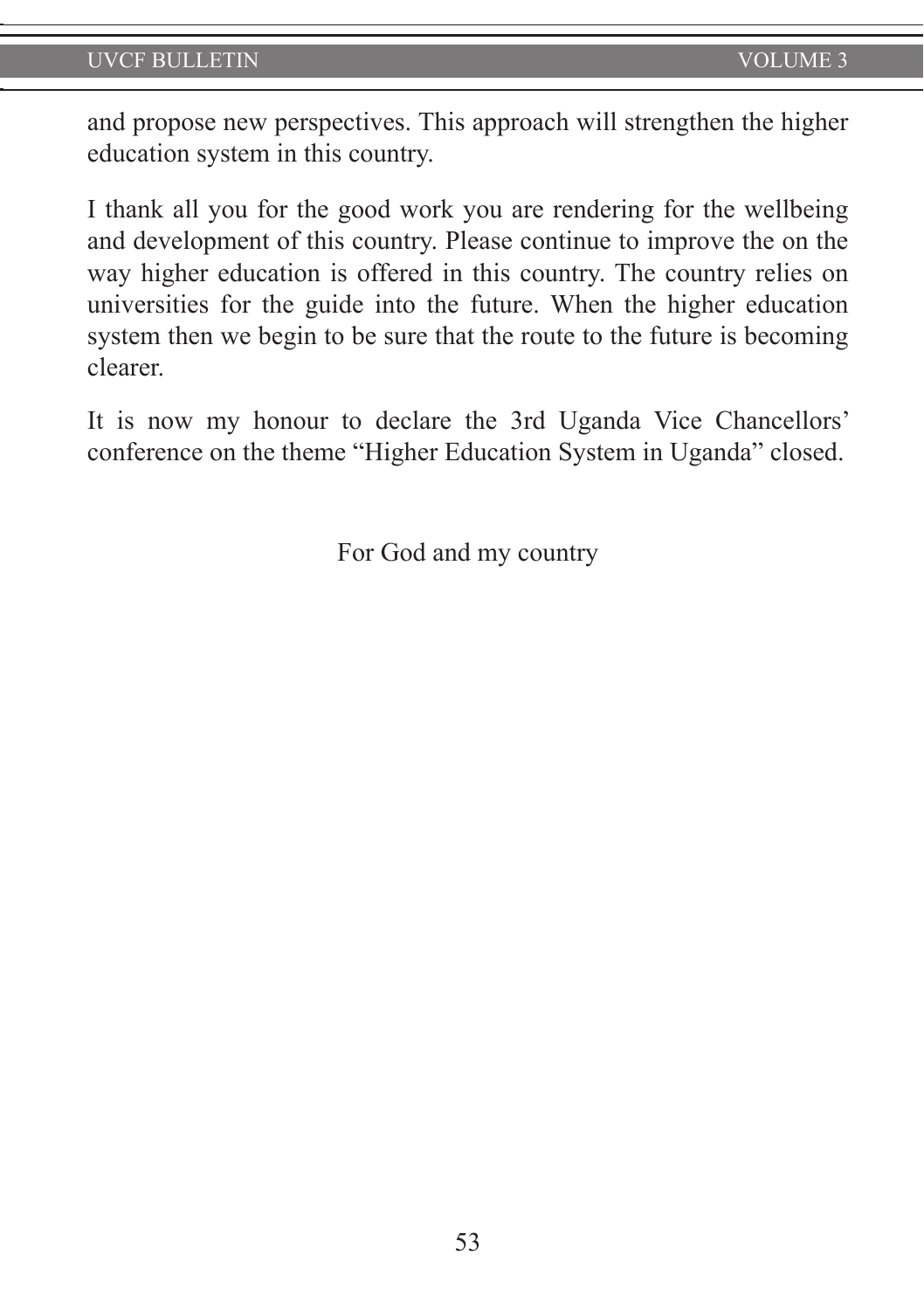# **THE ROLE OF VICE CHANCELLORS, IN UGANDA'S EDUCATION POLICY FORMATION**

### *William Senteza Kajubi*

### *Vice Chancellor, Nkumba University*

## **INTRODUCTION**

1894, Oct. 9th 1962, Jan 25, 1971, Jan 26, 1986 – Those are some of the benchmark dates in Uganda's modern history. As Douglas Tomblings (1939) p.24, one of the early Principles of Makerere reminds us, in the past the teaching of history was largely concerned with the dates, when certain events happened just as geography was also concerned with names if places, capital cities, rivers, capes and bays.

Today history and geography are no longer taught in that fashion. Nonetheless, there are still some important dates and places in the development of any country, which are worth remembering just as there are important names and faces of people, which must be remembered. Two of those dates as far as the evolution of higher education in East Africa is concerned, are 1922 and November 3rd 1938. the former marks the transformation of Makerere from a technical school to a college of higher education, and November 3rd 1938, when His Royal Highness the Duke of Gloucester, brother of King George VI cut the first sod in the foundation trench of the present Main Building to mark the establishment of Makerere as the Higher College for East Africa. I was among the 4000 school and out – of – school children who were in the crowd to testify that upon them the college would depend for its students, future professors, principals and vice – chancellors, although that dream was still in the distant future. Representatives of the missionaries were also present to show that without their initiative and labours in education no College would have been possible. (Uganda Teachers Journal Vol.1 No.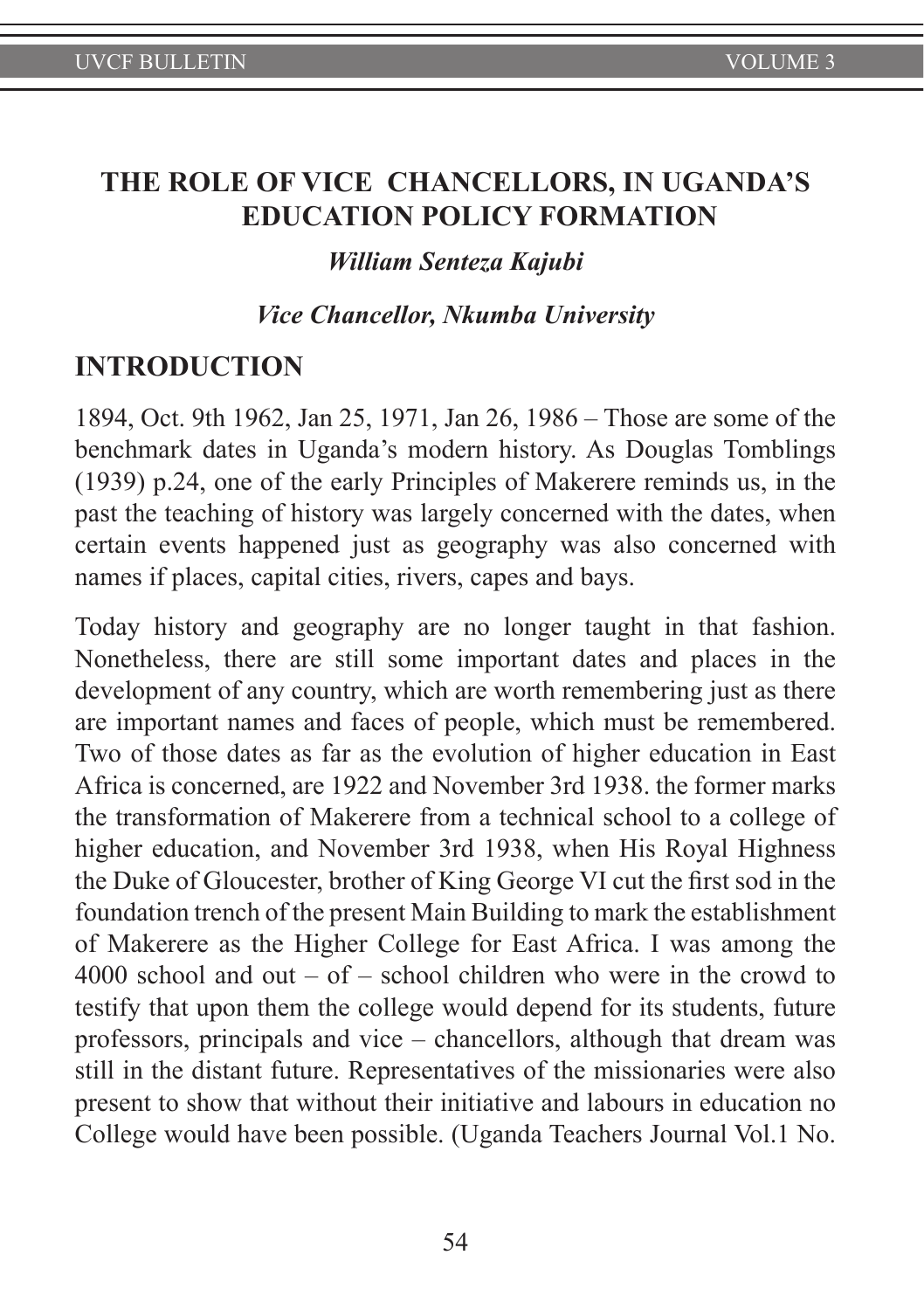## 1, 1939 p.47)

What has been the role of Vice Chancellors, Principals and other Heads of Institutions in the history of Uganda's Education Policy Formation?

# **EDUCATION POLICY FORMATION**

The term policy formation has been used advisedly, rather than policy making because the latter suggests a definitive and rational process (Davies 1985 p.137), where the former implies an informal process and ways contributing to the evolvement of the country's education policy. This is so because the development of policy for education takes place on many levels, from the official pronouncements of National Commissions to informal local decisions made are the district or institutional level. (Evans p.127).

This paper deals mainly with how the philosophies and actions of leaders at the institutional level have contributed to education policy formation in Uganda. The approach adopted is descriptive but in some cases prescriptive.

However, in order to understand how vice chancellors, principals and head teachers have impacted on the education policy formation, it is necessary to look at the process in its historical context.

# **THE PRE – INDEPENDENCE ERA**

During the early colonial period, the provision of education for Africans was entirely in the hands of missionary organisations. They not only determined education policies but were also responsible for all implementations. From 1894, when Uganda was declared British Protectorate, the Government did not even have a Department of Education until 1925, after the Phelps Stokes Commission, which visited colonies in Eastern and Southern Africa, had expressed dismay over Government's lack of concern for the education of the natives. The Commission advocated Government's participation in education through supervision and financial assistance. In 1925, the Protectorate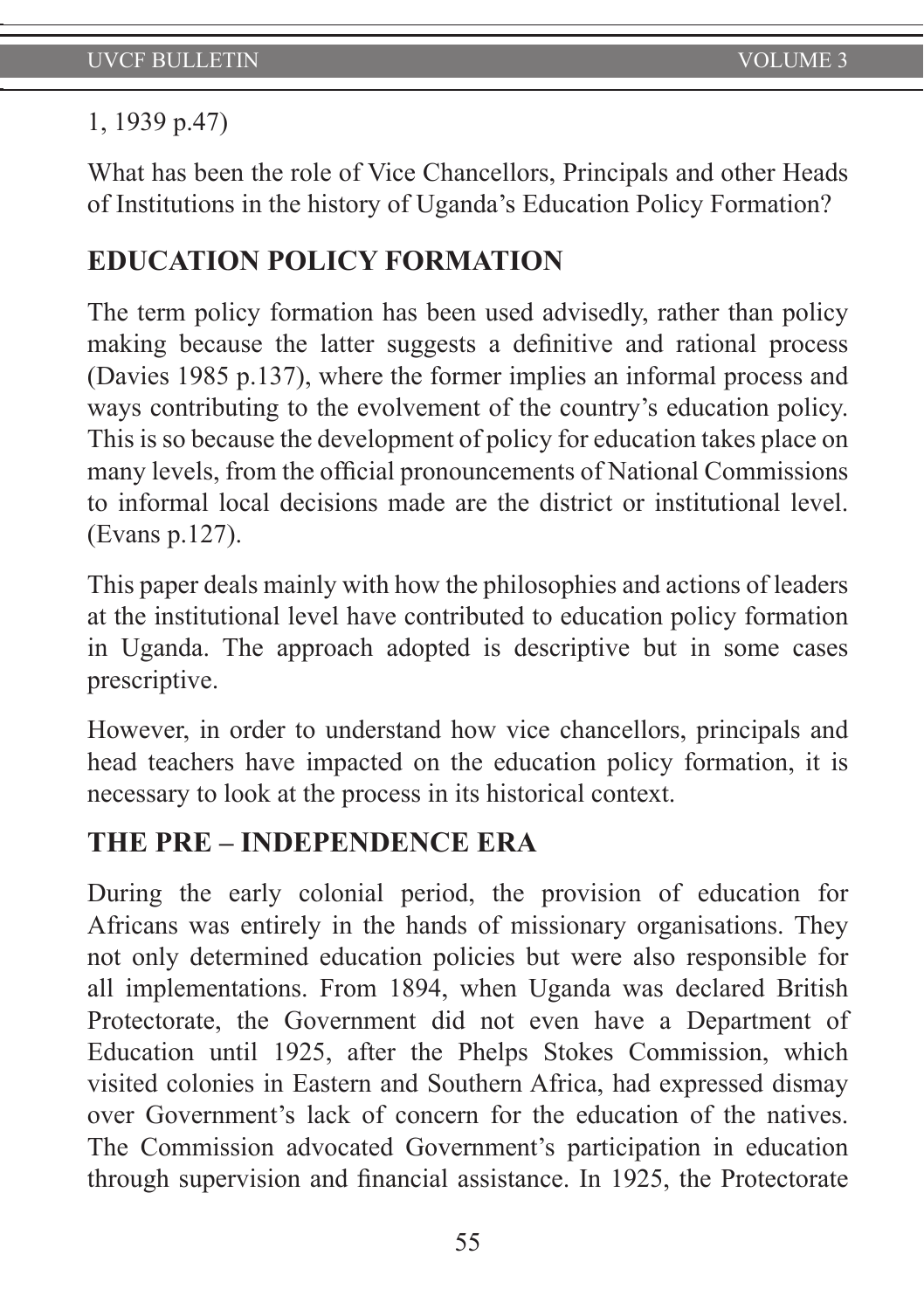Government established a Department of Education on Makerere Hill and later began to give some grants  $-\text{in} - \text{aid}$  to the hands of voluntary agencies.

Each religious sect strived to built not only churches but also schools to attract and convert followers. Religion and education become inextricably intertwined so much so that readers or school goers and worshippers or churchgoers almost synonymous as abasomi in Luganda. This phenomenon has remained a prominent feature of the Uganda education system whereby even after the taking over of the mission schools by Government, the heads of institutions from primary to university have still to tiptoe precariously between the academic requirements on the one side and the demands of the various religious sects on the other.

Makerere University, for example, has to provide land and buildings on the campus not only for lecture theatres, libraries and laboratories, but also for mosques, chapels and student community centres for various religious sects.

Almost all head teachers of secondary schools, and even some primary schools were White missionaries until after independence. And needless to say, one of the most critical tasks which they had to perform was that of policy formation. There is no way that those in leadership positions of a university or school can avoid this role, albeit it is shared with internal bodies and committees and various other external agencies. (Davies op cit p.139).

The missionary policies emphasized, among other things, religion and character building. But they denigrated African cultures, customs, music, dance and even African names, which they took to be ungodly.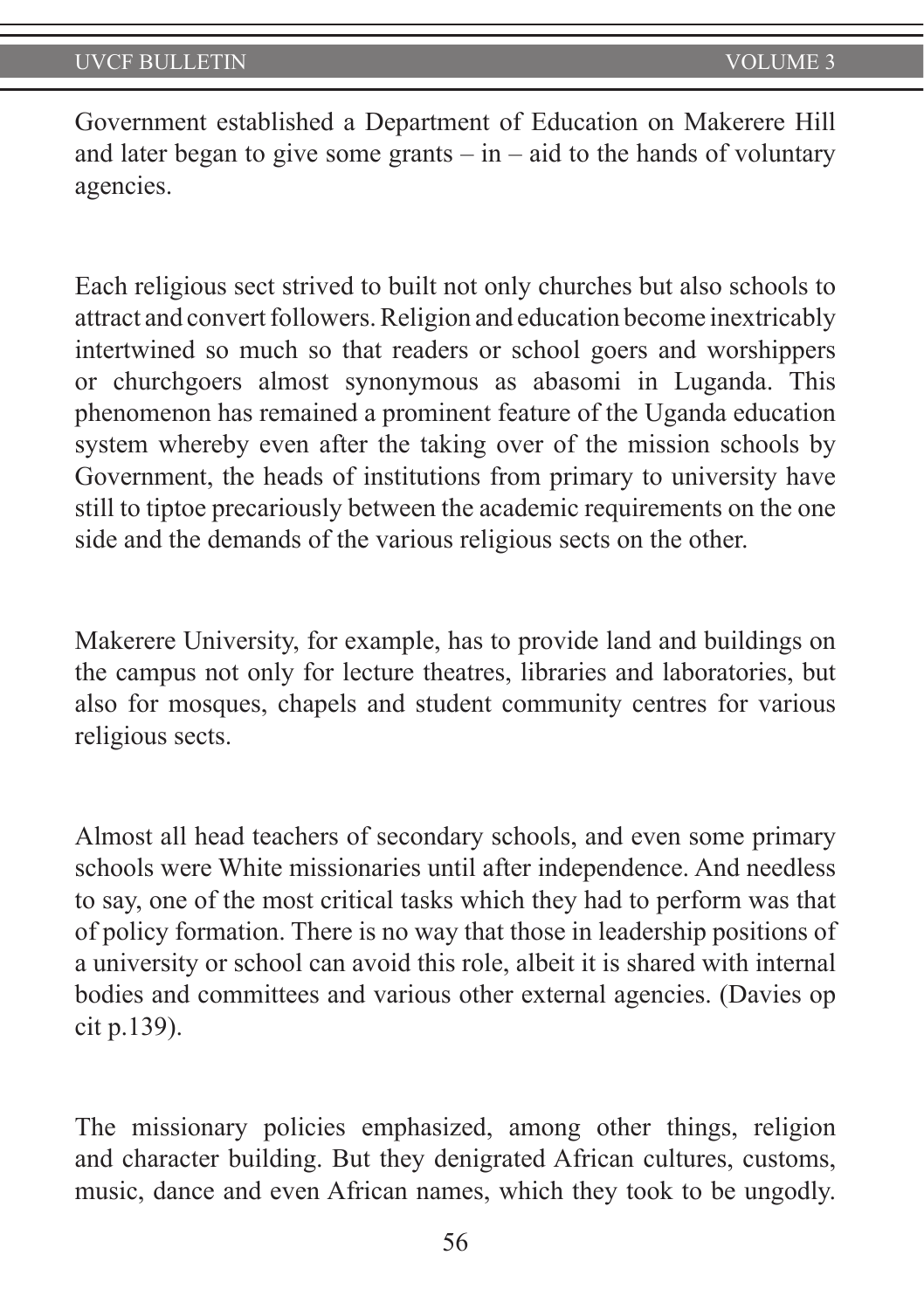They however, realized the importance of the mother tongue to the development of the individual. They developed orthographies, translated the Bible and used the local languages as media of instruction in the first four years of the elementary schools. This was a very significant contribution to Uganda's education system in the early years.<sup>1</sup>

### TOWARD A SYSTEM OF HIGHER EDUCATION

In 1921, the Government of Uganda established a technical school, which in 1922 was transformed into a College of Higher Studies. After numerous Commissions appointed by the Colonial Office, with memberships from the British Civil Service and from distinguished expatriate educators, the Higher College became, Makerere College, destined to the University College of East Africa. The members of the various Commissions mentioned above and the early Principals of Makerere drew their inspiration from their experience in the Colonial Office and the various educational institutions they had attended or led in Great Britain. Makerere was, therefore, developed as a small – high – cost institution whose main purpose, in the words of Sir Philip Mitchell, was "to produce an aristocracy of culture, which by nature must be very small." The main need of the Colonial Government was for clerks, and para – professionals like medical assistants and nurses, and artisans, while the missionaries wanted only trained teachers for their schools.

<sup>1</sup> The use of the mother tongue laid a very foundation even for learning English. For example, Sir Albert Cook reported of three Chiefs: Omw. Serwango Kulubya, Treasurer Buganda Government, Kosiya Labwoni from Bunyoro and Yokonia Zirabamuzaale from Busoga who went in 1931 to oppose on Closer Union in East Africa before some members of the House of Lords: "The general public and the editors of the important papers were delighted at the grasp of their subject… and the choice English in which they expressed their ideas." (UTJ Vol. 1 No.1, 1939 pp.  $14 - 15$ ).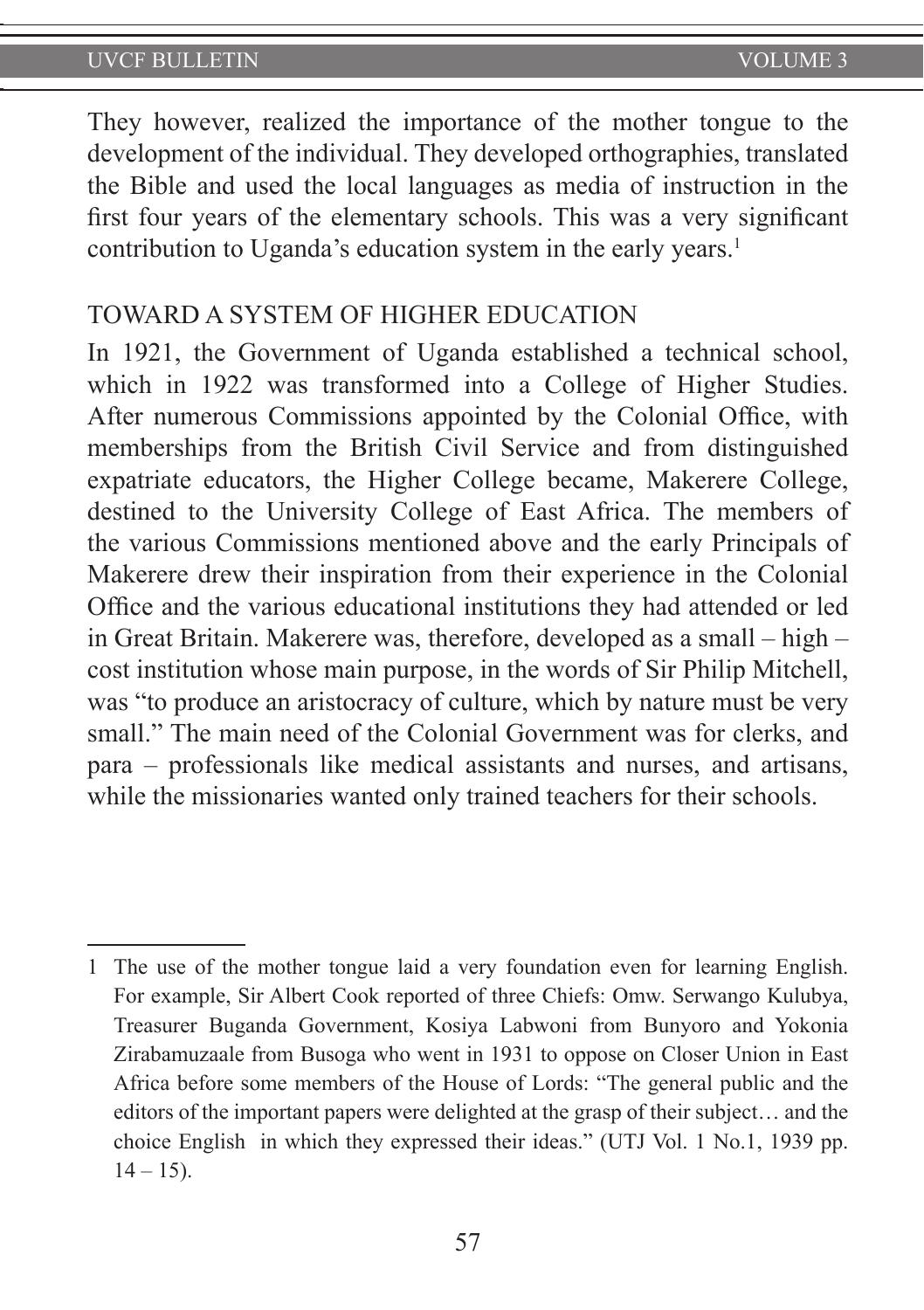# **THE ROLE OF PRINCIPALS AND VICE CHANCELLORS**

## **IN BUILDING FOR THE FUTURE**

The early principals of Makerere College did a lot of long – term planning which affected the later development of Education as the following examples indicates:-

- In 1924, Douglas Tomblilngs as Acting Principal of Makerere urged: "It is therefore an urgent necessity to obtain as much land of Makerere Hill as can possibly be purchased for future development."
- In 1925 H.O Saville, the first Principal published a plan for the development of Makerere Hill, in which he included a normal school, agricultural plots, playing fields, Departmental offices and a timber plantation and classroom for post – graduate work.
- In 1932, Tomblings had foreseen the need for a swimming pool, which ws built almost 40 years later.

When the possibility of discarding the Makerere Entrance Examination in favour of the Cambridge School Certificate, the staff under the leadership of Bernard de Bunsen argued that the Makerere Entrance Examination was superior, since it was designed to test the candidates potential for University work, rather than merely his school achievements. (How one wishes we still had such examinations today!!)

At the time when Makerere was to come into special relationship with the University of London, London would not accept as part of its degree studies Makerere's courses on Fine Art, the 5 Year Licentiate Medical Course, as well as the Course of Social Studies which were unique to Makerere. Dr. William Lamont, a philosopher who had been sent to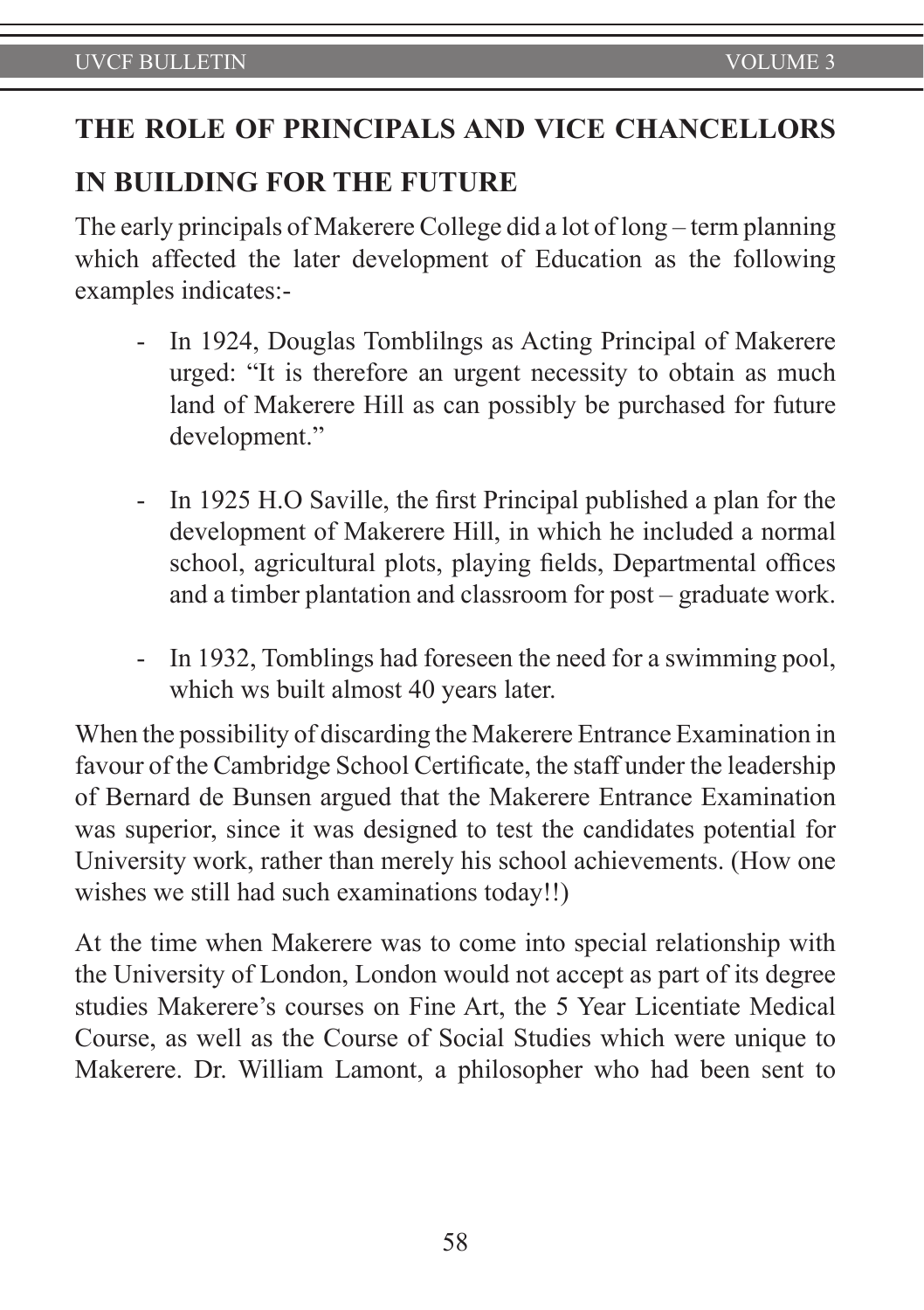replace George Turner as Principal, was frustrated and he resigned in 1947.

- Bernard de Bunsen was appointed Principal, and through his great diplomacy and negotiating ability was able not only to save the relationship between Makerere and London, but also to forge the path towards closer East African co – operation in higher education through the creation of a Federal University.
- The University of East Africa, which he later headed.

"Our students' chief asset at the College was to belong to a society which drew members from all over East Africa and beyond. Makerere was a meeting ground of peoples, of tribes, countries, religious, and politics", so he wrote in his autobiography…… "It was not just a breeze from Kwame Nkrumah that was to star Obote and Nyerere at the time of Independence towards thoughts of closer union in East Africa, but the fact that they and so many others in the professions and public life knew each other as fellow students and friends." (Bernard de Bunsen 1995 p.102). It is that spirit which collapsed in  $1970 - 76$  and we are trying to recapture now.

## **TOWARD INDEPENDENCE**

Bernard de Bunsen's contribution to education policy formation was not limited to higher education alone. In 1951, an East African Study Group sponsored jointly by the Colonial Office and the Nuffield Foundation toured East and Central Africa to study education. Subsequently a Committee chaired by Mr. de Bunsen, was formed to provide more detailed recommendations for the future structure of education of in Uganda using the work of the Study Group as a basis. The Commission recommended substantial expansion of educational capacity in Uganda in preparation for self – rule – which was a significant shift from earlier commissions. For over a decade before independence, the de Bunsen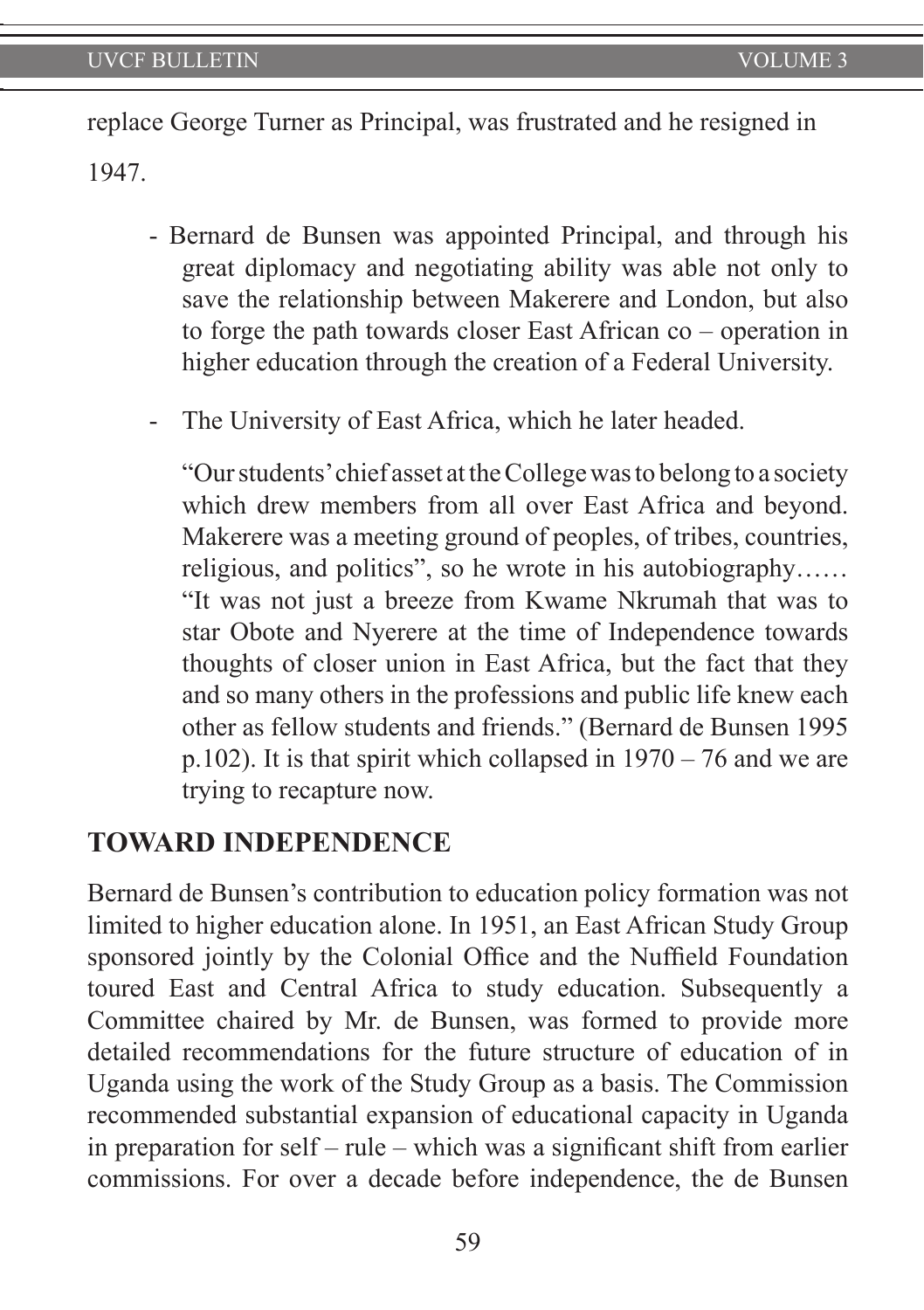recommendations provided the guiding principles for educational policy and development in Uganda.

In 1963 when Uganda had just won its independence, a Commission under the Chairmanship of Professor Edgar Castle from University of Hull, UK was set up;

"To examine in the light of the approved recommendation of the International Bank Survey Mission report and Uganda's financial position and future manpower requirements, the content and structure of education in Uganda to consider how it may best be improved and adapted to the needs of this country – to submit recommendations accordingly."

The Castle Commission had a wide range of membership: three Britons, one Indian, one Nigerian, one American and one UNESCO representative. Three of the members were women. The nine Ugandans included: two members of Parliament, one representative of the Uganda Teachers Association, the rest were educators appointed because of their experience with education in Uganda. The four regions of the Country – Buganda, Eastern, Western and Northern Region were represented. Although I was a member of the Commission, the University, was not specifically represented. And except for Mother Mary Dominique, who was a co – opted member, religious organisations and Head Teachers were also conspicuously absent from the Commission.

Mr. Bernard de Bunsen, however, was still Principal of Makerere, and he facilitated the work of the Commission by making available the meeting and office rooms for their work.

## **CONTRIBUTION OF HEAD TEACHERS**

It is not possible in the short space of time available to mention the contribution of individuals Head Teachers to the process of education policy formation. It is, however important to mention that categories of educational institutions form Elementary Schools to University usually through their heads are represented on some education policy – making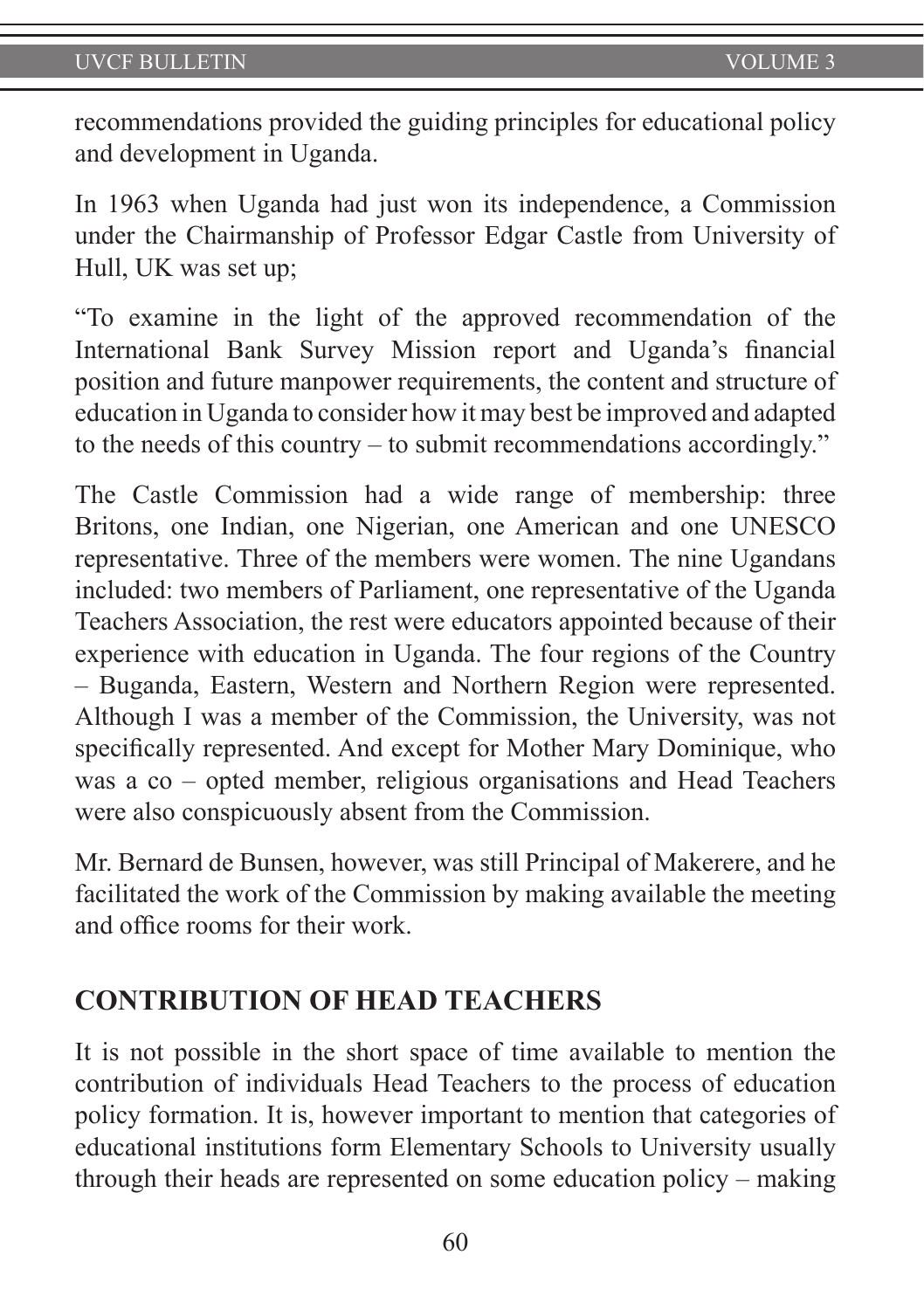bodies in the country. They are represented on the National Curriculum Development Centre, Uganda National Examinations Council and on Education Sector Review workshops whenever they are held. The Head Teachers Associations of both public and private schools have influence on polices concerning such matters as selection and discipline in schools.

## **THE INFLUENCE OF THE UNIVERSITY**

Academic Leadership in a University does not flow in a one – way up – down direction. Vice Chancellors influence Deans and vice – versa. Even less senior staff members are not just employees, but centres initiative and decision – making. No Vice Chancellor, no matter how charismatic he or she may be is able to change the character of the University. The function of academic leaders is to create a conducive environment to draw the staff together into cohesive arrangements that will support the University's central purpose i.e. the advancement and transmission of knowledge.

As the apex of the educational pyramid, however, the University inevitably has a profound effect on the other levels of the educational system. For example, the requirements for University admission, the structure and nature of its academic offerings, affect not only the lives of university students, but to an even larger extent determining the popularity and integrity if the subjects taught at the secondary schools. The curricula of the secondary school in turn determine the curricula methods of teaching in the primary schools. If the university stresses only theoretical subjects in its admission requirements, practical subjects like agriculture and technical drawing will be ignored in the schools at all levels. Vice Chancellors and heads of other tertiary level institutions have a big role to play in persuading their colleagues to realize the impact of their institutions on national development, so that policy formation can cease to be a top –down, but rather an interacting process, which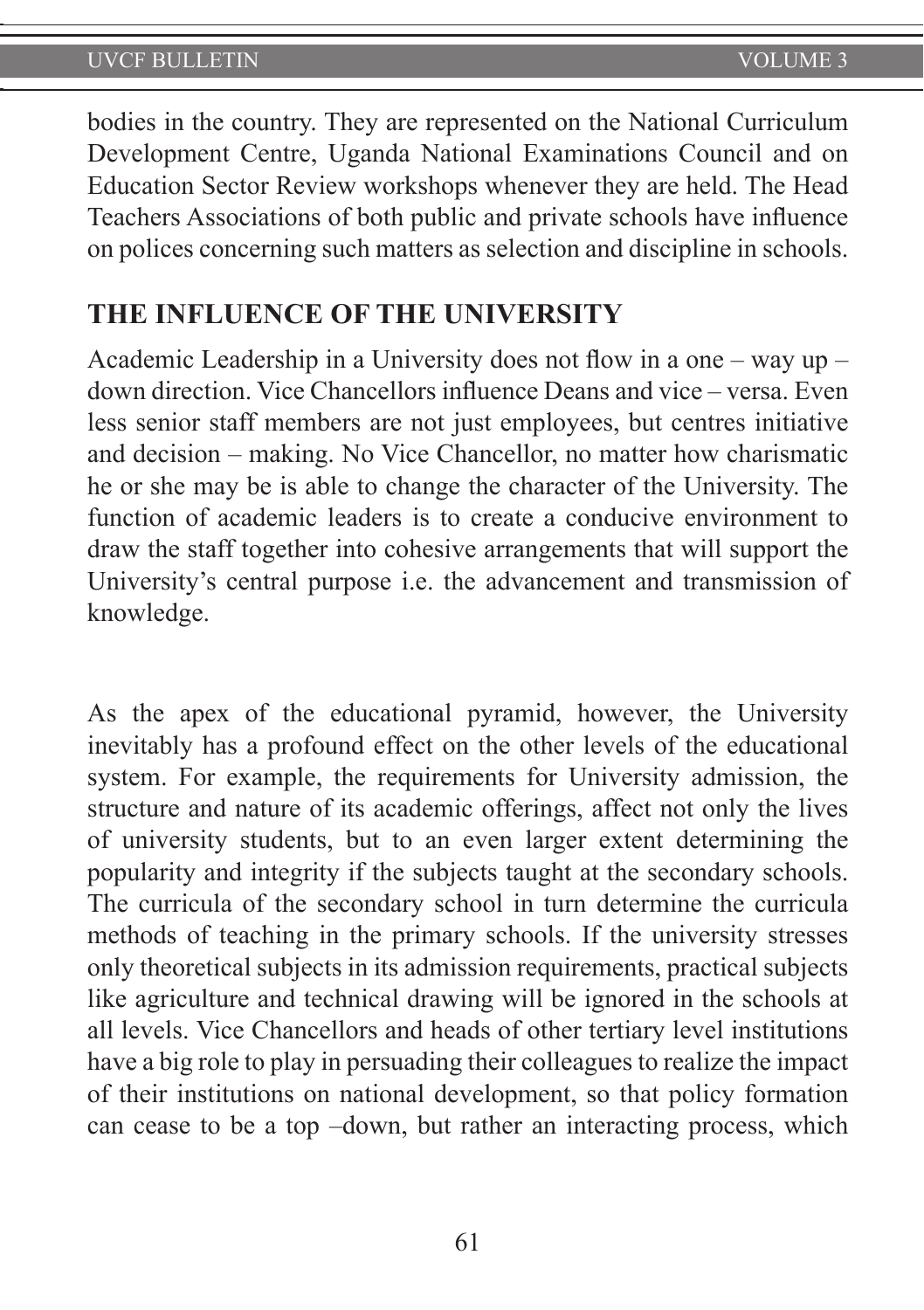pervades the entire education system.

One of the ways in which the universities can constantly contribute extremely to the process of policy formation, is through policy and action oriented research presented not in esoteric academic terms, but in a language that ordinary people can understand. For example research on:

- early childhood development
- taxation of private schools and universities
- use of mother tongue in education
- continuous assessment
- rampant fires in schools and universities
- the demise of the reading and writing culture

poor communication skills among school leavers and university graduate would help to inform policy on those and other matters.

## **CONCLUSION**

In conclusion, this paper has tried to scan almost four decades of the evolution of education policy formation and the role of that Vice Chancellors, principals, head teachers and voluntary agencies had played in that process. It has been said, "tradition without revolution is empty; but revolution without tradition is blind" (Rubinoff L. ed.) 1971. That is to say that the institutions, which continue to live on the laurels of the past will become irrelevant.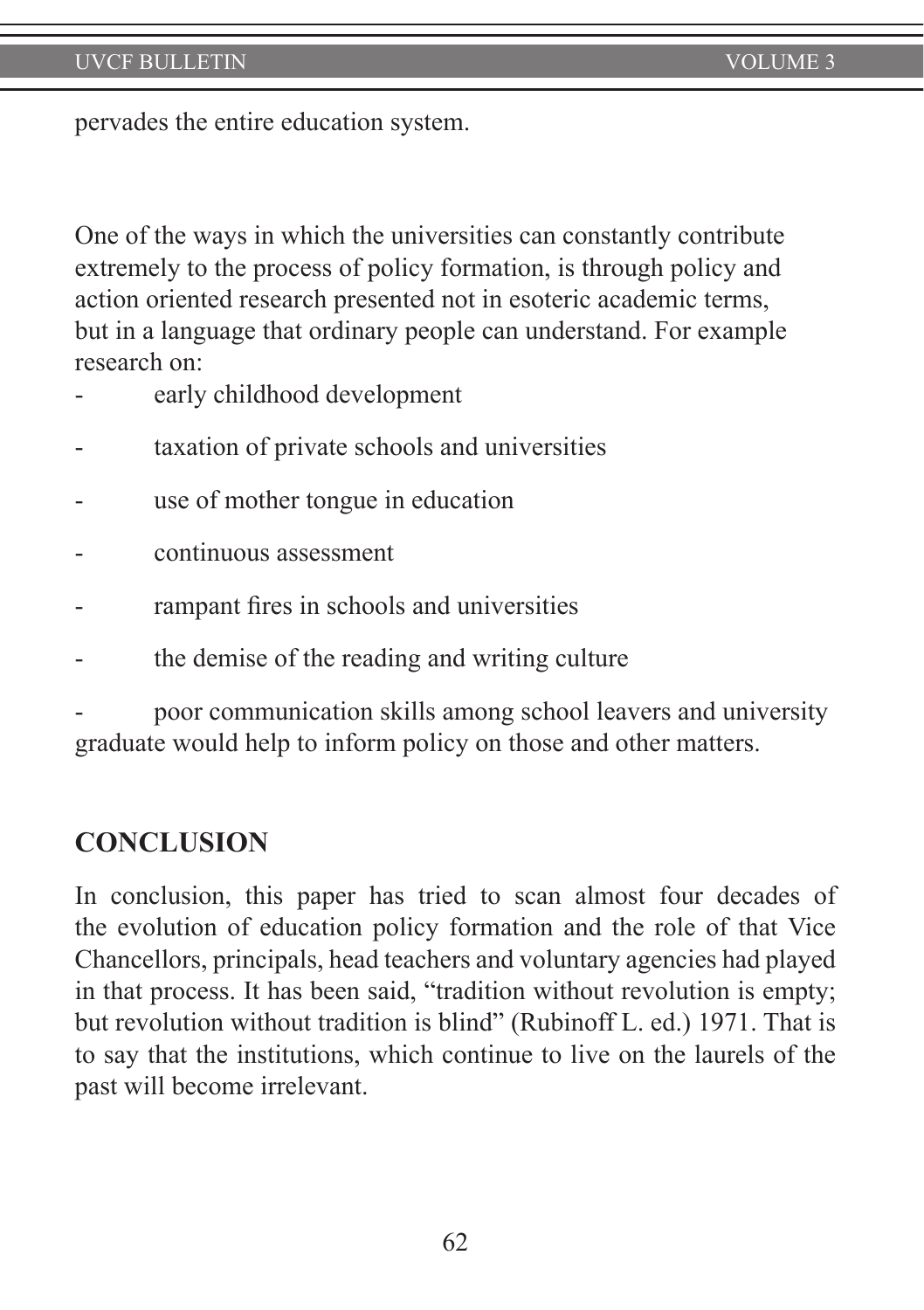On the other hand change, which does not pay attention to past achievements and failures, also spells chaos. The story of education policy formation in Uganda has taken cognizance of these two themes.

Education policy formation in Uganda for the last fifty years or so has been a process of "Continuity among Chance" (Evans 127) while the formerly elitist systems of higher education are being replaced by mass higher education; a close watch is being kept on the process of quality assurance. Missionary influence in education is being continued along side with nationalization of the mission schools. This continuity, amid change has been partly attributed to the existence of a strong cadre of professional educators who emerged during the 1960s and who have continued to exert strong influences on education development since independence. Political leaders and administrators have come and gone, but this cadre has remained, moving in and out of position in Makerere University, teachers colleges, but always coming back. (Evans op. cit p. 155). Among those are your Vice Chancellors, principals, executive directors and secretaries of education policy organs of Government.

### **References**

Castle E (1963)

de Bunsen B (1995)

Davies (1985)

Evans

Tomblings D (1939) Uganda Teachers Journal. Vol. 1, No 1.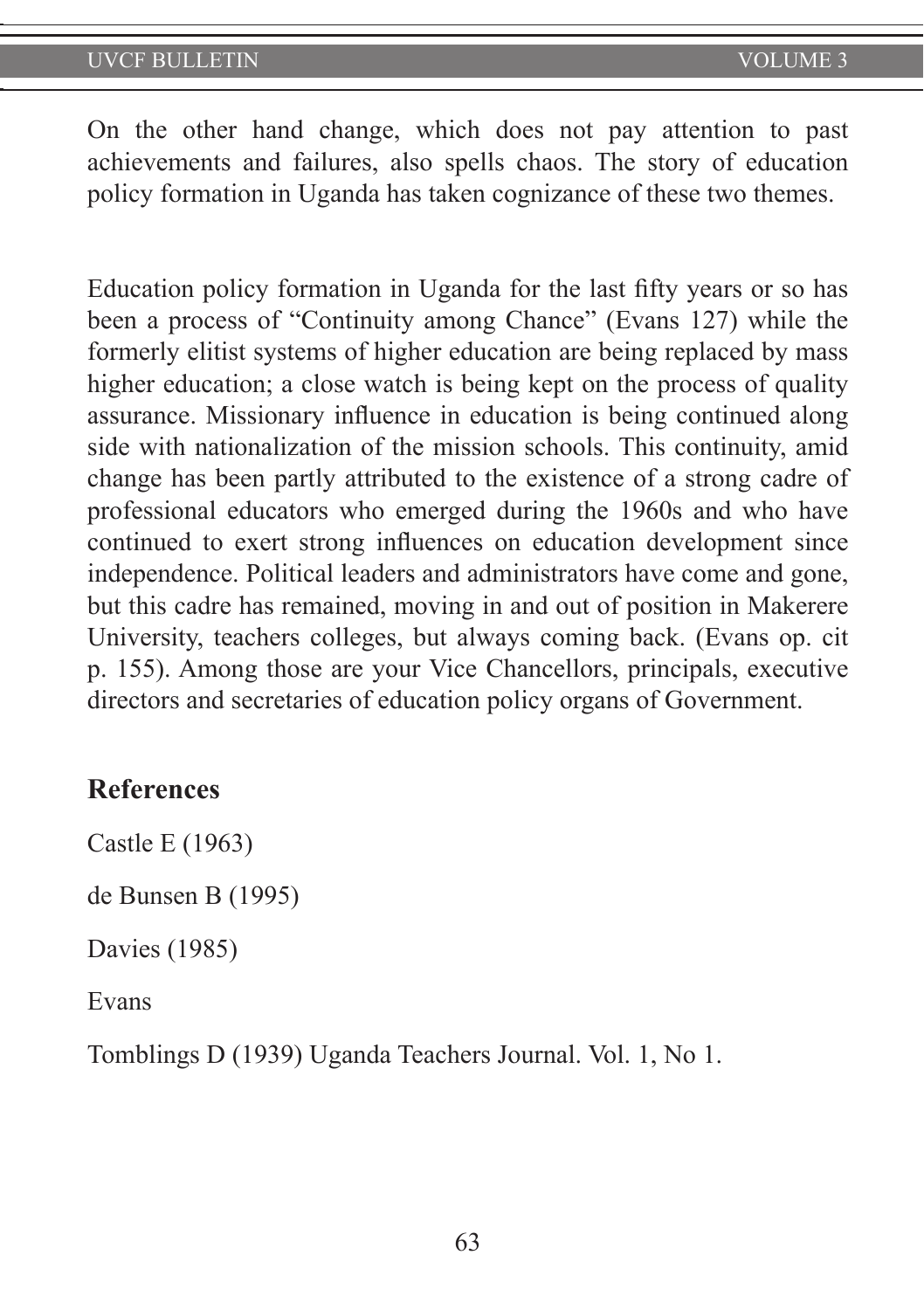# **THE STATUS OF UNIVERSITY EDUCATION IN UGANDA, THE POLICY OPTIONS**

#### *James L. Nkata*

#### Introduction

The UNESCO report on education for the 21st century puts emphasis on the changing dimensions of university education to which nations have to turn their attention. It further emphasized the new emerging role of university education as being the fountain head at which people find a way of giving meaning to their lives and quench their thirst for knowledge. Similarly, the report of a retreat on higher education in Africa that took place in Durban-South Africa echoed the emerging concern about the current situation of African university education anchored in outlived visions. The report emphasized the need to re-vision African higher education to make it more relevant, adoptable and flexible to the emerging contingency factors.

This paper tries to explore the conceptual and contextual issues that are underpinning the changing role of university education in Uganda and the demand for designing a higher education philosophy, re-designing university education vision and mission, enacting supportive policies, practices, and regulations and repositioning Universities as engines for development.

The changing Patterns of Demands in University Education in Uganda.

Uganda is witnessing a growing thirst for university education as a consequence of the changing patterns of social demands on education especially university. Education. The underpinning factor of these demands is the need to survive. Survival has become the guiding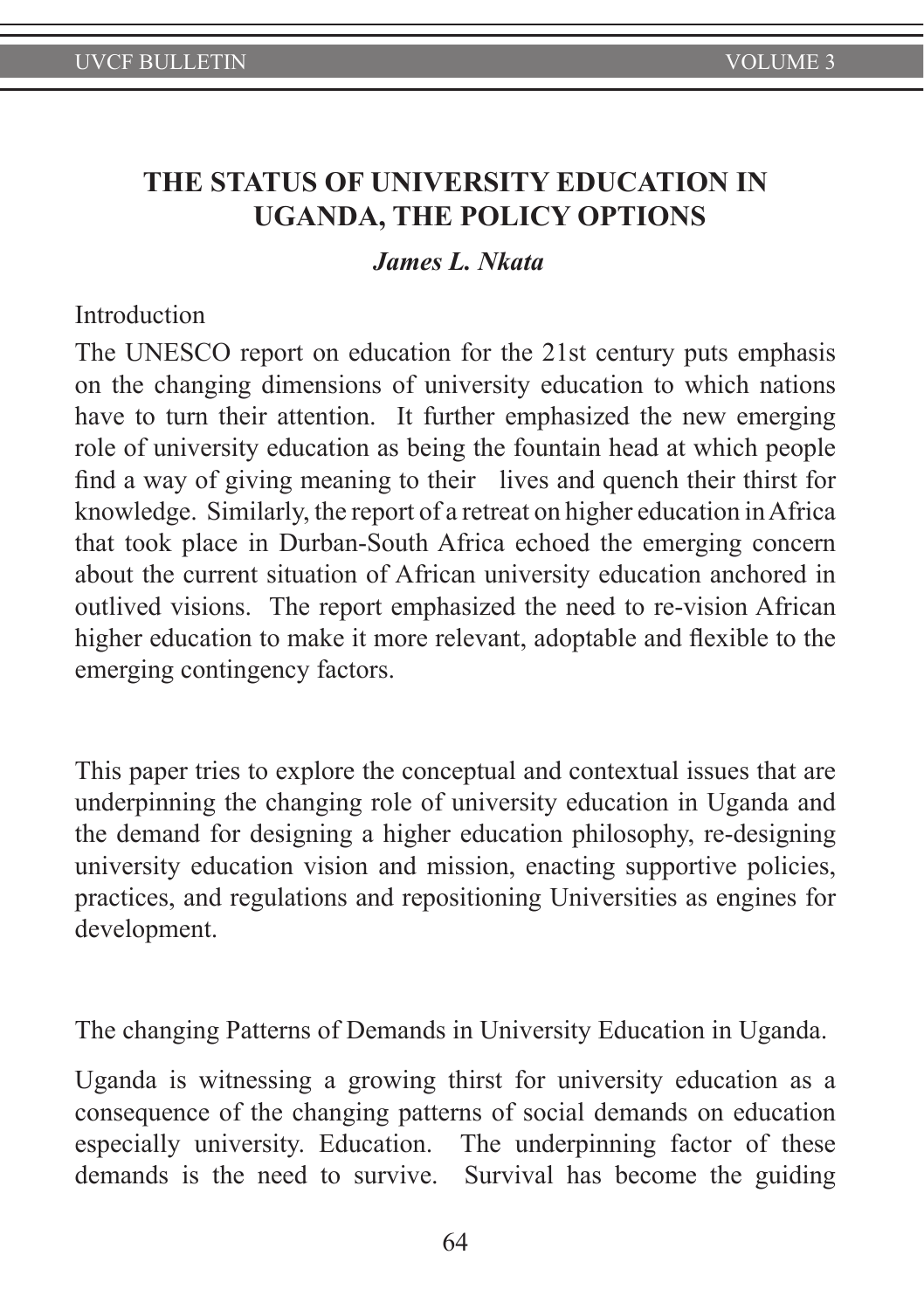principle for all human activity. People, nations and various institutions and corporations are currently struggling to survive in a rapidly changing and competitive environment. It is this need for survival economically, politically, socially, religiously, and educationally, that has brought about changes in the perception of the concept of competition. Due to this increased demand, this country is witnessing rapid expansion of the higher education sector in form of increased numbers of higher education institutions at the expense of growth and development of the sector. Consequently questions about the levels of quality are emerging from stakeholders.

Ugandans are increasingly perceiving higher education institutions as institutions which can facilitate their acquisition and development of survival instincts. Compliant survival instincts to the rapidly changing world are increasingly becoming the only instruments by which people can be sure of their living of a normal life. The survivalist approach advocates for both medium and long-term strategic policies and planning where the key watch words are adoptability and flexibility.

Similarly, the survival of any university in Africa and in Uganda in particular is increasingly dependent on possession of compliant survival instincts. However, these institutions cannot be compliant to the changing environment, unless the policy makers and people in them are also compliant to the emerging demands and changes. This implies the necessity for attitude change and graduating from the bondages of the past.

In the recent past, university education has increasingly been recognized as an instrument of developing the people, the society and economy as pre-requisites for survival. The development of a strong learning society especially at higher education levels is now perceived as the best way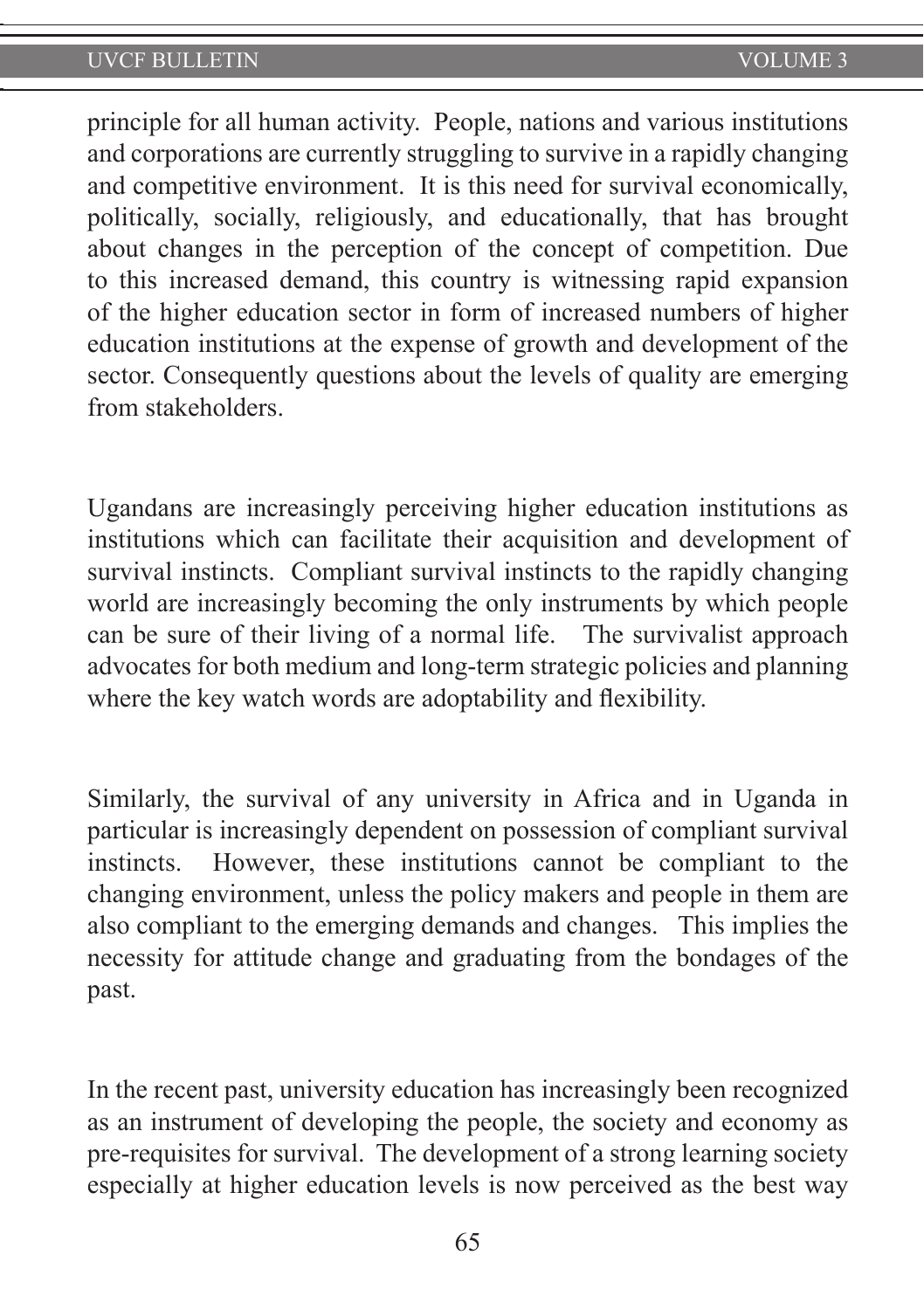of ensuring sustainable development. This kind of perception is based on the assumption that people are the greatest resource in any kind of development. The changing perception of university education is gradually causing an emergency of the demands for Ugandan universities to design, construct, and develop a higher education philosophy, a new university education vision and mission that puts into context the emerging new perceptions. This will require strategic policies that will guide and support the processes and practices.

## **The conceptual Framework**

The World Conference on Higher Education (WCHE) in its meeting in 1998 outlined a conceptual frame and a line of action towards renewal and reforms in higher education in the 21st century. The following references emerged as the common guides towards renewal and reforms in the sector.

- a. Broadening access and securing the development of higher education as a key factor of development and as a public good and human right.
- b. Promoting renewal and reforms of systems and institutions with a view to enhance quality, relevance and efficiency through closer links to society, especially the world of work.
- c. Securing adequate resources and funding both private and public in keeping with increased demands placed on higher education by society as a whole and all stakeholders.
- d. Fostering international and regional cooperation and partnerships.
- Uganda needs to set a stage for contextualizing these guides within the scope of the reforms and renewal initiatives by coming up with strategic policy directions and supportive regulations and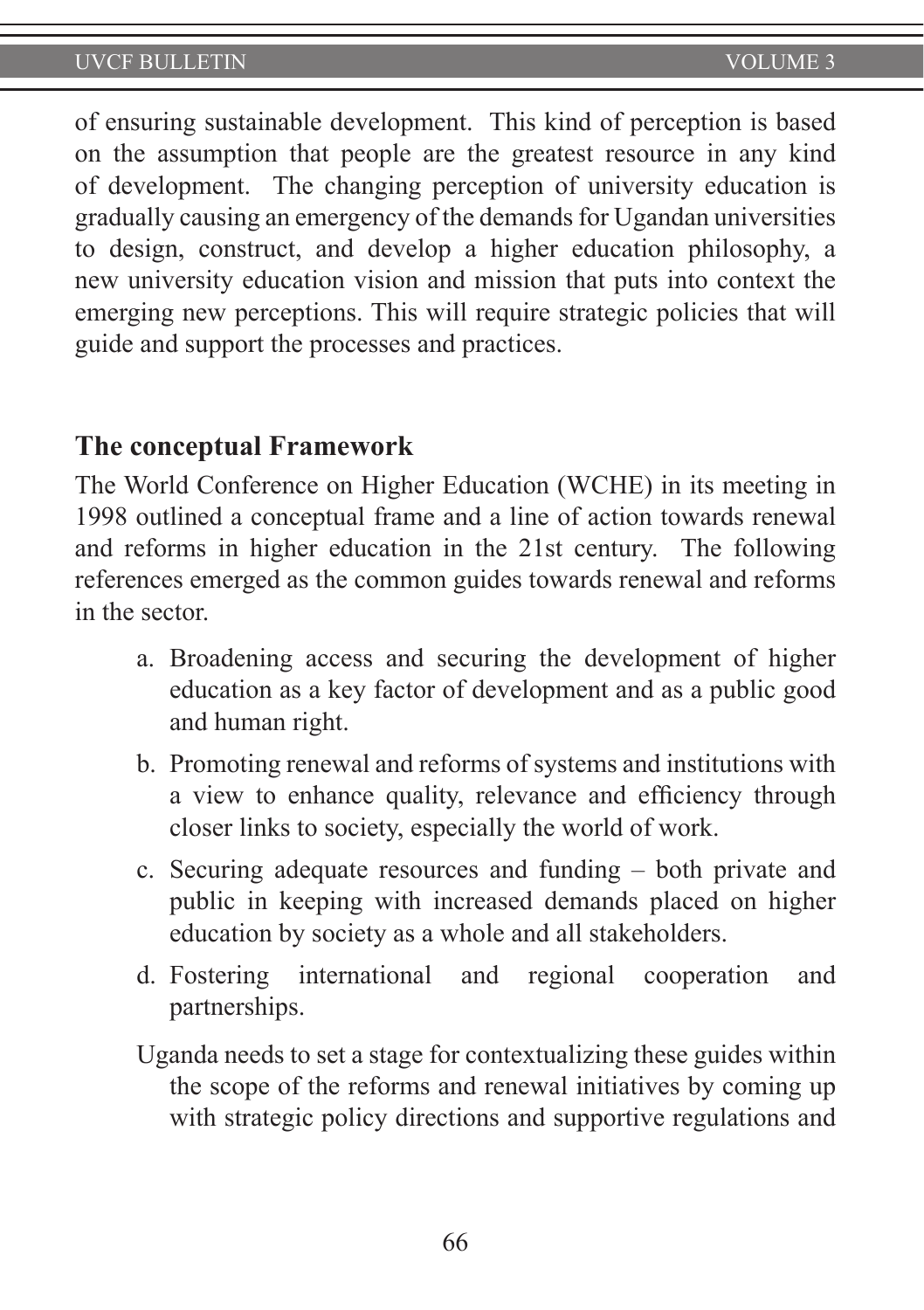practices.

#### **The Current Issues**

## **a. University Education in Uganda in a global environment**

The major challenges to university education in Uganda have been identified as being economic, political and social in nature. These challenges have impeded and still are impending university education in the country to play effectively its current emerging new roles in development. The challenges involve attracting and securing adequate funding and other resources in an unstable economic environment to facilitate the response to increased pressure for more adoptable, flexible and qualitative higher education, seeking ways to surmount the dilemma of quantity and quality to cope with increased responsibilities of university education in knowledge based society, and embrace and make full use of ICT.

The implication of these challenges to Uganda is that the policy frameworks and overall planning need to be re-directed. These demand for adjustments to be made, in national university system specifically in regard to access and admission policies, organisation of studies, curriculum content course delivery, pedagogies, management regulations and practices, evaluation mechanisms and accountability. In face of these challenges Uganda needs to take a stand that university education should be pro-active rather than reactive by adopting an entrepreneurial approach in search for resources, establishing closer links with the world of work, setting up partnerships and consortia of institutions with the view to increased adoptability, relevancy and flexibility, and better respond to societal needs, and to assure quality and comparability of studies and qualifications within and between systems. All these demand for re-focusing the national perception of university education and all that goes with it by coming up with meaningful higher education philosophy, re- visioning higher education, and putting in place supportive policy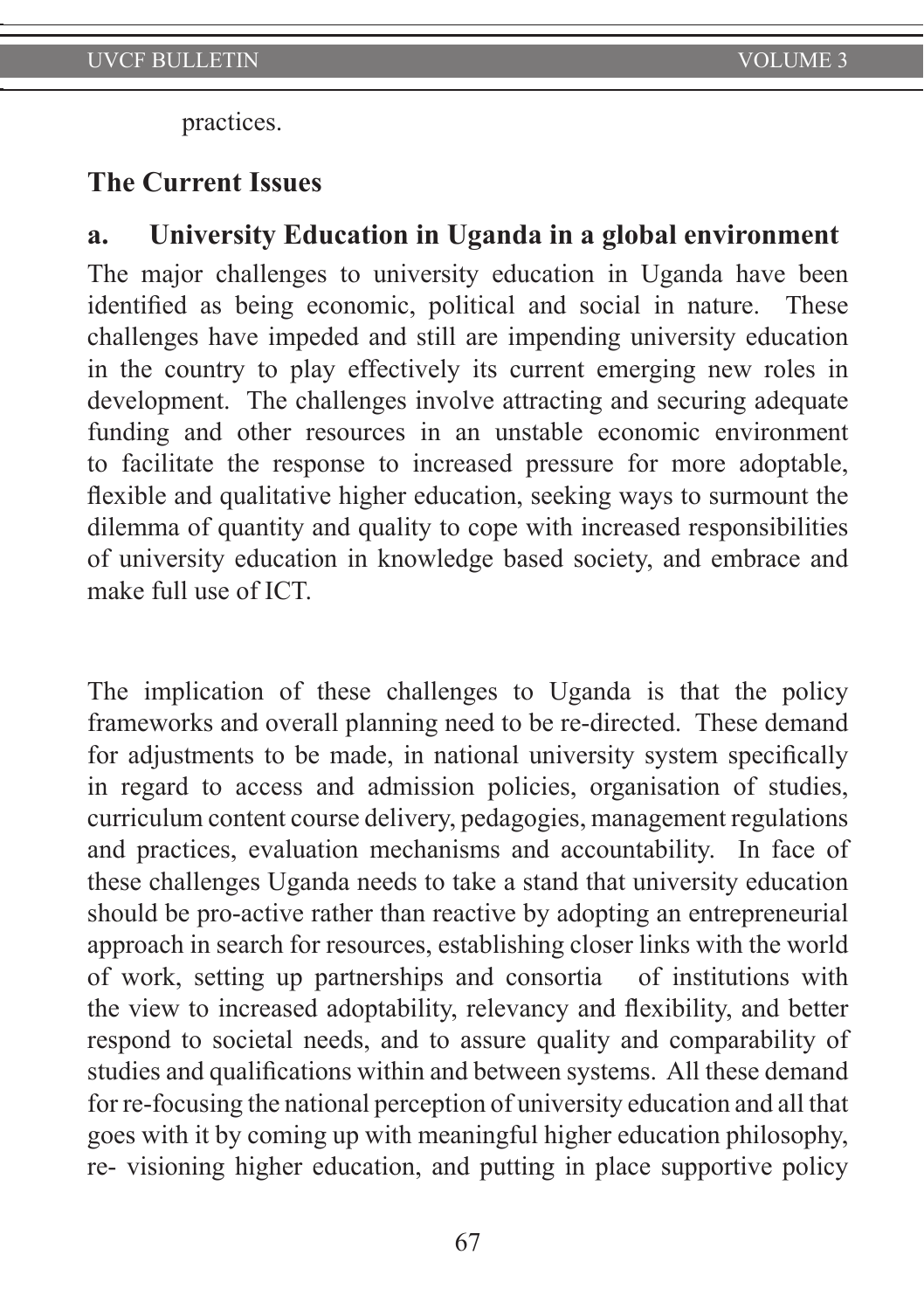frameworks, regulations and practices. This cannot be avoided if this country is to survive in the global competitive environment. In the article: Envisioning the African University of the Future,(2001),it was quoted;

 "We dream of a future in order to survive the present and to face the challenges of everyday. It is not a choice. We are compelled to dream."

 This quotation emphasizes the tricky situation we are facing in Africa and in particular in Uganda if we do not pay attention to the centrality and functionality of higher education is shaping the future of this country.

#### **Developments and Trends**

There are basic major developments and trends that have had a direct impact on university education In Africa and elsewhere in the world according to UNESCO. Uganda has not been an exemption. This has caused an emergency of the demands for change. These include:

- a. The globalization of the economy, trade, finances, services, labor, and other domains, including education, culture, and development.
- b. The growing role of the production, advancement, dissemination and application of knowledge as the driving force for development.
- c. The phenomenal advance of ICTs and their pervasive role in the emerging knowledge societies.
- d. A newly evolving relationship between higher education, the states, the market and the community as a whole, which demands for increased responsibility and a balanced sharing of costs among all stakeholders in assuring its development and for better management and accountability of universities.
- e. Constant social and political changes, marked both by progress made in securing democratic rights based governance, more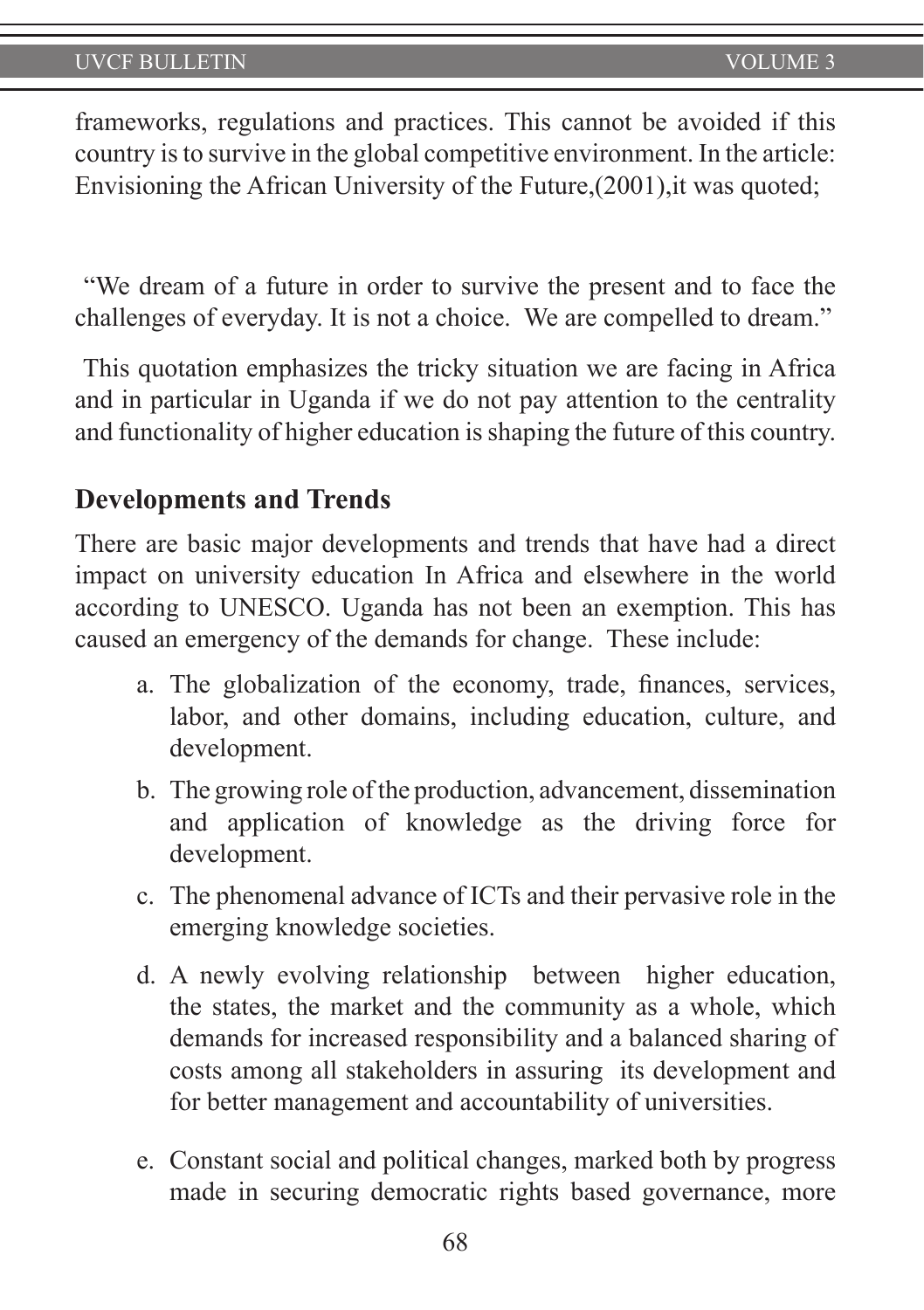equitable societies and by continued persistence of glaring inequalities, poverty, insecurity, and instability. Open conflicts, wars and occupations, have affected directly university education in a number of countries.

f. Shifts in demographic trends.

Allow me to add that the way these developments and trends have manifested themselves in Africa and in particular in Uganda is different from other parts of the world. Thus, the approach that requires a more contextualized logic in formulating higher education policies, regulations and practices.

The Impact of globalization of University Education on Uganda's higher education sector.

The embraced globalization of university education has created problems for developing countries. Globalization is deemed to have opened up opportunities for development. However, the gates through which to access these opportunities for Africans is still narrow. The opening up of these opportunities implies increased investments in higher education and technological preparedness for which our countries and people are not prepared. Many of our higher education systems and institutions are struggling to meet international standards in a face of very many difficulties.

The concept of globalization advocates for global solutions to ensure the future of universities. The globality of the human conditions according to UNESCO revolves around:

- i) The existence of global common goods.
- ii) Common human security

In Uganda we need to promote both of these factors to benefit our people. In this regard our University education finds itself in a central position vis-à-vis globalization that stem from the universal mission and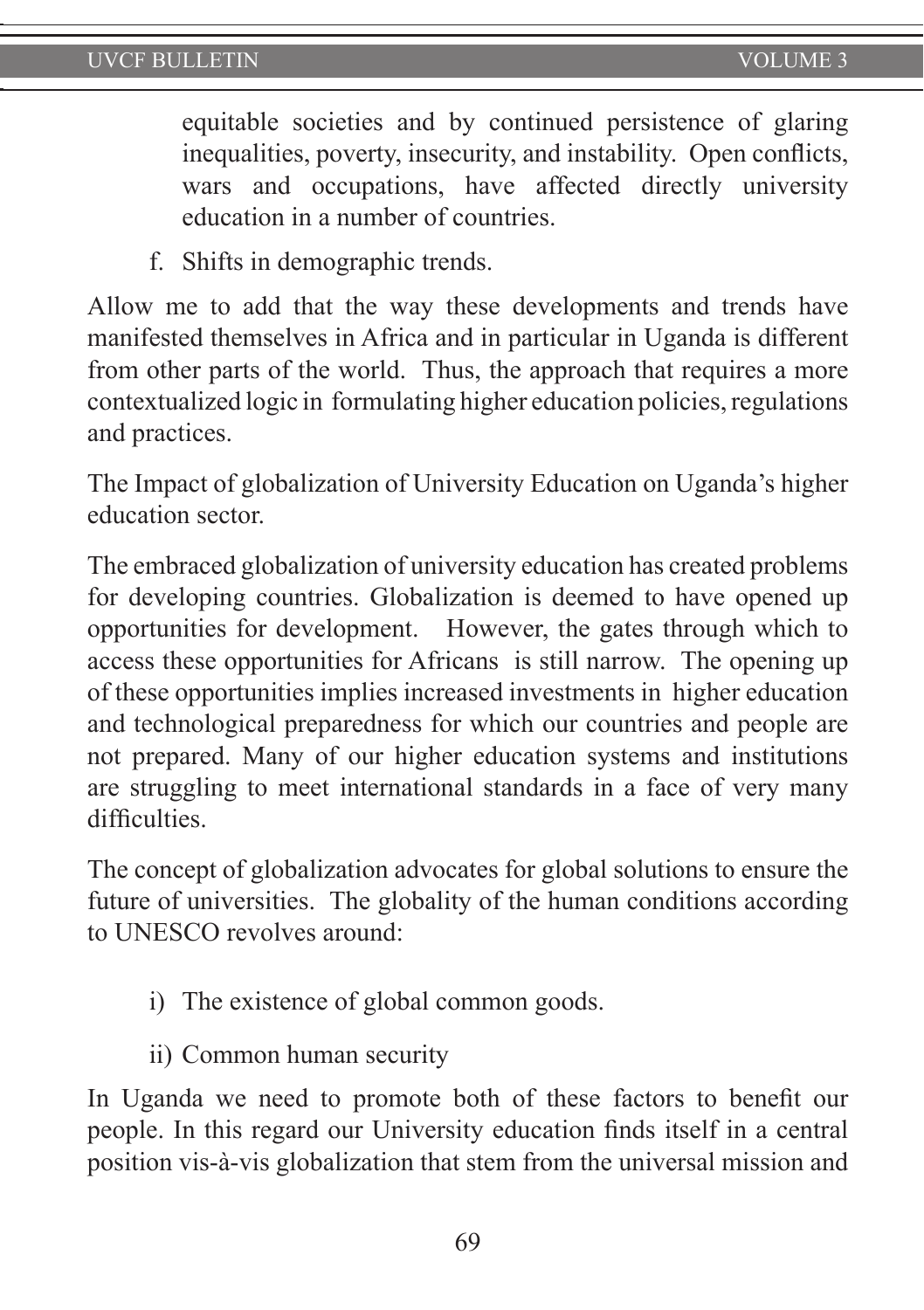concerns.

The mission and concerns are based on the current assumption that knowledge is universal and therefore its pursuit and advancement is based on the free circulation of ideas across boarders, scientific field and academic disciplines. Access to knowledge is a human right which must be enjoyed by everybody so as to fit into a knowledge intensive economy.

This calls on our universities, to re-position themselves strategically where they can effectively face the challenges of globalization and knowledge economy.

New Roles of University education and research in the knowledge society

The role of university education is gradually changing as the world embraces the concept of sustainable development. Sustainable development in knowledge-intensive and information communities demands that universities play a more central role. Currently there is a high demand for advanced levels of knowledge. This has come about as a consequence of the work force becoming increasingly a knowledge based work force, which needs more advanced training, and constant updating and retraining. This implies adoption of life-learning approach to university education.

Because of the emerging changes in all sorts of environments, university education is increasingly being perceived as an instrument for economic growth, and a major contributor to the solutions of mankind such as inequalities, alleviating poverty and environment degradation, improving health, arresting large scale of pandemics, and combating conflicts and wars. It is further perceived as playing a major role in building social cohesion and laying foundation for health civic societies based on good governance and participatory democracy.

The implications of all these emerging new perceptions to universities in Uganda are that, there is a need for in-depth change in the nature and character of university education so that it becomes more qualitative, adoptable and flexible to societies and also provide solutions to challenges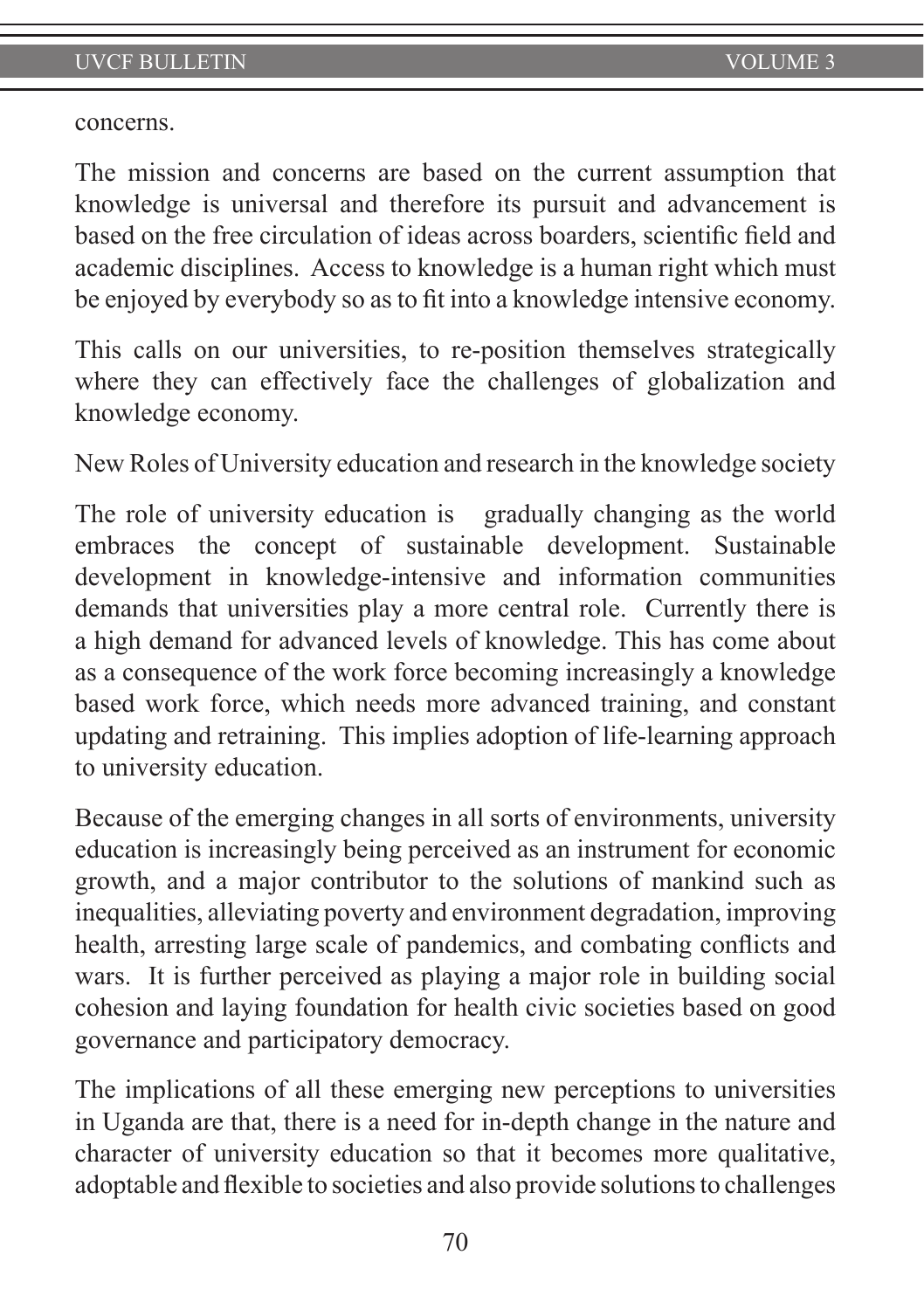of human kind in this country.

# **The Role of Universities in bridging the knowledge gap**

The WCHE Conference (1998) recognized that quality university education was important for development because it represents the major means by which to bridge the gap between developing and developed countries. It was further recognized that despite the efforts to bridge the gap, it is increasingly widening. Faced with enormous economic, social and political difficulties, Africa (Uganda inclusive)finds itself unable to bridge the gap based on the available capabilities alone. This implies the necessity for international support. Efforts to seek for partnerships and linkages and to approach the problem with combined efforts becomes a necessity. Strategic actions need to be taken to make our Universities attractive to international Institutions to attract desirable partnerships and linkages. However, international support need not to be used to strip us of our independence and identity. We should look at University education as a weapon for fighting for the preservation of our independence and identity by having African or Ugandan Universities instead of Universities in Africa or Uganda.

## **The Impact of ICT on University Education**

The rate at which ICT is invading university education is growing faster than the corresponding capacity in most universities to embrace it. Due to the rapid growth of ICT, most institutional structures are rapidly changing; there are numerous advances in the competitive sciences and educational methods. Consequently the modes of university education delivery are changing. Students are gradually becoming partners in the teaching-learning process and university lecturers are loosing their instructors' position to becoming facilitators in the process. All these need constructs of re-orientations anchored in the philosophy and vision scope that promotes compatibility and adoptability.Delibarate policy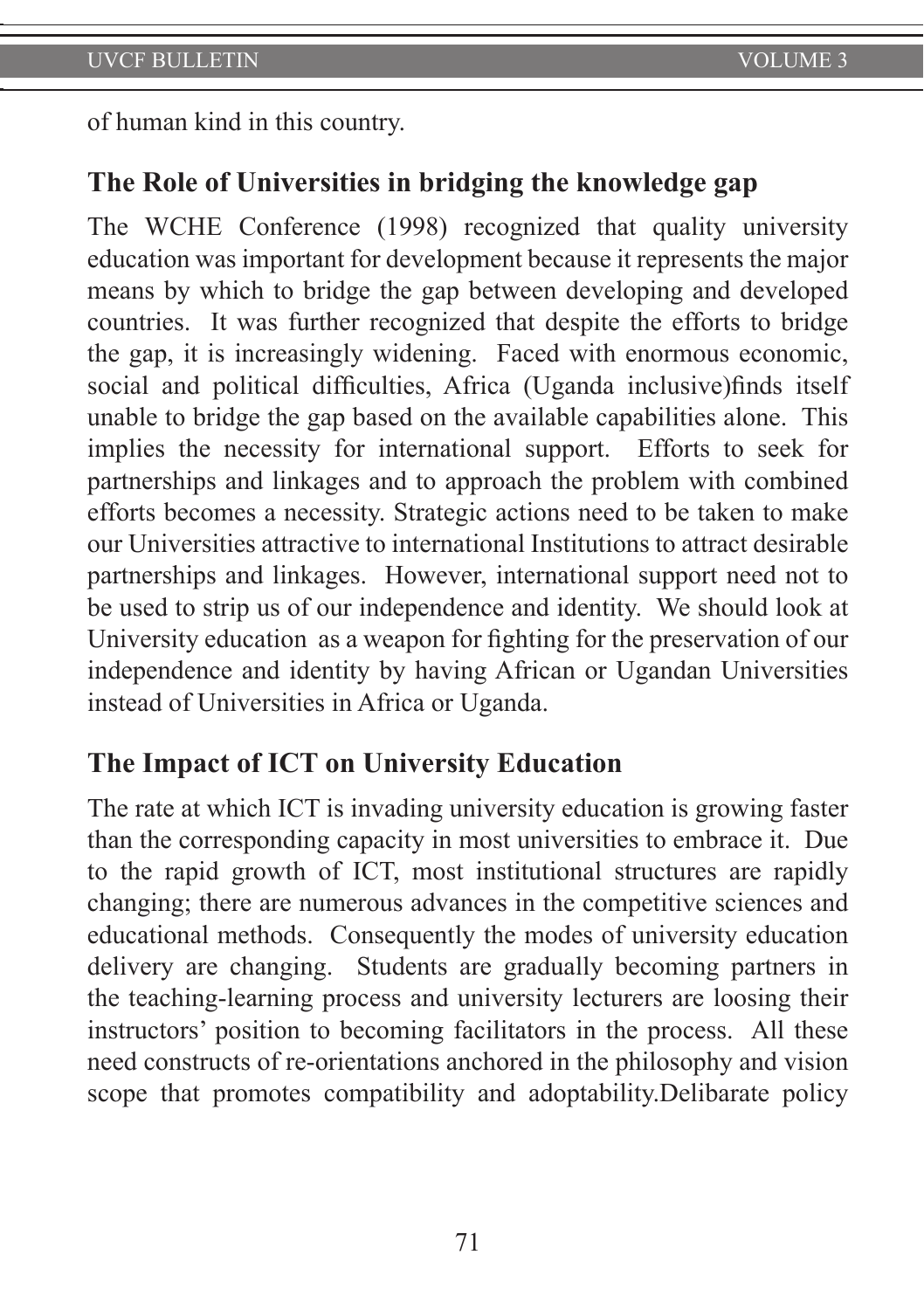options to promote ICT functionality in our Universities need to be taken.

# **The Relationship between Universities, the state and the market.**

In the recent times this country has and is still witnessing diminishing public funding of university education. Consequently, the emergence of private sector playing a vital role in the support for university education is increasingly being welcomed. The concept of private funding is growing much faster than expected and is introducing a new dimension where market forces are gaining a much higher share in impacting delivery services, curriculum and management. However, our universities and the state need not to surrender their preserved responsibilities in the decision making process about university education issues. Our university education system should have its principles that underpin the operations and decision making instead of being driven by market forces.

Despite this caution, the influence of private sector in university education is unstoppable. Universities in Uganda need to debate on ways and mechanisms of embracing this new emerging force without sacrificing quality and autonomy of universities. There is a need to construct a national policy framework within which Universities and private sector engagement takes place.

## **The Impact of Demographic trends on University Education**

Population growth in Uganda is fairly high. This has resulted into a large number of young people qualifying to access university education. Universities in Uganda are facing pressure for students' admissions due to this demographic factor. The concept of massification of higher education is slowly becoming a factor of concern in this country. However, ensuring access to university education on the basis of merit has to remain a principle guiding access and admissions. Besides, universities in Uganda need to meet the growing demands for accessing university education. This would require re-structuring the strategic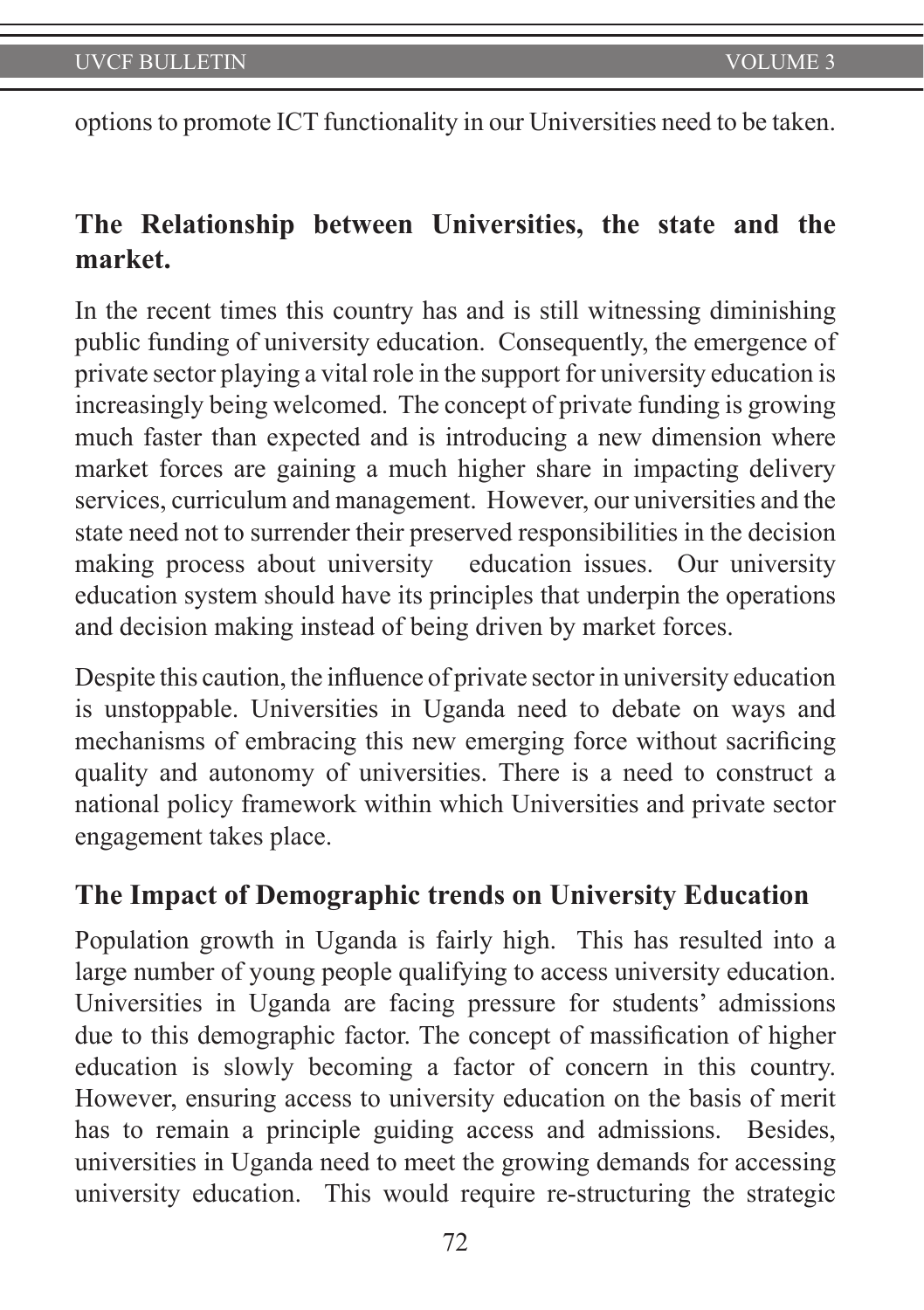and operational frameworks of the universities to broaden accessibility opportunities for young people. The re-structuring process need to be informed by the new emerging demand for adoptable university behavior and equal distribution of opportunities across all societies.

# **The Desirable University education vision in Uganda.**

 The earlier discussion in this paper demonstrated the need to re-define the desirable university education in Uganda. Allow me to suggest the following as some of the issues that should underpin the new desirable vision:

## **a. The perceived Characteristics of Universities in Uganda**

Our universities need to establish themselves as formidable institutions. They should aim at establishing their own distinctive characteristics, by emphasizing different elements in their own chosen purposes and activities. They need to initiate and develop mechanisms of sustaining their achievements. Each university should try to be identified with a particular positive academic reputation as a mechanism of survival in the world of competition. They also need to seek for innovative and effective ways of extending opportunities for learning to larger and broader sections of communities. However, such innovations will have a meaning to the communities, only when universities interact in a creative way with the communities and play distinctive roles in applying the knowledge gained from research to address practical problem.

## **b. Funding of University Education in Uganda**

The achievement of each university mission will largely depend on the funding mechanisms and the financial benefits. The 21st century is witnessing more of liberalized mechanisms of funding university education. The financial survival of any university in this country will largely depend on how such universities fit themselves into the liberalized funding environment. One way of achieving this is for universities to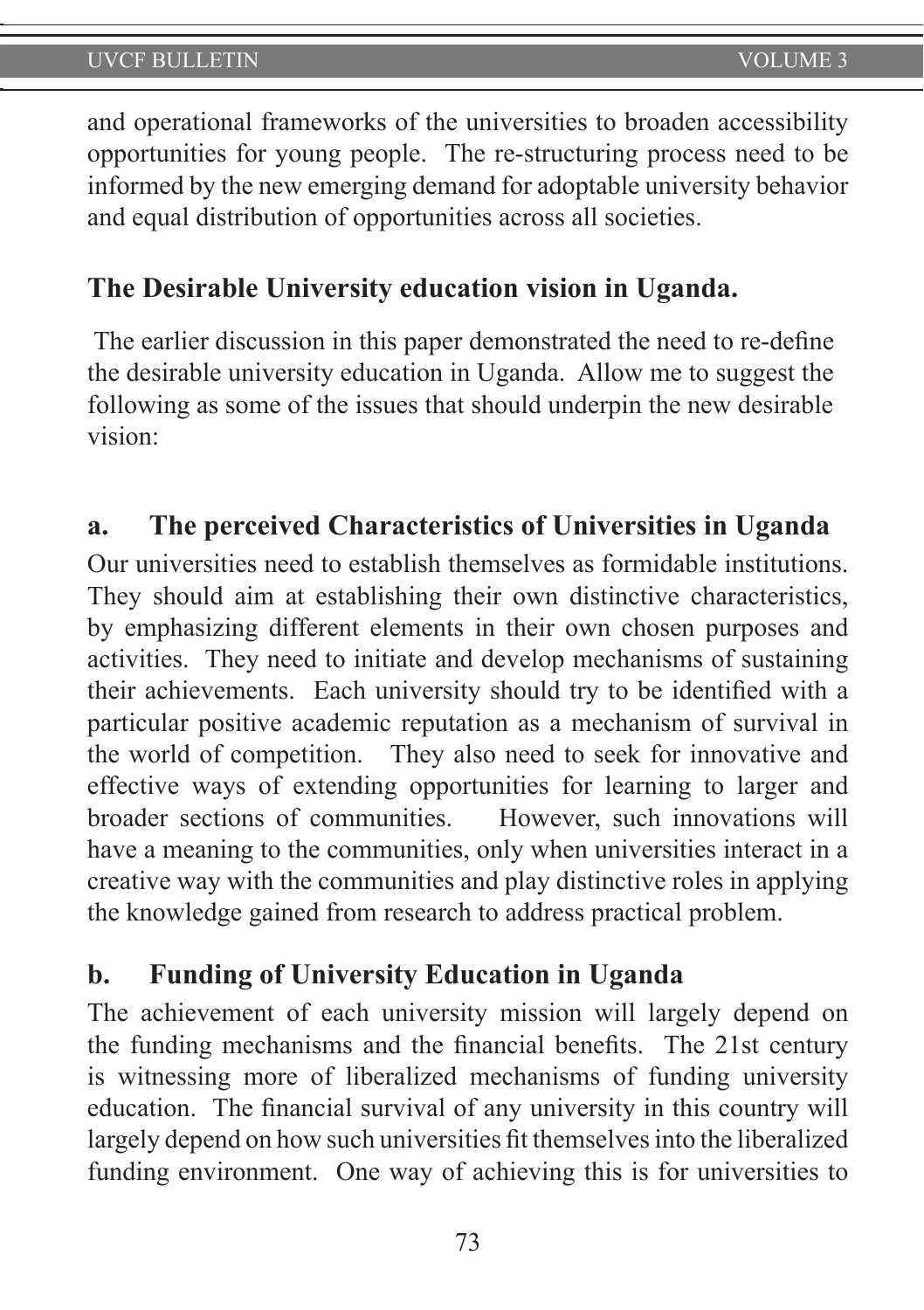take on collaborative approach to financial mobilization process. They need to widen their financial bases by attracting the support of both public and private sectors. However, such support can only come when universities in Uganda effectively serve the purposes of such sectors and their services have a meaning to them. This calls for reforms in funding Universities and other higher education institutions. These reforms should aim at capacitating Universities to be self sustaining. Supportive policies and practices need to be in place.

#### **c. Policy Guidelines:**

Given the prevailing waves of the changing environment, the needs for universities in Uganda to fit into the environment in which they find themselves operating becomes paramount. This will require them to develop ways and means of continuity within their scope of operation as a mechanism of achieving quality and distinctiveness. This will necessitate policy guidelines on education which are constructive and flexible. The guidelines should draw realistic and acceptable boundaries of universities operations. They should ensure that universities:

- i) Are increasingly responsive to the needs of both the students and clients.
- ii) Structure qualifications which are commonly acceptable and universally recognized.
- iii)Adopt frameworks of awareness with rigorously maintained standards, academic community recognizing that the autonomy of universities is sustained and active involvement of professional bodies.
- iv)Work in partnership with public and private sectors.
- v) Respond to the needs for active policies for developing, retraining and rewarding their own staff.
- vi)Maintain their distinctiveness and vitality through linking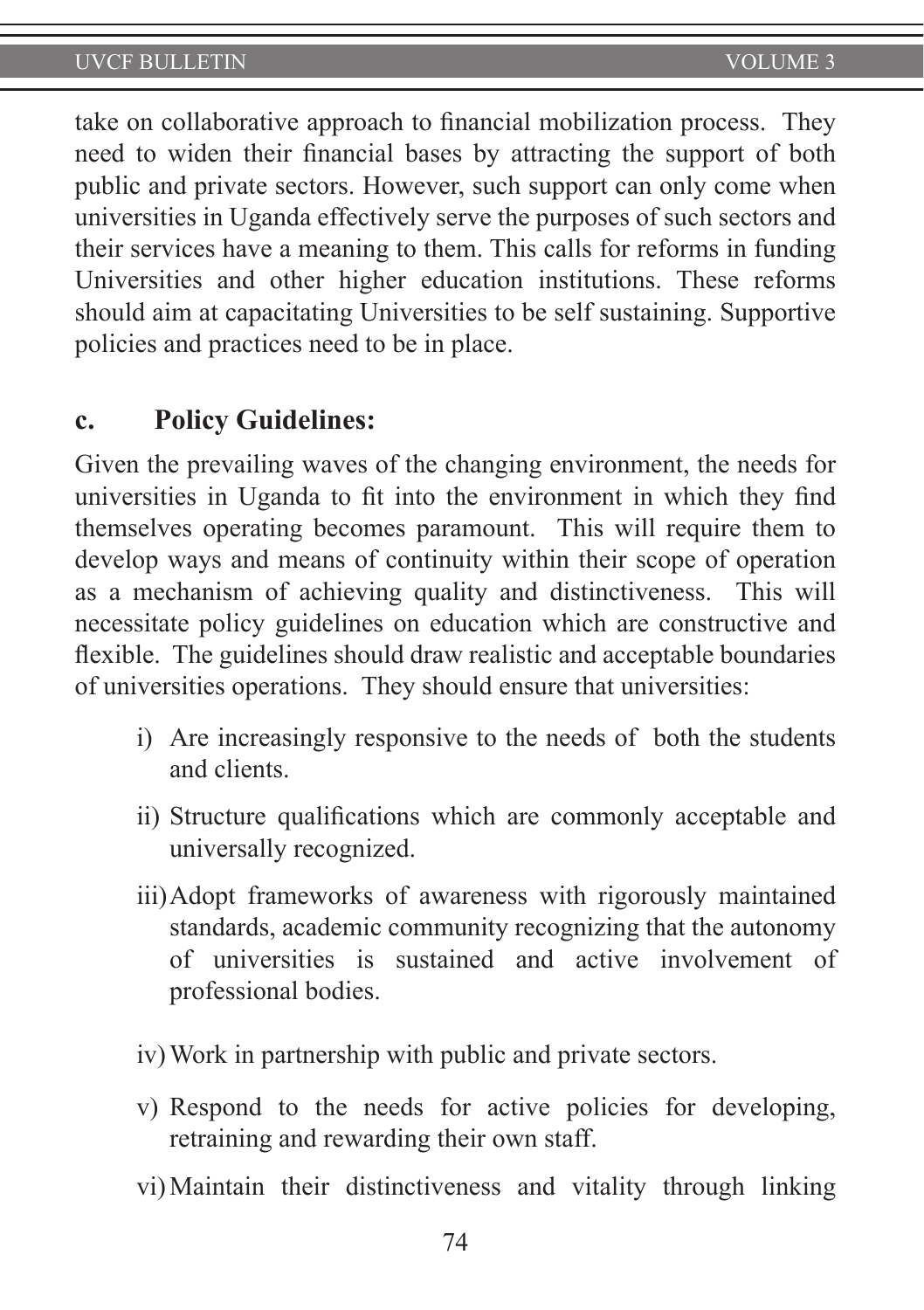research and scholarship to teaching.

vii) Take full advantage of the advances in ICT.

viii) Are explicit about what they are providing through learning programmes and their expected outcomes so that students and employers have a better understanding of their purposes and benefits.

#### d. The Vision and policy options

The term vision in this paper refers to a clear sense of the future of universities in Uganda. It is the future we hope to create or achieve in order to improve on the present state of university education. It implies auditing the realities of to-day and possibilities of tomorrow and envisioning the future. My earlier discussion in this paper indicated that universities in Uganda are in a weak position to embrace, at equal footing, the global changes and subsequent challenges, as compared to other universities elsewhere. Yet they have to operate within the international market for education and to have to be judged by international standards. As observed in the Report of a retreat on higher education in Africa in 2001, Africa as a continent now has the weakest higher education system in the world, at a time when the rest of the world is embracing global knowledge-based society. The situation has drastically changed from what it was some decades ago. Consequently the corresponding re-visioning of university education is currently on high demand.

In addition to the already articulated challenges our universities are facing, the above report further adds that the early visions constructed as a consequence of the historical underpinning factors have been outlived by the emerging contingency factors based on the earlier explained concept of survival.

The concept calls for strategic thinking and planning, anchored in the reconstructed Ugandan university education philosophy. This implies that before re-visioning our university education, a new independent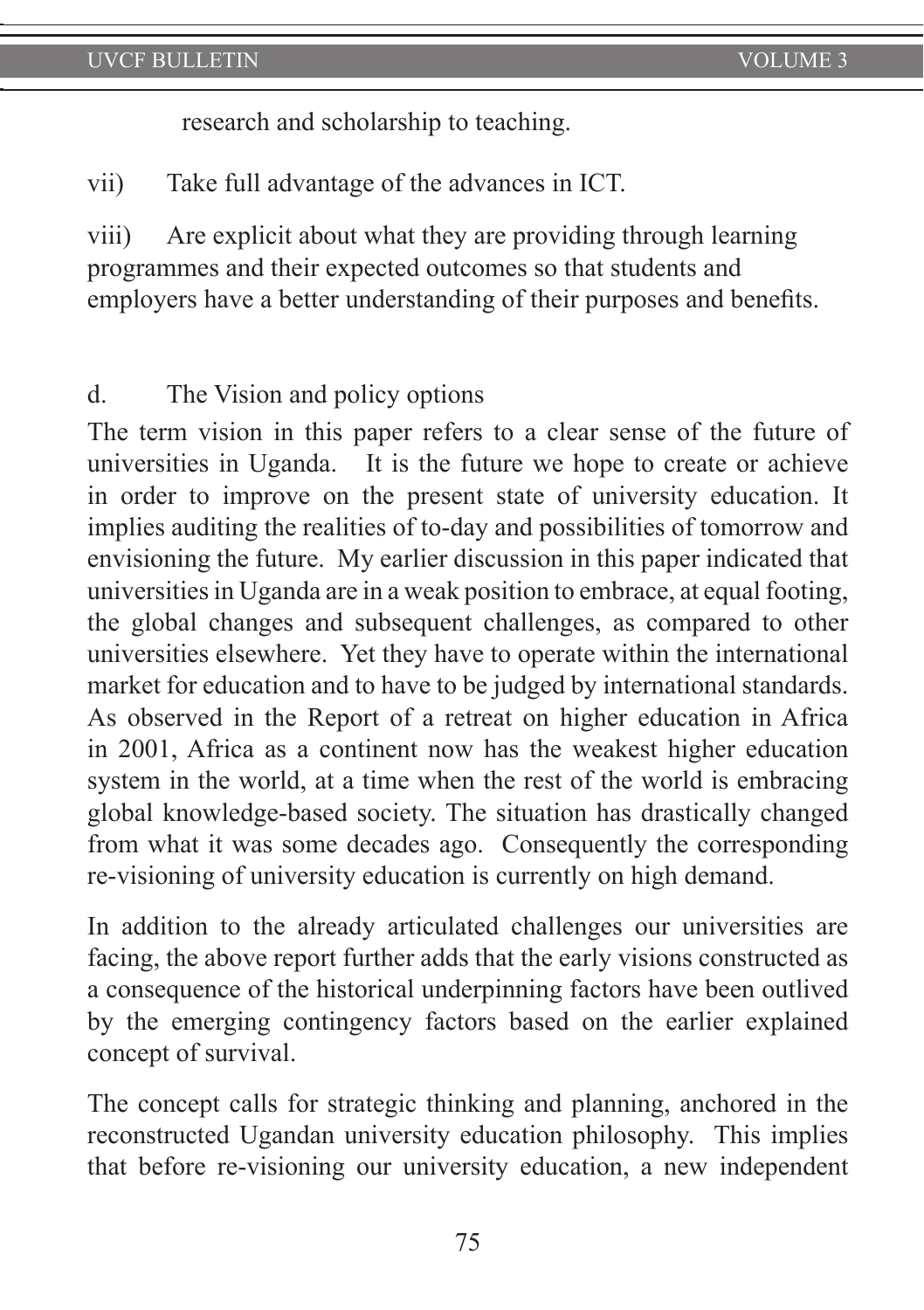philosophical foundation which blends both modernism and Ugandan tradition has to be constructed. It will be this philosophy that will inform the independent visions of various universities. With a common stem of our visions, Ugandan universities will form a formidable force to fight for the survival of the country academics and its identity in a globalised environment. The future of the universities in Uganda will largely depend on the degree of commitment of both, those that make decisions and those that implement them, to the new philosophical orientations and visions. Both the philosophy and the constructed visions need to provide a strong base and motivation for surmounting the challenges identified in this paper. However, success in re-visioning may not necessary mean emergence of successful universities. This is based on the assumption that "knowing what to do and doing it are two different things". The success of our universities will heavily depend on a clear independent vision anchored in a strong philosophical foundation, and well contextualized mechanisms of operationalising the vision. To operationalise the designed vision will necessitate universities to take the following actions

- (a)Develop and promote a culture of encouraging and enabling students to be achievement oriented.
- (b)Ensure that the academic qualifications of their students meet the continents, national and global academic demands on such qualifications.
- (c)Assume the leadership role in learning, teaching and research.
- (d)Undertake, encourage, and support relevant research to the prevailing situations.
- (e)Ensure effective dissemination and usage of the research findings for the benefit of the communities.
- (f) Enhance the development of democratic society in which individual human rights are respected.
- (g)Develop and practice a culture of transparency, accountability,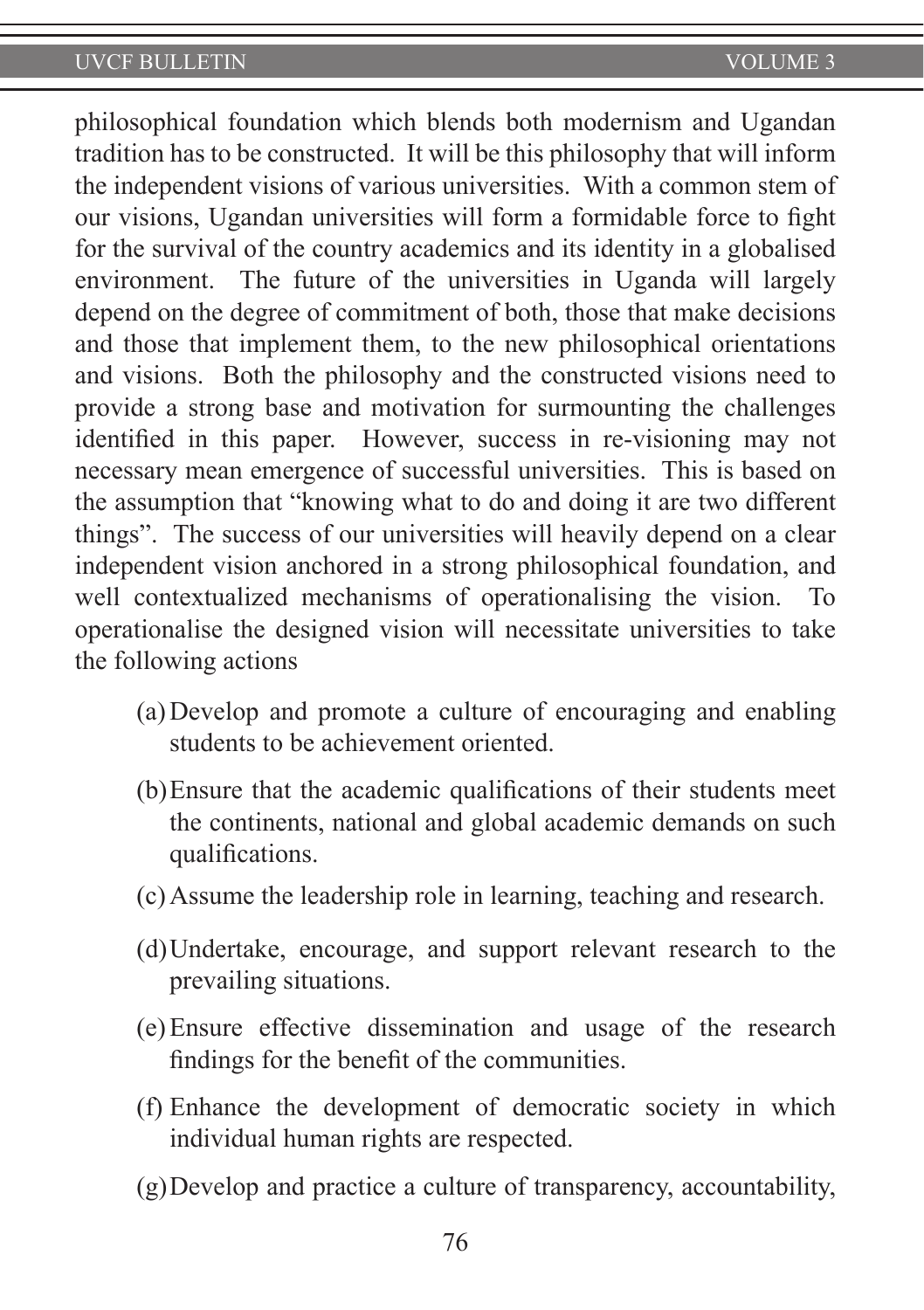and responsibility in their operations.

- (h)Ensure, and protect academic freedom in the universities.
- (i) Acquire, maintain, and develop a competent and motivated workforce.
- (j) Avail adequate and conducive facilities for teaching and learning.
- (k)Adopt and develop management procedures and practices that encourage maximum participation of stakeholders.
- (l) Ensure profitable partnerships and collaborations with relevant organisations.

The future of university education in Uganda will further largely depend on the degree of commitment of the universities administrators and academic staff to these actions. The achievement of the effectiveness of such actions will mainly depend on.

- (a)The quality of the university members of staff, who should be highly professional, appropriately trained, respected, and well rewarded.
- (b)The nature of the management structure and practices which may include a diverse range of the autonomous and well managed faculties, schools, and institutes which have to be committed to the vision.

# **Conclusion**

University education in Uganda is increasingly being perceived as a key to individual, social and economic development. This perception must be kept alive by the nation's policy makers and universities and should inform the philosophy upon which the vision is to be designed.

The perception should be the base upon which the vision is constructed.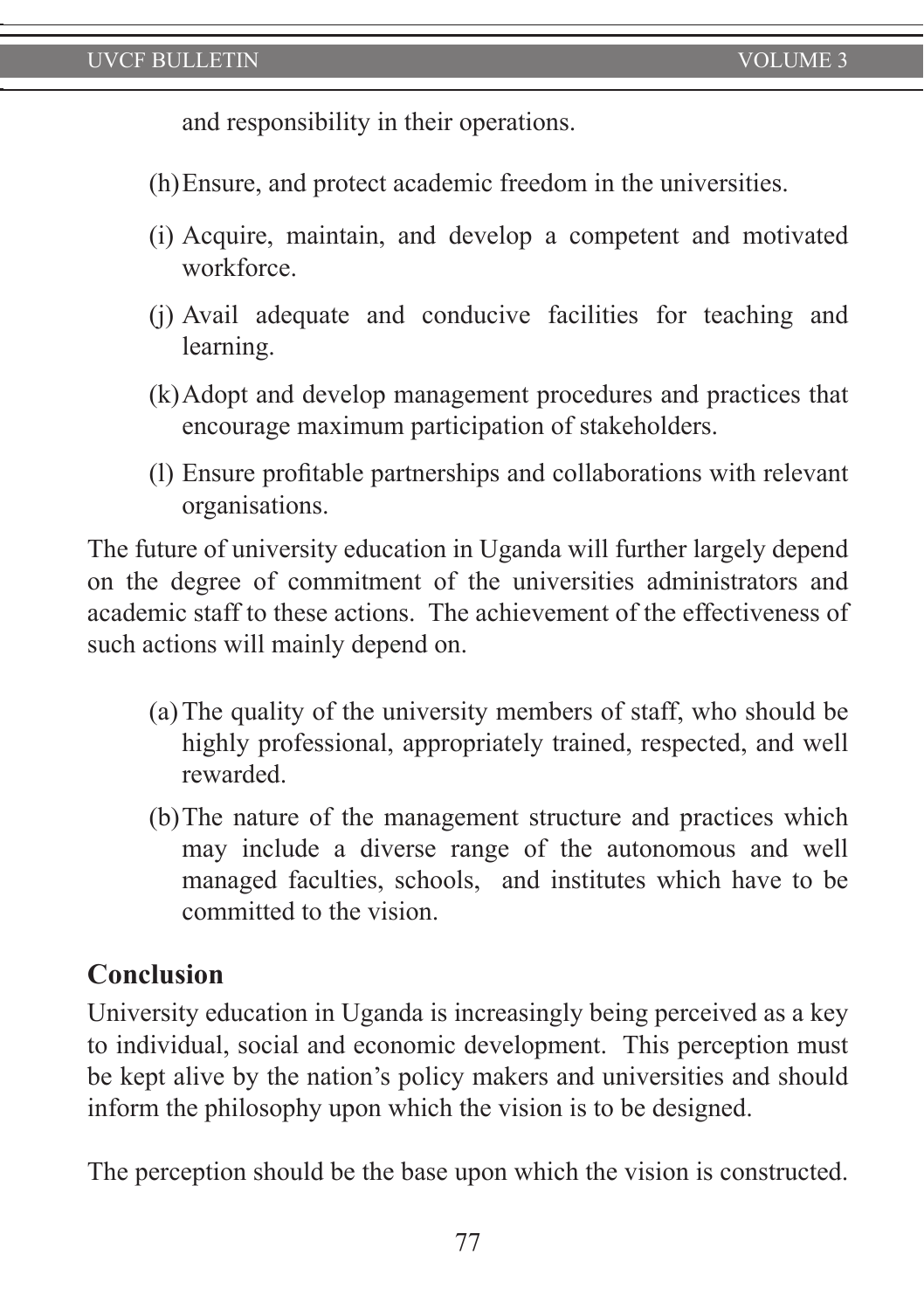However to realize such a vision, universities have to adopt and develop compliant characteristics. The following are some of the characteristics which may be considered as the basics in Ugandan context.

- 1. Our universities need to be free standing institutions, which offer teaching to the highest level, in an environment of scholarship and independent enquiry. They should become more central in the economic and social well being of the communities.
- 2. They should commit themselves to providing high quality services and accurate information to the beneficiaries such as students, government corporations, profess, bodies, and business communities etc. Consequently, such beneficiaries will devote their time, money, and effort to promote life-long learning, and maximum utilization of university services.
- 3. They should take a more active role in relating the outcomes of research and scholarship to the needs of the communities especially the business communities who usually make a greater use of the knowledge and expertise existing into the universities.

To support all the above to take place there is a need to audit the current policies and align them with the current thinking about higher education, start the process of formulating policies that can reposition our universities in their rightful positions, construct a strong philosophical foundation of our system, and re-vision our higher education system and institutions. References

Bikas, C. Sanya (1995): Innovations in university management .Paris UNESCO.

Catherine, B., Jean B., Peter. S. (2000) University leadership: the role of the chief executive. London: Open University Press.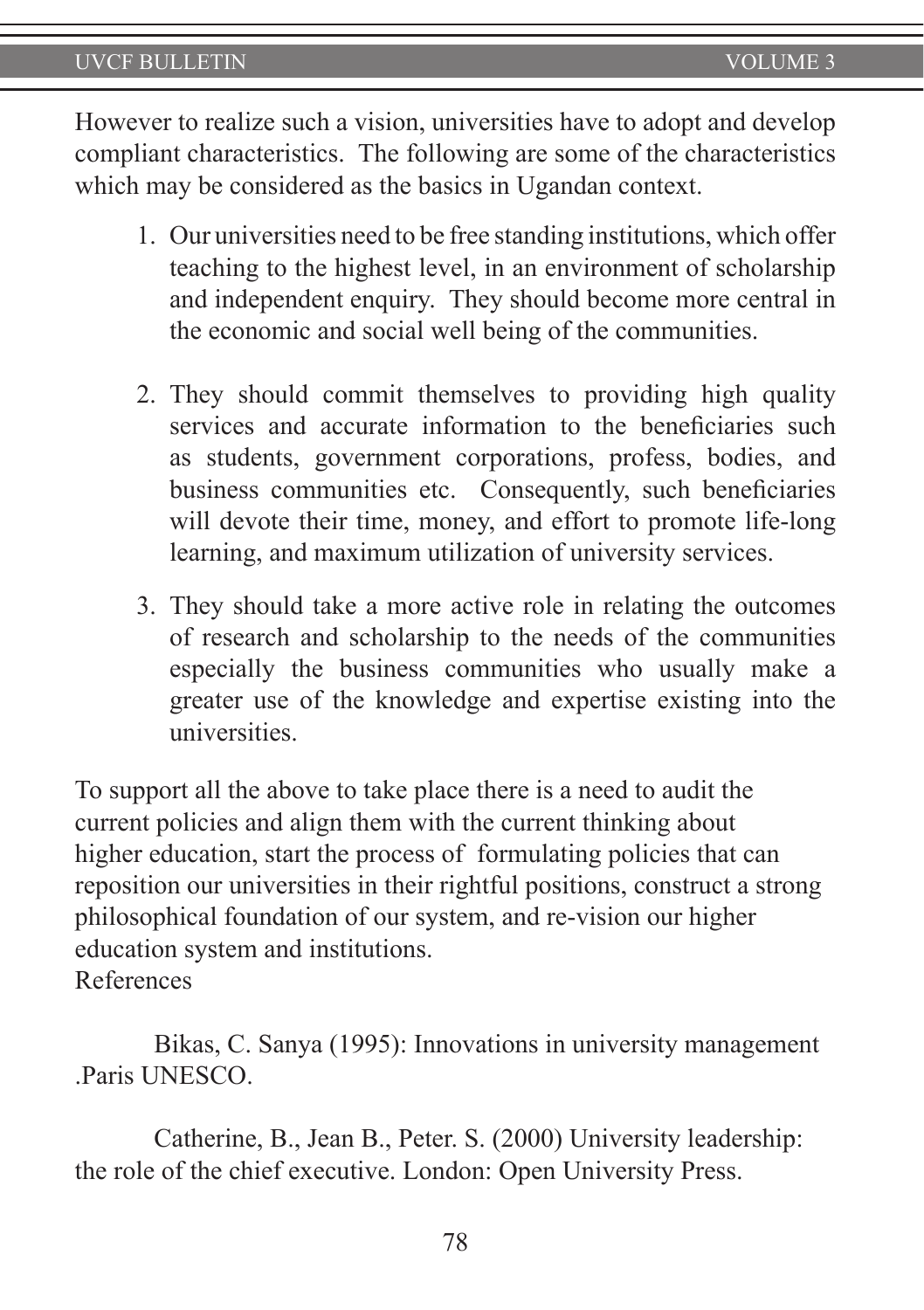Catherine B.,Peter, S. & David, S. (1996). Governing universities: changing the culture? London: Open University Press.

Cheng, Y. C. (1993). "Conceptualization and measurement of school effectiveness: an organizational perspective"; A paper presented at EARA annual meeting – Atlanta Georgia.

Cole, G.A. (1996). The administrative theory and workers motivation Zaria institute of Administration press Ltd.,

Fearman, S. R. & Quinn, R. E.(1985. "Effectiveness: the perspective from organization theory; Review of higher education. Vol. 9

Griffth, E, E Hart. A. W.  $&$  Blain G. B (1991)  $&$  Still another approach to administrate: chaos theory. Educational Administration quarterly, 17 430 – 541

Jean, B. & David W. (1994). Managing the university curriculum London: Open University Press.

 Kerr C. (1985). A critical age in University world: documented heritage versus modern imperative in European Journal of Education, 22 (2).

Laurie J. M. (2000). Management and organizational behaviour. London: Pitman Publishing

Maslowski, R. (1995). Organizational cultural system London: Kingsley

Middlehurst, R. & Elton, L. (1992): Leadership and management of higher education" In Studies in Higher Education 17(3).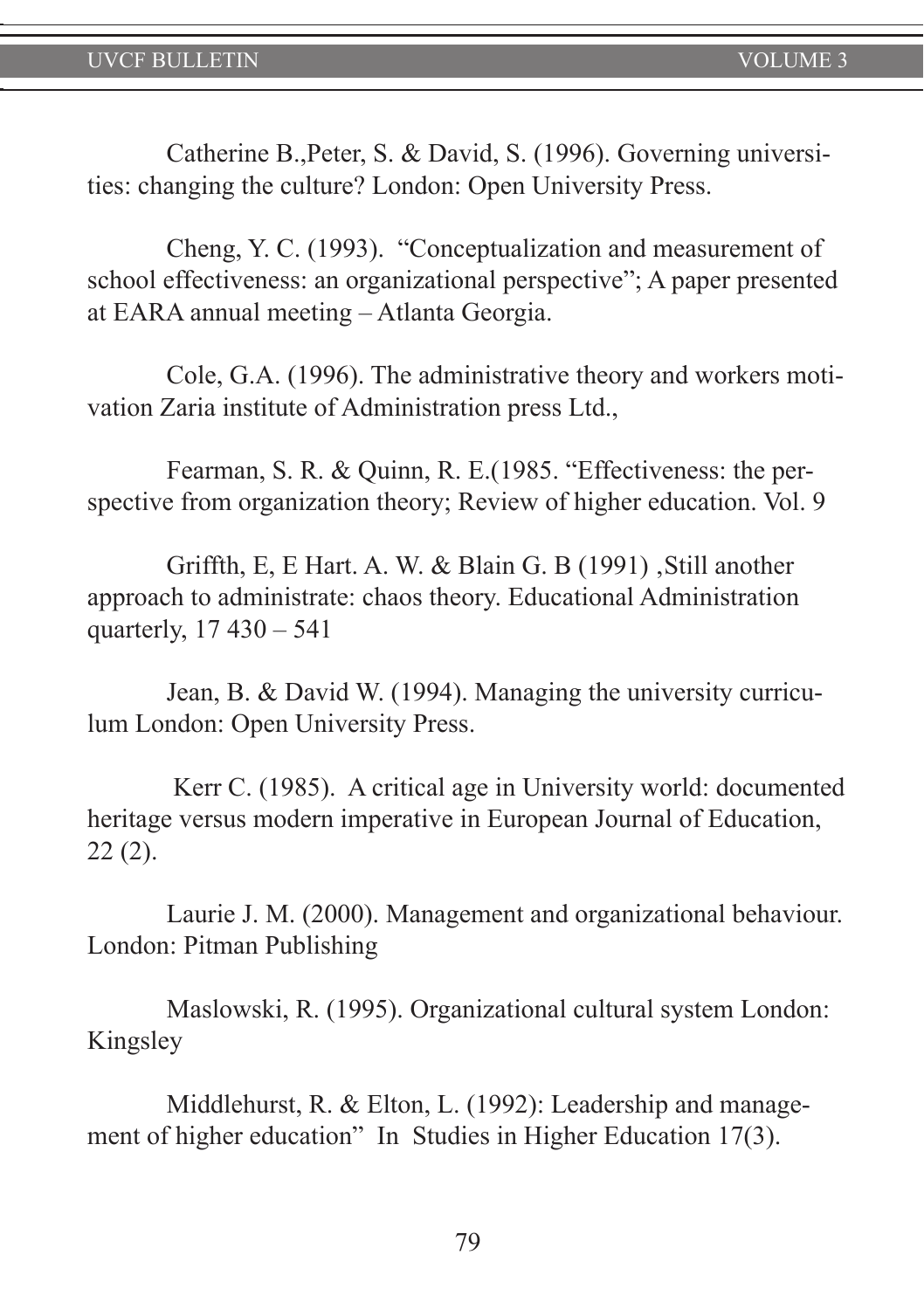Minttzberg, H (1979). The structuring of organizations; Englewood cliff: prentice Hall

Morgan, G (1986) Images of organizations, Beverly Hills: Sage Scheerens, J. (1992); Effective schooling; research theory and practice.London Cassell.

Schreens, J. (1996) Theoretical embedded principles of effective schooling. London Cassel.

Smith R. D. Houston J. M. & Mclntire, S. A. (1996) organization development strategies for changing environments. London; Harper Collins

Stringfield, S. (1995): Attempting to enhance students learning through innovative programmes: the case for schools evolving into high reliability organizations". School Effectiveness and School Improvement. Sage – Beverly Hills. Sage Publication.

The World Bank (2000), Higher education in developing countries. New York World Bank.

Tim, Hannagan. (1995). Management: concepts and practices. London: Longman.

Van Vaught Frans. (1992). Self-regulation in higher education. London: Jessica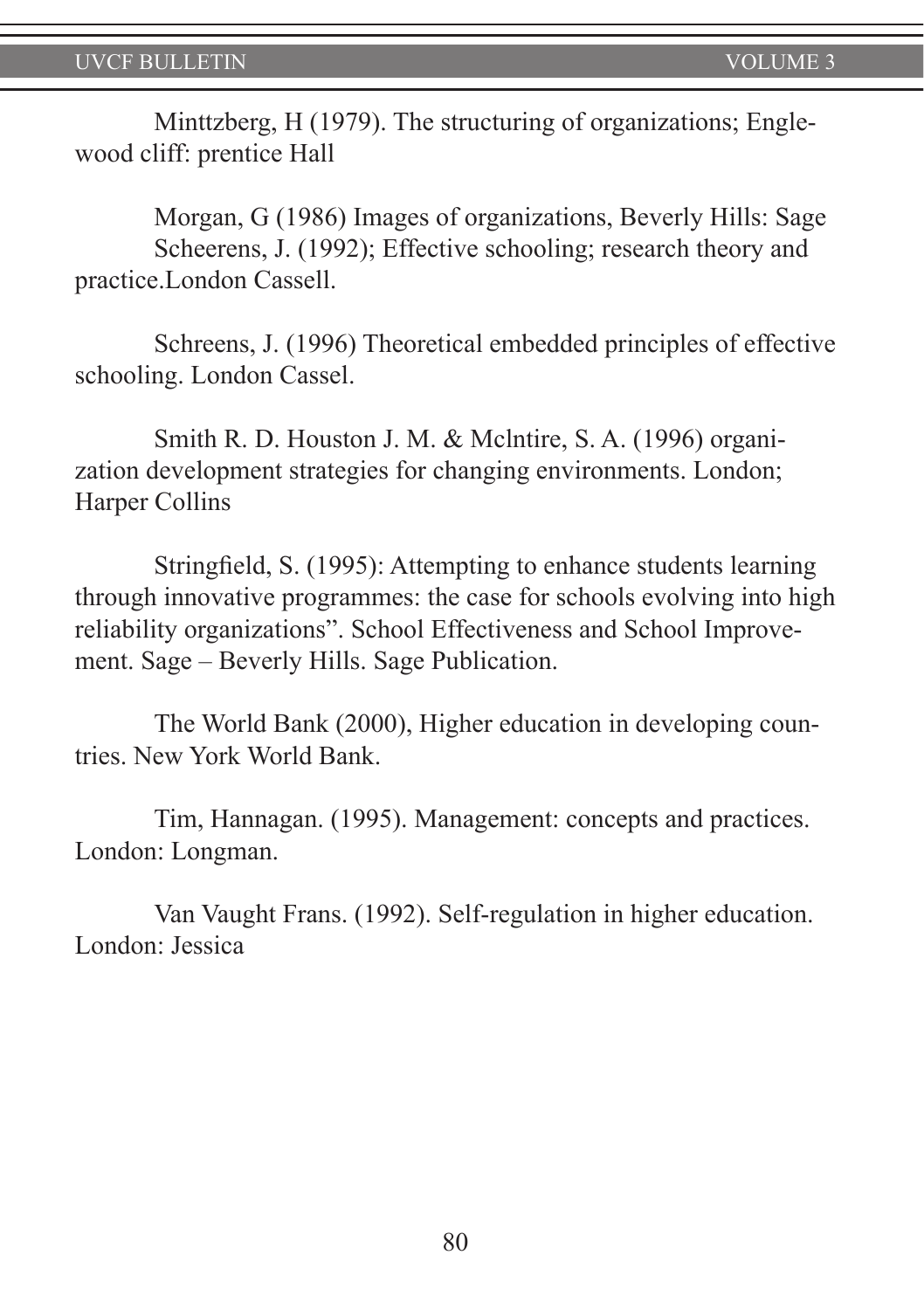# **THOUGHTS ON THE PHILOSOPHY BEHIND UGANDA'S HIGHER EDUCATION**

#### *Muwagga Mugagga Anthony (PhD)*

## **Abstract:**

*This paper tries to reflect on the question: Does Uganda have a macro and micro higher education Philosophy and is this philosophy known? This paper explores the intrinsic and extrinsic philosophies behind the different higher institutions of leaning in Uganda. The paper suggests that the different higher education institutions in Uganda, universities in particular anchor and pivot on the beliefs and values directly or indirectly enshrined in their in and out of class pedagogical and non pedagogical activities and environment* 

Key words: Philosophy of education, Higher education, University Philosophy

# **INTRODUCTION**

Uganda's higher education largely illustrates the worldwide surge in the liberalization of higher education. Liberalization logic plays out in nearly all matters key to the country's higher education including universities. Within a decade the number of higher institutions of learning in Uganda has sky rocketed from one in 1911 Katigondo National Major seminary to 160 by September 2013 (NCHE 2013)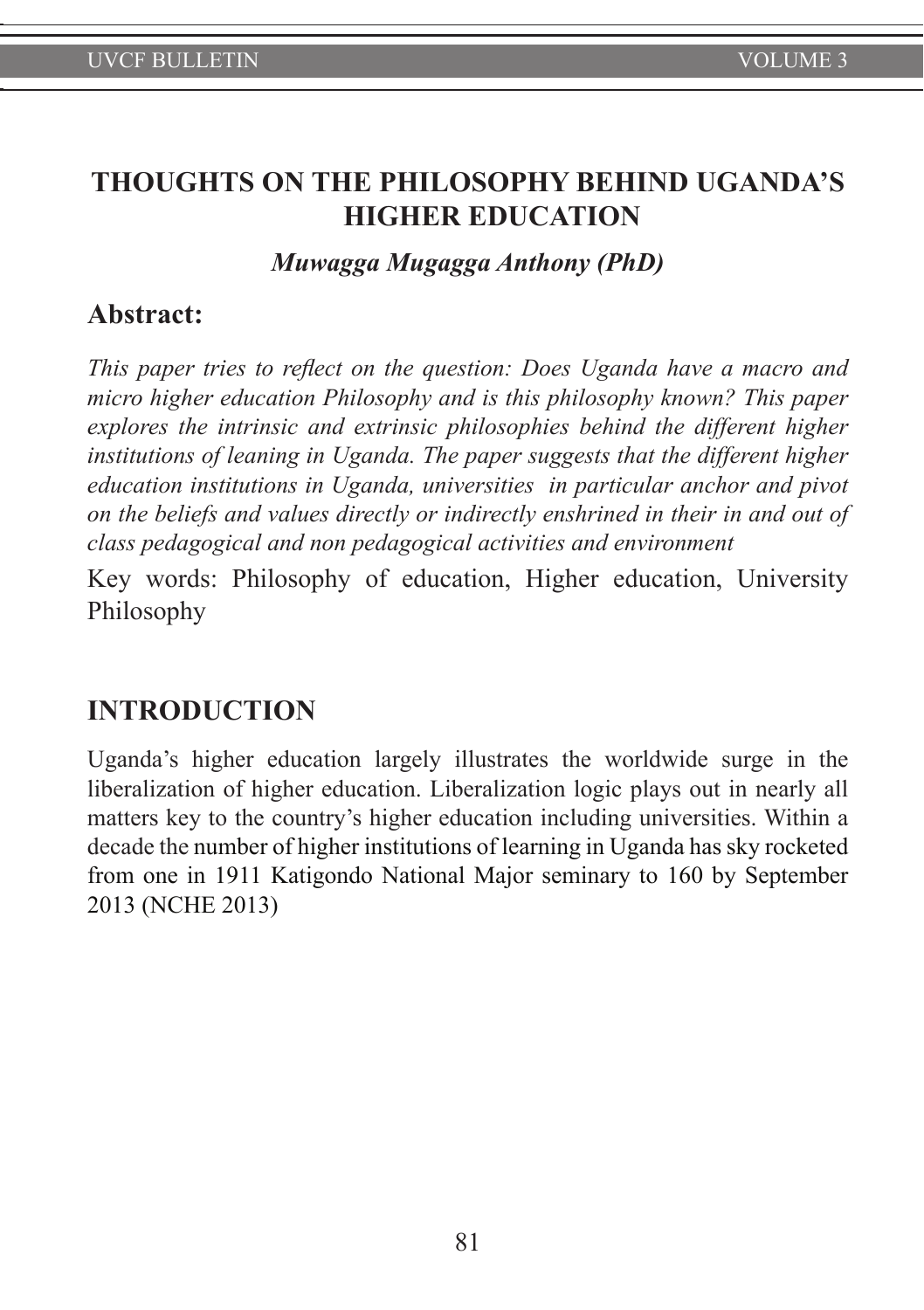| )                                                                                     |
|---------------------------------------------------------------------------------------|
|                                                                                       |
|                                                                                       |
|                                                                                       |
|                                                                                       |
|                                                                                       |
|                                                                                       |
|                                                                                       |
| シー ラフュニラライバ ろころ プラワマ                                                                  |
|                                                                                       |
|                                                                                       |
|                                                                                       |
|                                                                                       |
|                                                                                       |
|                                                                                       |
|                                                                                       |
|                                                                                       |
|                                                                                       |
|                                                                                       |
|                                                                                       |
|                                                                                       |
| )                                                                                     |
|                                                                                       |
|                                                                                       |
|                                                                                       |
|                                                                                       |
|                                                                                       |
|                                                                                       |
| )                                                                                     |
|                                                                                       |
|                                                                                       |
| きうてう シー・ファン こうりくこうすう こうてこう こうこう                                                       |
|                                                                                       |
|                                                                                       |
|                                                                                       |
|                                                                                       |
|                                                                                       |
|                                                                                       |
|                                                                                       |
| )                                                                                     |
|                                                                                       |
|                                                                                       |
| Ì                                                                                     |
|                                                                                       |
|                                                                                       |
|                                                                                       |
|                                                                                       |
| le 1: Categories of recognized higher institutions of learning and their total numbe. |

|        |                                 |                                 |                                                               |                                              |                     | Table 1: Categories of recognized higher institutions of learning and their total numbers |                                     |  |
|--------|---------------------------------|---------------------------------|---------------------------------------------------------------|----------------------------------------------|---------------------|-------------------------------------------------------------------------------------------|-------------------------------------|--|
|        | Universities Tertiary<br>Public | Institutions   Degree<br>Public | Institutions<br>awarding<br>Public<br>Other                   | Jniversities   University   Other<br>Private | Colleges<br>Private | institutions<br>awarding<br>Degree<br>Private                                             | institutions<br>tertiary<br>Private |  |
| ,<br>Z |                                 | 54                              |                                                               | 29                                           | $\mathrel{\sim}$    |                                                                                           | 8 <sup>9</sup>                      |  |
|        |                                 |                                 | Source: National Council for Higher Education September, 2013 |                                              |                     |                                                                                           |                                     |  |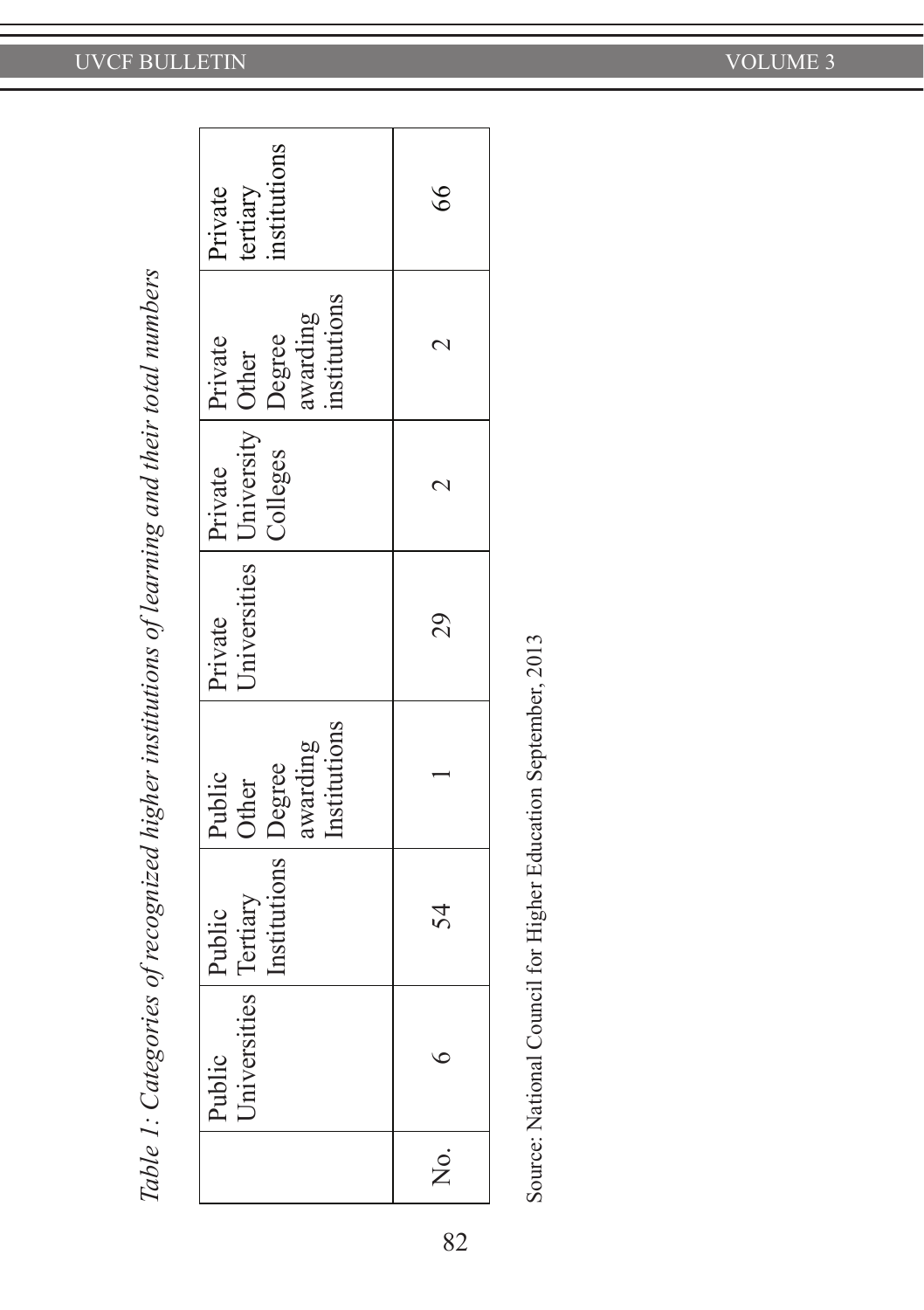The liberalization of higher education in Uganda and its rapid evolution both horizontally and vertically, though desirable, has raised and created a plethora of philosophical questions such:

- 1) What is the rationale for the expansion of higher education in Uganda?
- 2) What is the philosophy behind the different higher education institutions in Uganda?
- 3) What is the reality behind the different institutions in Uganda?

 In evaluating the performance, impact and issues pertaining to university education globally and in Uganda in particular, most stake holders tend to forget the vital anchor for these institutions. They in most cases only examine pedagogical and non pedagogical overheads such as quality of their human and non human resources. In this the key unit of analysis is forgotten and this is their implicit and explicit philosophies of education.

Since higher institutions of learning are a wide term which allude to institutions which by definition offer post secondary formal education. They range from certificate offering to degree awarding educational institutions. In this paper I will limit myself to the University as a micro unit in the higher education enterprise. Higher institutions of learning, Universities in particular are established and pivot on the philosophy of education behind their founding body. Philosophy of education is any reasonable, coherent set of values and fundamental assumptions used as a basis for evaluating and guiding Educational practice (Phenix 1961) Philosophy of education deals with how children/students should be educated, what they should be educated in, and what ultimate purpose of education should be for society (Cline 2005). Philosophy of education is reflected in the institutional visions, missions, objectives, worldview, nature of man, theory of knowledge and values held by the said institution. Different educational institutions at all levels have different philosophical orientations. These provide different answers to the intrinsic and extrinsic philosophies behind what ought to be and not to be in a particular University.

Unfortunately while discussing the philosophy behind the university curriculum, there no unified conventional definitions of philosophy and curriculum as such. Urevbu 1999 seems to point out that curriculum leans towards the end of what is expected of the learner, while Nacino-Brown et al 1989 calls it all that is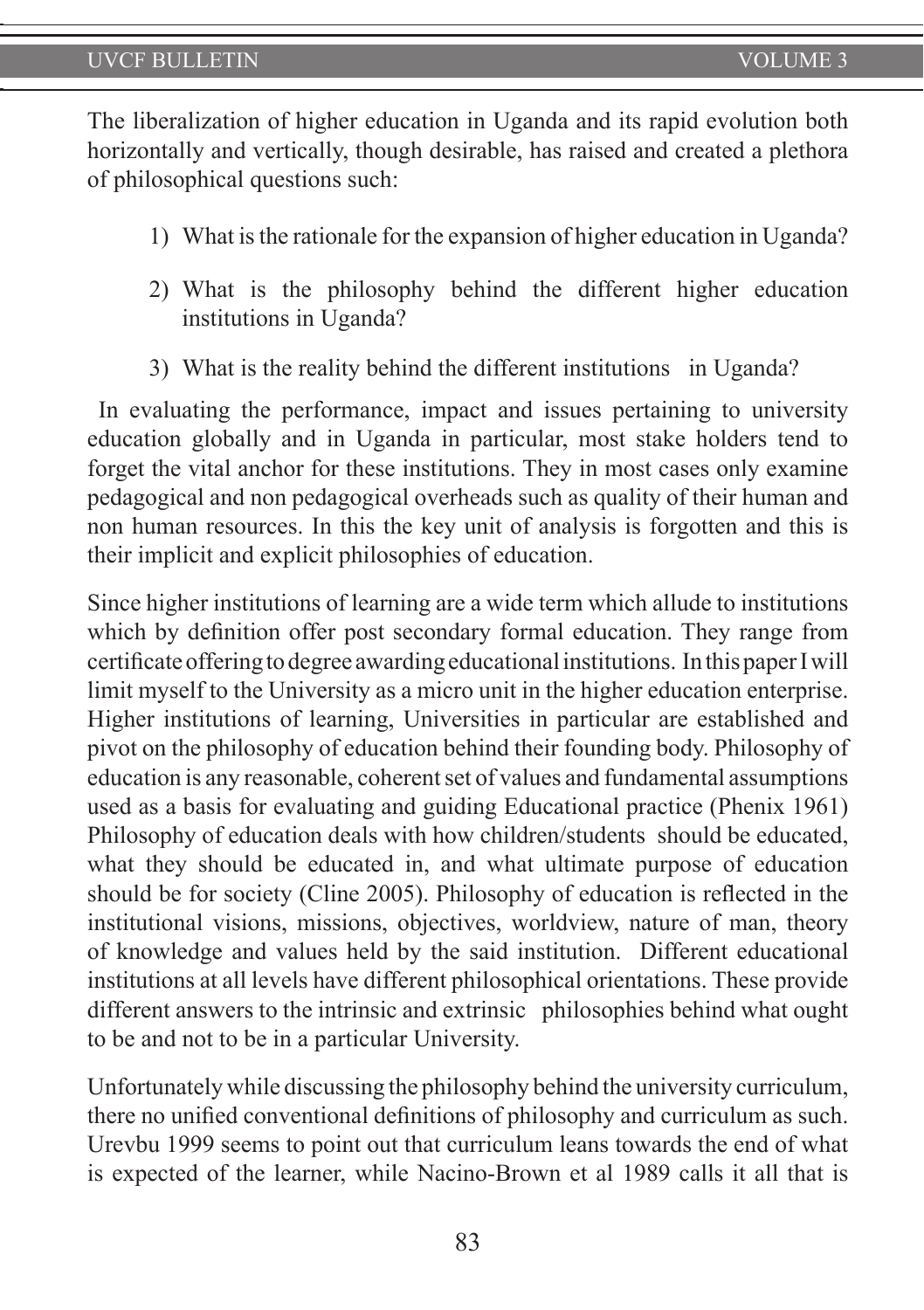experienced under guidance of a school. Winch & Gingell (2005) argue that while defining curriculum we should look at What Sorts of things we ought to teach in our educational institutions. This definition looks at the prescriptive (what ought to be) rather than descriptive (what actually is the case). This raises the issue of the philosophical problem of the curriculum. The philosophical problem can be equated to a review of the most abstract and general questions about what are experienced either under guidance or not while at an educational *institution* 

This leads to a number of questions namely;

- 1) What is to be taught in the University? (What are the intrinsic and extrinsic values and beliefs edified in what is taught in the different University?)
- 2) Who is to teach it and how?
- 3) What are the implicit and explicit experiences of the university stakeholders in the different universities?

The answers in response to the above questions hinge on the philosophy behind the educational institution. For most of the developing countries, university education in the 1970 and 1980s pivoted on the philosophy of enhancing political, social and economic independence and development but within a restrained confine. It became a basis for human and physical infrastructure development (Summers& Vinod 1993). It was a reserve for a few and was very restrictive (Kaggwa 2002). According to Ssekamwa (1997), Kasozi (2002) and Akankwasa (2002) most and at times key sectors of society were denied access to university education because of this restrictive system. There was pursuit of a mono philosophical stance usually hinging on the public-social paradigm. However, in the 1990s for most of Sub-Saharan Africa (SSA) this philosophy and attitude changed. In the case of Uganda, since 1992 to date the guiding philosophy behind University education has been drawn from the Government White Paper on Education 1992, and the Universities and other Tertiary Institutions Act, 2001. Specifically it is rooted in the aims, objectives and goals of higher education provided in these two documents. Under normal or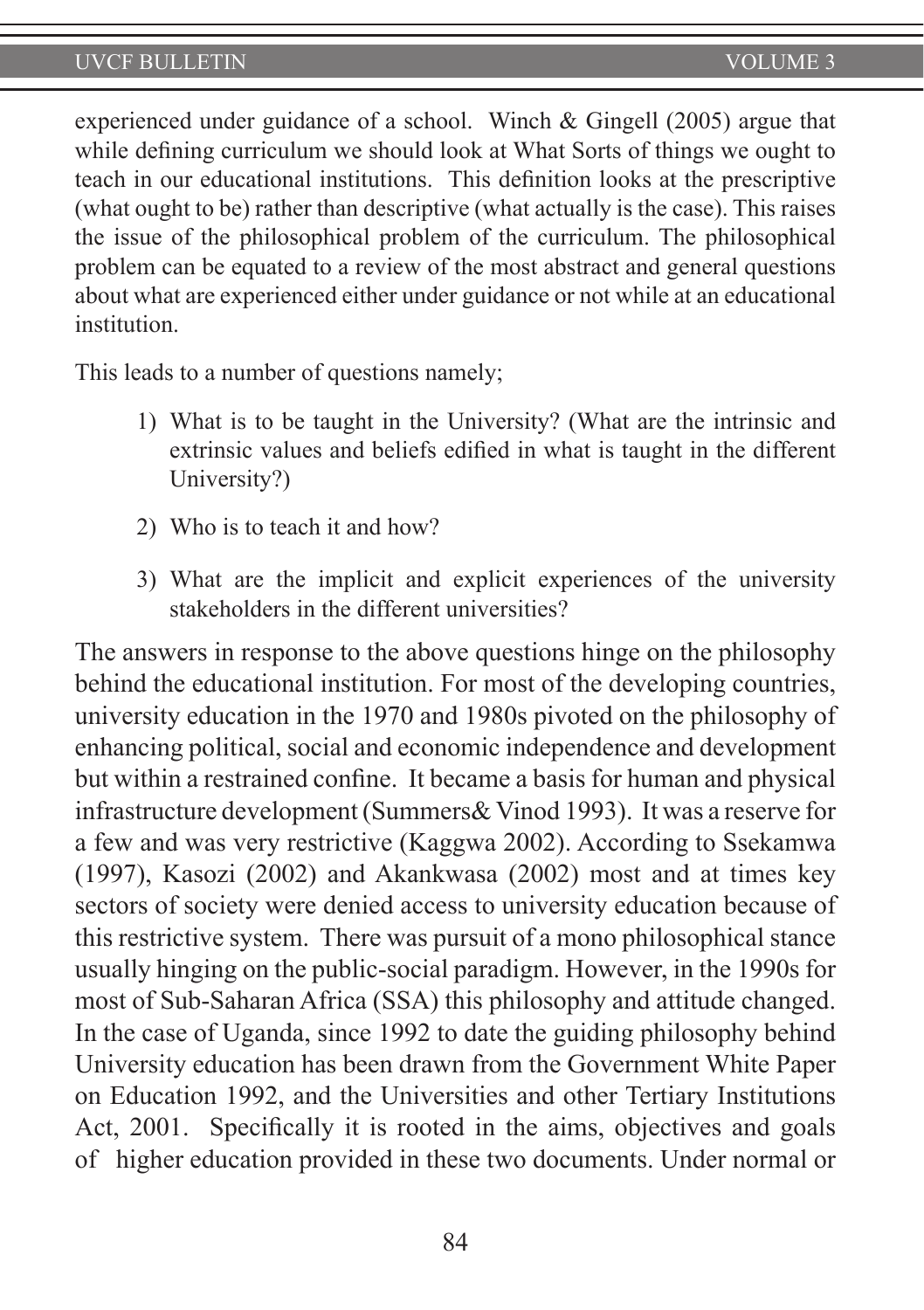ideal circumstances this sounds ideal but may not be the case in reality.

According to Kajubi (1989) and Kasozi (2002), the current national philosophy of university education is to promote moral and ethical values in the citizens, to promote the understanding and appreciation of the value of national unity, patriotism and cultural heritage with due consideration of international relations and beneficial interdependence to inculcate moral ethical and spiritual values in the individual to develop self discipline, integrity, tolerance, human fellowship and respect for public and private property. This philosophy hinges on the official government higher education objectives and goals. These are derived from the national objectives and directive principles of state policy as given in the constitution of the republic of Uganda. (Constitution of the Republic of Uganda 1995 and The Government White Paper on Education 1992 and the Revised Education Sector strategic plan 2007- 2015), prescriptions for higher education. They include: teaching to produce high-level manpower, research, particularly applied, publication of books, journals and research papers, public service through a variety of extension activities; and serving as a storehouse of knowledge and center for excellence.

#### **Philosophical underpinnings of University education in Uganda**

The aims of education depend on the philosophy that is prevalent in society at a time (Nsereko 1994). When talking of prevalent philosophy it implies the beliefs: perceptions of people about reality; knowledge and values pertinent to the said society. The perception of reality, values and beliefs dictates people's attitude to life. Philosophy is that which enumerates the objectives, standards, beliefs, values and type of knowledge befitting individuals, their demands and interests (Lajul 2002). According to the Dictionary of education (1959 pg. 395), philosophy is a systematic way of understanding and interpreting the total realityrationale, values, aesthetics, beliefs and knowledge behind an issue under discussion or study. Individuals and society have interests and demands. These interests and demands are a reflection of the philosophy people in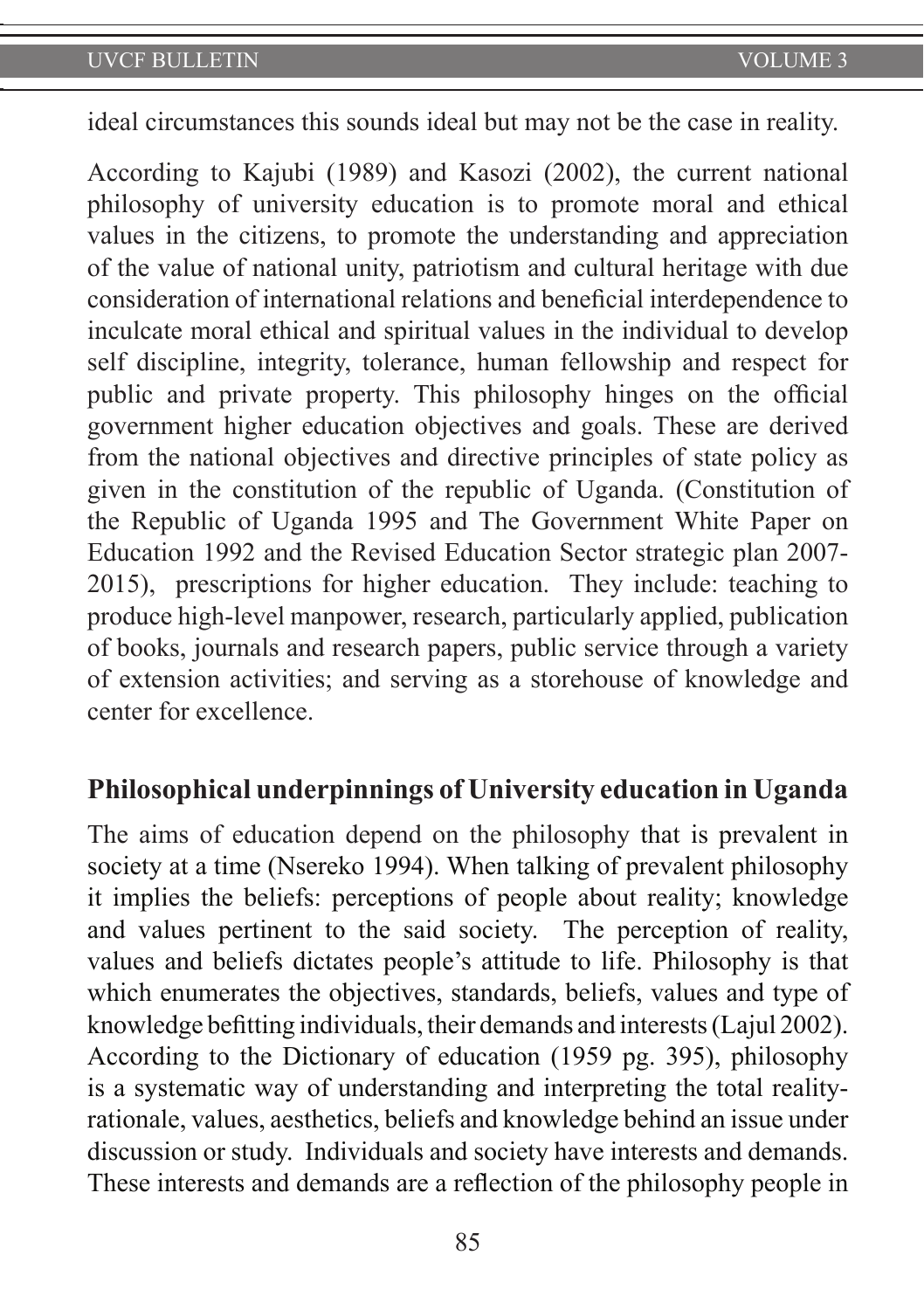that society holds. Lajul (2002) on the other hand, views philosophy as an attitude to life, sum total of one's assumptions, beliefs, and prejudices which are partly inherited and partly acquired in the process of living through formal and informal education. Philosophy there fore can be seen as an intellectual exercise, which examines man's ultimate ends of life. These "ends" are either in terms of knowledge, values or beliefs.

Education on the other hand, is a conscious effort in bringing about a change in the state of mind of the recipient. The change must be intentional, deliberate and directed towards a purposeful activity. Ssekamwa (1997) calls education the purposeful transmission of culture from one generation to another by those who are more knowledgeable. University education, which is the focus of this study project, can be viewed as teaching, learning, research and production of knowledge or what is called epistemological midwifery. "Epistemological midwifery" or production of knowledge pivots on differences in educational practice in courses of study. Bestor (1961) defines university education as that which furnishes intellectual discipline. He reveals that intellectual discipline is the ability to deal by intellectual means, with the problems that are bound to confront man in the complex, rapidly changing world of today. He also argues that a person who is intellectually disciplined, is able to analyze issues and situations and is also able to think loudly through discussions and argumentations. However the success of university education depends on the pedagogical methods, administrative procedures, and patterns of support and control in the University, which are generally reflections of differing beliefs about the nature of knowledge, values and reality. The interpretation and utilization of knowledge, values and beliefs generally has a bearing on how the educational enterprise functions and how people access it. (Phenix1961) Liberalized university education presupposes opened access to knowledge, beliefs and values. These imply an anticipated positive effect to society.

According to Whitehead (1967); Archambault (1968); and Kneller (1971), the issue of knowledge, values and beliefs their manifestation and utilization presuppose a philosophical problem and hence a philosophical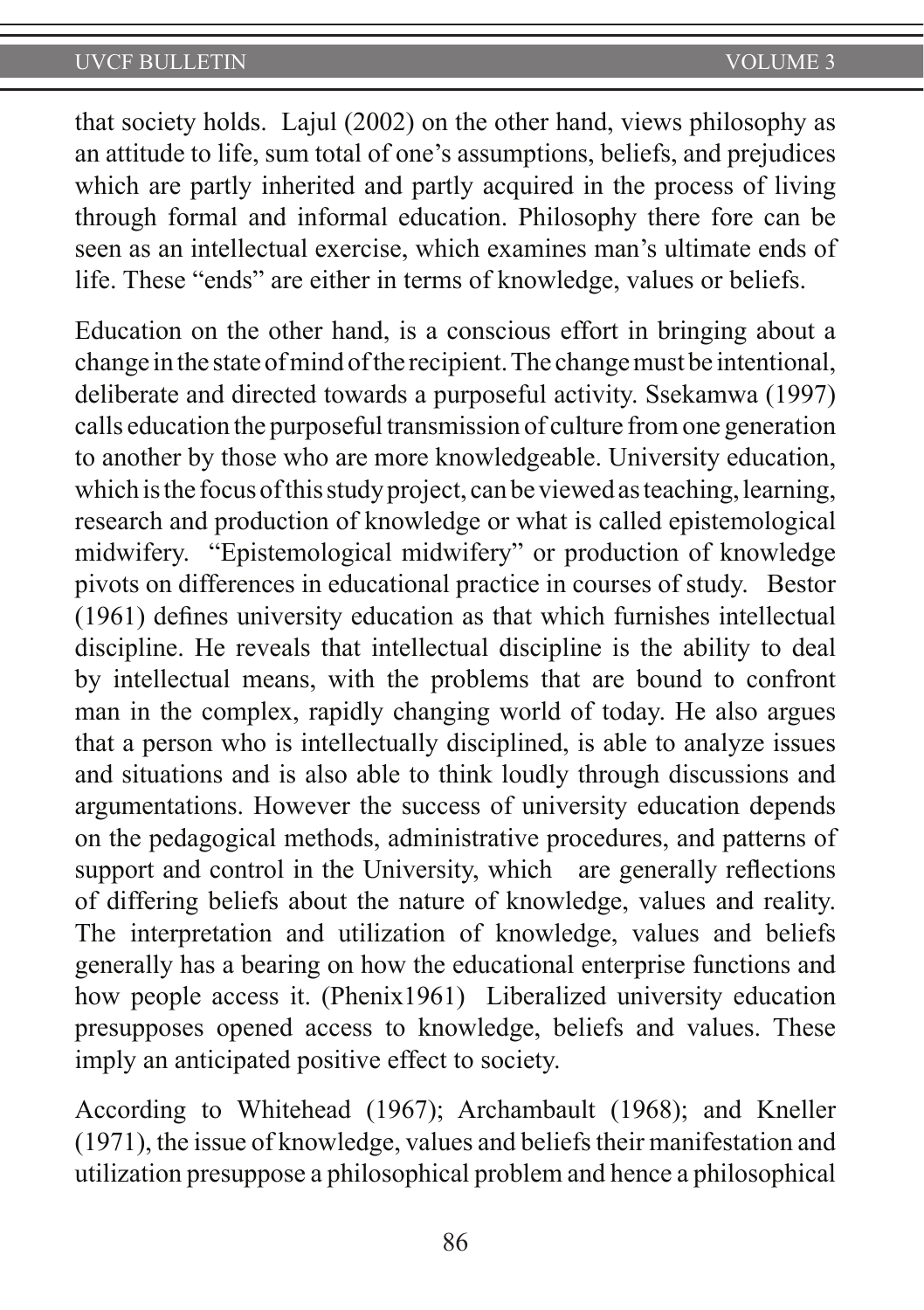underpinning. This is so because education is not supposed to be an end in itself but a means to an end. This end is rooted in the philosophy directing the educational micro sub systems and also that, which is behind the entire macro educational university system. Any university system grows and rotates around certain philosophical orientations and underpinnings. In order to grasp these philosophical orientations and underpinnings as means to deciphering the philosophical implication of liberalized University education, some fundamental questions pertinent to the study arose. Such questions included:

- i) What is the rationale for university education?
- ii) What beliefs and values are being transmitted to those who access knowledge in a particular University?
- iii)What is the reality behind a specific university category? (Reality is both experiential and metaphysical)

In order to decipher the end of university education, we need to examine the paradigms or the views on which the philosophical underpinnings are pivoted. These direct the mission and purpose of university education. These in turn are guided by what people expect from university education, or its goals. The rationale, the philosophy and reality behind University education hinges on the different interpretations concerning reality (metaphysics), knowledge (epistemology) and values (axiology), the different university stakeholders hold. The diversity in the interpretations of reality, knowledge and values brings about some major differences in educational theory and practice. (Akinpelu 1990 and Njoroge &Bennars 2000) In order to grasp this, we need to know peoples beliefs about reality, knowledge and values. Philosophical beliefs have a number of consequences. That is; they influence what people think, their aspirations and their goals in life "the summum bonum". (Lajul 2002)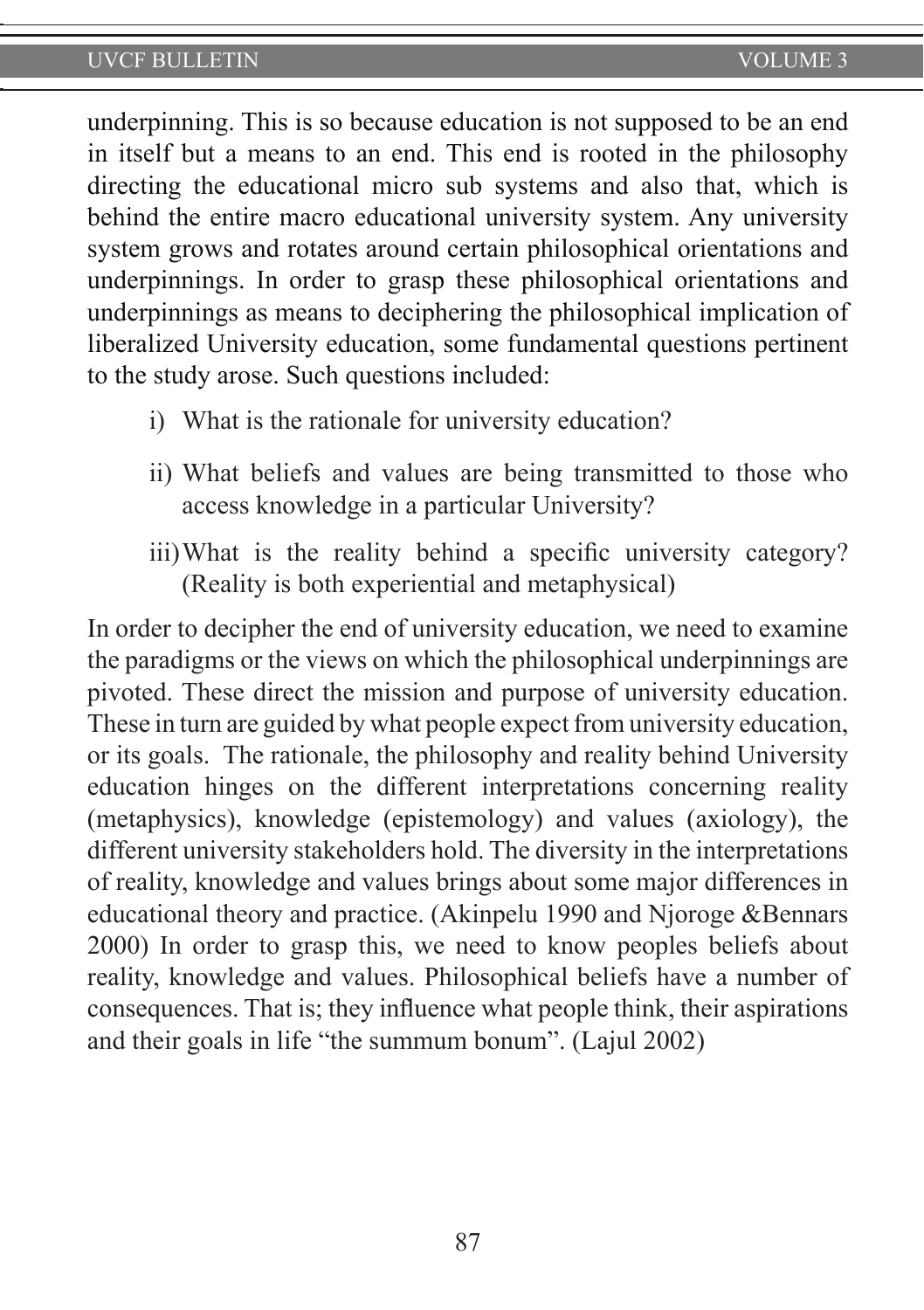# **The Specific educational philosophy behind the different**

# **universities in Uganda**.

Universities are established and pivot on the major sources of philosophy of education behind their founding body. Philosophy of education is any reasonable, coherent set of values and fundamental assumptions used as a basis for evaluating and guiding Educational practice (Phenix 1961) Philosophy of education deals with how children should be educated, what they should be educated in, and what ultimate purpose of education should be for society (Cline 2005). Philosophy of education is reflected in the institutional visions, missions, objectives, worldview, nature of man, theory of knowledge and values held by the said institution. Different educational institutions have different philosophical orientations. These provide different answers to the following questions, which target the educator and the educand.

- 1) What is the nature of the learner?
- 2) What is his/her reality?
- 3) What does he/she knows?
- 4) What is the purpose of the school?
- 5) What values and beliefs are transmitted or attained at school?

The answers in response to the above questions hinge on the philosophy behind the educational institution. For most of the developing countries, university education in the 1970 and 1980s pivoted on the philosophy of enhancing political, social and economic independence and development but within a restrained confine. It became a basis for human and physical infrastructural development (Summers& Vinod 1993). It was a reserve for a few and was very restrictive (Kaggwa 2002). According to Ssekamwa (1997), Kasozi (2002) and Akankwasa (2002) most and at times key sectors of society were denied access to university education because of this restrictive system. There was pursuit of a mono philosophical stance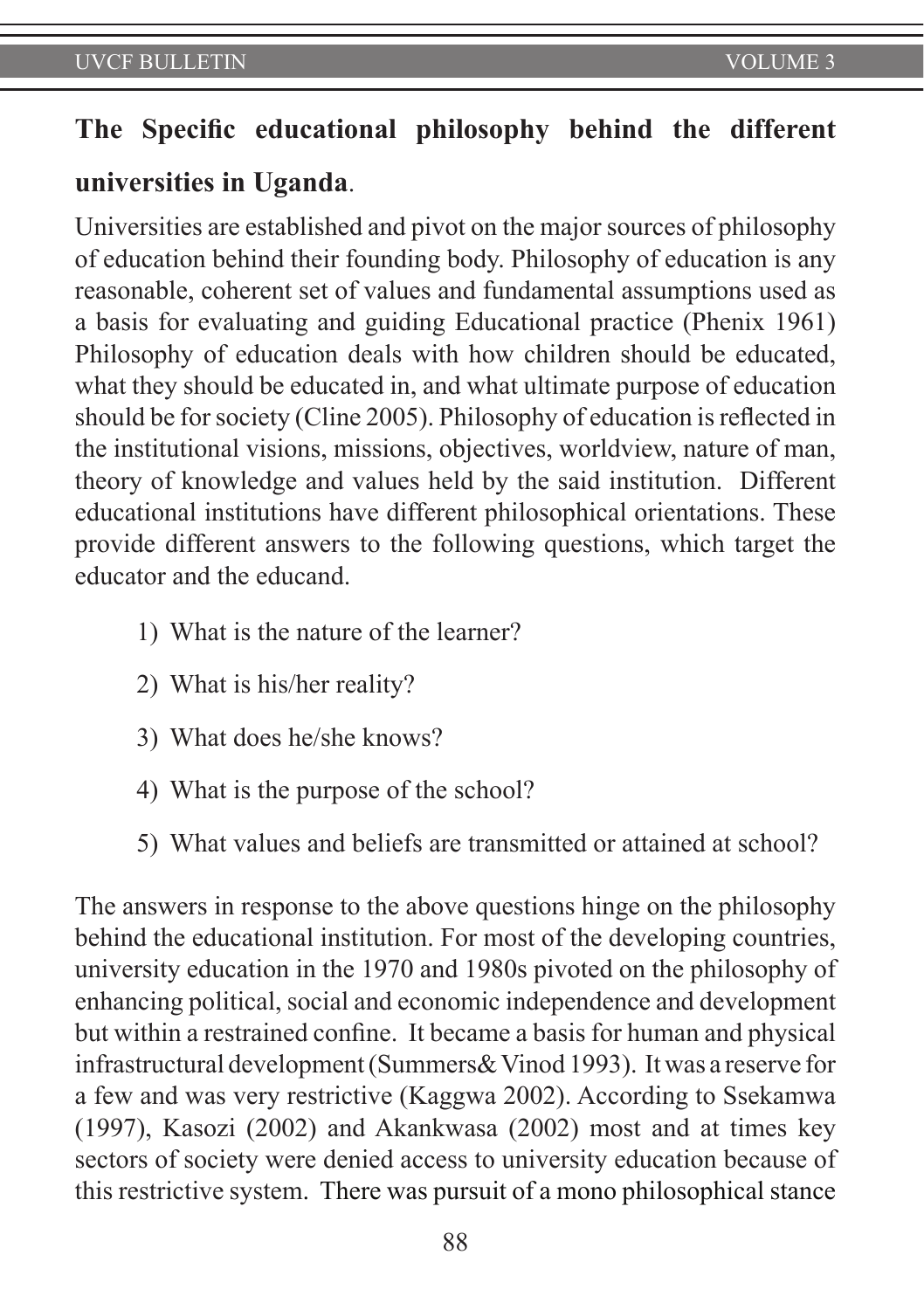usually hinged on the public-social paradigm. However, in the 1990s for most of Sub-Saharan Africa (SSA) this philosophy and attitude changed. In the case of Uganda, since 1992 to date the guiding philosophy behind University education has been drawn from the Government White Paper on Education 1992, and the Universities and other Tertiary Institutions Act, 2001. Specifically it is rooted in the aims, objectives and goals of higher education provided in these two documents. However Liberalization of university education pivoted on a multi philosophical arena: on the earlier philosophy, which is increased and expanded access, equity and transmission of a variety of beliefs and values. This sounds ideal but may not be the case in reality.

## **i) The Social- Public/ paradigms**

According to Russell (1996), this paradigm is concerned with social/ public welfare. It looks at the role of government in the provision of social services. It is divided into two sub paradigms. These include the restrictive/socialist and liberal socio-public paradigms. The restrictive/ socialist paradigm is drawn from the thoughts of the young Hegelians and Marxists (Philosophy archive $(\partial_t)$  marxist.org) These maintain that it is the exclusive duty of government to provide social services especially higher education. They reject the hand of private providers of higher education. They consider them closely related to the "bourgeois" or capitalism. Private institutions are branded divisive, sectarian, exploitative and promoters' of lopsided access and social iniquity. The liberal social public paradigm draws it thought from philosophies of Adam-Smith 1723-1790, David Hume 1711-1776, Jeremy Bentham1748-1832 and Thomas Malthus 1766-1834 all cited in (Russell 1996). These have a more liberal approach to the role of government. They advocate for a dual mode of operation in the provision and role of social services. They argue for the involvement of government and private providers of these social goods such as education. (This is the mild liberalization of university education)

The social-political philosophers advocate for government direct involvement in the provision of services such as education. Arrow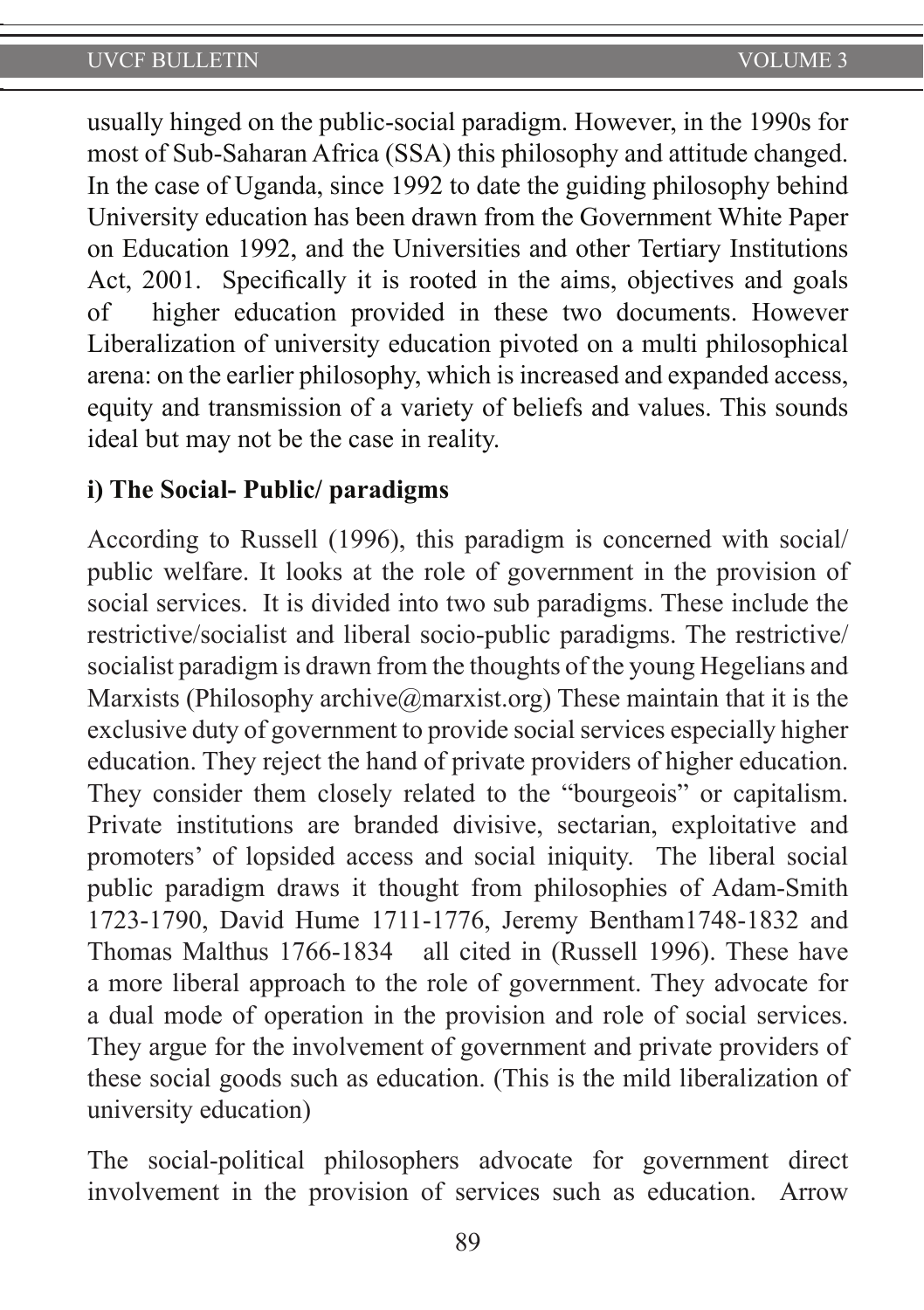(1963) &Debreu (1959), also argue that there a number of factors which call for government intervention such as equity considerations, market failures, and externalities. Jee-Peng et al (1998) argue that externalities are the core or principal justification for government involvement in the provision of education (externalities are benefits and costs which can not be extrinsically seen). Many proponents of this paradigm such as Karani (1998), The Government white paper (1992) in case of Uganda, Hansen and Twaddle (1990), argue that the university is "center for all" Therefore expand university education and almost all the socio-political and welfare problems of SSA would be solved. Proponents of this paradigm argue that for most SSA countries access to University education is constrained by regional, tribal and religious distortions and inequity. They argue that opening up all avenues of university education best solves the issue of equity and gender balance in access to useful knowledge. This paradigm sounds ideal but its practical implications call for a lot of soul searching. Universities in this paradigm include; Makerere University, Kyambogo University, Mbarara University of Science and Technology and Gulu University

#### **ii) The Spiritual-Religious paradigm**

In this study context the universities, which lie in the Spiritual-Religious Paradigm (SRP) include: The Anglican, Seventh day Adventist, Roman Catholic, Islamic and Pentecostal institutions of higher learning. The guiding philosophy behind all these institutions of higher learning is the utilization of the school to edify man's soul and body (Hancock 2005, Hashin 2004, Wagner 1996 & White 1952). All these scholars allude to the fact that because of man's duality, true education is, that which caters for his corporeal and spiritual needs. This according to Buetow (1988), is edified in the use of all episteme to explore the ultimate mystery of the corporeal and the divine. The concept of the divine as a pivot for the axiological and metaphysical ground in education is still a very influential determinant of educational trends in developed and developing nations. In Sub-Saharan Africa (SSA), formal education owes its genesis to the Christian Missionaries, (Ssekwamwa & Lugumba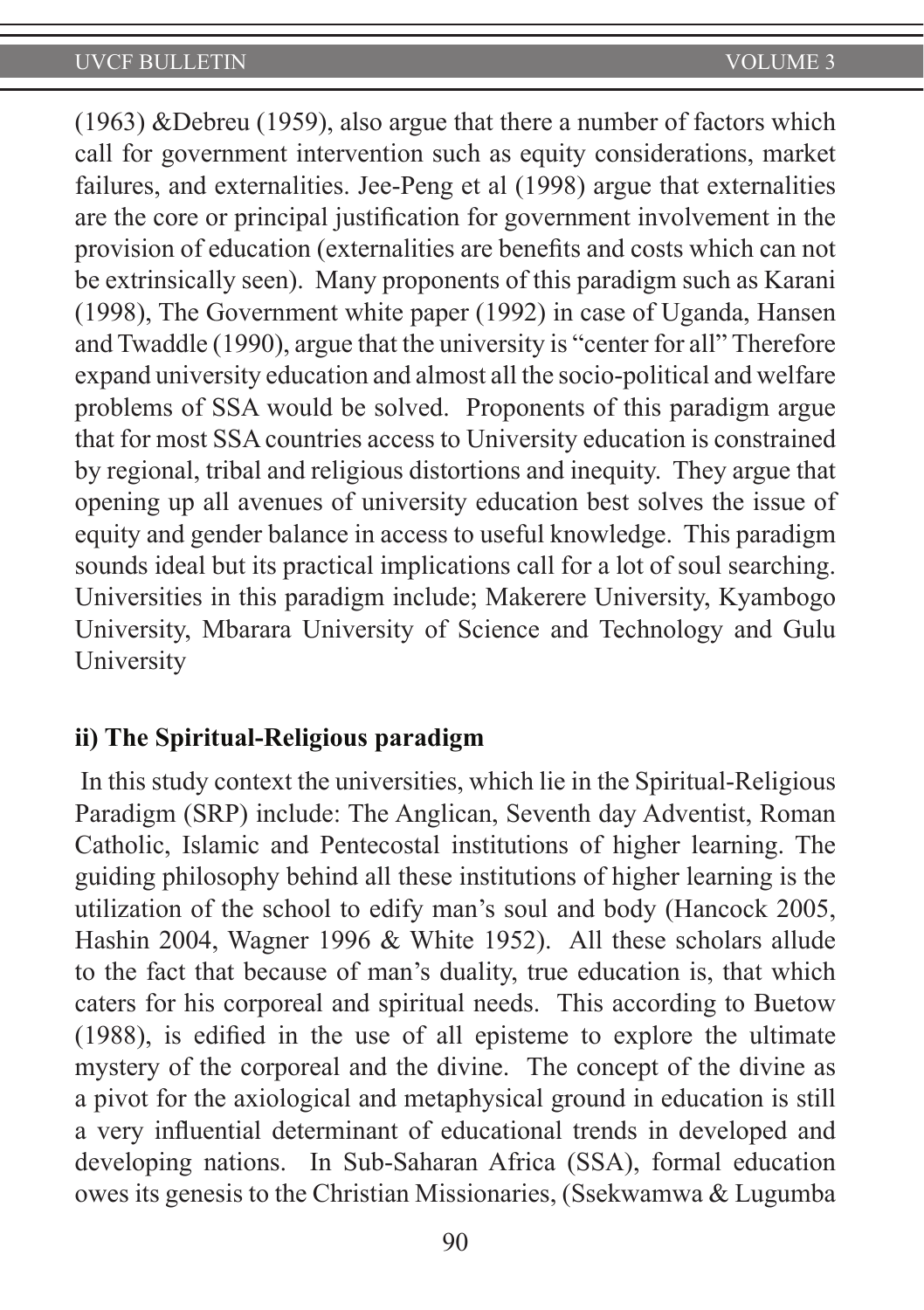1973 and Ssekamwa 1997). Different scholars on education in Uganda, such as Senteza – Kajubi (1967); Kigongo (1989); Dalfovo (1992), and Nsereko (1997), Muwagga and Genza 2012) observe that Uganda's education system and society as a whole had morally and spiritually decayed. They reveled that this was a result of excessive academic pursuit in all institutions of learning, secularization of education, rote and examination oriented teaching and learning. These had eroded any useful moral and metaphysical positions both foreign and indigenous in most of the formal Education provided in Uganda.

Their position and philosophical argument seem to lie in what Wynne (1963), calls the ideal and ultimate aim of good education, which is identical with good life. Good life is equated with reason and character. Which according to De Hovre & Jordan (1934) presupposes faith and salvation. While according to the Thomistic paradigm it implies that human cognition is multifaceted and limited if unaided by faith and grace. According to Wagner (1996) the church's education gives a way of life that is ethical, moral and religious, which encourages people to behave and act in a certain way. This they maintained could only be achieved by creating institutions, which foster the pursuit of the ultimate end, or inculcate basic religious moral values. These values are propagated within the two leading spiritual or religious domains in Uganda, namely Christian and Islamic philosophical orientations and morality. Which are further divided into denominational orientations.

#### **a) Roman Catholic philosophy of education**

The general Roman Catholic philosophy of education has its origin in the thought which dominated European thought from Augustine to the Renaissance (Russell (19991) Specifically this Philosophy referred to as "neo-thomistic or neo-scholastic philosophy". It is a synthesis of Platonic, Aristotelian, Augustinian, Judaic Christian tradition and many other elements besides (Wynne 1963). This philosophy by the Encyclical arterni Patris of Pope Leo XIII in 1879 became the official guiding philosophy of education for all catholic Institutions of Learning in the world. (Russell 1996) This philosophy was brought to order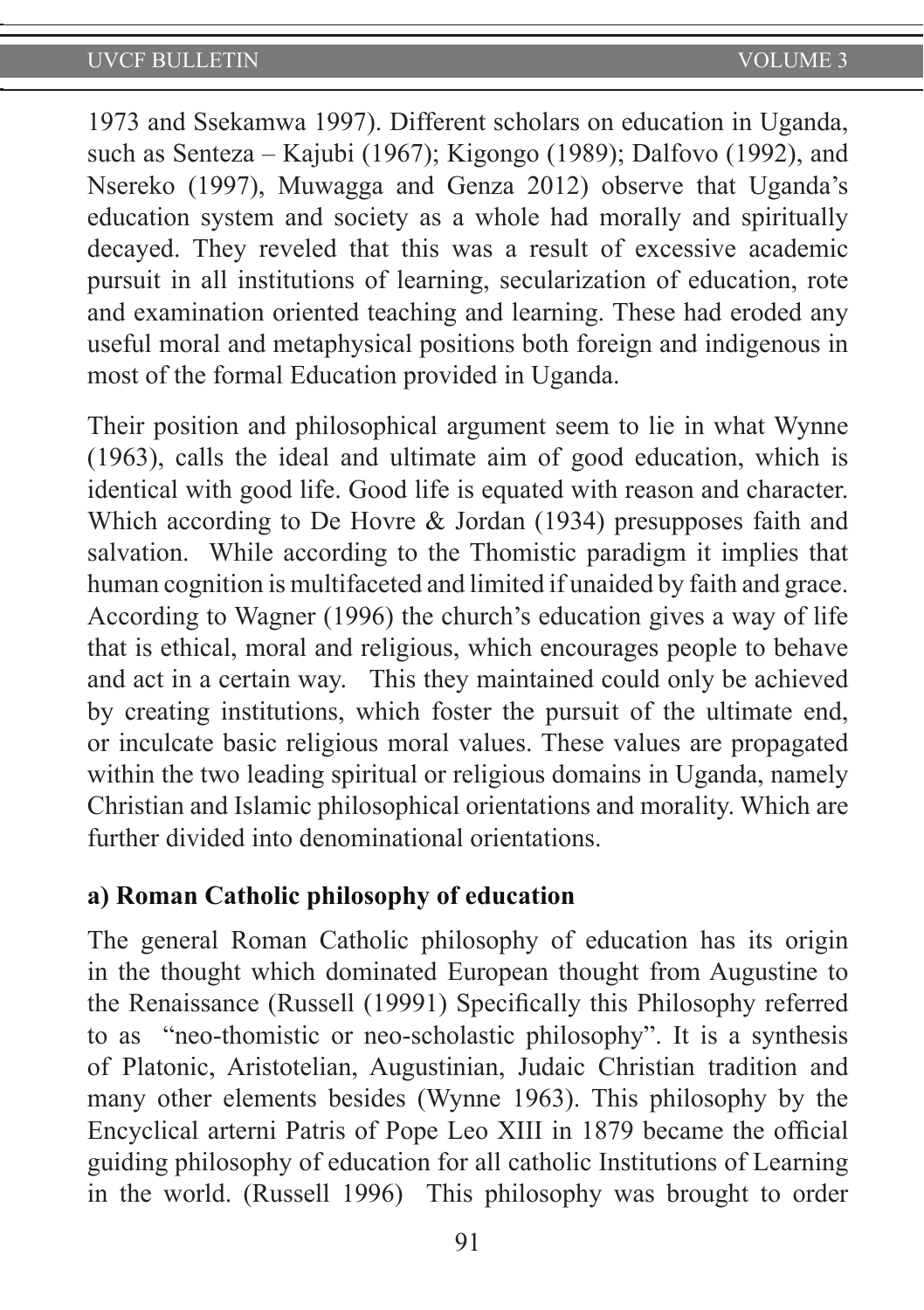in the Declaration on Christian education, Vatican II (1965 Pg. 726) "Gravissimum Educationis' The Council noted that;

> *For her part Holy Mother Church, in order to fulfill the mandate she received from her divine founder to announce the mystery of salvation to all men and to renew all things in Christ, is under obligation to promote the welfare of the whole life of man, including his life in this world insofar as it is related to his heavenly vocation; she has therefore a part to play in the development and extension of education*.

The current Catholic higher education has to operate within the Catholic school mission character and identity, which according to Kasibante (2004), continually emanates from Jesus Christ command to his Apostles and the Church "go, teach, make disciples" Mt 28: 18-26. There fore the fundamental purpose of Catholic University education is to articulate the Christian message and its inherent values, to cherish, keep and transmit the " culture of the sacred in the secular world" (Kasibante 2001)

According to Thivierge (2003) quoting the Magisterium of the Church, the Apostolic Constitution Ex Corde Ecclesiae (1990) and John Paul II in December 2002) reveals that a Catholic University is called to humanize education.

> *That is to emphasize the centrality of the inalienable dignity of the human person in scientific research and in social policies. Through their activities the professors and students are called upon to bear witness to their faith before the scientific community, showing their commitment to the truth and respect for the human person. It also has to present a complete and transcendent vision of the human person and educate his conscience.*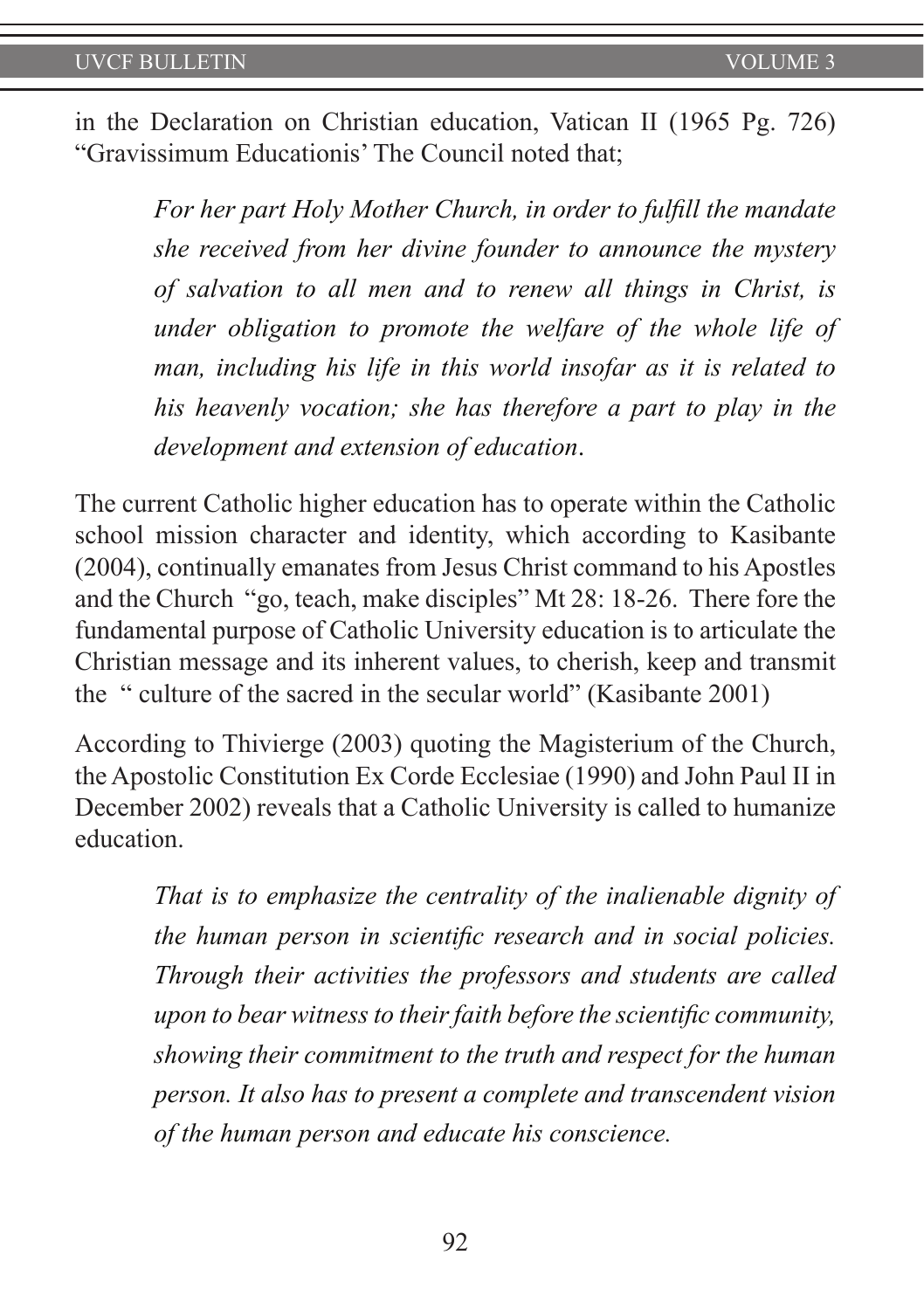#### **b) Anglican philosophy of education**

The Anglican tradition and philosophy is the guiding thought for the Church of Uganda commonly referred to as 'Protestant' education in Uganda. According to Ssekamwa (1997), Anglican education aims at forming a true and perfect man, who is enlightened on issues of the divine and the secular. It aims at creating a total education, which permeates man's whole life. Which involves; character development, dress, faith and prayer, discipline and preparation for the world after, without divorcing the learner from the corporeal world of today. Anglican educational institutions draw their philosophy from Protestant philosophy of education, which has roots in the reformation and counter-reformation of Luther, Calvin and Loyola (Russell 1996). This philosophy emphasizes the fact that; in every thing God is supreme. It calls for no neutrality on major issues in human society, values and beliefs have to be taught to the learners and religion has to come into the school curriculum. They note that the learner has to be taught of his individual responsibility for his/ her salvation. (Russell 1996).

#### **c) Seventh day Adventist Philosophy of education**

The distinctive characteristics of Adventist education point to the redemptive aim of true education: to restore human beings into the image of their maker. Its educational philosophy is founded on the theology and Philosophy of the Seventh-day Adventist Church education system, which began in 1872. It is based on the Scriptures and the writings of White (1903) and http://www.auburn. Org/bulletin/index.cfm They believe that man, the crowning act of creation, was made in the image of God. Man was to develop his powers so as to reveal and reflect the glory of his creator, but through sin, man's physical powers have been weakened, mental capacities lessened, and spiritual wisdom dimmed.

The primary objectives of Seventh-day Adventist education and philosophy are to restore the image of God in man and bring him back to perfection to which he was created. They believe that all youth should be permitted the privilege of a Christian education so that they may become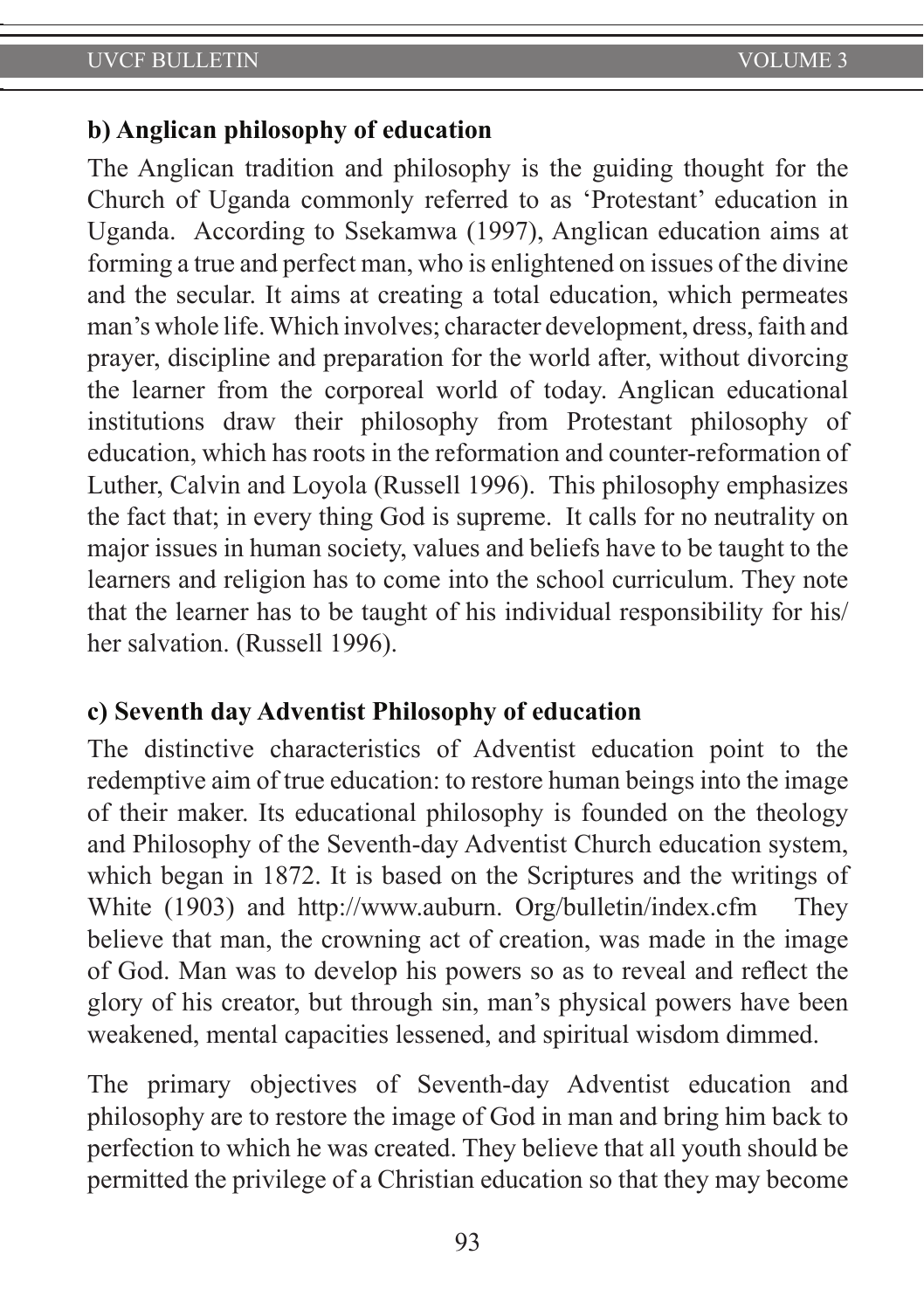laborers together with God. True Seventh-day Adventist education must provide for intellectual, spiritual, emotional, and physical development and especially a personal relationship with, and a commitment to Christ. The Seventh-day Adventist philosophy of education maintains that the Church establishes educational institutions, which provide a course of study suitable for a variety of students, which will speak to the whole person, enabling them to fulfill their individual potential. This education imparts more than academic knowledge. Its time dimensions span eternity. In this education, homes, schools, and Churches cooperate together with divine agencies in preparing learners for citizenship here on this earth and in the new earth to come (White 1903 and Savage 1996)

Though **e**ducation provided in the Roman Catholic, Anglican (Church of Uganda) and the Seventh day Adventist Universities seems extrinsically diverse, intrinsically has the same ultimate aim and purpose. According to Kasibante (2001) the ultimate aim and purpose of all Christian education is producing a man of character. This implies that all students from the theistically oriented universities under normal circumstances have some similarities in their axiological and metaphysical dispositions.

#### **d) The Islamic philosophy of education**

Islamic philosophy of education has its origin in the Mohammedan culture and Philosophy (Russell 1996: 431-421). According to Hashim (2004), Islamic education/knowledge is integral or holistic as suggested by the "*tawhidic*"worldview. There is no compartmentalization of knowledge into religious and secular spheres. Both "*fard`ayn*" and "*fard kifayah"* knowledge have the purpose of strengthening faith, the former through careful study of the words of Allah in the Qur'an and the latter through a meticulous, systematic study of the world of man and nature. While Daud (1991) Knowledge is integral to action, spirituality, and ethics. To him the nature of the knowledge that provides the content of education is the major concern of the curriculum, and these views of man and knowledge have a bearing on any level of Islamic education. Islamic education at any level is "*ta'dib"-*disciplining of body, mind and spirit. Education can also be referred to as " *tarbiyah"-*upbringing/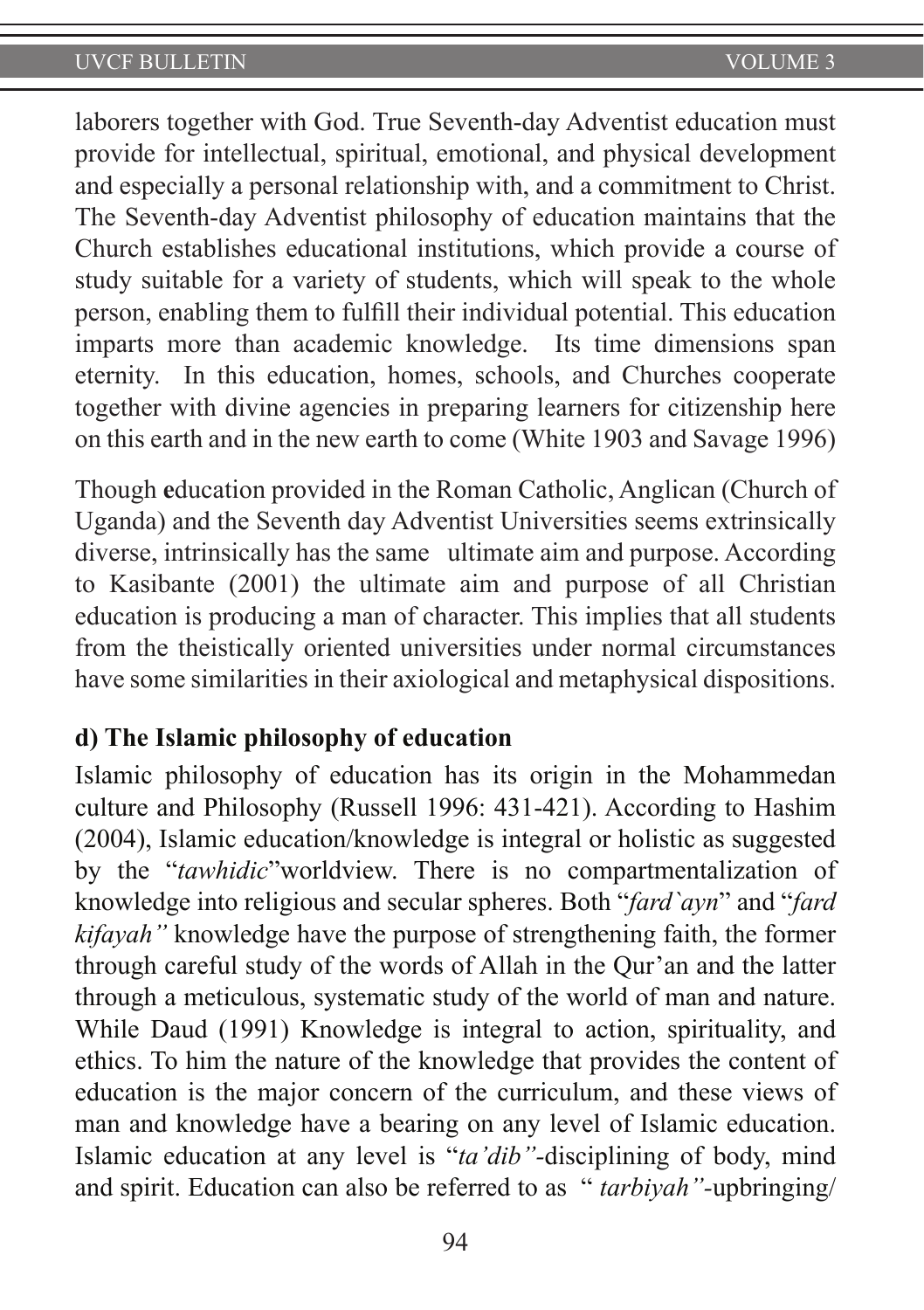acquisition of virtue progressively instilled in man. Islamic education endows the possessor with the knowledge of the proper places of things or objects "hikmah" in the scheme of creation and subsequently to act in a just manner "*adl*" Hashim (2004). According to Kaire (2003) Islamic University fundamentally has to permeate university education with a strict Islamic moral code. The fundamental quest of Islamic Philosophy of education is therefore to understand the nature of Allah, man's relation to Allah, and in general how the nature of all beings relate to the being, which is named Allah. (http://www.erraticimpact.com)

**e) The Pentecostalism or Classical Pentecostalism This paradigm places a special emphasis on the direct personal experience of God and man. It has its roots in the holy spirit beliefs and theologies. (**http:// en.wikipedia.org/wiki/Pentecostalism 17th Sept. 2013) Pentecostal education seeks for us eof God as a means and an end ( passionate and explicit love of God ) Continual use of the holy spirit, rejection of sin, continual use of the bible, aims towards efficacious service and academics and this is to be reflected in the lives of the teachers, parents and students.( Grant McClung1990)

There is a belief that Pentecostal philosophy of Education is a move against the traditional Catholic, Anglican and other Christian educational pardigms.

#### **g) The Commercial (The For- Profit) paradigm)**

Many classical economists such as Keynes, Malthus and Adam Smith (Sachs & Larrain 1993) emphasized the need for rapid investment in human capital both by the state and by the private sector. They advocate for the co-existence between the public and private educational institutions. They revealed that government failure is supplemented by the profit motive as a motivator for quality as a result of competition. This was re-echoed by Schultz (1991) and Denison (1962) who demonstrated that expanded access to higher education directly impacts a nation's GDP. They noted that any constrained economy had to revitalize and restructure the provision of social services through widening the literacy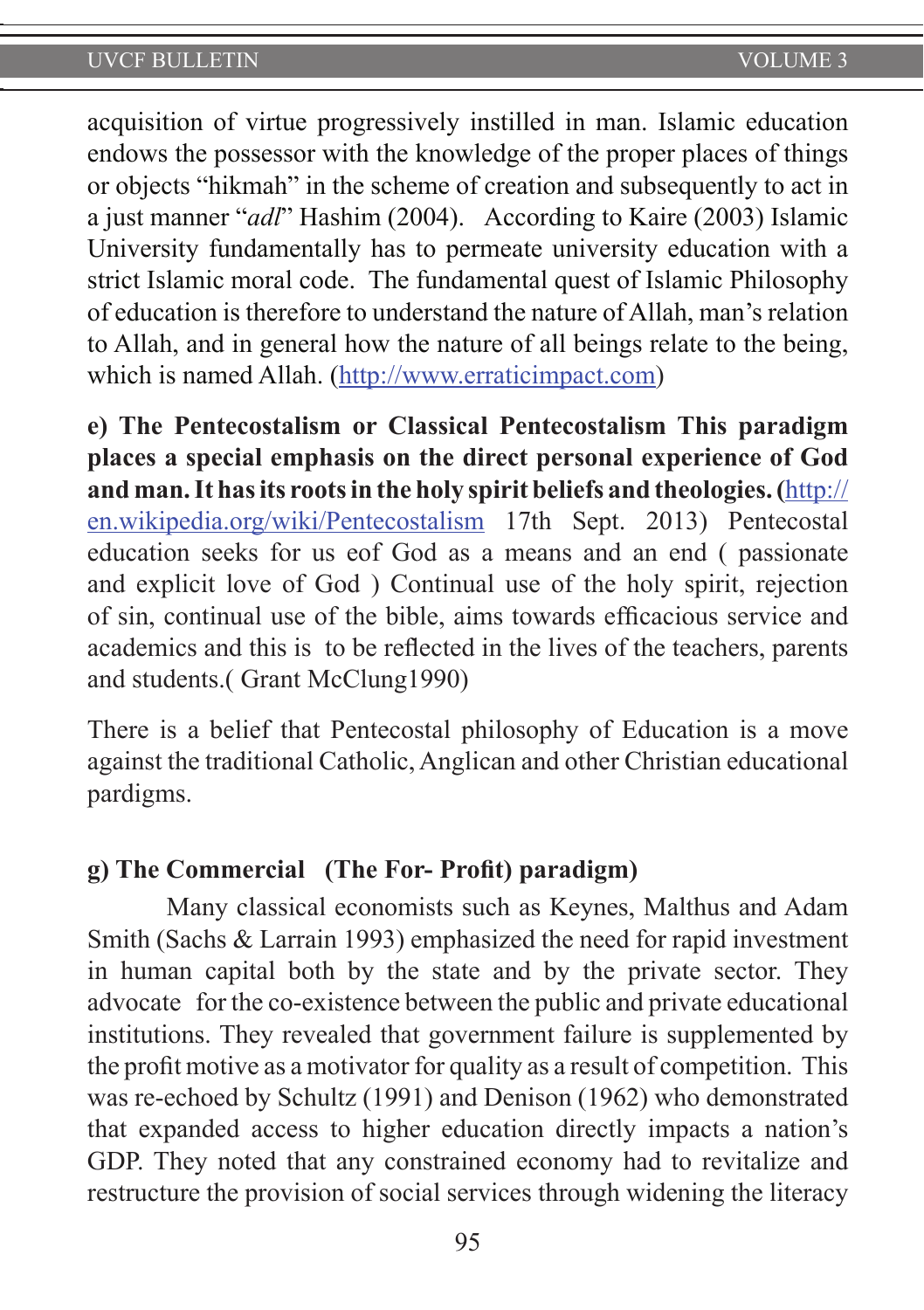levels especially at the university. This was seen as the growth or "advance of knowledge" with the assumed or resultant effects of a better and educated population, which is evidenced in the anticipated human capital attained as a result of prolonged years at school and the expanded cognitive skills attained

 On the other hand, Pannu (1996) notes that the role of capitalist states is to guarantee and provide the necessary conditions for their markets and growth of their enterprises. Hence these argue for opened economies, protection of private property and free movement of all forms of capital. These are better protected by an enlightened population, which acts not only as a potential dumping ground and market for some of the west's poor quality products but also as a potential knowledge "mine" for the west, and in SSA universities are the store and center of almost all Knowledge (Bernam 1979; Altbach 1991; Asibo 2001 and Munene 2002). Proponents of this For-Profit paradigm such as Psacharopoulos &Maureen (1977) maintain that the success of liberalization of University education pivots on the many Demand-Absorbing Institutions (DAI) or the Private Education for Excess Demand (PEED). These institutions thrive on a permissive regulatory environment but often at the expense of ignoring the responsibility to provide the public with sound education. They often draw largely on students who cannot get to public universities and are academically not prepared, or marginal students, although there are some that offer very sound educative education to those who are not comfortable with the public institutions.

#### **h) Cultural-tribal/ Ethnic**

These are up coming university institutions in the country, which seem to lean on the philosophy of education of a particular tribe examples are Buganda, Teso, and Busoga Universities. These claim that the eurocentered philosophical paradigms in the different Universities have corrupted the morals and value dispositions of the young. Proponents of this paradigm argue that it there is need to return to the traditional indigenous approach but incorporated in a euro-centered education spiced with local/indigenous education. Most of these Universities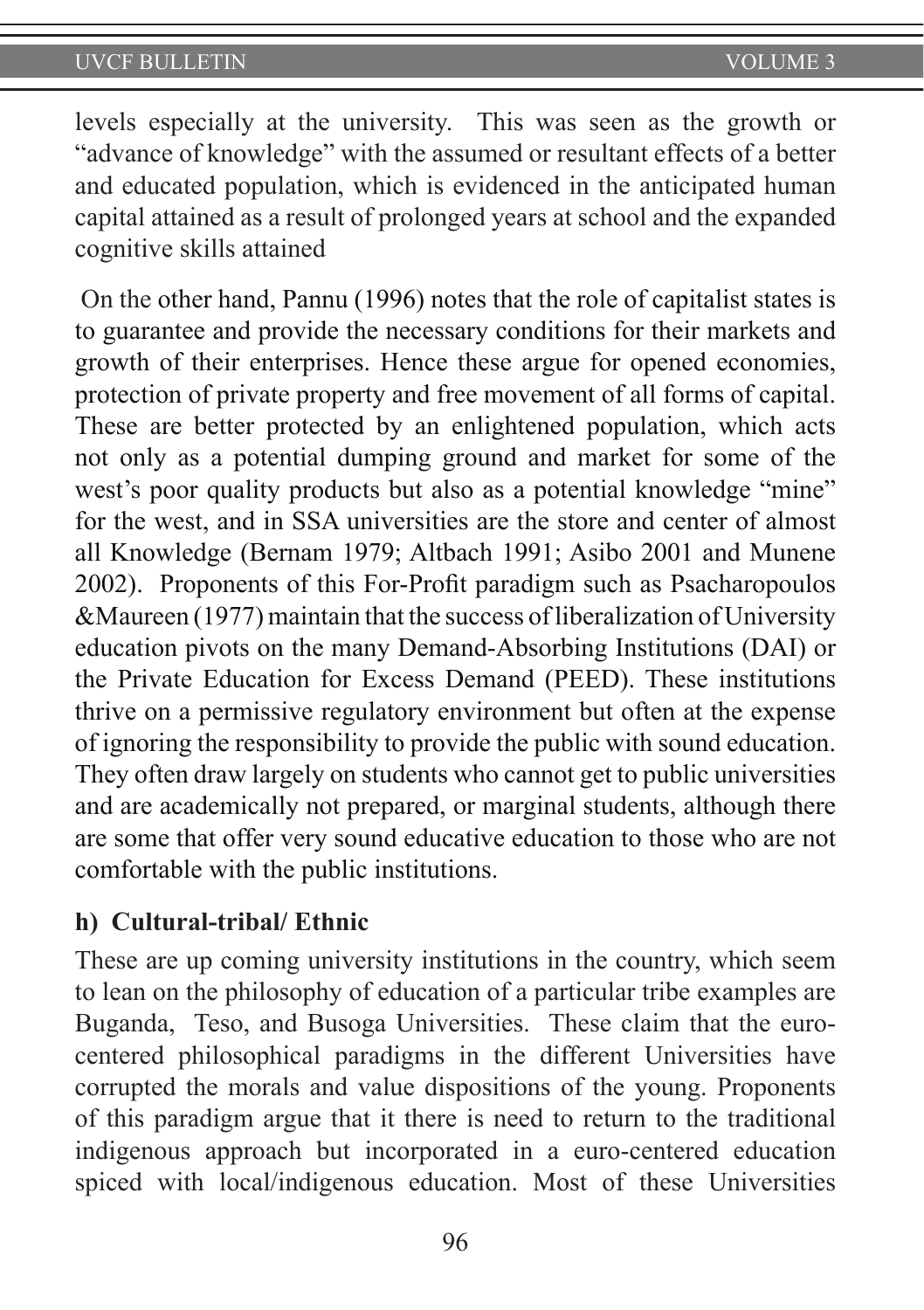embrace missions and visions, which propel generation of knowledge, skills and attitudes, which they assume, will be holistic and eclectic.

#### **The ought/Ideal situation**

#### **We may need to ask ourselves a salient question**

- 1) Can we have a uniform university Philosophy?
- 2) To answer this question we have to go back to the start and ask: Why are certain educational institutions established and for?

In the Ugandan context we are in the habit of judging 'the university product" in terms of questions about their educational background (which presupposes the nature of schools, faculties or institutions attended.) These question automatically drive us to a debate or discussion and in an ideal situation a debate presupposes a philosophical problem embedded in what they have experienced either under guidance or not while at the University. (Intended and accidental so long as it's within the university realm) It is a rational discourse that aims at providing explanations of reality as a whole in a specific university and it products. It also provides answers to the puzzle of standardized examinations in the University system in Uganda.

#### **Way forward**

| Since Philosophy by the very nature and context of the term Philo- and     |
|----------------------------------------------------------------------------|
| Sophia which presuppose the search for knowledge It is imperative that we: |

- b. Make known the philosophy behind our intuitions
- c. Educate all stakeholders in our institution to know and understand the explicit and implicit philosophy on which they have to anchor as an imperative all their pedagogical and non pedagogical activities.
- d. NCHE should cause debates on the exact philosophy behind our universities
- e. All universities should do all in the name of their philosophy.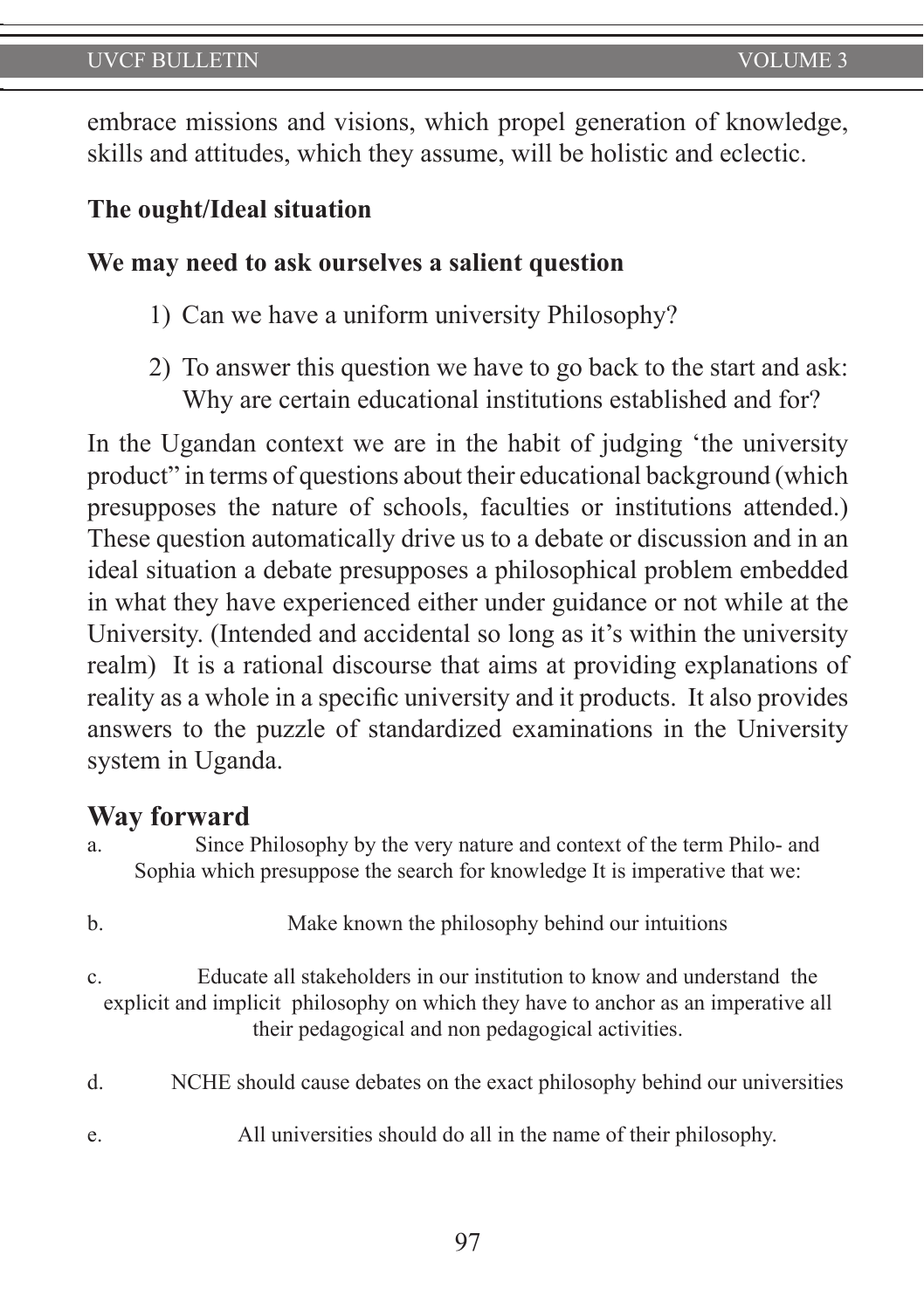#### **REFERENCES**

- **Adam, Mahdi. (1995). '**Islamic University in Uganda' The Uganda Journal Vol. 42 Aiftinca M (2004) Values and Education: A Romanian Axiological Perspective
- Aguti, J.M. (2000). Makerere University (Dual Mode University (Uganda) cited in the world of open and distance learning. V. Venugopal Peddy and Manjulika S. Viva books Ed. Private limited.
- Akankwasa, R.R.(2002). Contemporary issues in Teacher education and professionalism. challenges and prospects of local empowerment in the era of Globalisation. Paper presented to staff of School of Education Makerere University Kampala.
- Altbach, P.G. (1991).Patterns in higher education development. Towards the year 2000 prospects, Vol. XXI No 2,
- Banya, K. (2001). Sub Saharan Africa: The State of Public Higher education and the emergence of Private Sector universities **World Education News& Reviews**
- **Bernam, E.H. (1979)** Foundations: United states foreign policy and African Education(1945-75) Havard educational review.
- Buetov, H. A.(1988) The Catholic School: Its Roots, Identity and Future. New York: Crossroad.
- Constitution of the Republic of Uganda 1995 (Reproduced by the Uganda Law Development Center Kampala)
- Daud, W. M. (1991)The Concept of Knoweledge in Islam London: Mansell.
- Dalfovo, A. T. (1992) Cultural Heritage and contemporaly life. The moral continum foundations of social life. The council for research in values and philosophy. Washington DC
- Dalfovo, A.T (2002).The Beginning Human Journey in knowledge Makerere University. Unpublished Paper presented to Doctoral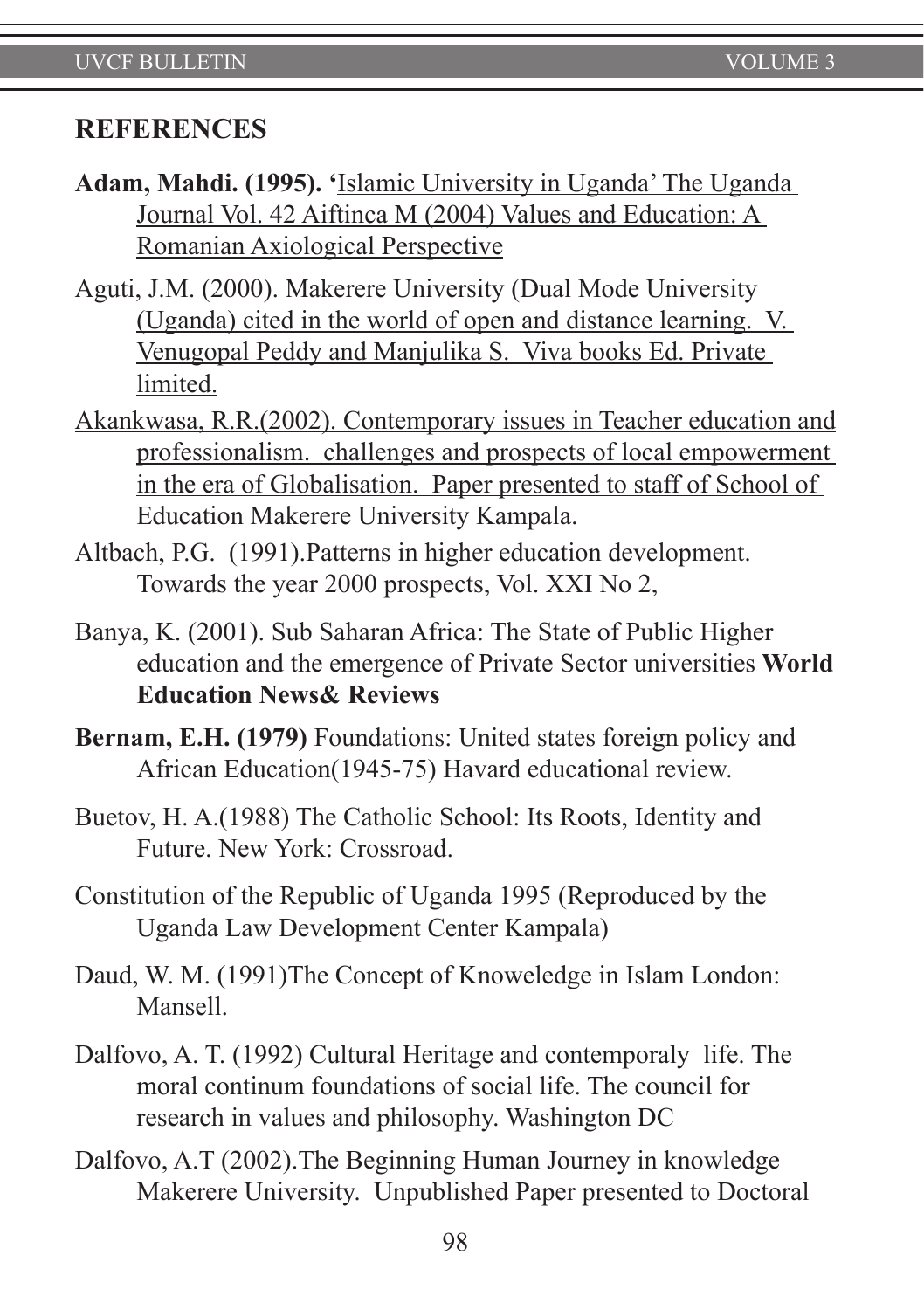**Candidates** 

Debreau, G.(1959) The theory of Value New York.: Weley New York

- De Hovre, F. & Jordan E.B(1934) Catholicism in Education. New York: Benziger.
- Dewey, J. (1961) Democracy and Education: An introduction to philosophy of Education. New York :Macmillan.
- Hirst,,P. H. (1972). The Contribution of Philosophy to study of the Curriculum.
- Husen, T. (1991). The idea of the University changing roles, current crisis and future challenges. Prospects Vol. XXI No. 2 1991.

Islamic Philosophy http://www.eraticimpact.com

John Paul II , 1998 Faith and Reason, Encyclical Nairobi : Pauline's Publications. Africa

- L. Grant McClung, Jr., "Salvation Shock Troops," in *Pentecostals From the*
- *Inside Out,* ed. Harold B. Smith (Victor Books, 1990), pp. 81-90, and "Try to Get
- People Saved. Revisiting the Paradigm of a Urgent Pentecostal Missiology," in
- *The Globalization of Pentecostalism*, pp. 30-51.
- Kaire, A. K. (2003) One shiny day in The Islamic university in Uganda Strict moral code. The monitor News paper 24.5.2003

Kaggwa, R.(2000) Demand for university education in Uganda un published MA EPP Dissertation Makerere University.

Kempner, K.& Misao M. (1993). Cultural influences on the construction of knowledge in Japanese Higher education comparative education Vol. 29 No. 2.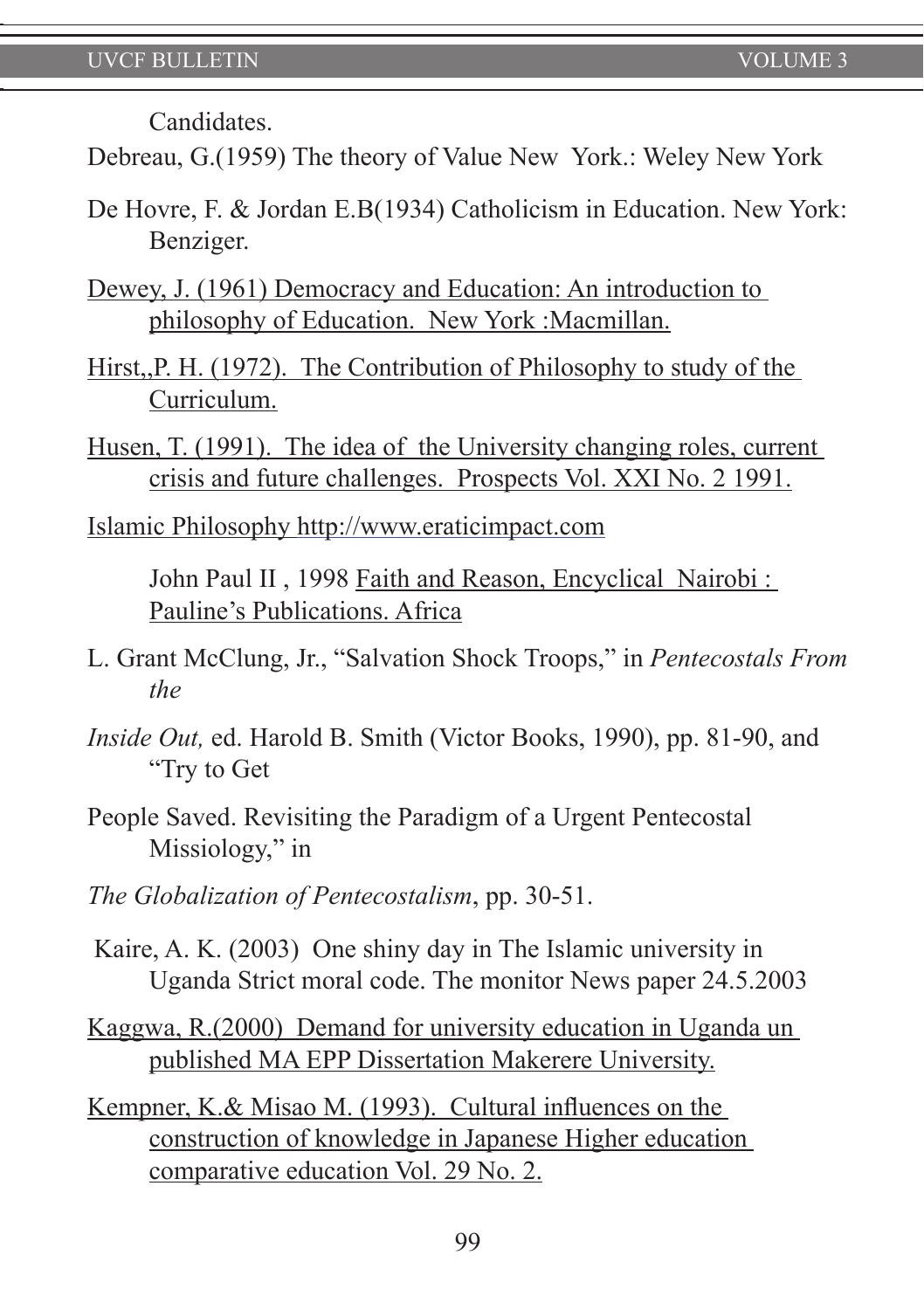Kasibante, F.& Kiwanuka (2001) ed. Catholic Schools 2000 Issues and Challenges. Marianum Press Kisubi

Kasibante,I.F.(2004) Catholic school Mission and Charcter Education Report 2004The ArchDiocese of Kampala

- Kasozi, A.B.K. (2002). Contemporary issues in education global forces that impact East African Education and affect local empowerment. Paper presented at the National Stake holders Conference on Education 25th May 2002 at Hotel Equatorial Kampala
- Kasozi, A.B.K. (2003). University Education in Uganda Challenges and opportunities for Reform .Fountain Publishers Kampala
- Kigongo, J.K.(1994) Ethics in Secondary education in Uganda Un published PhD Thesis , Makerere University Kampala.
- Kigongo, J.K. (1998) Ethics and education in Uganda. Paper presented at the general seminar School of education, Makerere University 9th December 1998
- Munene (2002) Research methodology For PhD Candidates Institute of psychology Makerere University.
- Muwagga M.A. Ssempala C. and Ssemulya R. (2012) Why have Catholic schools derailed from the Catholic Philosophy of education? (East African researcher 2/1 February 2012
- Nsubuga Ephraim K. (1995) The Christian university of Uganda (Ndejje) Uganda Journal Vol. 42 p. 91.
- Pannu, R. (1996). No. I liberal project of Globalisation: Prospects for Democratisation of education. Alberta Journal of education Research Vol. X411 No. 2 June 1996, 77-86.

Protestant Religious Education www.rucker.army.mil/chap/protestant\_ re.htm

Psacharopoulos, G. & Woodhal, M. (1977). Education for Development. An analysis of investment, choices. A world Bank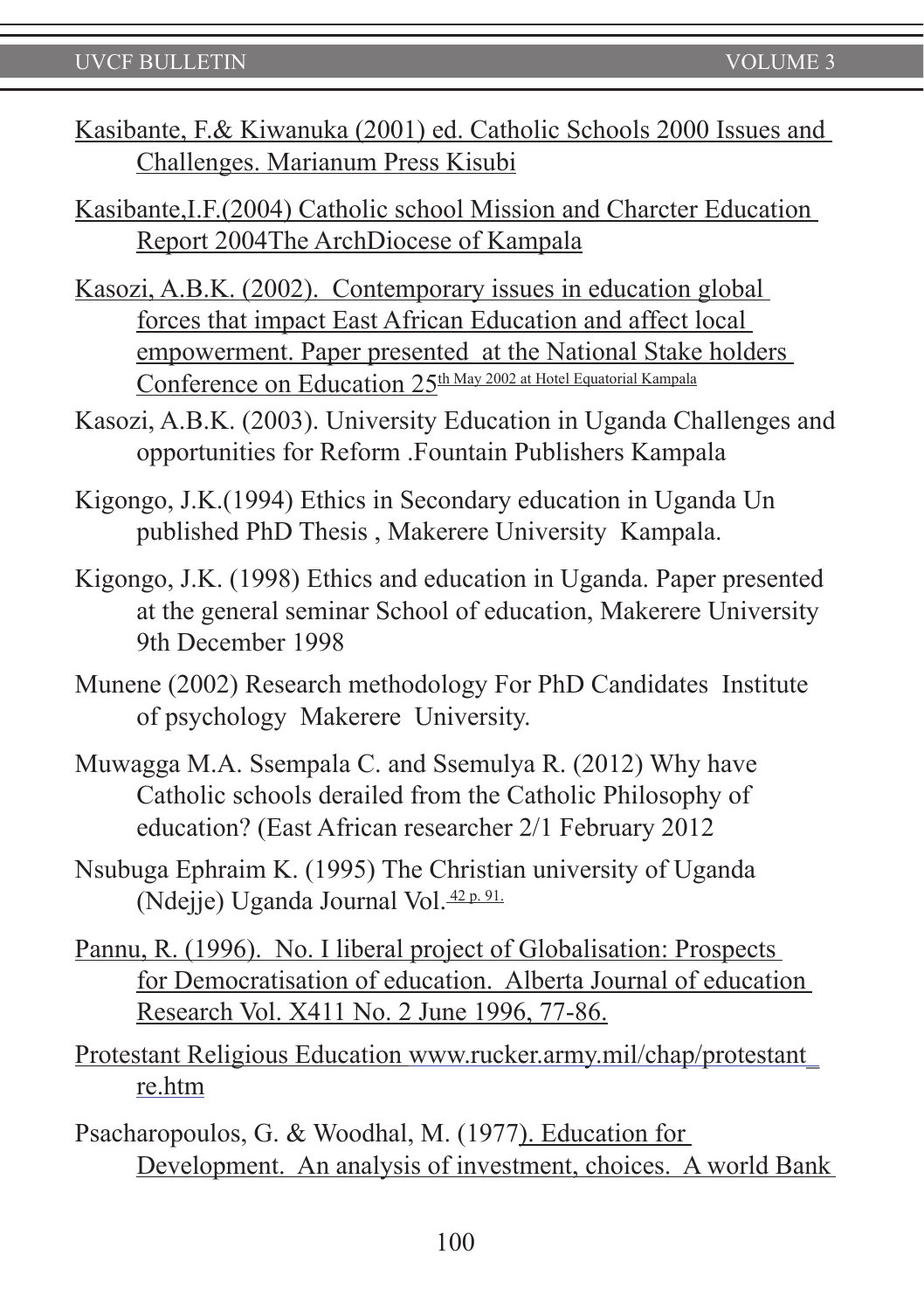publication Oxford University Press.

- Russell Betrand (1996) History of western Philosophy and its Connection with Political and Social Circumstances from the Earliest Times to the present Day. London: Routledge
- Rusk, R.R. (1928). The philosophical Bases of Education Boston: Hongnton Miffin.
- Saha, J. L. (1991). Universities and National Development Issues and problems in developing countries prospects Vol. XXI No. 2.
- Savage, N..J. (1996). The Seventh-Day Adventist Church http://www. ccat.sas.upen.edu 10-19-2005.
- Schultz, T.P. (1991). Cited in Chennery H. and T.N. ed Handbook of development economics Vol. I Elsevier Science publishing Company.
- Kajubi- Senteza(1989). Education for Society and Search for Values. Makerere University Kampala.
- Ssekamwa, J.C. (1997). History and Development of Educaiton in Uganda. Kampala: Fountain Publishers.

The seventh-Day Adventist Church http://ccat.sas.upen.edu 10-19-2005

- The Universities and other tertiary Institutions Act, 2001 The Uganda Gazette No. 19 Volume XCIVdated 6th april, 2001. Printed by UPPC, Entebbe,
- Thivierge, G.R.(2003). Globalisation and Catholic Higher Education. Working Document 2004 Congregatio de Institutione Catholica Foederatio Internationalis Universitatum catholicarum CIC\_FIUC Paris.

White E.G (1952) Education, The Ellen G White Publications

- Wynne, J. (1963). Theories of education, New York: Harper and Row publishers.
- Mercier L. J (2000) Introduction to Philosophy Asian Trading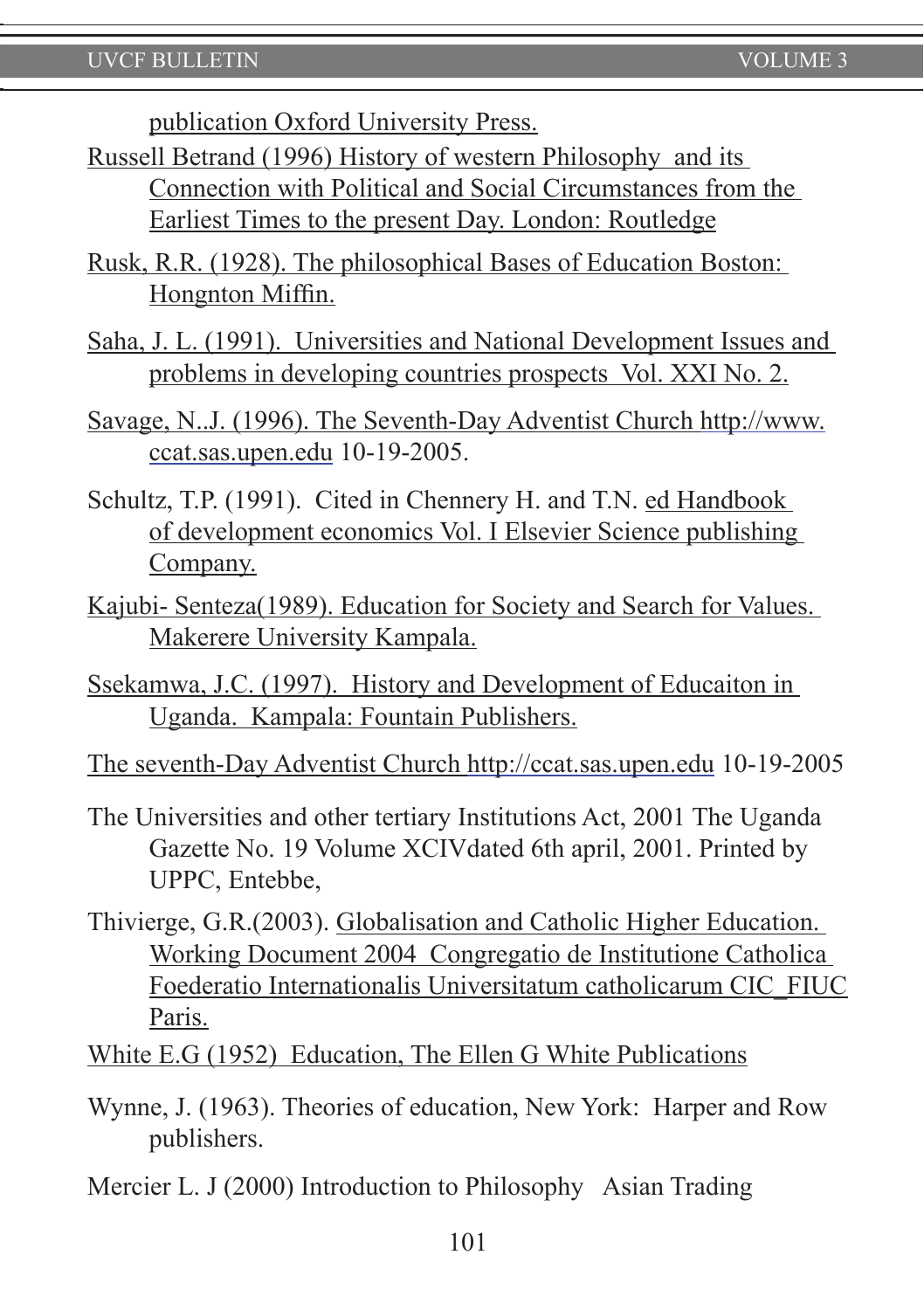Corporation Bangalore

- Muwagga M. A (2006) The philosophical implications of the liberalisation of University education in Uganda. PhD unpublished thesis Makerere University
- Nacino-Brown R., Oke E. F., Brown P. D. Curiculum and Instruction An Intoduction to methods of teaching Macmillan Publishers London
- Urevbu A. (1999) Curriculum studies Longman London
- Winch C. & Ginell (2005) Key concepts in The Philosophy of education Routledge London.

*Deputy Principal*

*College of education and External Studies Makerere University*

*amugagga@educ.mak.ac.ug*

*+256772456245*

Paper presented at: The Uganda Vice Chancellors Forum 4<sup>th October, 2013</sup> Conference held at: Hotel Africana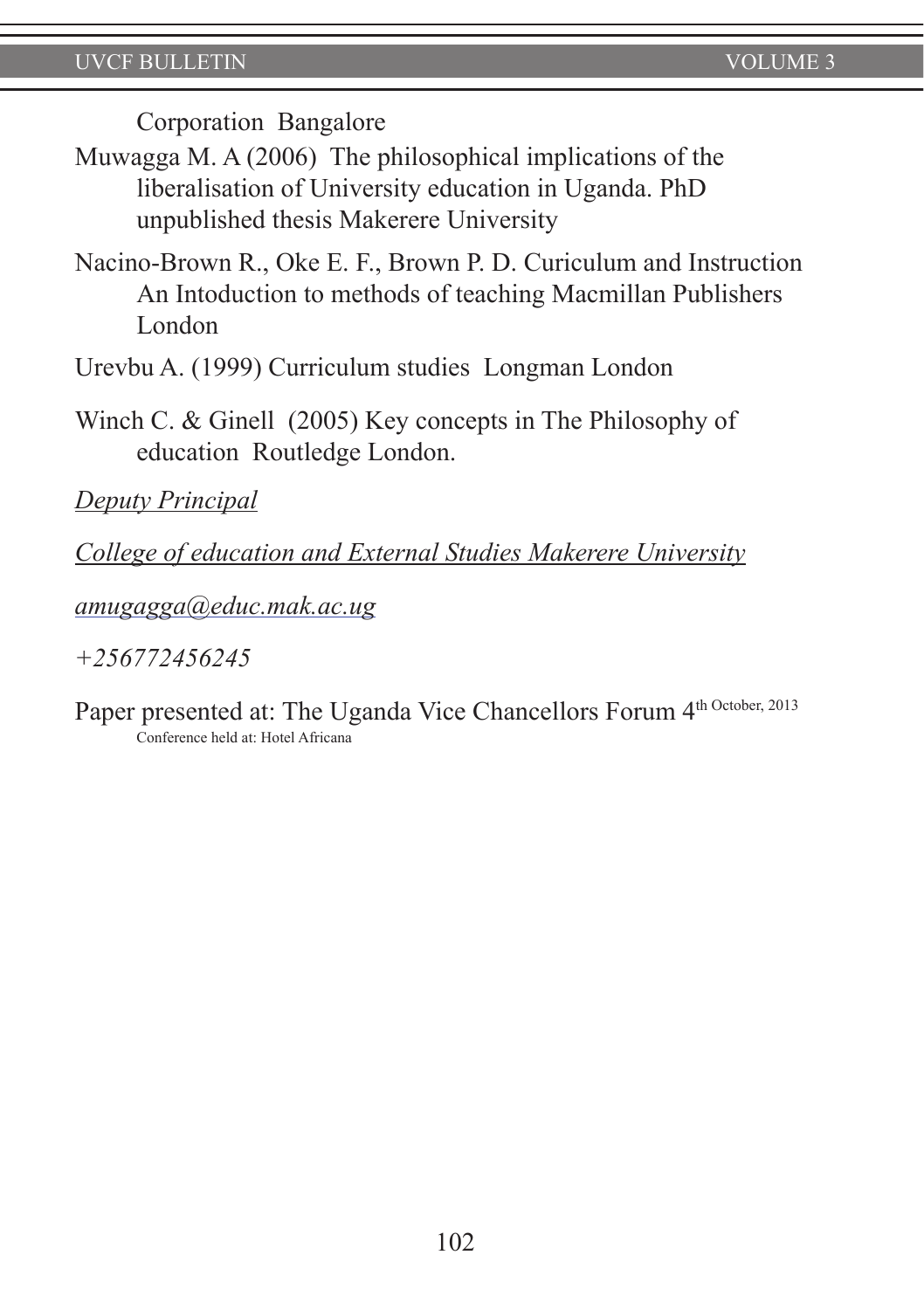

# Uganda Vice Chancellors' Forum

# THE UVCF CONFERENCE OF **4th** OCTOBER **<sup>2013</sup>**

Held at Hotel Africana

Honourable Minister

Ministry of Education and Sports

Kampala

Uganda

# **RESOLUTIONS OF THE 3rd UVCF CONFERENCE OF 4TH**

# **OCTOBER 2013**

The Uganda Vice Chancellors held their third conference on 4th of October 2013 at Hotel Africana. This conference was guided by the theme Higher Education system in Uganda. The conference was attended by vice chancellors, deputy vice chancellors, and academic registrars, quality assurance officers of public and private in Uganda.

# **The issues discussed were:**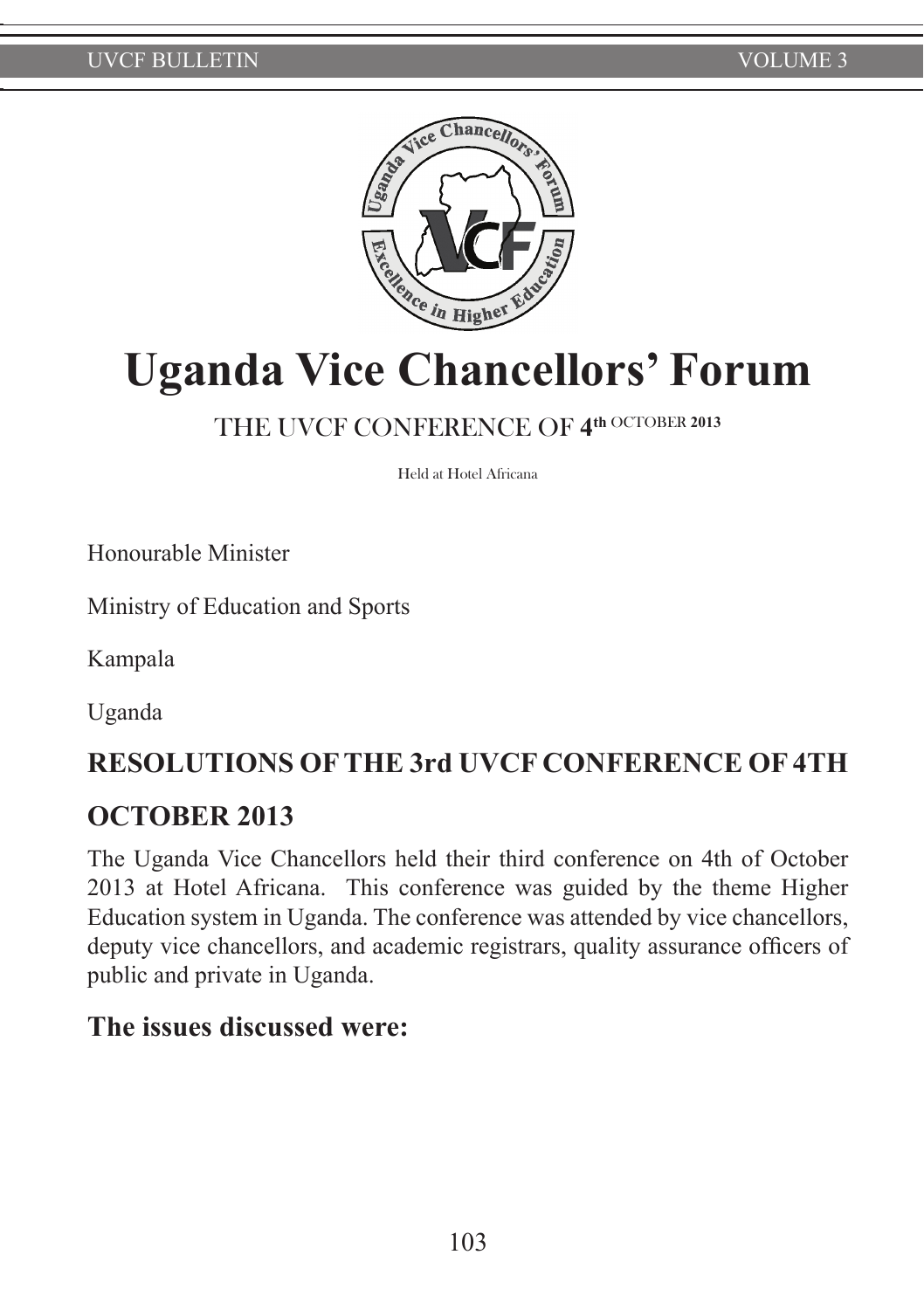- 1. The role of the world bank in higher education in Uganda
- 2. Philosophy of higher education
- 3. Policy of higher education in Uganda
- 4. Regulation of higher education in Uganda
- 5. Planning for higher education in Uganda

# **A. RESOLUTIONS FOR GOVERNMENT**

### **The UVCF conference made the following resolutions for**

#### **government:**

#### **Philosophy of higher education**

- i. **Government is called upon to create a national philosophy which should influence the national philosophy of higher education in this country.**
- ii. **NCHE should cause debates on the exact philosophy behind Ugandan universities so that a national philosophy of university education is developed.**
- iii. **Policies options for higher education**
- iv. **Government should initiate the formulation of higher education policy in Uganda**
- v. **NCHE should take public universities through the chartering and accreditation process.**
- vi. **Universities should find ways of influencing the policy makers (e.g parliamentarians) for instance through regular dialogues.**
- vii. **The President should have regular meetings with Vice Chancellors / University heads to discuss issues of mutual concern on education.**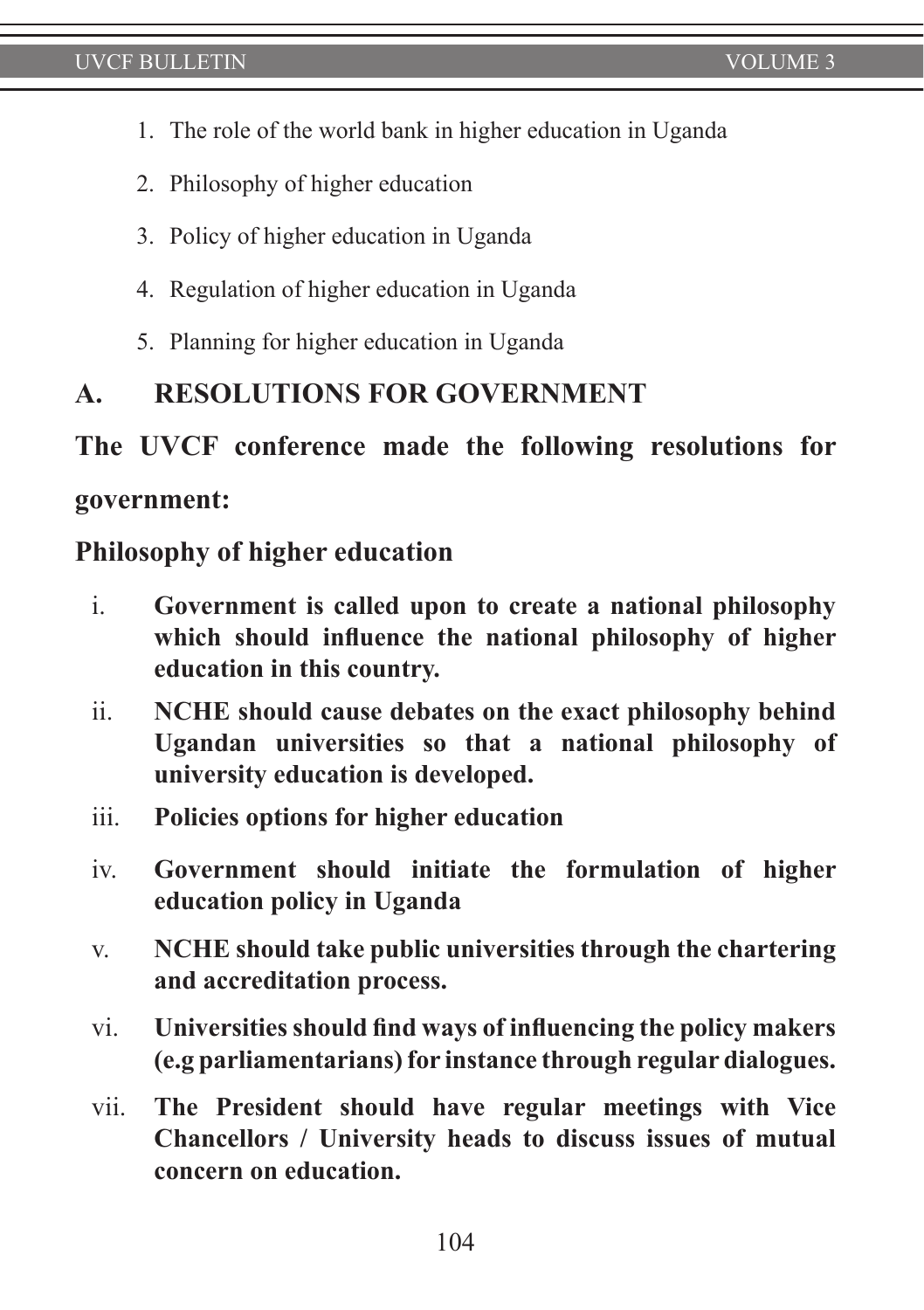#### UVCF BULLETIN **VOLUME 3**

- viii. **Government should fund research regularly in both public and private universities.**
- ix. **Regulation of higher education**
- x. **NCHE should gazette the Grading System which was agreed upon by the UVCF members two years ago, that is, since 2012.**
- xi. **Quality indicators that NCHE uses should be revised.**
- xii. **There should be more and regular dialogues between UVCF and NCHE and ministry of education**
- xiii. **The Forum should propose that the chair of NCHE should be not serving head of a university.**
- xiv. **Planning for higher education**
- xv. **Align higher education planning to country's vision**
- xvi. **Government should plan to fund both public and private universities as both contribute to development of human capital.**
- xvii. **Government should be more committed to education plans and strategies for instance supporting programmes like "skilling Uganda".**
- xviii. **Government should consult both public and private universities when national development plans are being formulated.**

### **B. GENERAL RESOLUTIONS FOR UNIVERSITIES**

The UVCF conference made the following resolutions for member universities:

#### **Philosophy**

i. Universities should contribute to the formulation of the philosophy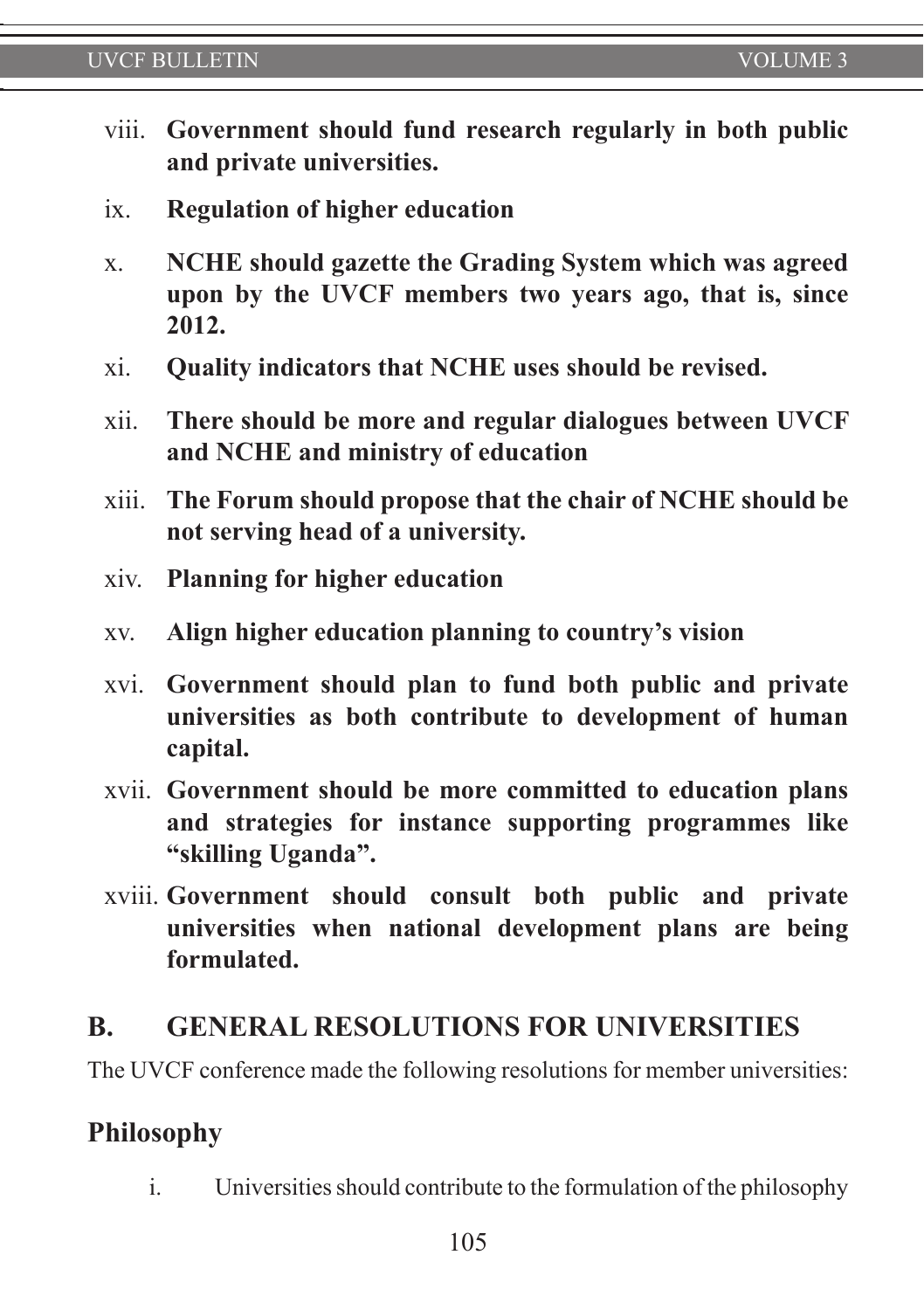for higher education in Uganda

- ii. Educate all stakeholders in the institution know and understand the explicit and implicit philosophy on which they have to anchor as an imperative all their pedagogical and non pedagogical activities.
- iii. The vice chancellors' forum (UVCF) should create a think tank to interact with the other stakeholders on issues of the higher education system in Uganda.

# **Policy of higher education**

- iv. Bridge the knowledge gap by limiting the deficiencies in the universities
- v. Universities should make their philosophies known to their stakeholders including the heads of those institutions.
- vi. University policies should be based on philosophy of higher education and should be responsive to national and international demands.
- vii. Universities should work with government towards developing a national philosophy of higher education.

# **Regulation of higher education**

- viii. Universities need to develop their own PhDs so as to improve of the capacity of university staff.
- ix. Leaders and staff of universities need to be compliant with changing needs like ICT, big numbers of students, etc.

# **Planning for higher education in Uganda**

x. UVCF should inform the national development plan which is being formulated

The UVCF will be most grateful for a response on the resolutions listed above.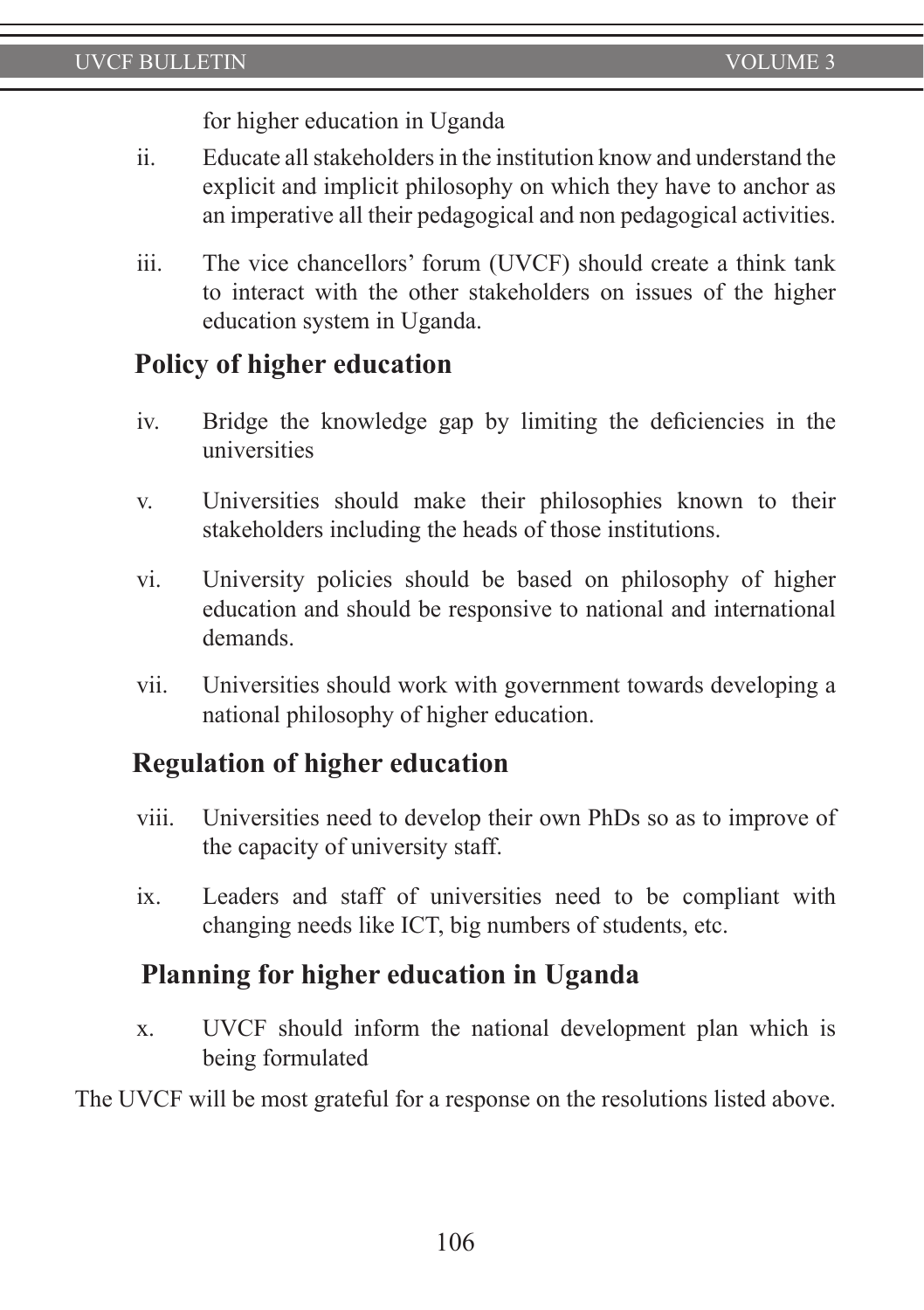# **Submitted by**

Professor Paul E T Mugambi

Chair of the UVCF conference

vc@nkumbauni.ac.ug

Tel. 0772454541